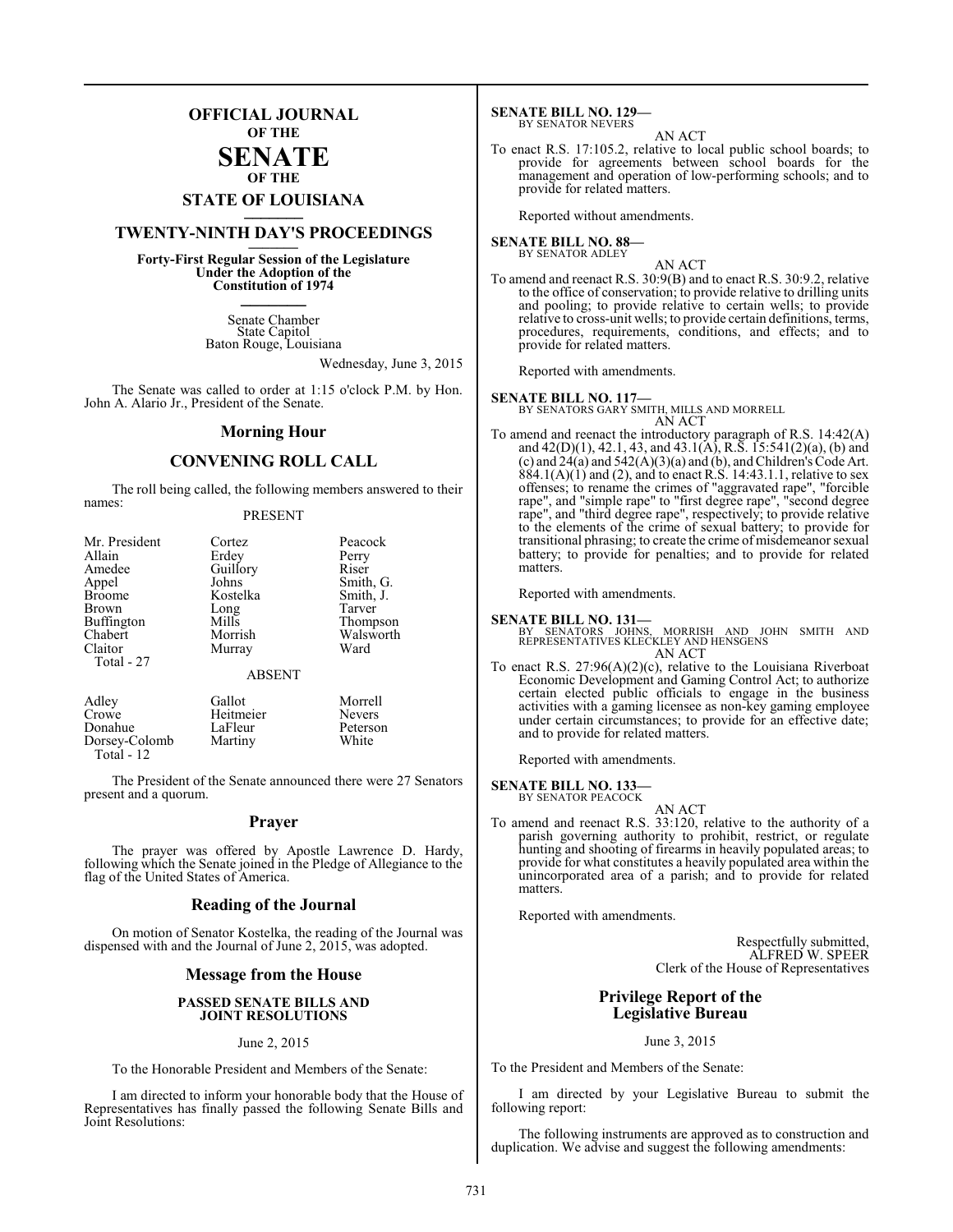# **Page 2 SENATE 29th DAY'S PROCEEDINGS**

June 3, 2015

**HOUSE BILL NO. 3—**

BY REPRESENTATIVE ROBIDEAUX AN ACT

To enact the Omnibus Bond Authorization Act of 2015, relative to the implementation of a five-year capital improvement program; to provide for the repeal of certain prior bond authorizations; to provide for new bond authorizations; to provide for authorization and sale of such bonds by the State Bond Commission; and to provide for related matters.

Reported without amendments.

**HOUSE BILL NO. 37—** BY REPRESENTATIVE BROWN

AN ACT

To enact R.S. 32:410(D) and R.S. 40:1321(N), relative to driver's licenses and special identification cards; to provide the option for a driver to place their blood type on the front of their license; and to provide for related matters.

Reported without amendments.

### **HOUSE BILL NO. 53—** BY REPRESENTATIVE PUGH

AN ACT

To amend and reenact R.S. 13:2074.4(A), relative to city court marshals; to authorize an increase in fees collected by the marshal of the city of Hammond in certain matters; and to provide for related matters.

Reported without amendments.

### **HOUSE BILL NO. 56—**

BY REPRESENTATIVE HOFFMANN AN ACT

To enact R.S. 11:105(A)(7) and (E), 106(A)(5) and (D), 107(A)(6) and  $(C)$ , and  $107.1(A)(6)$  and  $(I)$ , relative to the District Attorneys' Retirement System; to authorize the board of trustees of the system to modify employer contribution rates in certain circumstances; to require promulgation of rules for such modification; to establish a funding deposit account within the system; and to provide for related matters.

Reported without amendments.

### **HOUSE BILL NO. 72—** BY REPRESENTATIVE MACK

AN ACT

To amend and reenact R.S. 40:964(Schedule I)(F)(12) through (27) and to enact R.S. 40:964(Schedule I)(C)( $\overline{60}$ ) through ( $\overline{63}$ ) and (E)(10) and (11), and R.S. 40:989.1(F) and 989.2(F), and to repeal R.S. 40:964(Schedule I)(F)(28), relative to the Uniform Controlled Dangerous Substances Law; to add certain substances to Schedule I of the Uniform Controlled Dangerous Substances Law; to amend provisions oflawregarding synthetic cannabinoids; to provide for exceptions for certain dietary supplements; and to provide for related matters.

Reported without amendments.

### **HOUSE BILL NO. 84—**

BY REPRESENTATIVE MILLER AN ACT

To amend and reenact R.S. 47:301(14)(e), relative to sales and use tax; to provide relative to the definition of "sales of services" for purposes of the levy of sales and use tax; and to provide for related matters.

Reported without amendments.

### **HOUSE BILL NO. 91—**

BY REPRESENTATIVE SEABAUGH AN ACT

To enact Subpart VV of Part 1 of Chapter 1 of Subtitle II of Title 47 of the Louisiana Revised Statutes of 1950, to be comprised of R.S. 47:120.291, relative to state individual income tax return

checkoffs for certain donations; to provide for a method for individuals to donate all or a portion of any refund due to them to the American Rose Society; to provide for the administration and disbursement of donated monies; to provide for reporting; to provide for an effective date; and to provide for related matters.

Reported without amendments.

### **HOUSE BILL NO. 95—**

BY REPRESENTATIVES RICHARD AND HARRISON

AN ACT To enact Chapter 4-C of Title 28 of the Louisiana Revised Statutes of 1950, to be comprised of R.S. 28:470.11, relative to Lafourche Parish; to create the Lafourche Arc Taxing District within the parish; to provide relative to the boundaries, purpose, governance, and powers and duties ofthe district; to provide for district funding, including the authority to levy an ad valorem tax, subject to voter approval; and to provide for related matters.

Reported without amendments.

### **HOUSE BILL NO. 109—**

BY REPRESENTATIVE RICHARD

## AN ACT

To amend and reenact R.S. 40:1505(D), relative to parcel fees levied by Fire Protection District 8-C in Lafourche Parish; to provide relative to the definition of parcel; to provide for responsibility for payment of the fee; and to provide for related matters.

Reported without amendments.

### **HOUSE BILL NO. 125—**

BY REPRESENTATIVE FANNIN AN ACT

To amend and reenact R.S. 47:302.16(B), relative to the Winn Parish Tourism Fund; to change the authorized uses of monies in the fund; to change the recipients of the monies from the fund; to provide for an effective date; and to provide for related matters.

Reported without amendments.

### **HOUSE BILL NO. 137—**

BY REPRESENTATIVE HAVARD

AN ACT To amend and reenact R.S. 44:4.1(B)(34) and to enact Chapter 6 of Title 49 of the Louisiana Revised Statutes of 1950, to be comprised of R.S. 49:351 through 357, relative to privatization contracts; to create and provide for the Privatization Review Act; to provide for certain requirements and procedures for certain privatization contracts; to provide for duties of executive branch agencies and agency heads relative to privatization contracts; to provide for the duties of the legislative auditor relative to certain privatization contracts; to provide procedures for legislative review and approval of privatization contracts; to provide for definitions; to provide for certain prohibitions; to provide for the voidability of privatization contracts; to provide relative to the records related to privatization contracts; and to provide for related matters.

Reported with amendments.

### **LEGISLATIVE BUREAU AMENDMENTS**

Amendments proposed by Legislative Bureau to Engrossed House Bill No. 137 by Representative Havard

### AMENDMENT NO. 1

On page 3, line 10, following "upon" and before "." change "this statement" to "the statement required pursuant to Subparagraph  $\overline{a}$ ) of this Paragraph"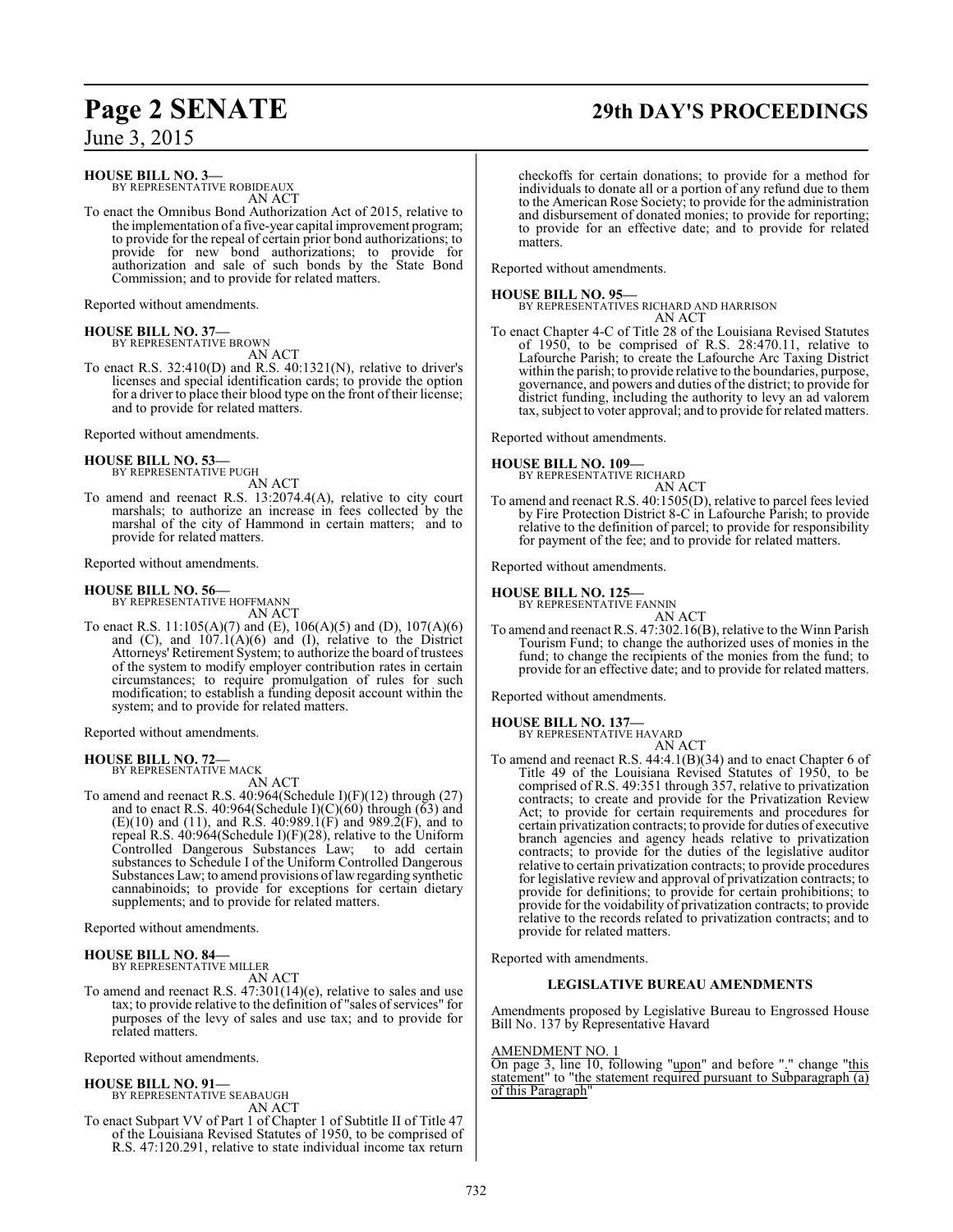# **29th DAY'S PROCEEDINGS Page 3 SENATE**

# June 3, 2015

### AMENDMENT NO. 2

On page 6, line 8, following "of" and before "designated" change "said" to "such"

AMENDMENT NO. 3

On page 8, line 5, following "nongovernmental" and before "performance" change "person or entity" to "person's or entity's"

### AMENDMENT NO. 4

On page 8, line 19, following "provision" and before "to" insert "of law

### **HOUSE BILL NO. 144—**

BY REPRESENTATIVE ARNOLD

AN ACT

To amend and reenact R.S. 33:2740.27(H)(2), relative to Orleans Parish; to provide relative to the Algiers Development District; to provide relative to the powers and duties of the district; to authorize the district, for the purpose offacilitating development within the district, to exercise powers granted to local governmental subdivisions to approve the creation of nonprofit economic development corporations; and to provide for related matters.

Reported without amendments.

# **HOUSE BILL NO. 146—** BY REPRESENTATIVE HONORE

AN ACT

To enact R.S. 47:338.215, relative to the city of Baker; to authorize the governing authority of the city, subject to voter approval, to levy and collect a hotel occupancy tax; to provide for the use of the tax proceeds; and to provide for related matters.

Reported without amendments.

**HOUSE BILL NO. 159—** BY REPRESENTATIVES HOFFMANN, BURRELL, CHANEY, HUNTER, JACKSON, LEBAS, JAY MORRIS, PONTI, AND SHADOIN AND SENATORS KOSTELKA, MILLS, RISER, THOMPSON, AND WALSWORTH<sup>1</sup>

AN ACT

To amend and reenact R.S. 37:1184(introductory paragraph), (2)(a), and  $(3)(a)$ ,  $1207(A)$ , and  $1230(A)$ , relative to fees of the Louisiana Board of Pharmacy; to establish the pharmacy education support fee to be collected by the board; to provide for assessment of the fee at the time of pharmacist license renewal and pharmacy permit renewal; to provide an option for pharmacists and pharmacies to elect not to remit the fee; to dedicate the proceeds of the fee to certain public university pharmacy schools; to provide for disbursement of the proceeds of the fee; and to provide for related matters.

Reported without amendments.

### **HOUSE BILL NO. 171—**

BY REPRESENTATIVES JEFFERSON, WESLEY BISHOP, HALL, AND **PRICE** 

AN ACT

To amend and reenact R.S. 17:3139.2(2)(a) and (4)(a) and 3139.6(1), relative to performance agreements between the Board of Regents and certain public postsecondaryeducation institutions; to provide relative to the terms of such agreements with respect to remedial courses and developmental study programs offered at certain historically black colleges and universities; to provide relative to required reporting by the Board of Regents; and to provide for related matters.

Reported without amendments.

### **HOUSE BILL NO. 198—** BY REPRESENTATIVE ST. GERMAIN

AN ACT

To amend and reenact R.S.  $56:305(B)(2)$  and  $(C)(1)$ , relative to commercial crab fishing; to increase the fees for participation in the commercial crab fishery; to increase the dedications to certain accounts from the funds collected by the crab trap gear license; to establish an exception to the senior commercial fishing license exemption; and to provide for related matters.

Reported without amendments.

### **HOUSE BILL NO. 209—**

BY REPRESENTATIVE TERRY LANDRY AN ACT

To amend and reenact R.S.  $40:2266.1(B)(1)$  and  $(2)$  and 2266.1.1(A)(1) and to repeal R.S.  $40:2266.1(B)(6)$ , relative to criminalistics laboratory commissions; to provide relative to the assessment of certain court costs and fees in parishes participating in a criminalistics laboratory commission; to provide for effectiveness; and to provide for related matters.

Reported without amendments.

### **HOUSE BILL NO. 244—**

BY REPRESENTATIVE FOIL AN ACT

To amend and reenact Section 3 of Act No. 414 of the 2011 Regular Session of the Legislature of Louisiana, relative to tax credits; to provide relative to the Angel Investor Tax Credit Program; to extend the sunset date for termination of the Angel Investor Tax Credit Program; to provide for an effective date; and to provide for related matters.

Reported without amendments.

### **HOUSE BILL NO. 249—**



To amend and reenact R.S. 47:854(B), relative to the excise tax on tobacco; to extend the excise tax exemption for samples of certain tobacco products; to provide for an effective date; and to provide for related matters.

Reported without amendments.

### **HOUSE BILL NO. 260—**

BY REPRESENTATIVES ALFRED WILLIAMS, BARROW, WESLEY<br>BISHOP, BOUIE, BURRELL, COX, GAINES, HALL, HONORE, HUNTER,<br>TERRY LANDRY,MACK,NORTON,PRICE,SMITH,THIERRY,PATRICK<br>WILLIAMS, WILLMOTT, AND WOODRUFF AN ACT

To enact R.S. 40:1299.4.3 and 2018.3(D)(5), relative to health services for persons with sickle cell disease; to establish a sickle cell patient navigator program and provide for functions of the program; to provide for administration of the program by the Department of Health and Hospitals under the direction of the Louisiana Sickle Cell Commission; to provide for program implementation contingent upon appropriation of funds; and to provide for related matters.

Reported without amendments.

- **HOUSE BILL NO. 274—** BY REPRESENTATIVES FOIL, BARROW, BROADWATER, BURFORD, HENRY BURNS, GUILLORY, HUNTER, RITCHIE, THIBAUT, AND WILLMOTT
	- AN ACT
- To enact Subpart VV of Part 1 of Chapter 1 of Subtitle II of Title 47 of the Louisiana Revised Statutes of 1950, to be comprised of R.S. 47:120.291, relative to state individual income tax return checkoffs for certain donations; to provide for a method for individuals to donate all or a portion of any refund due to them to the Louisiana Naval War Memorial Commission; to provide for the administration and disbursement of donated monies; to provide for reporting; to provide for an effective date; and to provide for related matters.

Reported without amendments.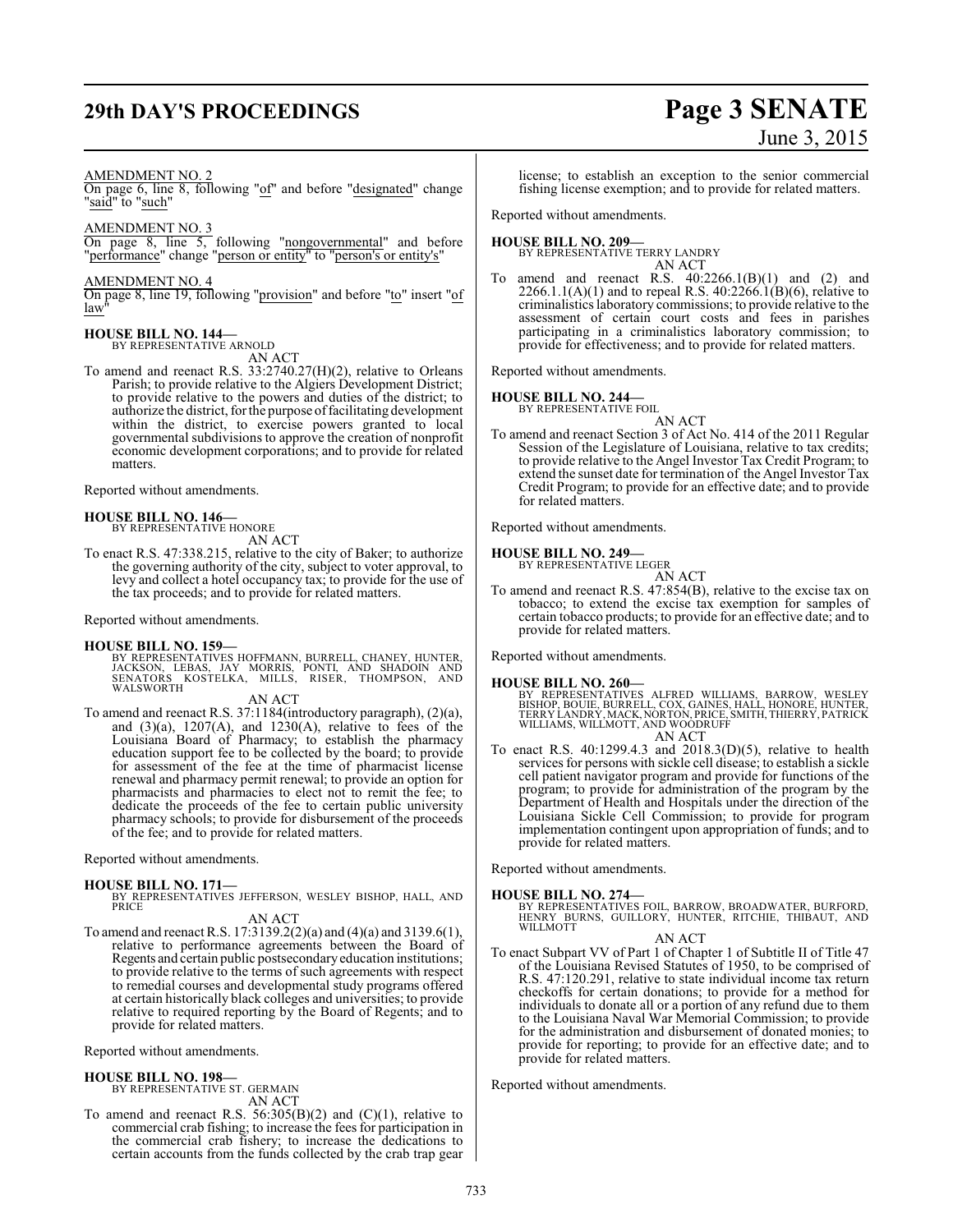### **HOUSE BILL NO. 283—**

BY REPRESENTATIVE LEOPOLD AN ACT

To enact R.S. 56:13, relative to advertisement placement on property of the Department of Wildlife and Fisheries; to provide for sponsorship of signs on state-owned assets; to provide for the authority of the Wildlife and Fisheries Commission; and to provide for related matters.

Reported without amendments.

# **HOUSE BILL NO. 287—** BY REPRESENTATIVE REYNOLDS

AN ACT

To amend and reenact R.S. 17:7(4), 22(2)(e), 1964(D)(9), 1970.4(D)(2)(I), and 1970.24(E)(1)(h), to enact R.S. 17:351.1 and 356, and to repeal R.S. 17:8 through 8.2, 351, 352, and 415.1, relative to textbooks and other instructional materials for use in elementary and secondary schools; to provide relative to the duties, functions, and responsibilities of the State Board of Elementary and Secondary Education, the state Department of Education, and public school governing authorities; to provide relative to funding; to provide relative to the reviewoftextbooks and other instructional materials by the state Department of Education, parents, and the public; to provide relative to contracts with publishers for the purchase, lease, and use of textbooks and other instructional materials; to provide relative to depositories for textbooks and other instructional materials; to provide relative to rules and regulations; to provide relative to the Task Force on Textbooks and Instructional Materials; and to provide for related matters.

Reported without amendments.

**HOUSE BILL NO. 320—** BY REPRESENTATIVE WOODRUFF AN ACT

To amend and reenact R.S. 17:221.4(A) and (C)(introductory paragraph) and 221.6(A), (E)(introductory paragraph), and (I)(introductory paragraph) and to enact R.S.  $17:221.6(1)(4)$ , relative to high school dropout recovery programs; to provide with respect to funding; to provide for definitions; and to provide for related matters.

Reported without amendments.

### **HOUSE BILL NO. 324—**

BY REPRESENTATIVE BADON AN ACT

To enact R.S. 33:9091.22, relative to Orleans Parish; to create the Fairway Estates Subdivision Improvement District; to provide relative to the boundaries, purpose, governance, and powers and duties of the district; to provide relative to district funding, including the authority to impose a parcel fee within the district; and to provide for related matters.

Reported without amendments.

### **HOUSE BILL NO. 325—**

BY REPRESENTATIVE WESLEY BISHOP AN ACT

To enact R.S. 33:9091.22, relative to Orleans Parish; to create the Faubourg Marigny Security and Improvement District; to provide relative to the boundaries, purpose, governance, and powers and duties of the district; to provide relative to district funding, including the authority to impose a parcel fee within the district; and to provide for related matters.

Reported without amendments.

### **HOUSE BILL NO. 336—**

BY REPRESENTATIVE CONNICK AN ACT

To enact R.S. 47:303(B)(8), relative to state sales and use tax; to provide for the collection of state sales and use tax on vehicles

# **Page 4 SENATE 29th DAY'S PROCEEDINGS**

acquired by certain foreign business entities; to provide for an effective date; and to provide for related matters.

Reported without amendments.

### **HOUSE BILL NO. 342—**

BY REPRESENTATIVES GISCLAIR, WESLEY BISHOP, HENRY BURNS, CARMODY, EDWARDS, HALL, REYNOLDS, AND SMITH AN ACT

To amend and reenact R.S. 17:170(A)(2), relative to immunizations of persons entering educational institutions for the first time; to add vaccinations for meningococcal disease to list of required vaccinations; and to provide for related matters.

Reported without amendments.

### **HOUSE BILL NO. 354—**

BY REPRESENTATIVE PONTI AN ACT

To amend and reenact R.S. 6:1088.2(A), relative to licensing fees applicable to mortgage lenders, mortgage brokers, mortgage servicers, and mortgage originators; to increase license application fees for mortgage lenders, mortgage brokers, mortgage servicers, and mortgage originators; to increase license renewal fees for mortgage lenders, mortgage brokers, mortgage servicers, and mortgage originators; and to provide for related matters.

Reported without amendments.

### **HOUSE BILL NO. 370—**

BY REPRESENTATIVES BROADWATER, EDWARDS, AND SHADOIN AN ACT

To amend and reenact R.S. 42:802(B)(6) and (7) and to enact R.S. 42:802.1(F), 812, and Part VI of Chapter 12 of Title 42 of the Louisiana Revised Statutes of 1950, to be comprised of R.S. 42:891 through 893, relative to the Office of Group Benefits; to provide for the powers and duties of the Office of Group Benefits; to provide for definitions; to provide with respect to an annual actuarial report; to provide with respect to premium rates; to establish the Group Benefits Actuarial Committee; to provide for rule promulgation; to provide for an effective date; and to provide for related matters.

Reported without amendments.

**HOUSE BILL NO. 380—**

BY REPRESENTATIVE HOLLIS

AN ACT To amend and reenact R.S. 47:843(D)(1), 847(A) and (D)(1), and 849(B) and (C), relative to tobacco; to provide for requirements relative to stamped and unstamped cigarettes; to remove provisions of law authorizing tobacco dealers to retain stock for interstate sales without affixing stamps to that stock; to remove certain provisions regarding prima facia evidence of a violation of stamping provisions; to provide for requirements relative to products not listed on the attorney general's state directory; and to provide for related matters.

Reported with amendments.

### **LEGISLATIVE BUREAU AMENDMENTS**

Amendments proposed by Legislative Bureau to Reengrossed House Bill No. 380 by Representative Hollis

### AMENDMENT NO. 1

On page 1, line 6, following "prima" and before "evidence" change "facia" to "facie"

### **HOUSE BILL NO. 391—**

BY REPRESENTATIVE LEOPOLD AN ACT

To amend and reenact R.S. 47:633(3), relative to the forestry commission's market value determination authority; to provide for a modification in the forestry commission's method of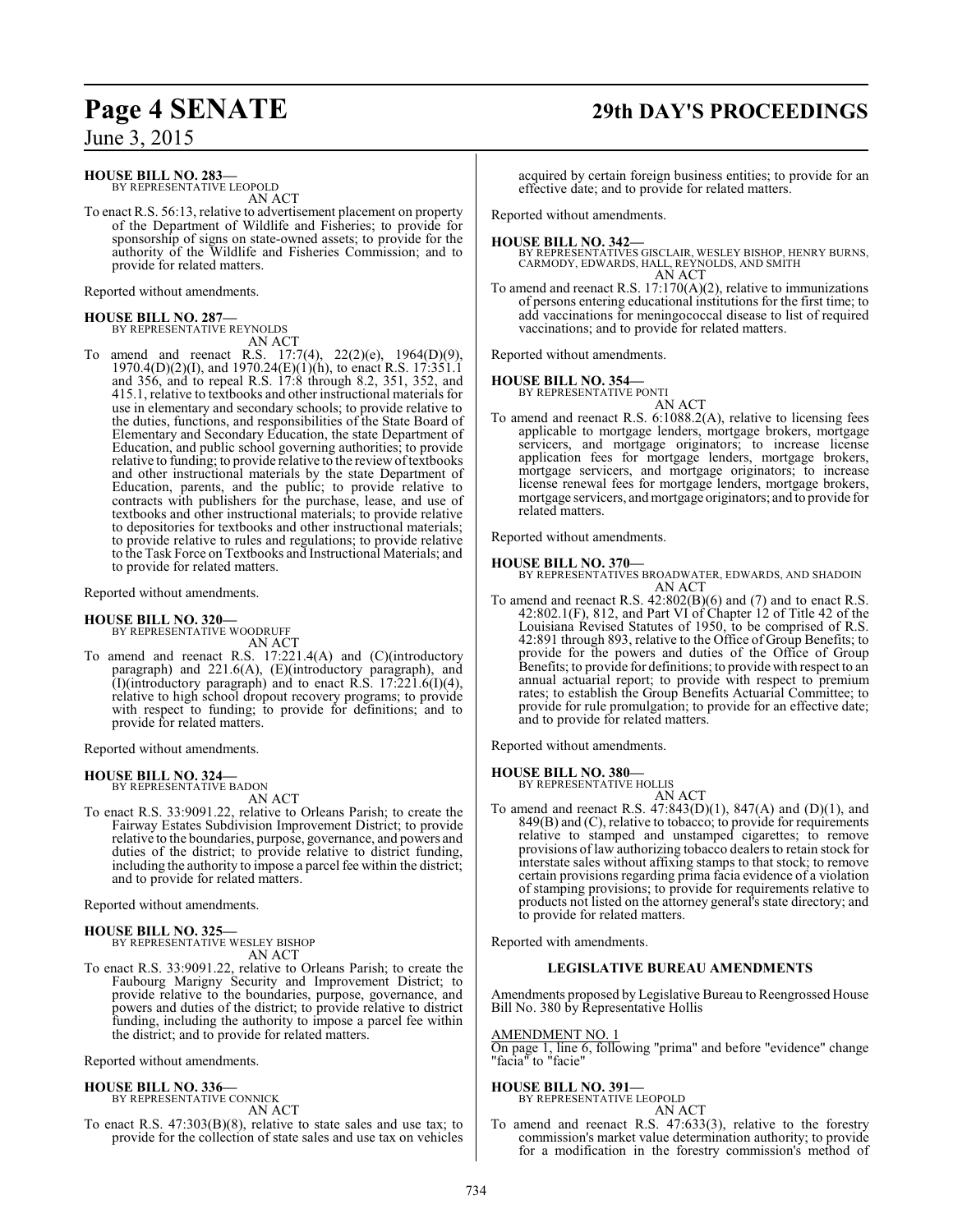# **29th DAY'S PROCEEDINGS Page 5 SENATE**

# June 3, 2015

determining the market value of trees, timber, and pulpwood; and to provide for related matters.

Reported without amendments.

### **HOUSE BILL NO. 393—**

BY REPRESENTATIVE LORUSSO AN ACT

To amend and reenact R.S. 23:1196.1(B)(4), (5), and (6) and to enact R.S. 23:1196.1(B)(7), (8), (9), (10), and (11), relative to workers' compensation, to provide with respect to group selfinsurance funds; to provide for admissible investments; and to provide for related matters.

Reported without amendments.

### **HOUSE BILL NO. 400—**

BY REPRESENTATIVE SCHEXNAYDER AN ACT

To amend and reenact R.S. 30:551(B) and 703 and to enact R.S.  $30:4(P)$  and  $551(C)$  and (D), relative to the powers and duties of the commissioner of conservation; to authorize the commissioner to regulate liquefied natural gas facilities in the state; and to provide for related matters.

Reported without amendments.

**HOUSE BILL NO. 446—** BY REPRESENTATIVES MIGUEZ AND STUART BISHOP AN ACT

To enact R.S. 17:282.5, relative to permitted courses of study; to authorize each city, parish, and other local public school board to provide classroom instruction regarding firearm accident prevention and safety to elementary school students; and to provide for related matters.

Reported without amendments.

### **HOUSE BILL NO. 449—**

BY REPRESENTATIVE ROBIDEAUX AN ACT

To amend and reenact R.S.  $47:287.95(F)(3)$  and  $606(A)(1)(a)$ ; relative to corporate income and corporate franchise tax; to provide for determination of taxable income from sales of certain aircraft manufactured in this state; to provide for the determination of taxable capital from sales of certain aircraft manufactured in this state; to provide for an effective date; and to provide for related matters.

Reported without amendments.

### **HOUSE BILL NO. 455—**

BY REPRESENTATIVE THIBAUT AN ACT

To amend and reenact R.S. 9:1110, relative to False River; to provide for a delineation of the boundary between state ownership and private land ownership of the land adjacent to the water body; and to provide for related matters.

Reported without amendments.

### **HOUSE BILL NO. 466—** BY REPRESENTATIVE BARRAS

AN ACT

To amend and reenact R.S. 51:1787(B)(3)(b), relative to incentives for businesses; to provide with respect to the enterprise zone program; to provide for certain eligibility requirements; to provide for applicability; to provide for effectiveness; and to provide for related matters.

Reported with amendments.

### **LEGISLATIVE BUREAU AMENDMENTS**

Amendments proposed by Legislative Bureau to Engrossed House Bill No. 466 by Representative Barras

### AMENDMENT NO. 1

On page 1, line 18, following "Classification" and before "Code" insert "System"

### **HOUSE BILL NO. 499—**

BY REPRESENTATIVES HILL, ARMES, BADON, BILLIOT, WESLEY<br>BISHOP, BOUIE,HENRY BURNS,BURRELL,CARTER,CONNICK,FOIL,<br>GAINES, GUINN, HENSGENS, HOWARD, HUNTER, JAMES, JEFFERSON, MIKE JOHNSON, MORENO, PRICE, RICHARD, SMITH, ST. GERMAIN, AND WOODRUFF

AN ACT

To enact R.S. 32:415.3, relative to driver's licenses issued to certain persons upon release from incarceration; to require the issuance of a provisional Class "E" driver's license to certain persons upon their release from incarceration; to provide for exceptions; to provide that payment of certain fees, fines, and penalties be deferred; to provide for revocation of a provisional Class "E" driver's license under certain circumstances; and to provide for related matters.

Reported without amendments.

### **HOUSE BILL NO. 501—**

BY REPRESENTATIVE ROBIDEAUX AN ACT

To amend and reenact R.S. 47:301(10)(m), relative to state and local sales and use tax; to provide with respect to state and local sales and use tax exemptions; to exempt certain aircraft and use  $\text{tax}$  exemptions; to exempt manufactured in this state from state and local sales and use taxes; to provide for an effective date; and to provide for related matters.

Reported without amendments.

# **HOUSE BILL NO. 579—** BY REPRESENTATIVE GAROFALO

AN ACT

To amend and reenact R.S. 56:428(C), relative to oyster harvesting; to increase the rental payments for oyster leases; and to provide for related matters.

Reported without amendments.

### **HOUSE BILL NO. 598—**

BY REPRESENTATIVES FOIL, BARRAS, BARROW, BERTHELOT,<br>WESLEY BISHOP, BROADWATER, BROWN, BURFORD, HENRY<br>BURNS,CARMODY,CARTER,CHANEY,CONNICK,GISCLAIR,GUINN,<br>HALL, HARRISON, HAVARD, HAZEL, HOFFMANN, HOWARD,<br>JEFFERSON, MIKE JOHN THIERRY, AND WILLMOTT

AN ACT

To amend and reenact R.S. 36:802.24 and R.S. 46:1722(1), (2), and (7)(introductory paragraph) and (h), 1723, and  $1725(B)(2)$ , to enact R.S. 17:3093.1, R.S. 36:651(T)(6), and R.S. 46:1722(8) and (9) and 1726 through 1729, and to repeal R.S.  $36:259(Y)$ and R.S. 46:1722(4) through (6), 1724, and 1725(D), relative to the ABLE Account Programestablished by the Louisiana ABLE Act; to provide for implementation of the ABLE Account Program in conformance with applicable federal laws; to provide relative to the composition and functions of the ABLE Account Authority; to provide for cooperative endeavors between the ABLE Account Authority and the Louisiana Tuition Trust Authority; to provide for concurrent operation and management of the ABLE Account Program and the Louisiana Student Tuition Assistance and Revenue Trust Program; to authorize rulemaking and oversight thereofby certain legislative committees; to provide relative to treatment by certain assistance programs of funds in ABLE Accounts; to provide relative to tax treatment of amounts deposited in ABLE Accounts; to provide for legislative intent; and to provide for related matters.

Reported with amendments.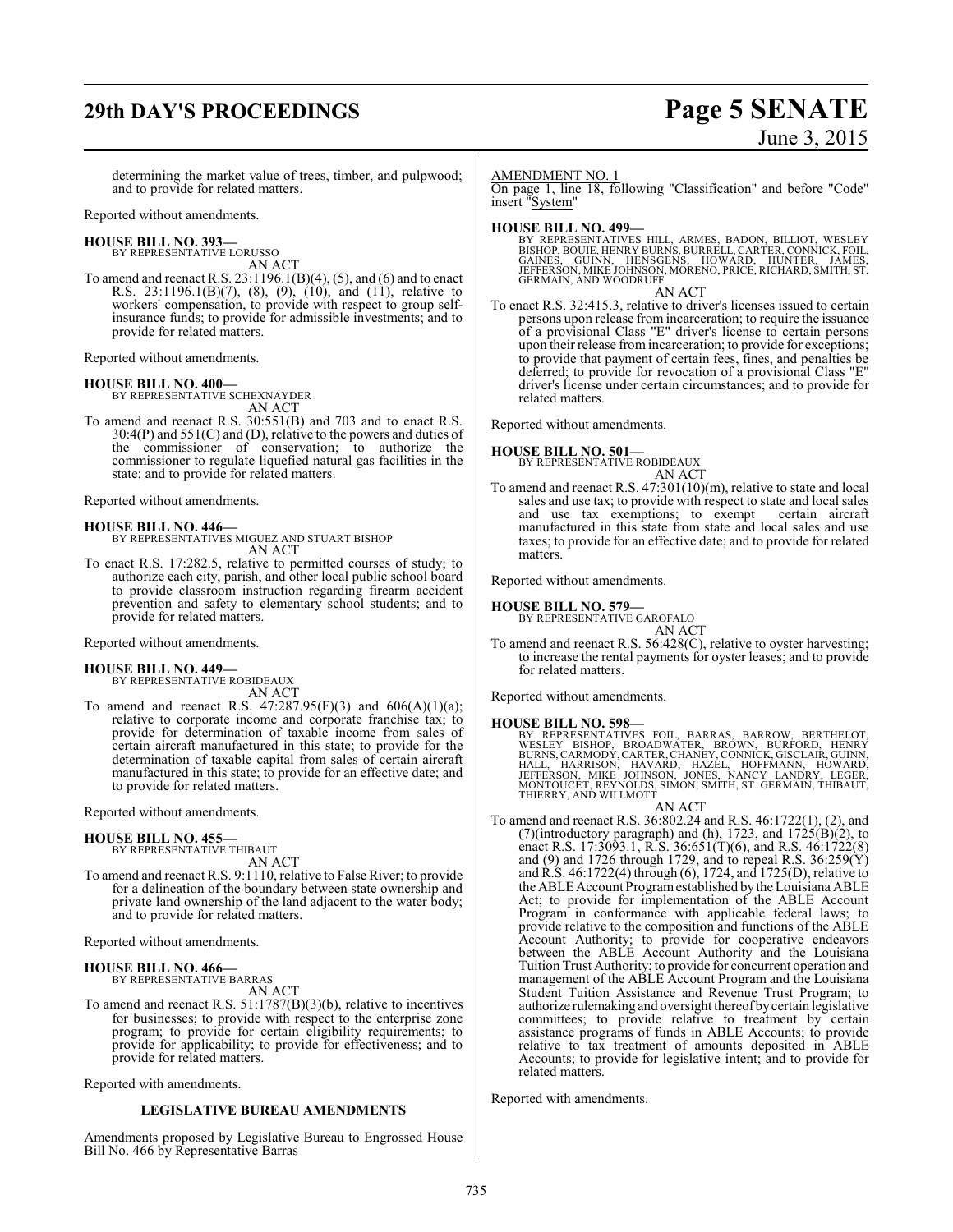# **Page 6 SENATE 29th DAY'S PROCEEDINGS**

June 3, 2015

### **LEGISLATIVE BUREAU AMENDMENTS**

Amendments proposed by Legislative Bureau to Reengrossed House Bill No. 598 by Representative Foil

### AMENDMENT NO. 1

In Senate Committee Amendments proposed by the Senate Committee on Finance to Reengrossed House Bill No. 598 by Representative Foil and adopted by the Senate on June 2, 2015, on page 1, line 21, following "NO." change "2" to "7"

### AMENDMENT NO. 2

In Senate Committee Amendments proposed by the Senate Committee on Finance to Reengrossed House Bill No. 598 by Representative Foil and adopted by the Senate on June 2, 2015, on page 1, line 23, following "NO." change "2" to "8"

### AMENDMENT NO. 3

On page 5, between lines 7 and 8, following "requirements." and before "§1725." insert "\* \* \*"

**HOUSE BILL NO. 608—**

BY REPRESENTATIVE JACKSON AN ACT

To enact R.S. 39:562(Q), relative to the limit of indebtedness of school districts; to authorize an increase in bonded indebtedness in certain parishes, with voter approval; to provide for an effective date; and to provide for related matters.

Reported without amendments.

### **HOUSE BILL NO. 618—**

BY REPRESENTATIVES ST. GERMAIN AND ARMES A JOINT RESOLUTION

Proposing to amend Article VII, Section 14(B) of the Constitution of Louisiana, relative to public funds; to authorize public funds to be used to invest in a state infrastructure bank; to authorize the loan, pledge, or guarantee of public funds by a state infrastructure bank for transportation projects; to provide for submission of the proposed amendment to the electors; and to provide for related matters.

Reported without amendments.

# **HOUSE BILL NO. 668—** BY REPRESENTATIVE HILL

AN ACT

To repeal R.S. 56:57.2 as enacted by Act 283 of the 1987 Regular Session ofthe Louisiana Legislature andR.S. 56:57.2 as enacted by Act 891 of the 1987 Regular Session of the Louisiana Legislature, as amended, relative to enforcement of the federal requirement for the use of turtle excluder devices in shrimp trawls; to repeal the prohibition on such enforcement; to require the Louisiana Shrimp Task Force to report to the legislature recommendations for legislation applicable to enforcement of the federal requirements for the use of turtle excluder devices in shrimp trawls used in state waters; to require wildlife agents to wear body cameras; and to provide for related matters.

Reported without amendments.

### **HOUSE BILL NO. 670—**

BY REPRESENTATIVES BILLIOT AND WILLMOTT AN ACT

To enact Subpart VV of Part 1 of Chapter 1 of Subtitle II of Title 47 of the Louisiana Revised Statutes of 1950, to be comprised of R.S. 47:120.291, relative to state individual income tax return checkoffs for certain donations; to provide for a method for individuals to donate all or a portion of any refund due to them to The Extra Mile, Southeast La., Inc., The Extra Mile, Region IV, Inc., The Extra Mile, Region VI, Inc., and The Extra Mile, Region VIII, Inc.; to provide for the administration and disbursement of donated monies; to provide for reporting; to provide for an effective date; and to provide for related matters.

Reported without amendments.

### **HOUSE BILL NO. 681—**

BY REPRESENTATIVE KLECKLEY AN ACT

To amend and reenact R.S.  $17:3394.3(C)(1)(y)$ , relative to the issuance of bonds for financing certain capital improvement projects on properties within the Louisiana Community and Technical Colleges System; to provide with respect to the list of projects to be financed from the issuance of bonds; to provide for an effective date; and to provide for related matters.

Reported without amendments.

## **HOUSE BILL NO. 692—** BY REPRESENTATIVE ROBIDEAUX

AN ACT

To amend and reenact R.S. 9:154(D)(3) and to enact R.S. 9:154(D)(5), relative to presumptions of abandonment of unclaimed property; to provide for the indication of an owner's interest in property presumed abandoned; and to provide for related matters.

Reported without amendments.

**HOUSE BILL NO. 709—**

BY REPRESENTATIVE HARRISON AN ACT

To amend and reenact R.S. 38:308(A) and to enact R.S. 38:308(C), relative to per diem of board members; to change the per diem of certain members and board of commissioners to equal federal per diem rates; to require a board of commissioners to provide public notice of its intent to vote on whether or not to increase the per diem of its members above a certain amount; and to provide for related matters.

Reported with amendments.

### **LEGISLATIVE BUREAU AMENDMENTS**

Amendments proposed by Legislative Bureau to Reengrossed House Bill No. 709 by Representative Harrison

### AMENDMENT NO. 1

On page 2, line 6, following "which is" and before ", a president" change "herein made" to "provided for in this Section"

### AMENDMENT NO. 2

On page 2, line 7, following "for" and before the end of the line change "said" to "the"

### AMENDMENT NO. 3

On page 2, line 8, following "shall" and before "salary" change "said" to "his"

### **HOUSE BILL NO. 718—**

BY REPRESENTATIVE SCHRODER AN ACT

To amend and reenact R.S. 17:3913(A)(2), (C)(introductory paragraph) and (2), and (D),  $3914(B)(3)$ ,  $(C)(2)$ (introductory paragraph) and (3),  $(F)(1)$ , (2), and (4), (G),  $(H)$ ,  $(K)(3)(c)(ii)$ and (4), and 3996(B)(38) and to enact R.S. 17:3914(C)(2)(e),  $(F)(5)$ , and  $(K)(3)(d)$ , relative to student information; to provide relative to requirements for information on the transfer of personal student information to be made available to the public; to provide relative to exceptions to the prohibition on the collection and sharing of student information; to extend time lines relative to such prohibition and the assignment of student identification numbers; to provide relative to prohibitions, requirements, and exceptions with respect to certain contracts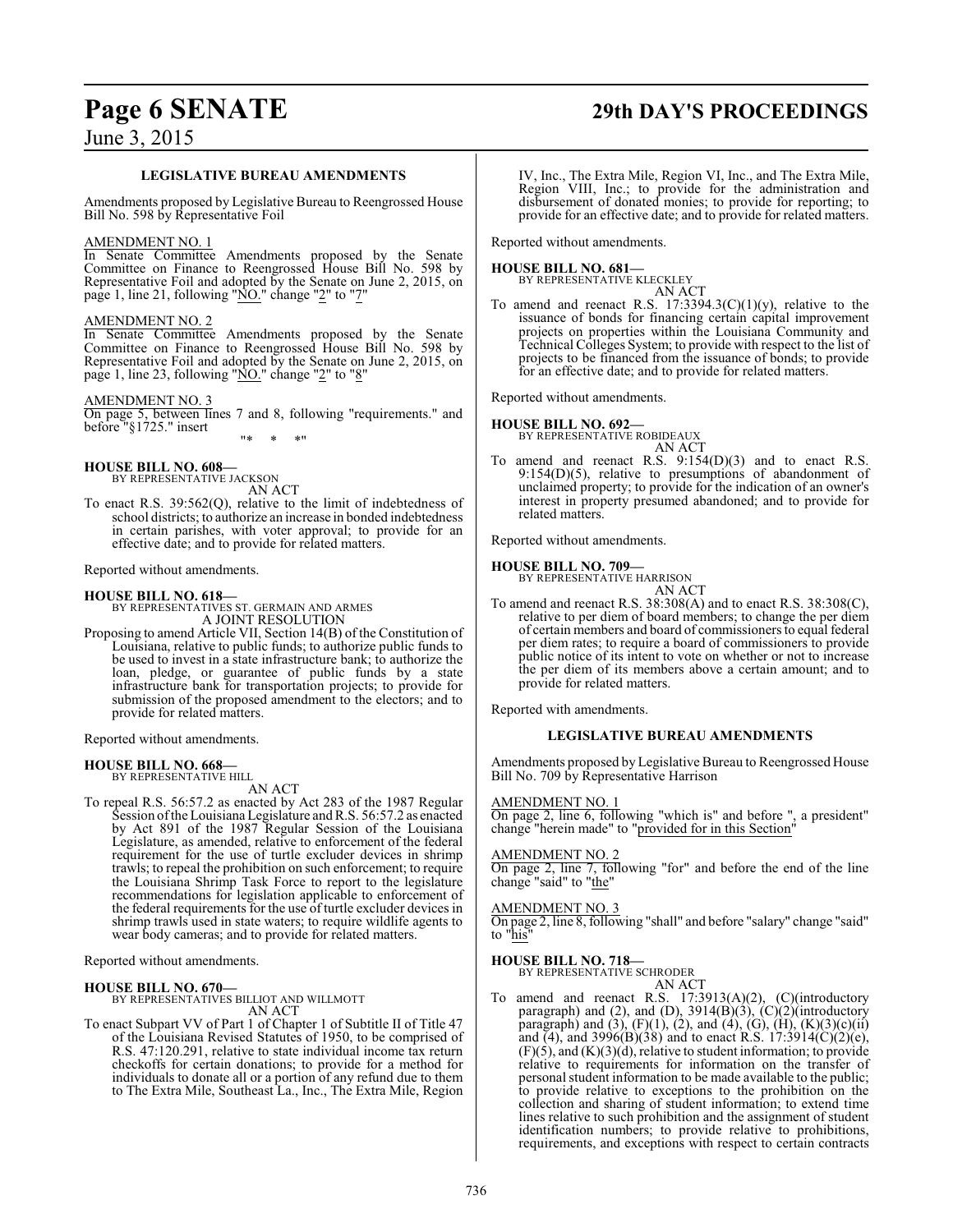# **29th DAY'S PROCEEDINGS Page 7 SENATE**

# June 3, 2015

and access to student information pursuant to such contracts; to provide relative to parental consent and required notification with respect to the withdrawal of such consent; to require the Board of Regents to destroy certain data; to provide for effectiveness; and to provide for related matters.

### Reported without amendments.

# **HOUSE BILL NO. 734—** BY REPRESENTATIVE SEABAUGH

AN ACT

To amend and reenact R.S.  $15:587.1(A)(1)(a)$  and  $(D)(2)$ , the heading of Part X-C of Chapter 1 of Title 17, R.S. 17:407.61, 407.62(4) through  $(6)$ , and  $407.63$  through  $407.72$  and to enact R.S. 17:407.62(7), relative to regulation of certain child care providers; to provide relative to definitions; to provide relative to registration, criminal background checks, education, inspection, and regulation of such providers; to provide relative to the powers and duties of the State Board of Elementary and Secondary Education with respect to such providers; to provide relative to the powers

and duties of the state Department of Education with respect to such providers; to provide with respect to the powers and duties of the State Fire Marshal with respect to such providers; to provide relative to revocation and reinstatement of registration for such providers; to provide relative to penalties, fees, and fines assessed against such providers; to provide for an effective date; and to provide for related matters.

Reported without amendments.

**HOUSE BILL NO. 767—** BY REPRESENTATIVES ST. GERMAIN AND ARMES AN ACT

To amend and reenact R.S. 48:77(B)(2) and to enact R.S. 36:769(M) and Subpart B of Part V of Chapter 1 of Title 48 of the Louisiana Revised Statutes of 1950, to be comprised of R.S. 48:81 through 90.1, relative to providing fundsto certain entities for transportation related projects; to create the Louisiana State Transportation Infrastructure Bank; to provide for a board of directors; to provide for membership, duties, and authority ofthe board; to provide for the adoption of bylaws, rules, and regulations by the board; to create the Louisiana State Transportation Infrastructure Fund; to provide for the receipt, administration, and expenditure of monies allotted for the fund; to provide for the investment and disposition of the monies of the fund; to authorize the bank to incur debt and issue bonds, notes, or other evidences of indebtedness and to guarantee the debt of other entities; to authorize loans from the fund to certain entities; to provide procedures to enter into such indebtedness; to exempt evidence of indebtedness from taxation; to exempt any debt of or obligation entered into by the bank from being used in the calculation of net state tax supported debt; and to provide for related matters.

Reported with amendments.

### **LEGISLATIVE BUREAU AMENDMENTS**

Amendments proposed by Legislative Bureau to Re-Reengrossed House Bill No. 767 by Representative St. Germain

### AMENDMENT NO. 1

In Senate Committee Amendment No. 41 proposed by the Senate Committee on Transportation, Highways and Public Works to Re-Reengrossed House Bill No. 767 by Representative St. Germain, and adopted by the Senate on May 26, 2015, on page 4, line 7, following ""authorized"" delete the remainder of the line.

### AMENDMENT NO. 2

In Senate Committee Amendment No. 45 proposed by the Senate Committee on Transportation, Highways and Public Works to Re-Reengrossed House Bill No. 767 by Representative St. Germain, and adopted by the Senate on May 26, 2015, on page 4, line 16, following "to" delete the remainder of the line.

### AMENDMENT NO. 3

Delete Senate Committee Amendment No. 53 proposed by the Senate Committee on Transportation, Highways and Public Works to Re-Reengrossed House Bill No. 767 by Representative St. Germain, and adopted by the Senate on May 26, 2015, in its entirety.

### AMENDMENT NO. 4

On page 4, line 12, following "means" and before "but" delete ","

### AMENDMENT NO. 5

On page 6, line 8, following "Paragraphs" and before "of" change "5 through 7" to " $(5)$  through  $(7)$ "

### AMENDMENT NO. 6

On page 10, line 10, following "include" and before "but" delete ","

### AMEND<u>MENT NO. 7</u>

On page 13, line 11, following "execution" delete "," and insert "and"

### **HOUSE BILL NO. 769—**

BY REPRESENTATIVE BURRELL AN ACT

To enact Chapter 13-N of Title 33 of the Louisiana Revised Statutes of 1950, to be comprised of R.S. 33:4720.301, to create the Shreveport Implementation and Redevelopment Authority; to provide for the formation of a program or programs in the city of Shreveport for the use of appropriate private and public resources to eliminate and prevent the development or spread of slum, blighted, and distressed areas; to allow the rehabilitation, clearance, and redevelopment of slum, blighted, and distressed areas; to provide for the expeditious conversion of blighted or underused property into habitable residential dwellings in the city of Shreveport; to define the duties, liabilities, authority, and functions of the redevelopment authority; to authorize public bodies to furnish funds, services, facilities, and property in aid of redevelopment projects; and to provide for related matters.

Reported with amendments.

### **LEGISLATIVE BUREAU AMENDMENTS**

Amendments proposed by Legislative Bureau to Reengrossed House Bill No. 769 by Representative Burrell

### AMENDMENT NO. 1

On page 2, line 27, following "provisions" and before "shall" change "herein provided" to "provided in this Chapter"

### AMENDMENT NO. 2

On page 5, line 7, following "possess" and before "skill" change "some" to "a certain"

### AMENDMENT NO. 3

On page 7, line 19, following "immovable," and before "," change "moveable" to "movable"

### AMENDMENT NO. 4

On page 8, line 7, following "referenced" and before ", shall" change "therein" to "in that Chapter"

### AMENDMENT NO. 5

On page 18, line 28, following "determine" and before ":" insert ", do any of the following"

### AMENDMENT NO. 6

On page 19, line 28, change "meaning" to "meanings"

### AMENDMENT NO. 7

On page 19, line 29, following "them" change "." to ":"

### AMENDMENT NO. 8

On page 21, line 24, following "to" and before "of" change "any" to "either"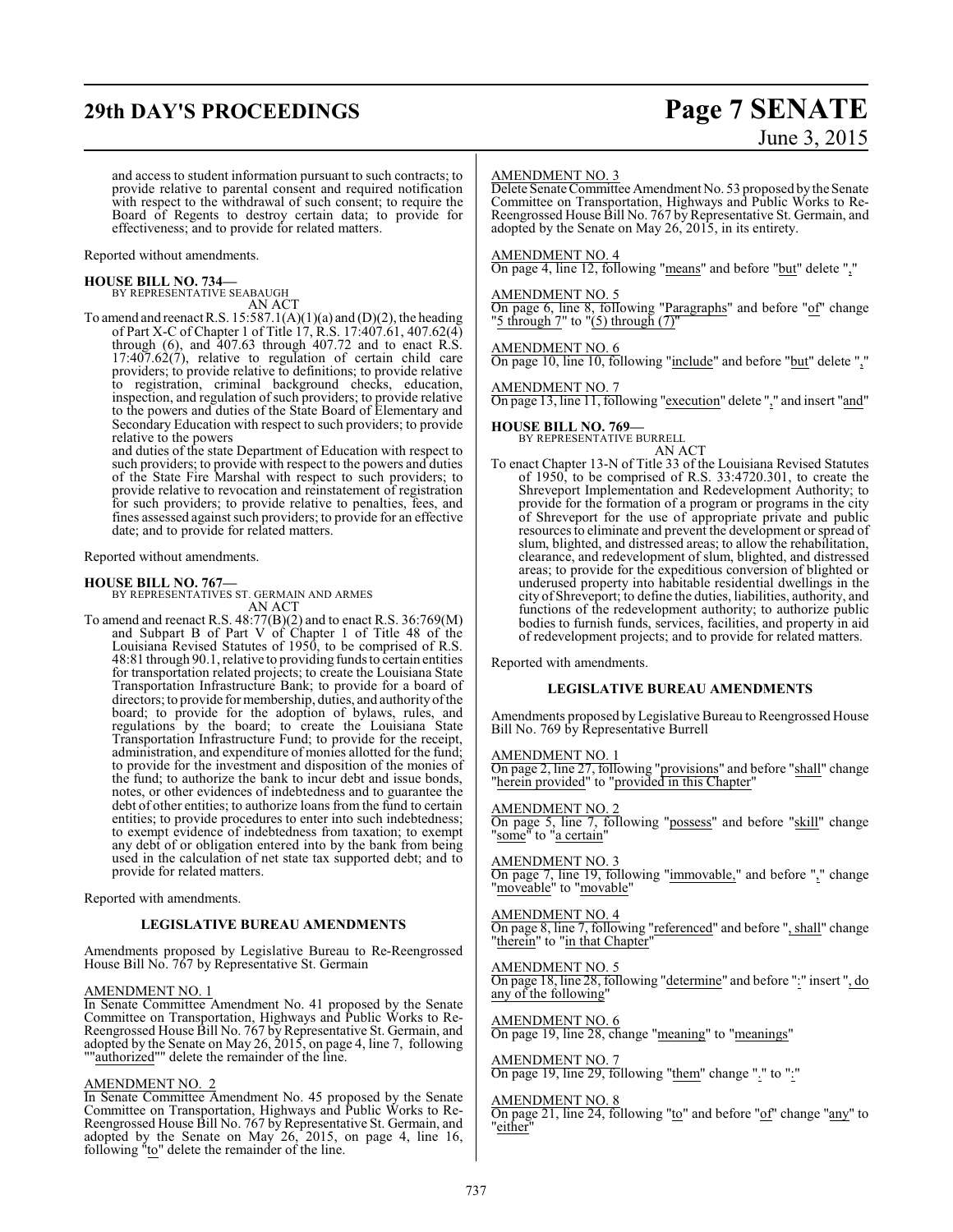# **Page 8 SENATE 29th DAY'S PROCEEDINGS**

AMENDMENT NO. 9 On page 23, line 28, following "include" and before ":" insert "all of the following"

AMENDMENT NO. 10 On page 28, line 4, following "court of" and before "has" change "appeals" to "appeal"

AMENDMENT NO. 11 On page 28, line 18, following "court of" and before "." change "appeals" to "appeal"

### AMENDMENT NO. 12

On page 30, line 2, following "assert" and before "of" change "any" to "either"

AMENDMENT NO. 13 On page 30, line 6, following "redeem" and before "property" change "tax reverted" to "tax-reverted"

AMENDMENT NO. 14

On page 30, line 8, following "in" and before the end of the line, change "tax reverted" to "tax-reverted"

### AMENDMENT NO. 15

On page 30, line 20, following "those" and before "the" change "required under" to "granted by"

**HOUSE BILL NO. 772—**

BY REPRESENTATIVE TIM BURNS AN ACT

To amend and reenact R.S. 23:1634(A), relative to unemployment compensation; to provide for the determination of claims; to provide for appeals; to provide for the judicial review of a board of review decision; and to provide for related matters.

Reported without amendments.

### **HOUSE BILL NO. 833— (Substitute for House Bill No. 594 by Representative Henry)**

BY REPRESENTATIVE HENRY AN ACT

To amend and reenact R.S. 32:1252(12), (23), (25), (26), and (46)(introductory paragraph),  $1254(G)(4)$ ,  $1256.1$ ,  $1257(C)$  and (D)(2),  $1258(A)$ (introductory paragraph) and (6),  $1261(A)(1)$ (n) and  $(r)$ , 1264, 1270.5(A),  $(C)$ ,  $(D)$ (introductory paragraph),  $(E)$ , and (J), 1270.17(A)(1)(introductory paragraph) and  $\overline{c}$ ) and  $\overline{B}$ ), and  $1270.29(A)(1)(c)$  and (B), relative to the distribution and sale of vehicles; to provide for definitions; to modify insurance requirements imposed on satellite warranty and repair centers; to provide for specialty vehicle shows; to modify procedural requirements relative to protests; to exempt trailers from certain requirements relative to unauthorized acts; to specify damage disclosure requirements relative to new motor vehicles; to modify procedural requirements relative to the termination or failure to renew a marine dealer franchise; to authorize the Louisiana Motor Vehicle Commission to maintain the license of a marine dealer in limited circumstances; to modify repurchasing requirements relative to both motorcycle dealers and all-terrain vehicle dealers; to modify repurchasing requirements relative to recreational vehicles; and to provide for related matters.

Reported with amendments.

### **LEGISLATIVE BUREAU AMENDMENTS**

Amendments proposed by Legislative Bureau to Reengrossed House Bill No. 833 by Representative Henry

AMENDMENT NO. 1

On page 10, line 4, following "provided" and before "this" change "by<sup>"</sup> to "pursuant to"

AMENDMENT NO. 2 On page 10, line 20, following "provided" and before "this" change "for in" to "pursuant to"

> Respectfully submitted, DANIEL R. MARTINY Chairman

### **Adoption of Legislative Bureau Report**

On motion of Senator Amedee, the Legislative Bureau amendments were adopted and the Bills and Joint Resolutions were read by title and passed to a third reading.

### **Introduction of Senate Resolutions**

**SENATE RESOLUTION NO. 176—**

BY SENATOR CORTEZ A RESOLUTION

To commend George Harris for his outstanding football coaching career and dedication to Lafayette's youth.

The resolution was read by title and placed on the Calendar for a second reading.

### **SENATE RESOLUTION NO. 177—** BY SENATOR MILLS

A RESOLUTION

To create and provide for the Task Force on Medical Device Distribution in Louisiana which shall review existing regulations and propose revisions of regulations and the elimination of duplicate regulations related to the distribution of medical devices while remaining focused on the protection of the health and safety of Louisiana citizens.

The resolution was read by title and placed on the Calendar for a second reading.

### **Introduction of Senate Concurrent Resolutions**

**SENATE CONCURRENT RESOLUTION NO. 127—** BY SENATOR PEACOCK AND REPRESENTATIVE HENRY BURNS A CONCURRENT RESOLUTION

To commend and congratulate Ricky Kilpatrick on being named the 2015 Extension Forester of the Year by the Forest Landowners Association.

The resolution was read by title and placed on the Calendar for a second reading.

# **SENATE CONCURRENT RESOLUTION NO. 128—** BY SENATOR BROWN

A CONCURRENT RESOLUTION To urge and request the State Licensing Board for Contractors and the Department of Health and Hospitals, office of public health, to study the lack of availability of state inspectors to timely complete inspections involved with construction projects.

The resolution was read by title and placed on the Calendar for a second reading.

### **Senate Resolutions on Second Reading**

### **SENATE RESOLUTION NO. 172—** BY SENATOR APPEL

A RESOLUTION

To commend the 2015 Louisiana Teacher Leaders and Teacher Leader Advisors fortheir leadership and outstanding service and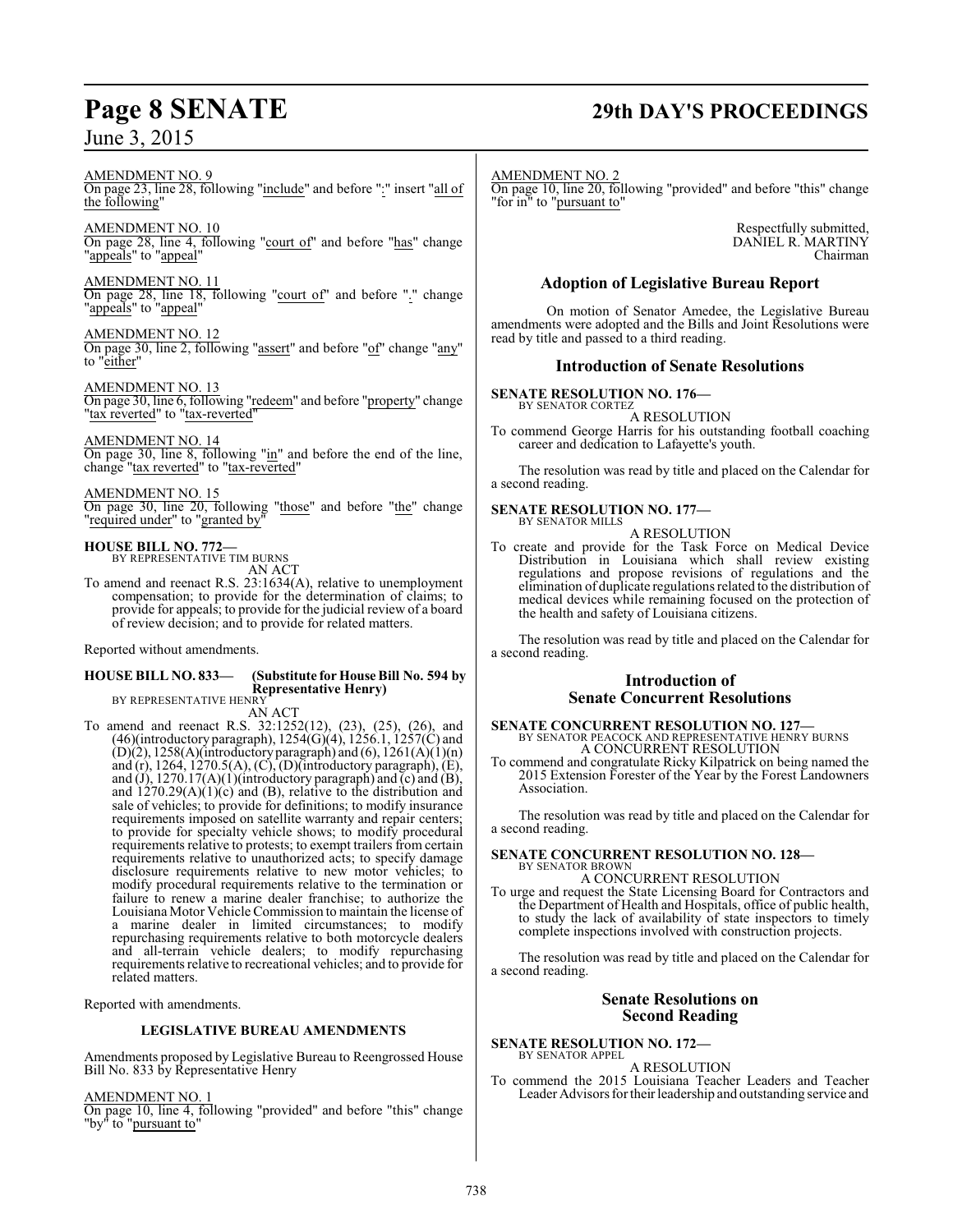# **29th DAY'S PROCEEDINGS Page 9 SENATE**

# June 3, 2015

to designate Thursday, June 4, 2015, as "Louisiana Teacher Leader Day" at the Louisiana State Capitol.

On motion of Senator Appel the resolution was read by title and adopted.

## **SENATE RESOLUTION NO. 173—** BY SENATOR WALSWORTH

A RESOLUTION

To urge and request that the Department of Wildlife and Fisheries and the office of state police determine the benefits that are provided for enforcement agents and troopers injured or killed during the commission oftheir respective duties and report those findings to the Senate Committee on Judiciary C.

On motion of Senator Walsworth the resolution was read by title and adopted.

### **SENATE RESOLUTION NO. 174—** BY SENATOR MORRISH

A RESOLUTION

To commend the U.S. Army and the U.S. Army Corps of Engineers for two hundred forty years of steadfast, determined, and courageous service.

On motion of Senator Morrish the resolution was read by title and adopted.

### **Senate Concurrent Resolutions on Second Reading**

**SENATE CONCURRENT RESOLUTION NO. 121—** BY SENATORS GARY SMITH AND BROWN AND REPRESENTATIVES GAINES, MILLER AND WILLMOTT

A CONCURRENT RESOLUTION

To commend Ed Reed on his outstanding high school, college, and professional career and congratulate him on the occasion of his retirement from the National Football League.

The concurrent resolution was read by title. Senator Gary Smith moved to adopt the Senate Concurrent Resolution.

### **ROLL CALL**

The roll was called with the following result:

### YEAS

| Mr. President<br>Adley<br>Allain<br>Amedee<br>Appel<br>Broome<br>Brown<br><b>Buffington</b><br>Chabert<br>Claitor<br>Cortez<br>Total - 32 | Crowe<br>Dorsey-Colomb<br>Erdey<br>Guillory<br>Johns<br>Kostelka<br>Long<br>Martiny<br>Mills<br>Morrell<br>Morrish | Murray<br>Peacock<br>Perry<br>Riser<br>Smith, G.<br>Smith, J.<br>Tarver<br>Thompson<br>Walsworth<br>Ward |
|-------------------------------------------------------------------------------------------------------------------------------------------|--------------------------------------------------------------------------------------------------------------------|----------------------------------------------------------------------------------------------------------|
|                                                                                                                                           | <b>NAYS</b>                                                                                                        |                                                                                                          |
| Total - 0                                                                                                                                 | <b>ABSENT</b>                                                                                                      |                                                                                                          |
| Donahue<br>Gallot<br>Heitmeier<br>$Total - 7$                                                                                             | LaFleur<br>Nevers<br>Peterson                                                                                      | White                                                                                                    |

The Chair declared the Senate adopted the Senate Concurrent Resolution and ordered it sent to the House.

### **SENATE CONCURRENT RESOLUTION NO. 122—** BY SENATORS CORTEZ AND PERRY A CONCURRENT RESOLUTION

To commend and congratulate Coach Robert "Ted" Davidson and the Acadiana Wreckin' Rams football team assistant coaches on winning four state Class 5A championships out of their impressive six appearances since 2005.

The concurrent resolution was read by title. Senator Cortez moved to adopt the Senate Concurrent Resolution.

### **ROLL CALL**

The roll was called with the following result:

### YEAS

| Mr. President     |
|-------------------|
| Adley             |
| Allain            |
| Amedee            |
| Appel             |
| <b>Broome</b>     |
| <b>Brown</b>      |
| <b>Buffington</b> |
| Chabert           |
| Claitor           |
| Cortez            |
| Total - 32        |

Dorsey-Colomb Peacock<br>Erdey Perry Erdey Perry<br>Guillory Riser Guillory<br>Johns Kostelka Smith,<br>Long Tarver Long<br>Martiny Martiny Thompson<br>Mills Walsworth Morrell Morrish

Crowe Murray<br>Dorsey-Colomb Peacock Smith, G.<br>Smith, J. Walsworth<br>Ward

### **NAYS**

ABSENT

### Donahue LaFleur White<br>Gallot Nevers Nevers<br>Peterson Heitmeier

Total - 7

Total - 0

The Chair declared the Senate adopted the Senate Concurrent Resolution and ordered it sent to the House.

# **SENATE CONCURRENT RESOLUTION NO. 123—** BY SENATOR DORSEY-COLOMB

A CONCURRENT RESOLUTION

To authorize the office of the attorney general to act as the fiduciary agent to accept donations of monies collected to erect a commemorative memorial marker at Gilbert Memorial Park.

The concurrent resolution was read by title. Senator Broome moved to adopt the Senate Concurrent Resolution.

### **ROLL CALL**

The roll was called with the following result:

### YEAS

Mr. President Crowe Murray<br>Adley Dorsey-Colomb Peacock Adley Dorsey-Colomb Peacock Allain Erdey Perry Amedee Guillory Riser<br>
Appel Johns Smith Appel Johns Smith, G.<br>Broome Kostelka Smith, J. Broome Kostelka Smith,<br>Brown Long Tarver Buffington Martin<br>Chabert Mills Chabert Mills Walsworth<br>
Claitor Morrell Ward Claitor Morrell<br>Cortez Morrish Morrish Total - 32

Long Tarver<br>
Martiny Thompson

**NAYS** 

Total - 0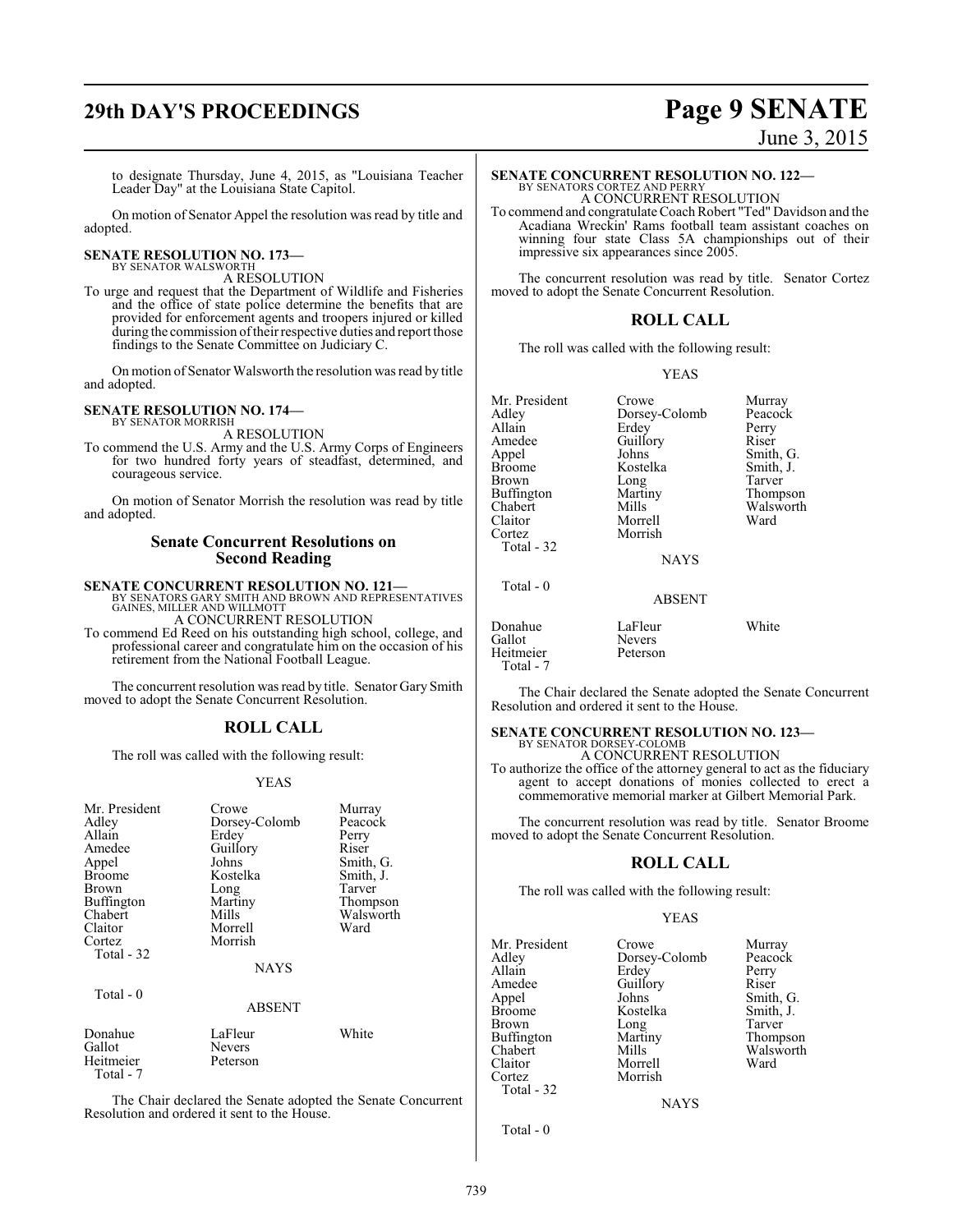### ABSENT

| Donahue   |  |
|-----------|--|
| Gallot    |  |
| Heitmeier |  |
| Total - 7 |  |

Heitmeier Total - 7 LaFleur White Peterson

The Chair declared the Senate adopted the Senate Concurrent Resolution and ordered it sent to the House.

# **SENATE CONCURRENT RESOLUTION NO. 124—**<br>BY SENATOR DORSEY-COLOMB<br>A CONCURRENT RESOLUTION

Nevers

To express the sincere condolences of the Legislature of Louisiana upon the death of Morris Lawrence East.

The concurrent resolution was read by title. Senator Dorsey-Colomb moved to adopt the Senate Concurrent Resolution.

### **ROLL CALL**

The roll was called with the following result:

### YEAS

| Mr. President | Crowe         | Murray    |
|---------------|---------------|-----------|
| Adley         | Dorsey-Colomb | Peacock   |
| Allain        | Erdev         | Perry     |
| Amedee        | Guillory      | Riser     |
| Appel         | Johns         | Smith, G. |
| <b>Broome</b> | Kostelka      | Smith, J. |
| Brown         | Long          | Tarver    |
| Buffington    | Martiny       | Thompson  |
| Chabert       | Mills         | Walsworth |
| Claitor       | Morrell       | Ward      |
| Cortez        | Morrish       |           |
| Total - 32    |               |           |
|               | <b>NAYS</b>   |           |
| Total - 0     |               |           |
|               | <b>ABSENT</b> |           |
| Donahue       | LaFleur       | White     |
| Gallot        | Nevers        |           |
| Heitmeier     | Peterson      |           |

The Chair declared the Senate adopted the Senate Concurrent Resolution and ordered it sent to the House.

# **SENATE CONCURRENT RESOLUTION NO. 125—** BY SENATOR DORSEY-COLOMB

A CONCURRENT RESOLUTION To express the sincere and heartfelt condolences of the Legislature of Louisiana upon the death of Joseph Robinette "Beau" Biden III.

The concurrent resolution was read by title. Senator Dorsey-Colomb moved to adopt the Senate Concurrent Resolution.

### **ROLL CALL**

The roll was called with the following result:

### YEAS

| Mr. President | Crowe         | Murray    |
|---------------|---------------|-----------|
| Adley         | Dorsey-Colomb | Peacock   |
| Allain        | Erdey         | Perry     |
| Amedee        | Guillory      | Riser     |
| Appel         | Johns         | Smith, G. |
| <b>Broome</b> | Kostelka      | Smith, J. |
| <b>Brown</b>  | Long          | Tarver    |
| Buffington    | Martiny       | Thompson  |
| Chabert       | Mills         | Walsworth |

# **Page 10 SENATE 29th DAY'S PROCEEDINGS**

| Claitor<br>Cortez<br>Total - 32             | Morrell<br>Morrish<br><b>NAYS</b> | Ward  |  |
|---------------------------------------------|-----------------------------------|-------|--|
| Total $-0$                                  | <b>ABSENT</b>                     |       |  |
| Donahue<br>Gallot<br>Heitmeier<br>Total - 7 | LaFleur<br>Nevers<br>Peterson     | White |  |

The Chair declared the Senate adopted the Senate Concurrent Resolution and ordered it sent to the House.

### **SENATE CONCURRENT RESOLUTION NO. 126—**

BY SENATOR GUILLORY A CONCURRENT RESOLUTION

To commend Dr. Leodrey Williams for his contributions to the field of agriculture and decades of service to the state of Louisiana.

The concurrent resolution was read by title. Senator Guillory moved to adopt the Senate Concurrent Resolution.

### **ROLL CALL**

The roll was called with the following result:

### YEAS

| Mr. President<br>Adlev<br>Allain<br>Amedee<br>Appel<br>Broome<br>Brown<br>Buffington<br>Chabert<br>Claitor<br>Cortez<br>Total - 32 | Crowe<br>Dorsey-Colomb<br>Erdey<br>Guillory<br>Johns<br>Kostelka<br>Long<br>Martiny<br>Mills<br>Morrell<br>Morrish<br><b>NAYS</b> | Murray<br>Peacock<br>Perry<br>Riser<br>Smith, G.<br>Smith, J.<br>Tarver<br>Thompson<br>Walsworth<br>Ward |
|------------------------------------------------------------------------------------------------------------------------------------|-----------------------------------------------------------------------------------------------------------------------------------|----------------------------------------------------------------------------------------------------------|
| Total - 0                                                                                                                          | <b>ABSENT</b>                                                                                                                     |                                                                                                          |
| Donahue<br>Gallot<br>Heitmeier<br>Total - 7                                                                                        | LaFleur<br><b>Nevers</b><br>Peterson                                                                                              | White                                                                                                    |

The Chair declared the Senate adopted the Senate Concurrent Resolution and ordered it sent to the House.

### **Message from the House**

### **ASKING CONCURRENCE IN HOUSE BILLS AND JOINT RESOLUTIONS**

June 2, 2015

To the Honorable President and Members of the Senate:

I am directed to inform your honorable body that the House of Representatives has finally passed and asks your concurrence in the following House Bills and Joint Resolutions:

HB No. 721

Respectfully submitted, ALFRED W. SPEER Clerk of the House of Representatives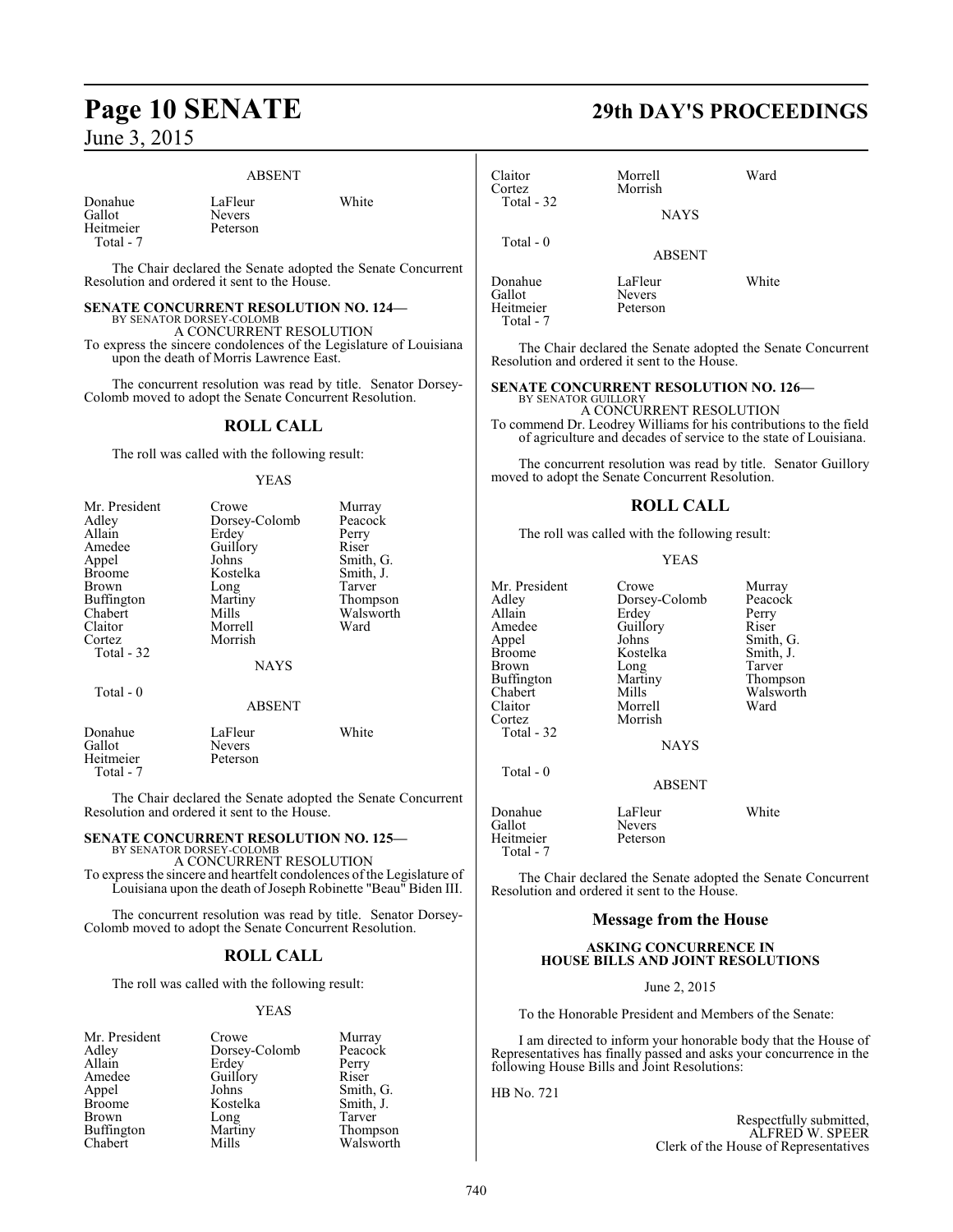### **House Bills and Joint Resolutions**

Senator Morrish asked for and obtained a suspension ofthe rules to read House Bills and Joint Resolutions a first and second time by title and refer them to committee.

### **HOUSE BILL NO. 721—** BY REPRESENTATIVE IVEY

AN ACT

To amend and reenact R.S. 47:114(F)(3), 295(C), 309(B),  $1602(A)(2)(a)$  and  $(3)(a)$ ,  $1603(A)(2)$  and  $(3)$ , and  $1604.1$  and to enact R.S.  $\frac{47.1508(B)}{37}$ , relative to the penalties; to provide for certain civil penalties; to provide for the waiver of penalties; to authorize the disclosure of certain information by the Department of Revenue; to provide for effectiveness; and to provide for related matters.

The bill was read by title and referred by the President to the Committee on Revenue and Fiscal Affairs.

### **Message from the House**

### **ASKING CONCURRENCE IN HOUSE CONCURRENT RESOLUTIONS**

### June 2, 2015

To the Honorable President and Members of the Senate:

I am directed to inform your honorable body that the House of Representatives has finally passed and asks your concurrence in the following House Concurrent Resolutions:

HCR No. 219

Respectfully submitted, ALFRED W. SPEER Clerk of the House of Representatives

### **House Concurrent Resolutions**

Senator Adley asked for and obtained a suspension of the rules to read House Concurrent Resolutions a first and second time.

### **HOUSE CONCURRENT RESOLUTION NO. 186—**

BY REPRESENTATIVE SIMON A CONCURRENT RESOLUTION

To urge and request the Department of Health and Hospitals to study and evaluate the current level of health and well-being of the residents of Louisiana, as well as available and potential models of healthcare delivery to create a Louisiana Health and Wellness Innovation Plan that helps this state to achieve the goal of having the healthiest people in the nation with access to the highest quality, most efficiently delivered health care.

The resolution was read by title and placed on the Calendar for a second reading.

# **HOUSE CONCURRENT RESOLUTION NO. 216—** BY REPRESENTATIVE KLECKLEY AND SENATOR ALARIO

A CONCURRENT RESOLUTION

To commend the Louisiana Association of Drug Court Professionals and the Louisiana Supreme Court drug court program.

The resolution was read by title. Senator Adley moved to concur in the House Concurrent Resolution.

# **29th DAY'S PROCEEDINGS Page 11 SENATE** June 3, 2015

### **ROLL CALL**

The roll was called with the following result:

### YEAS

| Mr. President<br>Adley<br>Allain<br>Amedee<br>Appel<br><b>Broome</b><br>Brown<br>Buffington<br>Chabert<br>Claitor | Donahue<br>Dorsey-Colomb<br>Erdey<br>Gallot<br>Guillory<br>Johns<br>Kostelka<br>Long<br>Martiny<br>Mills | Murray<br>Peacock<br>Perry<br>Riser<br>Smith, G.<br>Smith, J.<br>Tarver<br>Thompson<br>Walsworth<br>Ward |
|-------------------------------------------------------------------------------------------------------------------|----------------------------------------------------------------------------------------------------------|----------------------------------------------------------------------------------------------------------|
| Cortez<br>Crowe<br>Total - 34                                                                                     | Morrell<br>Morrish<br><b>NAYS</b>                                                                        |                                                                                                          |
| Total - 0                                                                                                         | <b>ABSENT</b>                                                                                            |                                                                                                          |

| Heitmeier | <b>Nevers</b> | White |
|-----------|---------------|-------|
| LaFleur   | Peterson      |       |
| Total - 5 |               |       |

The Chair declared the Senate concurred in the House Concurrent Resolution and ordered it returned to the House.

### **HOUSE CONCURRENT RESOLUTION NO. 217—**

BY REPRESENTATIVE ARMES A CONCURRENT RESOLUTION

To urge and request that the Louisiana Congressional delegation send a formal request to the secretary of the United States Army to reconsider the decision denying the family of Staff Sergeant Thomas Florich the right to bury Staff Sergeant Florich at Arlington National Cemetery, a place of sacred honor.

The resolution was read by title. Senator Peacock moved to concur in the House Concurrent Resolution.

### **ROLL CALL**

The roll was called with the following result:

### YEAS

| Mr. President | Donahue       | Morrish   |
|---------------|---------------|-----------|
| Adley         | Dorsey-Colomb | Murray    |
| Allain        | Erdey         | Peacock   |
| Amedee        | Gallot        | Perry     |
| Appel         | Guillory      | Riser     |
| <b>Broome</b> | Heitmeier     | Smith, G. |
| Brown         | Johns         | Smith, J. |
| Buffington    | Kostelka      | Tarver    |
| Chabert       | Long          | Thompson  |
| Claitor       | Martiny       | Walsworth |
| Cortez        | Mills         | Ward      |
| Crowe         | Morrell       |           |
| Total - 35    |               |           |
|               | <b>NAYS</b>   |           |
| Total $-0$    |               |           |
|               | <b>ABSENT</b> |           |
| LaFleur       | Peterson      |           |
| <b>Nevers</b> | White         |           |

The Chair declared the Senate concurred in the House Concurrent Resolution and ordered it returned to the House.

Total - 4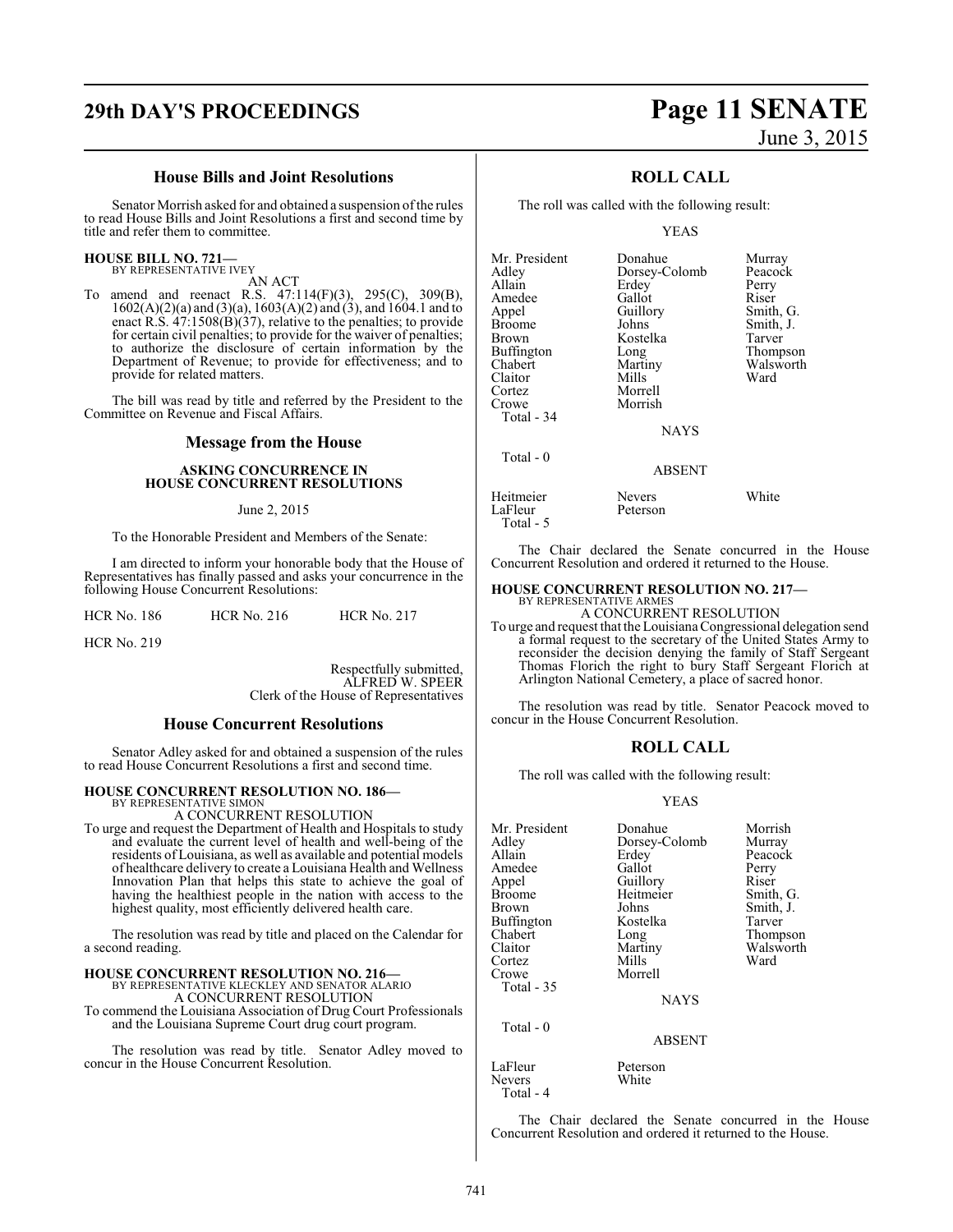# **Page 12 SENATE 29th DAY'S PROCEEDINGS**

June 3, 2015

### **HOUSE CONCURRENT RESOLUTION NO. 219—**

BY REPRESENTATIVES BARRAS, MIGUEZ, TERRY LANDRY, AND HUVAL AND SENATORS ALLAIN AND MILLS A CONCURRENT RESOLUTION

To urge and request representatives from the Iberia Parish Tourist Commission, the office of the sheriff of Iberia Parish, the office of the mayor of the city of New Iberia, and the governing authority of the city of New Iberia to meet with the members of the governing board of the Louisiana Sugar Cane Festival and Fair to discuss the services that are traditionally provided during the festival and fair, including security, traffic control, and sanitation, and the costs associated with those services, to develop a list of public and private entities that are available to provide such services in the future and the proposed fees to be charged by such entities, and to provide for a written report of findings and recommendations to the legislative delegation representing Iberia Parish no later than September 1, 2015.

The resolution was read by title and placed on the Calendar for a second reading.

### **House Concurrent Resolutions on Second Reading**

### **HOUSE CONCURRENT RESOLUTION NO. 129—** BY REPRESENTATIVE BARROW A CONCURRENT RESOLUTION

To create a task force to study health services delivery and financing in the Baton Rouge region, and to require the task force to report findings and recommendations to the Capital Region Legislative Delegation and the legislative committees on health and welfare.

On motion of Senator Murray the resolution was read by title and returned to the Calendar, subject to call.

### **HOUSE CONCURRENT RESOLUTION NO. 156—** BY REPRESENTATIVE HOFFMANN A CONCURRENT RESOLUTION

- 
- To recognize that any development and implementation of environmental policies shall be cognizant of the constitutional rights of our citizens and the sovereignty of the United States of America and the state of Louisiana.

On motion of Senator Murray the resolution was read by title and returned to the Calendar, subject to call.

# **HOUSE CONCURRENT RESOLUTION NO. 158—**

BY REPRESENTATIVE TERRY LANDRY A CONCURRENT RESOLUTION

To create the Hazardous Material Release Task Force to study and make recommendations to the legislature on the application of laws relative to the release of hazardous materials by persons in similar situations.

On motion of Senator Murray the resolution was read by title and returned to the Calendar, subject to call.

### **HOUSE CONCURRENT RESOLUTION NO. 185—** BY REPRESENTATIVE TIM BURNS A CONCURRENT RESOLUTION

To urge and request the State Board of Election Supervisors to study the issue of persons with disabilities serving as commissioners and to report study findings and recommendations to the House and Governmental Affairs Committee and the Senate and Governmental Affairs Committee no later than January 15, 2016.

On motion of Senator Murray the resolution was read by title and returned to the Calendar, subject to call.

### **HOUSE CONCURRENT RESOLUTION NO. 203—**

BY REPRESENTATIVES SMITH AND JACKSON A CONCURRENT RESOLUTION

To recognize Wednesday, June 3, 2015, as AKA Day at the state capitol and to commend the members of Alpha Kappa Alpha Sorority, Incorporated.

On motion of Senator Murray the resolution was read by title and returned to the Calendar, subject to call.

### **HOUSE CONCURRENT RESOLUTION NO. 204—** BY REPRESENTATIVE JEFFERSON

A CONCURRENT RESOLUTION

To urge and request the State Board of Elementary and Secondary Education to study the advantages, disadvantages, quality, and effectiveness of assessments administered to public school students as part of the state's testing program and to report its findings and recommendations to the House Committee on Education and the Senate Committee on Education at least sixty days prior to the convening of the 2016 Regular Session of the Legislature.

On motion of Senator Murray the resolution was read by title and returned to the Calendar, subject to call.

# **HOUSE CONCURRENT RESOLUTION NO. 207—** BY REPRESENTATIVE HENRY BURNS

A CONCURRENT RESOLUTION

To memorialize the United States Congress to take such actions as are necessary to regulate airline baggage fees and processes for consumers as it relates to transportation of passenger luggage and passenger delays resulting from lost, damaged, or delayed luggage.

On motion of Senator Murray the resolution was read by title and returned to the Calendar, subject to call.

### **HOUSE CONCURRENT RESOLUTION NO. 209—**

- BY REPRESENTATIVES NANCY LANDRY, BARRAS, STUART BISHOP,<br>TERRY LANDRY, MONTOUCET, ORTEGO, PIERRE, AND PERRY<br>AND SENATORS CORTEZ, GUILLORY, MILLS, AND PERRY<br>A CONCURRENT RESOLUTION
- To recognize and record the contributions and accomplishments of the Honorable Kaliste Saloom Jr., and commend him for his service to Acadiana Parish, the state of Louisiana, and the United States of America.

On motion of Senator Murray the resolution was read by title and returned to the Calendar, subject to call.

**HOUSE CONCURRENT RESOLUTION NO. 210**<br>BY REPRESENTATIVES ORTEGO, BARRAS, GEYMANN, GISCLAIR,<br>GUILLORY, HARRISON, HENSGENS, ROBERT JOHNSON, JONES,<br>TERRY LANDRY, LEBAS, MIGUEZ, MONTOUCET, PIERRE,<br>ROBIDEAUX, ST. GERMAIN, AND T A CONCURRENT RESOLUTION

To urge and request the State Board of Elementary and Secondary Education to recognize state-certified foreign language immersion sites as models of excellence in bilingual and biliterate education and to award five additional points to the school performance score of a school with a state-certified foreign language immersion program for each year the school maintains such certification status.

On motion of Senator Murray the resolution was read by title and returned to the Calendar, subject to call.

**HOUSE CONCURRENT RESOLUTION NO. 211—**<br>BY REPRESENTATIVES JACKSON, BADON, BARROW, WESLEY<br>BISHOP, BOUIE, BURRELL, COX, FRANKLIN, GAINES, HALL,<br>HONORE, HUNTER, JAMES, JEFFERSON, TERRY LANDRY, NORTON,<br>PIERRE, PRICE, SMITH, TH

A CONCURRENT RESOLUTION

To express the condolences of the legislature upon the passing of Southern University System president emeritus Dolores Margaret Richard Spikes.

On motion of Senator Murray the resolution was read by title and returned to the Calendar, subject to call.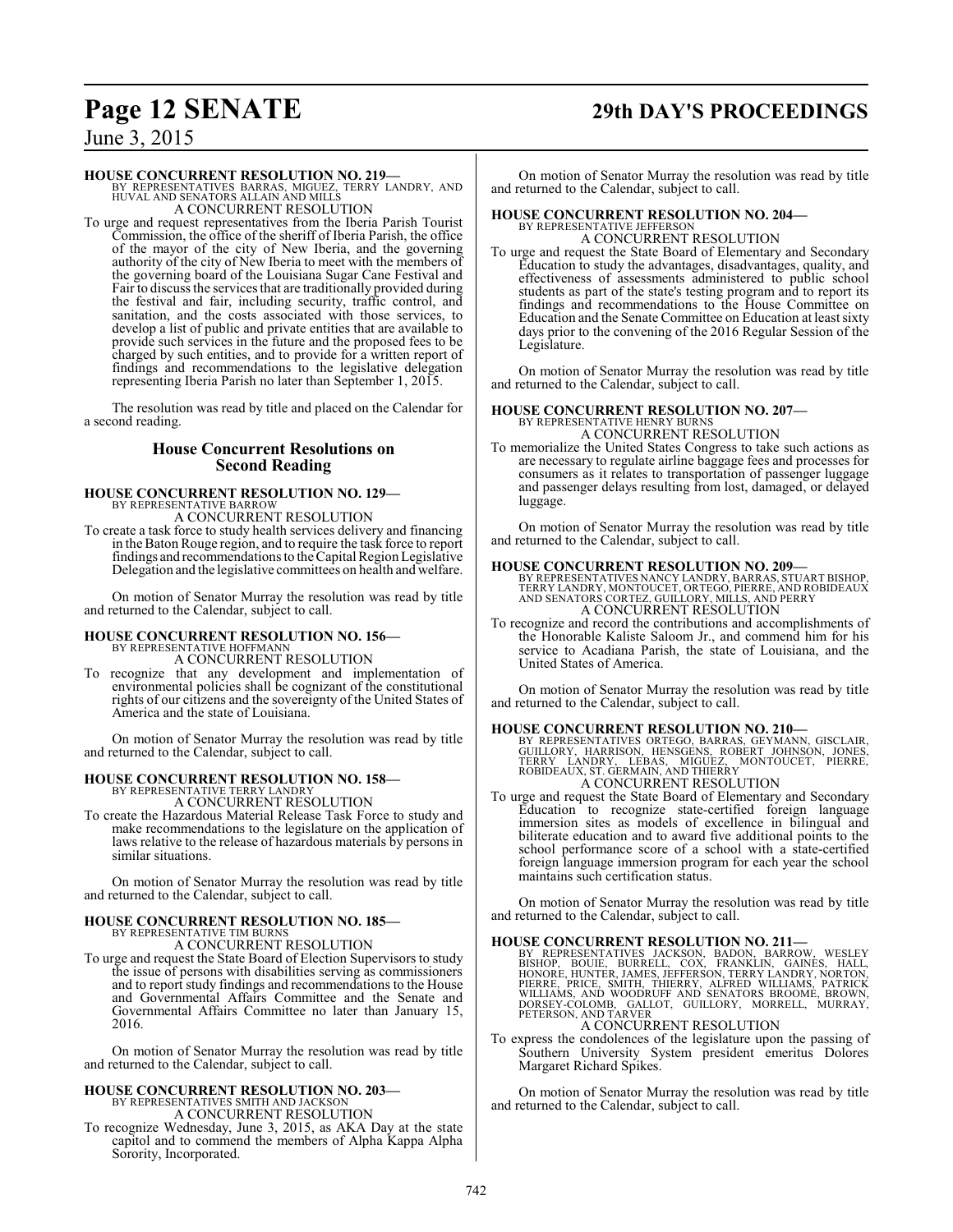# **29th DAY'S PROCEEDINGS Page 13 SENATE**

### **HOUSE CONCURRENT RESOLUTION NO. 212—**

BY REPRESENTATIVE MORENO A CONCURRENT RESOLUTION

To commend Susan G. Komen for the Cure and its Louisiana affiliates for improving the quality of life in local communities through the delivery of breast cancer education, screening, treatment, and research, and to designate Thursday, June 4, 2015, as Komen for the Cure Day at the legislature.

On motion of Senator Murray the resolution was read by title and returned to the Calendar, subject to call.

### **HOUSE CONCURRENT RESOLUTION NO. 213—** BY REPRESENTATIVE ORTEGO

### A CONCURRENT RESOLUTION

To urge and request the division of administration to institute a method of tracking energy and water usage at state universities, state offices, and state buildings utilizing the ENERGY STAR Portfolio Manager, and to prepare annual reports on energy and water usage at these properties and post it on the division of administration's website.

On motion of Senator Murray the resolution was read by title and returned to the Calendar, subject to call.

### **Reports of Committees**

The following reports of committees were received and read:

### **REPORT OF COMMITTEE ON**

### **EDUCATION**

Senator Conrad Appel, Chairman on behalf of the Committee on Education, submitted the following report:

### June 3, 2015

To the President and Members of the Senate:

I am directed by your Committee on Education to submit the following report:

**HOUSE BILL NO. 373—** BY REPRESENTATIVES GEYMANN, ADAMS,BILLIOT,BROADWATER, BROWN, BURFORD, HENRY BURNS, TIM BURNS, CARMODY,<br>CARTER, CONNICK, COX, DANAHAY, GISCLAIR, GUNN, HARRISON, HAVARD, HAZEL, HENSGENS, HILL, HOFFMANN,<br>HARRISON, HAVARD, HAZEL, HENSGENS, HILL, HOFFMANN,<br>MIGUEZ, JAY MORRIS, JIM

### AN ACT

To amend and reenact R.S. 17:24.4(E), relative to state content standards; to provide for the review, development, and implementation of state content standards; to require that the standards be promulgated by rule in accordance with the Administrative Procedure Act prior to implementation; and to provide for related matters.

Reported favorably.

### **HOUSE BILL NO. 542—**

BY REPRESENTATIVE SCHRODER AN ACT

To amend and reenact R.S.  $17:24.4(F)(1)(a)$  and to enact R.S.  $17:24.4(F)(2)$ , relative to standards-based assessments; to provide relative to requirements for contracts for certain assessments; to provide for limitations with regard to the content ofsuch assessments; to provide for effectiveness and to provide for related matters.

Reported with amendments.

# June 3, 2015

### **HOUSE BILL NO. 766—**

BY REPRESENTATIVE ADAMS AN ACT

To amend and reenact R.S. 17:3139.2(introductory paragraph), 3139.5, and 3139.6(1), relative to public colleges and universities; to remove institutional performance criteria as conditions on institutions receiving certain exceptions and exemptions fromstate regulations oftheir operations; to provide certain financial solvency criteria on the receipt of such exceptions and exemptions; to provide relative to the exceptions and exemptions that an institution may receive; and to provide for related matters.

Reported with amendments.

Respectfully submitted, CONRAD APPEL Chairman

### **REPORT OF COMMITTEE ON**

### **FINANCE**

Senator JackDonahue, Chairman on behalf ofthe Committee on Finance, submitted the following report:

June 2, 2015

To the President and Members of the Senate:

I am directed by your Committee on Finance to submit the following report:

# **HOUSE CONCURRENT RESOLUTION NO. 8—** BY REPRESENTATIVE MONTOUCET

A CONCURRENT RESOLUTION

To suspend until sixty days after final adjournment of the 2016 Regular Session of the Legislature of Louisiana the exemption for business utilities as to the tax levied pursuant to R.S. 47:331 for sales of steam, water, electric power or energy, and natural gas, including but not limited to the exemption in R.S.  $47:305(D)(1)(b)$ , (c), (d), and (g), and any other exemptions provided in those portions of Chapter 2 of Subtitle II of Title 47 of the Louisiana Revised Statutes of 1950, that provide for exemptions for business utilities fromthe taxes imposed therein.

Reported with amendments.

### **HOUSE BILL NO. 119—**

- BY REPRESENTATIVE RITCHIE AN ACT
- To enact R.S. 47:841(B)(6) and 841.2, relative to the tobacco tax; to authorize an additional tax to be levied on cigarettes; to establish the Tobacco Tax Medicaid Match Fund as a special treasury fund; to provide for the deposit, use, and investment of the monies in the fund; to provide with respect to the application of the tax on cigarettes in the inventory of certain retail and wholesale dealers; to provide for an effective date; and to provide for related matters.

Reported with amendments.

### **HOUSE BILL NO. 218—**

BY REPRESENTATIVE BROADWATER AN ACT

To amend and reenact R.S. 47:246(E) and (G), 287.86, 1621(B)(7), and  $1623(C)$  and to enact R.S.  $47:181(B)(3)$ , relative to corporate income tax; to provide for the net operating loss deduction, to eliminate net operating loss deduction carry back, to increase net operating loss deduction carry forward; to provide for an effective date; and to provide for related matters.

Reported favorably.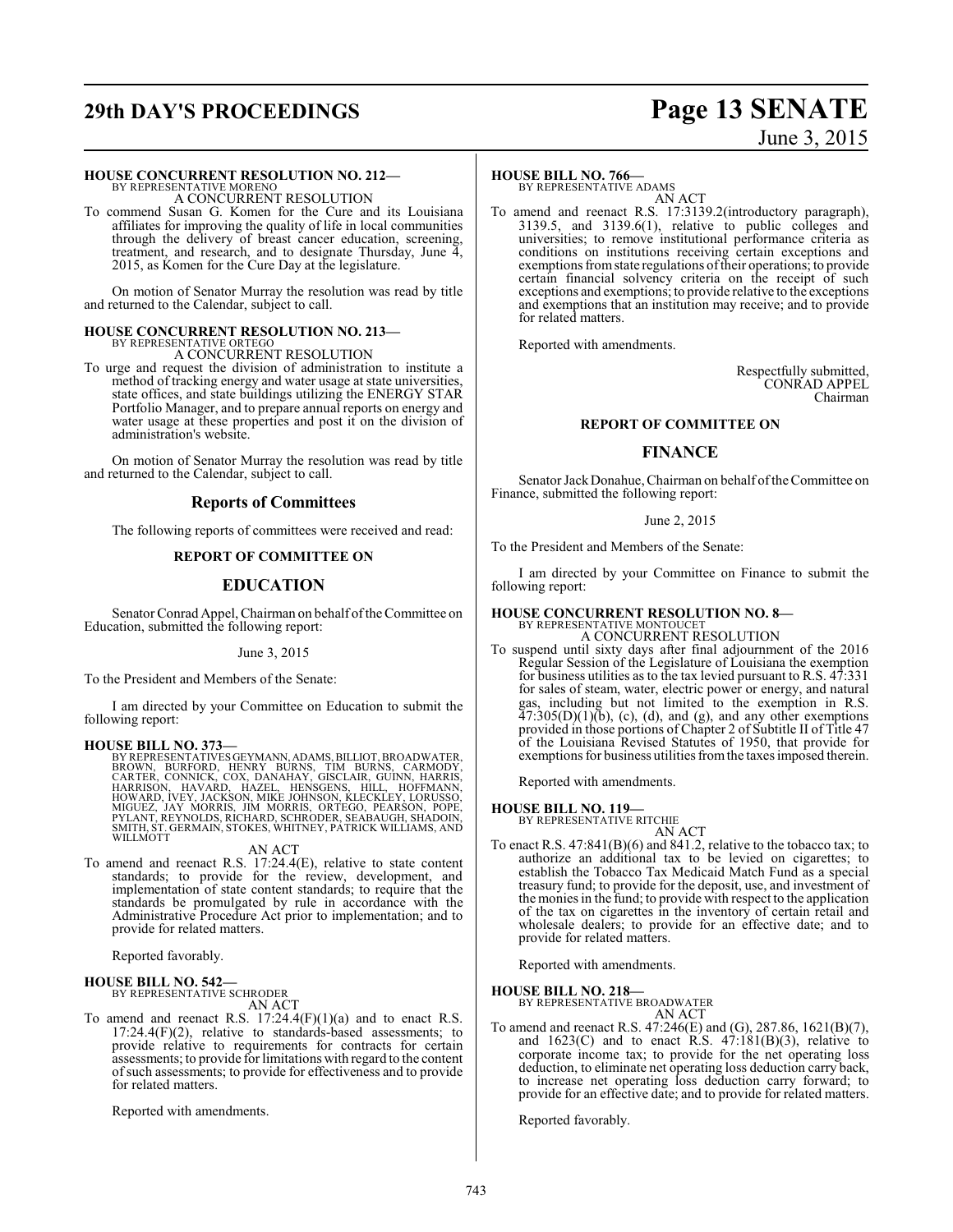### **HOUSE BILL NO. 402—**

BY REPRESENTATIVE STOKES AN ACT

To enact R.S. 47:33(A)(4) through (6), relative to tax credits; to provide with respect to the individual income tax credit for taxes paid to other states; to provide for requirements and limitations; to provide for applicability; to provide for effectiveness; and to provide for related matters.

Reported with amendments.

# **HOUSE BILL NO. 549—** BY REPRESENTATIVE THIBAUT

AN ACT

To amend and reenact R.S. 47:633(7)(c)(iii)(introductory paragraph) and to enact R.S. 47:633(7)(d), relative to severance tax; to provide with respect to special tax treatment for severance taxes on oil and natural gas; to provide with respect to the tax on production fromcertain horizontally drilled wells; to provide for the amount and duration of the exemption for certain horizontally drilled wells; to provide with respect to the determination of the price of oil and natural gas for purposes of the exemption; to provide for applicability; to provide for effectiveness; and to provide for related matters.

Reported favorably.

# **HOUSE BILL NO. 624—** BY REPRESENTATIVE JACKSON

AN ACT

To amend and reenact R.S. 6:662, R.S. 12:302(L) and 425, R.S. 47:48, 51, 158(C) and (D), 246(A), 287.71(B)(2), (3), (4), and  $(6)$ , 287.73 $(\dot{C})(4)$ , 287.86 $(\dot{A})(\text{introductory}$  paragraph),  $287.732(B)(2)$ ,  $287.738(F)(1)$  and (G), and  $287.745(B)$ , and R.S. 51:3092, relative to corporate income tax; to provide for corporate tax expenditures; to provide for corporate income tax exclusions and deductions; to reduce the amount of certain corporate income tax exclusions and deductions; to provide for an effective date; and to provide for related matters.

Reported with amendments.

### **HOUSE BILL NO. 629—**

BY REPRESENTATIVES JACKSON, WESLEY BISHOP, COX, GAINES, HALL, HUNTER, JAMES, TERRY LANDRY, NORTON, PIERRE, SMITH, AND WOODRUFF

### AN ACT

To amend and reenact R.S.  $25:1226.4(C)(1)$  and  $(2)$ , R.S. 47:33(A)(introductory paragraph), 34(B)(1), 35(C), 37(C), 265,  $287.664, 287.748(B)(1), 287.749(B), 287.752(B)(1),$ 287.753(C), 287.755(C), 287.758(B), 287.759(A) and (C)(3), 297(A), (B), (C)(1), (D)(2), (F), (G)(2), (H)(1), (I)(2), (J)(4),  $(K)(2)(a)$ ,  $(L)(3)$ ,  $(M)(1)$ ,  $(N)(1)$  and  $(2)$ , and  $(P)(2)$ ,  $297.2$ , 297.6(A)(1) and (5), 297.9(A), 6004(A)(2), the heading of 6005,  $6005(C)(1)$  and  $(D)(1)$ ,  $6006(D)(5)$ ,  $6006.1(E)(3)$ , 6007(C)(1)(c)(introductory paragraph), 6008(A), 6009(D)(1), 6012(B), 6013(A), 6015(C)(2) and (D), 6017(A), 6018(C),  $6020(D)(1)$  and  $(2)(a)$ ,  $6022(D)(2)(introductory paragraph)$ ,  $6023(\text{C})(1)$  and  $(3)(\text{introductory paragraph}), 6025(\text{A})(1),$  $6026(D)(2)$  and (3),  $6030(B)(1)$  and  $(2)(a)$ ,  $6032(C)$  and  $(F)$ , 6034(C)(1)(a)(ii)(bb), (C)(1)(a)(iii), (C)(1)(c), and (d), 6035(C)(1) and (D), 6036(C)(1)(b) and (I)(2)(a)(i), and  $6037(B)(1)$  and  $(2)(b)$ , (c), and (d), and R.S. 51:1807(C), 2354(A) and (B), 2399.3(A)(2)(a) and (b), and 3085(B)(1)(a) and to enact R.S.  $47:297.4(A)(1)(a)(iii)$ ,  $6006(D)(6)$ , 6006.1(E)(4), 6007(C)(1)(c)(iii) and (d), and 6022(D)(3), relative to income and corporate franchise tax credits; to reduce the amount of tax credits; to provide for an effective date; and to provide for related matters.

Reported with amendments.

# **Page 14 SENATE 29th DAY'S PROCEEDINGS**

### **HOUSE BILL NO. 635—**

BY REPRESENTATIVE JACKSON AN ACT

To amend and reenact R.S. 51:2455(A), 3114(B), and  $3121(C)(3)(b)(i)$  and  $(4)(c)$  and to enact R.S.  $51:2367(E)$ , relative to rebates; to reduce the amount of rebates; to provide for an effective date; and to provide for related matters.

Reported with amendments.

Respectfully submitted, JACK DONAHUE Chairman

### **REPORT OF COMMITTEE ON**

### **SENATE AND GOVERNMENTAL AFFAIRS**

Senator Lee "Jody" Amedee, Chairman on behalf of the Committee on Senate and Governmental Affairs, submitted the following report:

June 3, 2015

To the President and Members of the Senate:

I am directed by your Committee on Senate and Governmental Affairs to submit the following report:

### **HOUSE BILL NO. 151—**

BY REPRESENTATIVE STUART BISHOP AN ACT

To enact R.S. 18:21, relative to the powers, functions, and duties of the secretary of state; to provide relative to the production of certain maps and fees therefor; to provide relative to utilization of voting machine technology and other resources to conduct certain elections and fees relative thereto; to dedicate revenues from such fees to the Voting Technology Fund; to establish and provide for the Voting Technology Fund; to provide for the deposit, investment, and use of monies in the fund; and to provide for related matters.

Reported favorably.

### **HOUSE BILL NO. 286—**

BY REPRESENTATIVES PEARSON, STUART BISHOP, GEYMANN, HARRIS, HARRISON, HENSGENS, HAVARD, HUVAL, JAY MORRIS, RICHARD, SCHRODER, AND TALBOT AN ACT

To enact R.S. 17:3023(B), 3138.5, and 3351(H), R.S. 24:553(D), and R.S. 36:8.2, relative to internal auditing functions in state government; to require an internal auditing function in the Board of Regents, the Louisiana Student Financial Assistance Commission, postsecondary education management boards and certain state departments; to provide for definitions; to provide for duties of the Legislative Audit Advisory Council; and to provide for related matters.

Reported favorably.

**HOUSE BILL NO. 640—** BY REPRESENTATIVE MIKE JOHNSON

AN ACT

To amend and reenact R.S. 18:1461(B), relative to election offenses; to provide relative to the criminal penalties for certain election offenses; to provide for the criminal penalties for bribery of voters; and to provide for related matters.

Reported favorably.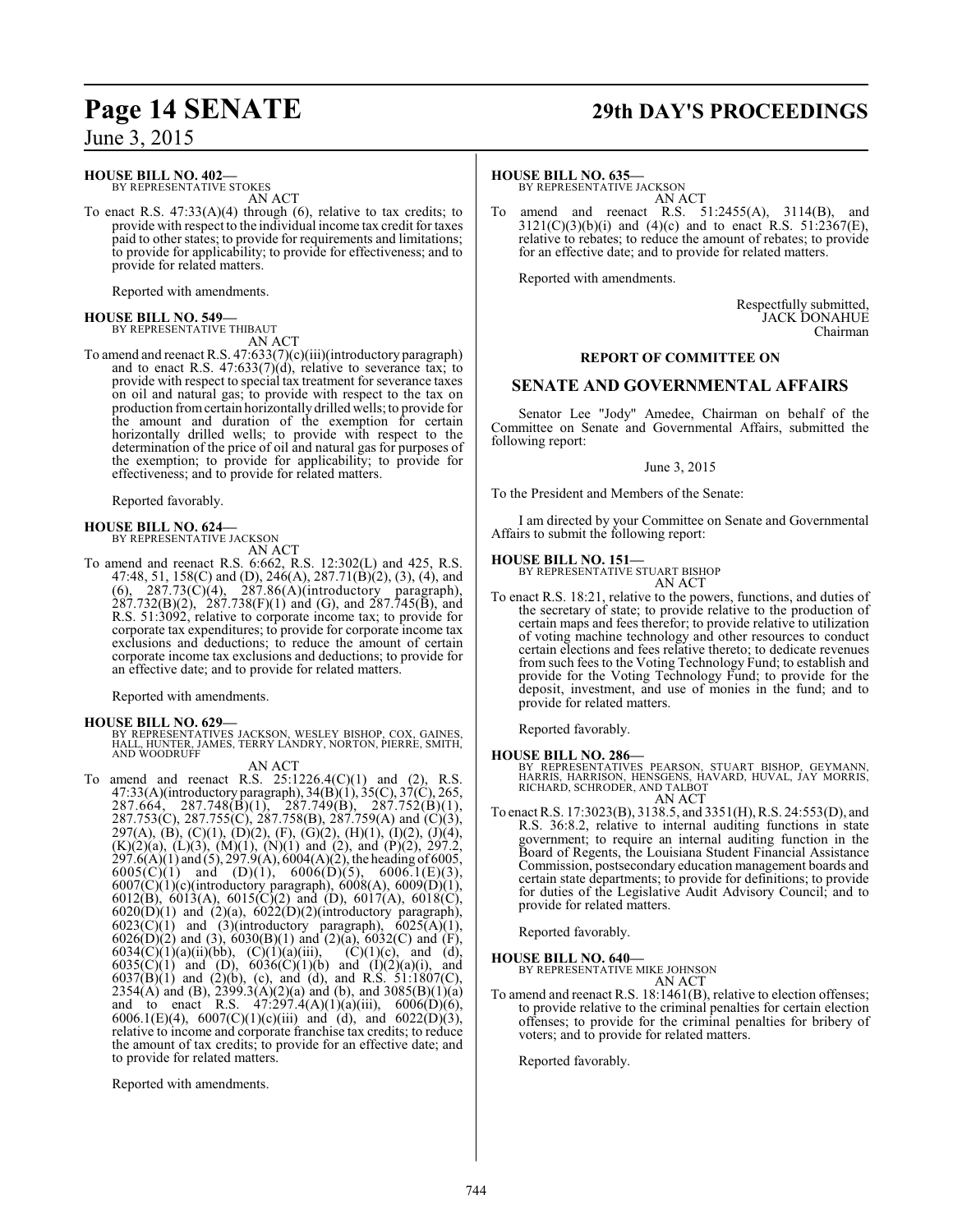# **29th DAY'S PROCEEDINGS Page 15 SENATE**

# June 3, 2015

### **HOUSE BILL NO. 840— (Substitute for House Bill No. 650 by Representative Stokes and House Bill No. 398 by Representatives Price and Broadwater)** BY REPRESENTATIVES STOKES, PRICE, AND BROADWATER

AN ACT

To amend and reenact R.S. 39:461.1(B), (C), and (D)(1) and 461.4(B), (C), and (D), relative to the interim emergency board; to provide procedures and requirements for obtaining consent of the legislature for the appropriation or borrowing of funds for an emergency or for capital outlay priority changes and adjustments; to provide relative to the authority, functions, and duties of the board; to provide relative to the authority, functions, and duties of the clerk of the House of Representatives and the secretary of the Senate; to provide relative to ballots; to provide for the content of the ballots; to require certain notices; to provide for the content of the notices; to provide deadlines for submitting ballots; to provide relative to the execution of ballots; to provide for the tabulation of ballots; and to provide for related matters.

Reported favorably.

Respectfully submitted, LEE "JODY" AMEDEE Chairman

### **House Bills and Joint Resolutions on Second Reading Reported by Committees**

**HOUSE BILL NO. 29—** BY REPRESENTATIVE REYNOLDS

AN ACT

To amend and reenact Code of Civil Procedure Article 4843(G) and (H), relative to courts of limited jurisdiction; to provide for the jurisdictional amount in dispute in certain city courts; to provide for the jurisdictional amount in dispute in the city courts of Franklin; and to provide for related matters.

Reported favorably by the Committee on Judiciary A. The bill was read by title and referred to the Legislative Bureau.

# **HOUSE BILL NO. 34—** BY REPRESENTATIVE DOVE

AN ACT

To amend and reenact R.S. 16:11(A)(2), relative to the annual salary of certain assistant district attorneys; to allow for reallocation by certain district attorneys of salary amounts paid to assistant district attorneys; and to provide for related matters.

Reported favorably by the Committee on Judiciary B. The bill was read by title and referred to the Legislative Bureau.

### **HOUSE BILL NO. 47—**

BY REPRESENTATIVE ST. GERMAIN AN ACT

To enact R.S. 11:2256.3, relative to retirement benefits received from the Firefighters' Retirement System; to provide with respect to the calculation of the community portion of such benefits; and to provide for related matters.

Reported favorably by the Committee on Judiciary A. The bill was read by title and referred to the Legislative Bureau.

### **HOUSE BILL NO. 69—**

BY REPRESENTATIVE JAMES AN ACT

To enact R.S. 13:2002.2, relative to city courts; to authorize the clerk ofthe Baton Rouge City Court to collect additional costs in civil matters; to authorize the judges of the Baton Rouge City Court to assess an additional fee in all criminal matters; to authorize the creation of a court technology fund for Baton Rouge City Court; to provide for the disposition and use of such funds; and to provide for related matters.

Reported with amendments by the Committee on Judiciary A.

### **SENATE COMMITTEE AMENDMENTS**

Amendments proposed by Senate Committee on Judiciary A to Reengrossed House Bill No. 69 by Representative James

### AMENDMENT NO. 1

On page 1, delete line 2 and insert

"To amend and reenact R.S. 13:996.67(A),  $(B)(1)$  and  $(2)$ ,  $(C)(3)$  and (6) and (D) and to enact R.S. 13:2002.2, relative to courts, judicial procedures and certain funds; to provide relative to the Civil District Court for the parish of Orleans; to provide for certain powers and duties relative to the judicial building fund; to provide relative to the Baton Rouge City Court; to authorize the clerk of the Baton Rouge"

### AMENDMENT NO. 2

On page 1, line 8, after "Section 1." insert "R.S. 13:996.67(A), (B)(1) and  $(2)$ ,  $(C)(3)$  and  $(6)$  and  $(D)$  are hereby amended and reenacted and"

### AMENDMENT NO. 3

On page 1, between lines 8 and 9, insert

"§996.67. Judicial building fund A. Subject to the approval of the Judicial Council of the Louisiana Supreme Court, the Civil District Court for the parish of Orleans and the clerk of court of the Civil District Court for the parish of Orleans are hereby authorized to impose the following additional costs of court and service charges provided for in Subsection B of this Section in all cases over which the court has jurisdiction, until the bonded indebtedness or lease obligation provided for in Subsection C of this Section is paid. The costs and charges provided in Subsection B of this Section shall not apply to cases involving juvenile and family matters. The costs and charges may be any amount up to and including the maximum amount set forth and shall be imposed on order of the judges en banc. Such costs and charges shall be paid to the clerk of court when the filing is made.

B.(1) Until such time that public bids are let for the construction project Unless and until the condition in the following paragraph for an increase in the charges is satisfied, the amounts of the costs and charges which may be imposed shall be as provided in this Paragraph.  $\delta$  Amount of Cost Authorized

| Service Provided  | AIIIOUIII OI COSLAUIIIOIIZEU               |
|-------------------|--------------------------------------------|
| (a) Recordings    | Up to thirty dollars per recordation       |
| (b) Civil Filings | Up to twenty-five dollars per civil filing |
| (c) Jury Trials   | Up to one hundred dollars per jury         |
|                   | requested                                  |
| (d) Class Actions | Up to one thousand twenty-five dollars per |
|                   | class certified                            |
|                   |                                            |

(2) After public bids are let for the construction project  $or$ , alternatively, ifthe commission leases a privately constructed facility for use as a courthouse, then after execution of that lease agreement the amounts of costs and charges which may be imposed shall be as provided in this Paragraph.

| Service Provided                     | Amount of Cost Authorized                                       |
|--------------------------------------|-----------------------------------------------------------------|
| (a) Recordings                       | Up to thirty dollars per recordation                            |
| (b) Civil Filings<br>(c) Jury Trials | Up to two hundred dollars per civil filing                      |
|                                      | Up to two hundred dollars per jury                              |
|                                      | requested                                                       |
| (d) Class Actions                    | Up to two thousand fifty dollars per class<br>certified         |
| (e) All matters filed                | Up to ten dollars per item filed into civil<br>suit record<br>* |
| C(1)                                 |                                                                 |
|                                      |                                                                 |

\* \* \* (3) Notwithstanding If the new courthouse is located on property owned by the city of New Orleans and notwithstanding any other law to the contrary, issues regarding ownership and liability for maintenance and operation expenses of the new courthouse shall be provided for between the commission and Orleans Parish in a lease or sublease of the courthouse to the commission or by a cooperative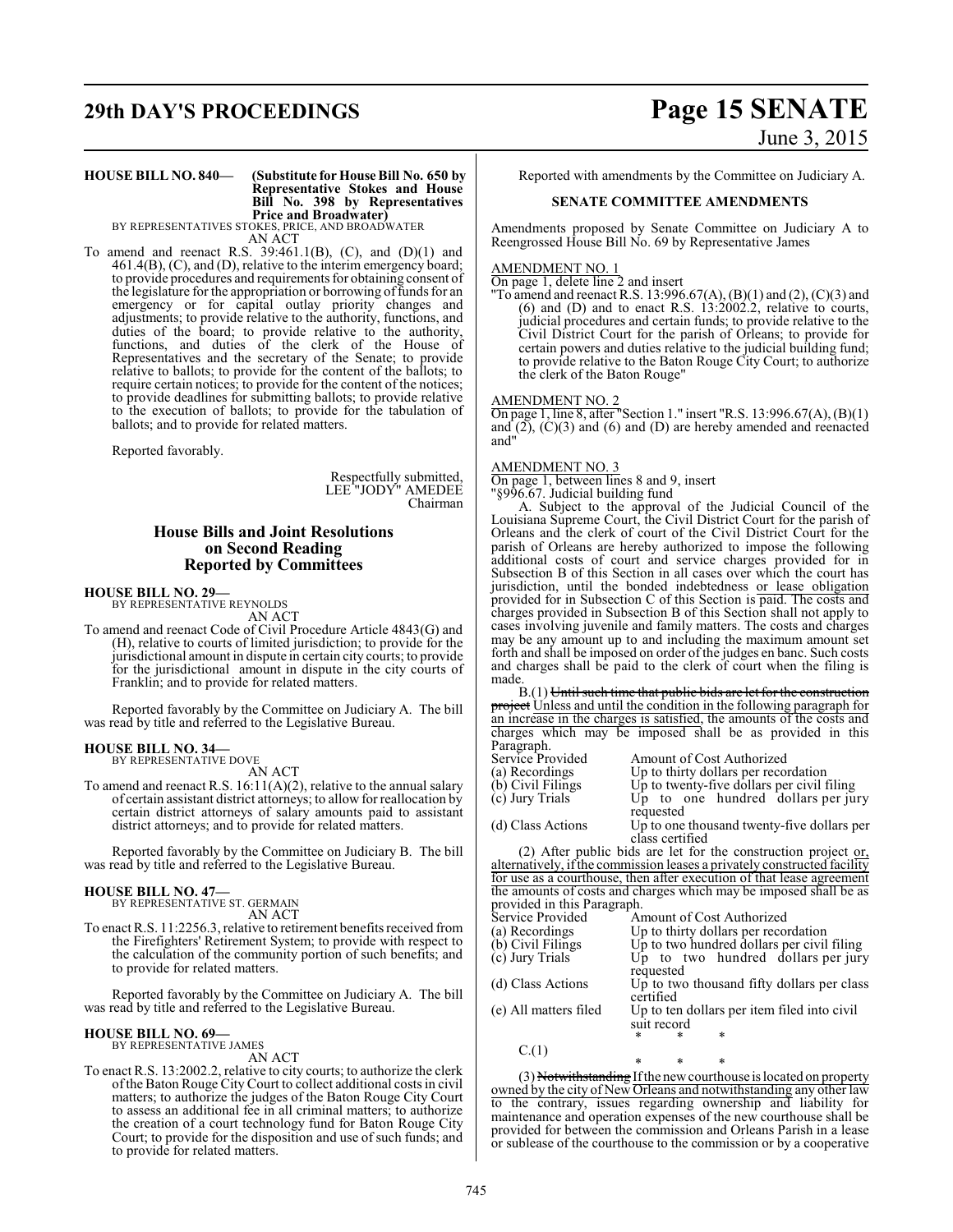# **Page 16 SENATE 29th DAY'S PROCEEDINGS**

June 3, 2015

endeavor agreement prior to the awarding of the contract for construction of the new courthouse. \* \* \*

(6) Notwithstanding any other provision of law to the contrary, the commission may pledge and dedicate the receipts of the courthouse construction fund for the payment of rent under a lease agreement or for the payment of any obligation, loan agreement, or other financing agreement in connection with the issuance of bonds or other evidence of indebtedness for the commission by the Louisiana Public Facilities Authority or the Louisiana Local Government Environmental Facilities and Community Development Authority.

D. <del>If public bids are not let for the construction of a facility as</del> provided in this Section by August 15, 2015, If by August 15, 2016, neither public bids have been let for construction nor a lease agreement executed for a privately constructed facility for use as a courthouse, then the authority provided in this Section to levy the additional costs and charges shall terminate and be null and void. Thereafter, no costs or charges authorized in this Section shall be imposed or collected. If the authority to levy such costs and charges terminates as set forth herein, all funds collected and deposited in the separate account as provided in this Section shall be used solely for capital improvements to the facility then housing the Civil District Court for the parish of Orleans. \* \* \*"

On motion of Senator Claitor, the committee amendment was adopted. The amended bill was read by title and referred to the Legislative Bureau.

# **HOUSE BILL NO. 71—** BY REPRESENTATIVE MACK

AN ACT

To amend and reenact R.S. 40:1667.1(B), relative to supplemental pay for certain law enforcement officers; to include certain prior service in computing the period of service required for the payment of supplemental pay; and to provide for related matters.

Reported favorably by the Committee on Judiciary B. The bill was read by title and referred to the Legislative Bureau.

### **HOUSE BILL NO. 114—** BY REPRESENTATIVE BURFORD

AN ACT

To amend and reenact R.S. 13:4611(1)(e)(introductory paragraph) and (iv) and to enact R.S. 13:4611(4), relative to contempt of court; to authorize an award of attorney fees under certain circumstances; and to provide for related matters.

Reported with amendments by the Committee on Judiciary A.

### **SENATE COMMITTEE AMENDMENTS**

Amendments proposed by Senate Committee on Judiciary A to Engrossed House Bill No. 114 by Representative Burford

AMENDMENT NO. 1 On page 1, line 2, after "R.S. 13:4611(1)(3)(introductory paragraph)" delete "and (iv)"

AMENDMENT NO. 2 On page 1, line 6, after "R.S. 13:4611(1)(3)(introductory paragraph)" delete "and (iv) are" and insert "is"

AMENDMENT NO. 3 On page 1, delete lines 17 through 19

AMENDMENT NO. 4 On page 2, line 2, delete "or justice of the peace" and after "the court" delete "or justice of"

AMENDMENT NO. 5 On page 2, line 3, delete "the peace"

On motion of Senator Claitor, the committee amendment was adopted. The amended bill was read by title and referred to the Legislative Bureau.

**HOUSE BILL NO. 272—** BY REPRESENTATIVE BILLIOT

AN ACT To amend and reenact R.S. 13:5366(B)(9)(a) and (b) and to enact R.S. 13:5366(B)(12), relative to the Veterans Court program; to provide for eligibility for participation in the Veterans Court program; and to provide for related matters.

Reported with amendments by the Committee on Judiciary B.

### **SENATE COMMITTEE AMENDMENTS**

Amendments proposed by Senate Committee on Judiciary B to Reengrossed House Bill No. 272 by Representative Billiot

### AMENDMENT NO. 1

On page 1, at the end of line 17, add the following: "any of the following:

(i) Any offense defined as a homicide in R.S. 14:29. (ii) Any sex offense requiring registration under R.S. 15:540 et

seq. (iii) A crime of violence as defined in R.S. 14:2(B), unless the entire sentence may be deferred or suspended pursuant to the provisions of Louisiana law.

(iv) A second or subsequent offense for domestic abuse battery. If the crime before the court is a first offense for domestic abuse battery, the defendant shall comply with the sentencing requirements provided for in R.S.  $14:35.3(C)$ .

### AMENDMENT NO. 2

On page 1, delete lines 18 through 20 in their entirety

### AMENDMENT NO. 3

On page 2, delete lines 1 through 4 in their entirety

On motion of Senator Morrell, the committee amendment was adopted. The amended bill was read by title and referred to the Legislative Bureau.

### **HOUSE BILL NO. 281—**

BY REPRESENTATIVE HILL AN ACT

To enact R.S. 13:5554(EE), relative to the premium costs of group insurance for retired sheriffs and deputy sheriffs of the Allen Parish Sheriff's Office; to provide for eligibility for payment of such costs for retired sheriffs and retired deputy sheriffs of the Allen Parish Sheriff's Office; to provide for effective dates; and to provide for related matters.

Reported favorably by the Committee on Judiciary B. The bill was read by title and referred to the Legislative Bureau.

# **HOUSE BILL NO. 301—** BY REPRESENTATIVE DOVE

AN ACT

To amend and reenact R.S. 28:71(B) and 72(A), relative to civil involuntary outpatient treatment; to increase the maximum initial period of treatment; to increase the maximum period of subsequent treatment; and to provide for related matters.

Reported favorably by the Committee on Judiciary A. The bill was read by title and referred to the Legislative Bureau.

**HOUSE BILL NO. 307—**

BY REPRESENTATIVE JACKSON AN ACT

To enact R.S. 28:53(P), relative to admission by emergency certificate; to prohibit denial of coverage or refusal to pay claims for inpatient behavioral health services rendered while under an emergency certificate on the basis of medical necessity; to provide for exclusions; to require the opportunity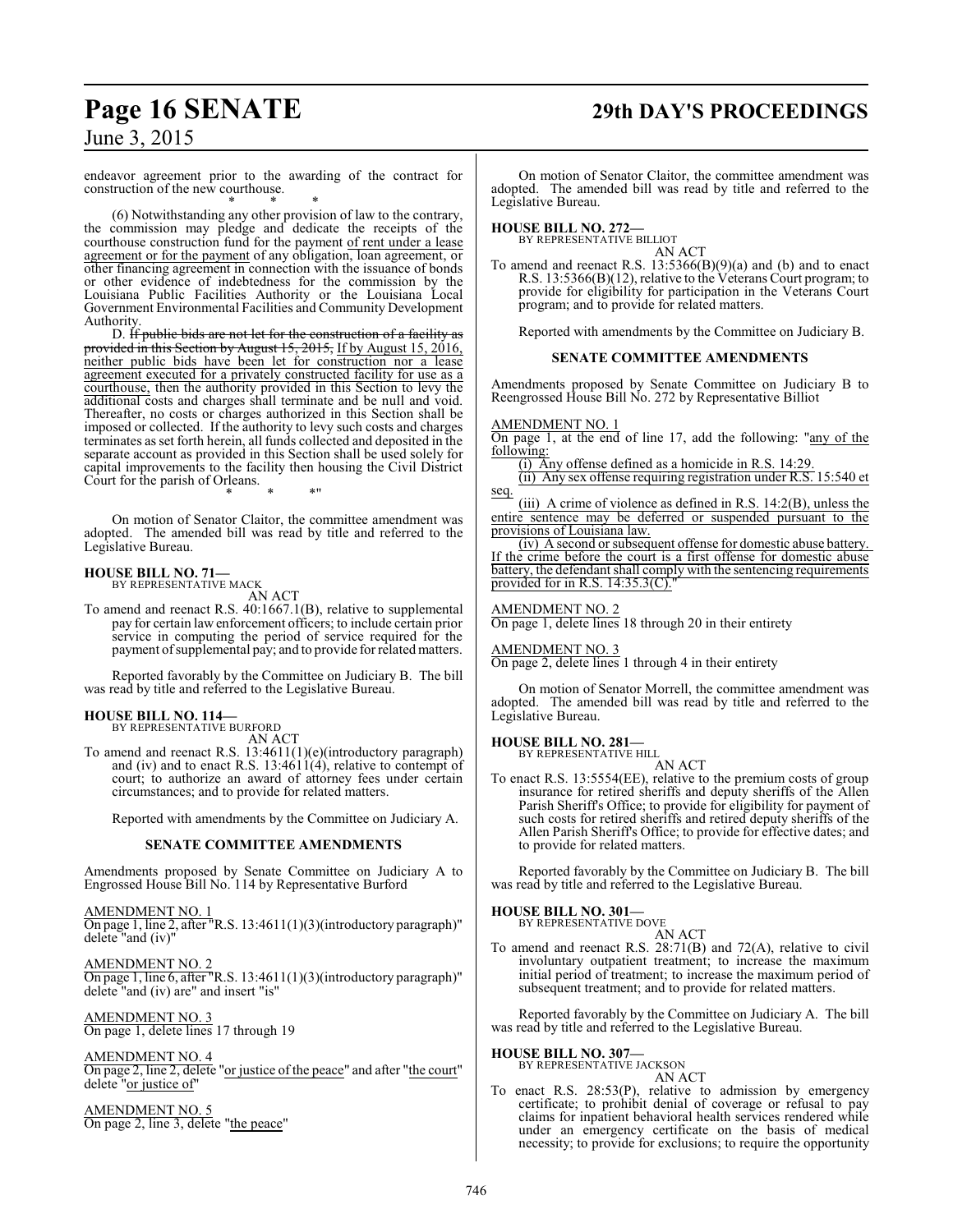# **29th DAY'S PROCEEDINGS Page 17 SENATE**

# June 3, 2015

for voluntary admission; to require evaluation within twentyfour hours of arrival at an admitting facility; to provide for definitions; and to provide for related matters.

Reported favorably by the Committee on Health and Welfare. The bill was read by title and recommitted to the Committee on Finance.

# **HOUSE BILL NO. 319—** BY REPRESENTATIVE SIMON

AN ACT

To amend and reenact R.S. 37:1164(16) and 1241(A)(17) and to enact R.S. 37:1164(58) and (59), 1185, and 1226.1, relative to interchangeable biological products; to provide for definitions; to provide for licensure penalties; to require certain information to be sent to a prescriber; to require the posting of certain information on the Louisiana Board of Pharmacy's web page; and to provide for related matters.

Reported with amendments by the Committee on Health and Welfare.

### **SENATE COMMITTEE AMENDMENTS**

Amendments proposed by Senate Committee on Health and Welfare to Engrossed House Bill No. 319 by Representative Simon

AMENDMENT NO. 1

On page 1, delete line 2, and insert: "To amend and reenact R.S. 37:1164(16) and to enact R.S.

### AMENDMENT NO. 2

37:1164(58) and 1226.1,"

On page 1, line 3, delete "(59), 1185, and 1226.1,"

AMENDMENT NO. 3

On page 1, lines 5 and 6, delete "to require the posting of certain information on the Louisiana Board of Pharmacy's web page;"

### AMENDMENT NO. 4

On page 1, line 8, delete "and 1241(A)(17) are" and insert "is"

### AMENDMENT NO. 5

On page 1, line 9, delete "R.S. 37:1164(58) and (59), 1185," and insert "R.S. 37:1164(58)"

### AMENDMENT NO. 6

On page 2, delete line 1, and insert:

"(b) A biological product that is either one of the following:

(1) Deemed by the United States Food and Drug Administration as meeting the standard set forth in 42 U.S.C. 262(k)(4) and rated as interchangeable in the *Lists of Licensed Biologic Products with Reference Product Exclusivity and Biosimilarity and Interchangeability Evaluations*, sometimes referred to as the "Purple Book", or its successors.

(2) Rated therapeutically equivalent by the United States Food and Drug Administration as set forth in the *Approved Drug Products with Therapeutic Equivalence Evaluations*, sometimes referred to as the "Orange Book", or its successors."

### AMENDMENT NO. 7

On page 2, delete lines 5 through 16

### AMENDMENT NO. 8

On page 2, delete lines 23 through 29

### AMENDMENT NO. 9

On page 3, delete lines 1 through 4, and insert: "B. The required communication included in Subsection A may be done by any means.

### AMENDMENT NO. 10

On page 3, line 5, after "interchangeable" insert "or therapeutically equivalent"

### AMENDMENT NO. 11

On page 3, between lines 8 and 9, insert:

"D. Nothing in this Section shall create a cause of action against the prescriber and the dispensing pharmacist or his designee for a communication as required pursuant to this Section.

E. No communication shall be required pursuant to this Section if the prescriber indicates dispense as written.

### AMENDMENT NO. 12

On page 3, delete lines 9 through 28

### AMENDMENT NO. 13

On page 4, delete lines 1 through 16

On motion of Senator Heitmeier, the committee amendment was adopted. The amended bill was read by title and referred to the Legislative Bureau.

### **HOUSE BILL NO. 321—**

BY REPRESENTATIVE WOODRUFF

AN ACT To amend and reenact R.S. 3:837(B)(introductory paragraph) and (2) and (I), relative to the Louisiana Egg Commission; to provide for a decrease in the membership of the commission; to provide for commission meeting requirements; and to provide for related matters.

Reported favorably by the Committee on Agriculture, Forestry, Aquaculture, and Rural Development. The bill was read by title and referred to the Legislative Bureau.

### **HOUSE BILL NO. 392—**

BY REPRESENTATIVE LOPINTO AN ACT

To enact R.S. 15:1212 and 1212.1, relative to the Louisiana Commission on Law Enforcement and the Administration of Criminal Justice; to require the commission to create and maintain a database for deposit of information relative to law enforcement officers; to provide for the functions, powers, and duties of the commission relative to the database; to provide for reporting requirements relative to all law enforcement agencies throughout the state; to authorize the promulgation of rules and regulations; and to provide for related matters.

Reported favorably by the Committee on Judiciary B. The bill was read by title and recommitted to the Committee on Finance.

### **HOUSE BILL NO. 436—**

BY REPRESENTATIVE ROBERT JOHNSON AN ACT

To amend and reenact R.S.  $46:2625(A)(2)$  and to enact R.S. 22:1860.1, relative to reimbursement of provider fees remitted to the Department of Health and Hospitals; to provide that health insurance issuers reimburse pharmacies or pharmacists for payment of the fee; to provide for scope of application with respect to the medical assistance program; to provide for sanctions by the commissioner of insurance; to provide for appeals of sanctions; and to provide for related matters.

Reported favorably by the Committee on Health and Welfare. The bill was read by title and referred to the Legislative Bureau.

### **HOUSE BILL NO. 467—**

BY REPRESENTATIVE HARRIS

AN ACT To enact R.S. 26:909.1, relative to sales of tobacco products; to provide relative to the payment and purchase of tobacco products for wholesale and retail dealers; to require specific consideration for tobacco products; to provide for notification requirements relative to a retailer's failure to timely make payments for receipt of products; to require the commissioner to promulgate rules and regulations; and to provide for related matters.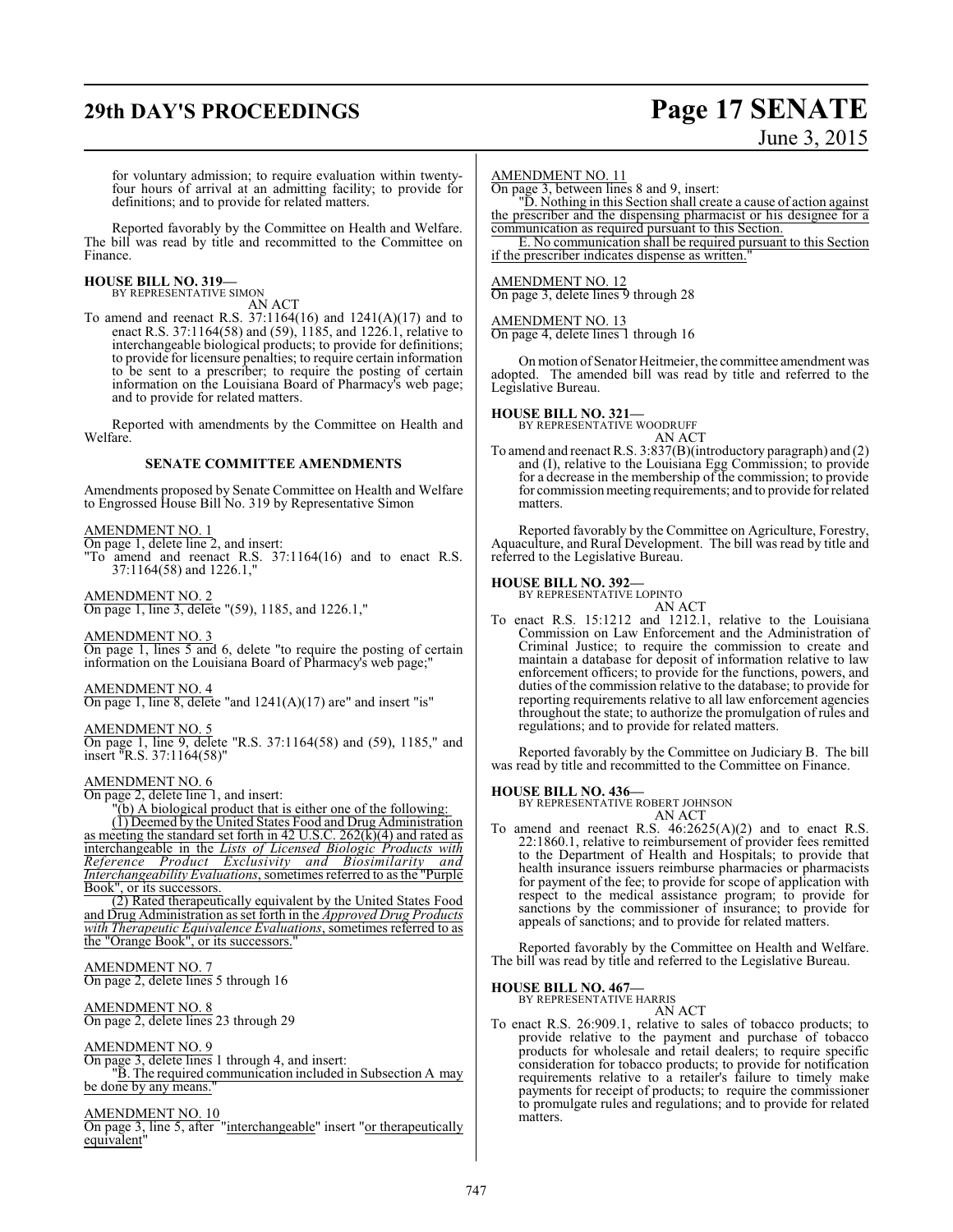# **Page 18 SENATE 29th DAY'S PROCEEDINGS**

## June 3, 2015

Reported favorably by the Committee on Judiciary B. The bill was read by title and referred to the Legislative Bureau.

### **HOUSE BILL NO. 477—**

BY REPRESENTATIVE MONTOUCET AN ACT

To amend and reenact R.S. 26:901(14) through (29), 909(B)(1)(b) and (2), and 924 and to enact R.S. 26:901(30) through (34) and  $909(A)(6)$ , relative to cigarette pricing; to provide for the computation for minimum wholesale and retail cigarette pricing; to provide for eligibility requirements; to authorize the commissioner to suspend or revoke permits for failure to pay certain taxes; to provide relative to penalties; to provide for definitions; and to provide for related matters.

Reported with amendments by the Committee on Judiciary B.

### **SENATE COMMITTEE AMENDMENTS**

Amendments proposed by Senate Committee on Judiciary B to Engrossed House Bill No. 477 by Representative Montoucet

### AMENDMENT NO. 1

On page 6, line 19, change "twentieth" to "twenty-eighth"

### AMENDMENT NO. 2

On page 6, delete line 20, and insert "price changes resulting from trade discounts, rebates, or coupons"

### AMENDMENT NO. 3

On page 6, line 24, delete "wholesale and"

On motion of Senator Morrell, the committee amendment was adopted. The amended bill was read by title and referred to the Legislative Bureau.

**HOUSE BILL NO. 496—** BY REPRESENTATIVE WILLMOTT AN ACT

To amend and reenact R.S.  $6:830(A), (F), (G)(4),$  and  $(H)(2)$  and to repeal R.S.  $6:830(B)$ ,  $(D)(3)$ , and  $(G)(5)$ , relative to the recordation of mortgages in favor of savings and loans; to provide relative to the reinscription of mortgages within certain periods of time; and to provide for related matters.

Reported favorably by the Committee on Judiciary A. The bill was read by title and referred to the Legislative Bureau.

### **HOUSE BILL NO. 568—**

BY REPRESENTATIVES THIERRY, BARROW, WESLEY BISHOP,<br>CHANEY, COX, GUINN, HALL, HOFFMANN, HUNTER, JACKSON,<br>JAMES, TERRY LANDRY, MIGUEZ, MONTOUCET, ORTEGO,<br>ROBIDEAUX, SMITH, ST. GERMAIN, ALFRED WILLIAMS, PATRICK<br>WILLIAMS, AND

### AN ACT

To amend and reenact R.S. 37:1241(B) through (F) and to enact R.S.  $37:1241(A)(23)$  and  $(24)$  and  $(G)$ , relative to the disciplinary powers of the Louisiana Board of Pharmacy; to provide for prohibited acts; to provide for definitions; to provide for scope of application; to require the production of information necessary for the investigation of certain violations; and to provide for related matters.

Reported with amendments by the Committee on Health and Welfare.

### **SENATE COMMITTEE AMENDMENTS**

Amendments proposed by Senate Committee on Health and Welfare to Reengrossed House Bill No. 568 by Representative Thierry

### AMENDMENT NO. 1

On page 1, lines 4 and 5, delete "to provide for definitions; to provide for scope of application;"

### AMENDMENT NO. 2

On page 2, line 2, after "customer" insert "in Louisiana"

### AMENDMENT NO. 3

On page 2, line 5, after "pharmacy." delete the remainder of the line and line 6

### AMENDMENT NO. 4

On page 2, line 11, after "requirements of" delete the remainder of the line and lines 12 and 13, and insert: "R.S. 37:1745."

### AMENDMENT NO. 5

On page 2, line 13, after "pharmacies." insert "Nothing in this Paragraph shall prohibit a practitioner or an immediate family member of the practitioner from having an ownership interest in a compounding pharmacy.

### AMENDMENT NO. 6

On page 2, delete lines 14 through 21, and on line 22, delete "(3)" and insert "B."

### AMENDMENT NO. 7

On page 2, delete line 25

On motion of Senator Heitmeier, the committee amendment was adopted. The amended bill was read by title and referred to the Legislative Bureau.

### **HOUSE BILL NO. 746—**

BY REPRESENTATIVES MIGUEZ, STUART BISHOP, ARMES, HENRY BURNS, NANCY LANDRY, MONTOUCET, NORTON, ORTEGO, AND ST. GERMAIN

AN ACT

To amend and reenact R.S. 30:2418(I)(2) and Section 3 of Act No. 323 of the 2013 Regular Session of the Legislature and to enact R.S. 30:2412(31) and 2418(H)(10), relative to waste tires; to provide for the waste tire program; to provide for definitions; to provide for payments to processors of waste tires; to provide for the authority of the Department of Environmental Quality; to provide for the Department ofEnvironmental Quality's rules and regulations; to provide for the Waste Tire Program Task Force; and to provide for related matters.

Reported with amendments by the Committee on Environmental Quality.

### **SENATE COMMITTEE AMENDMENTS**

Amendments proposed by Senate Committee on Environmental Quality to Reengrossed House Bill No. 746 by Representative Miguez

### AMENDMENT NO. 1

On page 1, line 2, delete "2418(I)(2)" and insert "2412(4), (5),  $(5.1)$ , $(5.2)$ , and  $(6.1)$ "

### AMENDMENT NO. 2

On page 1, line 3, delete "2412(31)" and insert "2412(5.3), (16.1),  $(24.2)$ , and  $(31)$ "

### AMENDMENT NO. 3

On page 1, line 5, delete "payments to processors of waste tires" and insert "expedited approval of certain customary end-market uses"

### AMENDMENT NO. 4

On page 1, delete line 10 and insert

"Section 1. R.S. 30:2412(4), (5), (5.1), (5.2), and (6.1) are hereby amended and reenacted and R.S.  $30:2412(5.3), (16.1), (24.2),$ and  $(31)$ "

### AMENDMENT NO. 5

On page 1, between lines 15 and 16, insert the following:

"(4) "Medium truck tire" means a tire weighing one hundred pounds or more and normally used on semitrailers, truck-tractor, semitrailer combinations or other like vehicles used primarily to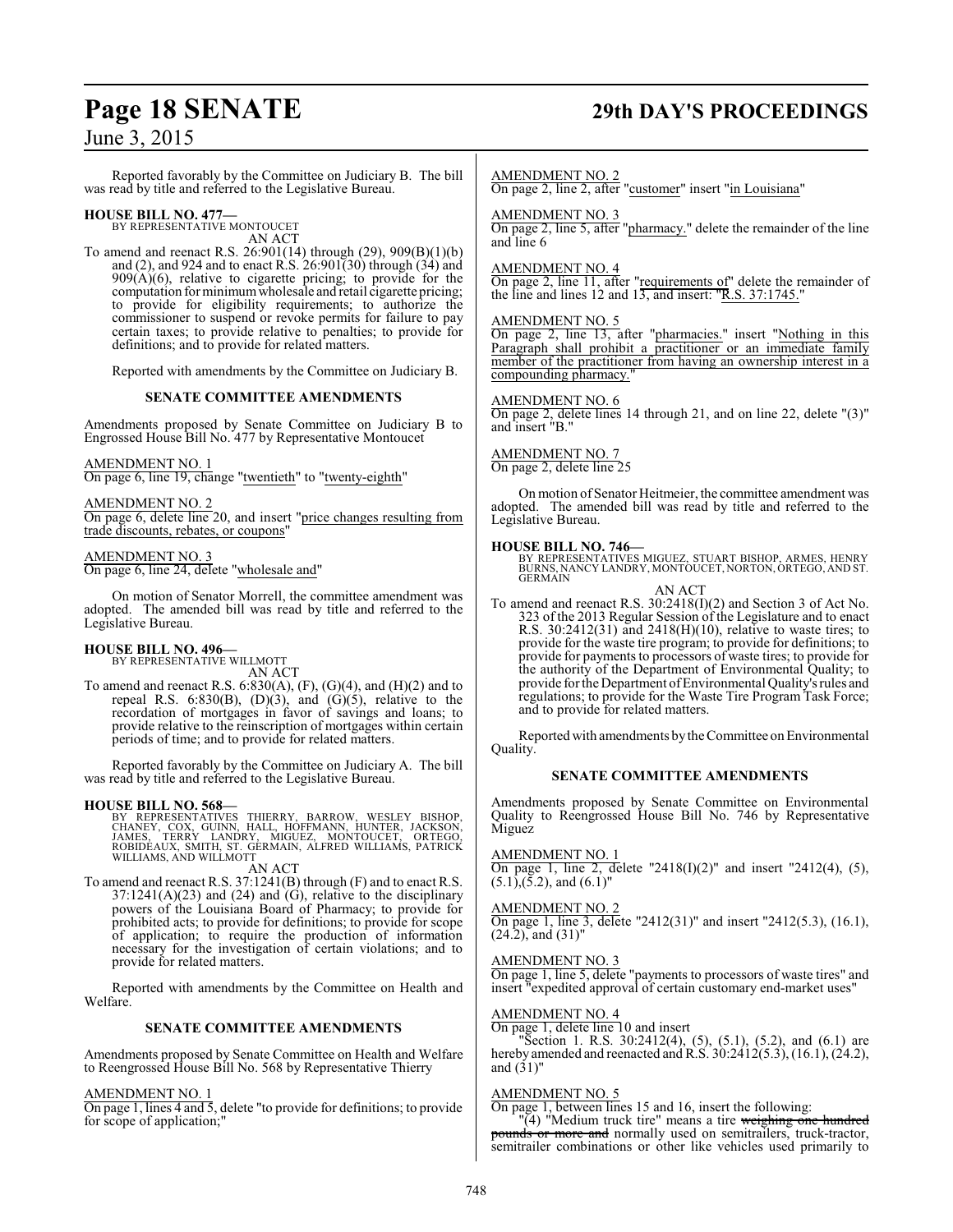# **29th DAY'S PROCEEDINGS Page 19 SENATE**

# June 3, 2015

commercially transport persons or property on the roads of this state or any other vehicle regularly used on the roads of this state.

(5) "Motor vehicle" means an automobile, motorcycle that is operated either on-road or off-road, truck, trailer, semitrailer, trucktractor and semitrailer combination, or any other vehicle operated in this state, and propelled by power other than muscular power; but the term does not include bicycles, and mopeds, lawn mowers, golf carts, all-terrain vehicles, and utility vehicles.

(5.1) "Motor vehicle dealer" means any person that sells or leases new motor vehicles that are required to be registered in or are intended for use in the state of Louisiana.

(5.2) "Off-road tire" means a tire weighing one hundred pounds or more and that is normally used on off-road vehicles.

(5.2) (5.3) "Off-road vehicle" means construction, farming, industrial, mining, and other vehicles not normally operated on the roads of this state. This term does not include vehicles propelled solely by muscular power.

\* \* \* (6.1) "Passenger/light truck/small farm service tire" means a tire weighing less than one hundred pounds and normally used on automobiles motor vehicles, pickup trucks, sport utility vehicles, front steer tractors, and farm implement service vehicles. \* \* \*

(16.1)"Sale of a motor vehicle" means any sale or lease of a new motor vehicle that would be required to be registered in or intended for use in the state of Louisiana. \* \* \*

(24.2) "Waste tire material" means recovered material produced from whole waste tires which have been processed, unless abandoned or otherwise improperly disposed of in a manner that subjects the material to solid waste regulations. \* \* \*"

AMENDMENT NO. 6

On page 2, delete line 2, and insert "more than half."

### AMENDMENT NO. 7

On page 2, lines 13 and 14, delete "end market uses of waste tire material by January 1, 2016." and insert "expedited approval of customary end-market uses including but not limited to those recognized by the Environmental Protection Agency, the Rubber Manufacturers Association, or previously approved by the department.

### AMENDMENT NO. 8

On page 2, delete lines 17 through 27

### AMENDMENT NO. 9

On page 3, delete lines 1 and 2

### AMENDMENT NO. 10

On page 4, after line 9, insert the following:

"Section 4. The department shall use the emergency rulemaking process ofthe Administrative Procedure Act to promulgate and adopt the rules, regulations, or guidelines necessary to implement the provisions of R.S. 30:2418(H). These rules, regulations, or guidelines shall be adopted by October 1, 2015. After October 1, 2015, if the department amends or repeals any rules, regulations, or guidelines adopted pursuant to R.S. 30:2418(H) then the department shall use the normal rulemaking process of the Administrative Procedure Act. However, if the department finds an imminent peril to the public health, safety, or welfare requires adoption of a rule, regulation, or guideline upon shorter notice, then the agency may use the emergency rulemaking process."

On motion of Senator Walsworth, the committee amendment was adopted. The amended bill was read by title and referred to the Legislative Bureau.

# **HOUSE BILL NO. 760—** BY REPRESENTATIVE FANNIN

AN ACT

To amend and reenact R.S. 3:2054, 2055(A)(2), (8), and (9), 2056(B), 2057, and 2058(F) and to repeal R.S. 3:2058(B) and (C), 2059, and 2062, relative to the Louisiana Beef Industry Council; to provide for the domicile of the council; to provide for the council membership and terms of office; to provide for powers and duties of the council; to provide for certain assessments and refunds; to repeal the authority for referendum for assessment purposes; and to provide for related matters.

Reported with amendments by the Committee on Agriculture, Forestry, Aquaculture, and Rural Development.

### **SENATE COMMITTEE AMENDMENTS**

Amendments proposed by Senate Committee on Agriculture, Forestry, Aquaculture, and Rural Development to Reengrossed House Bill No. 760 by Representative Fannin

AMENDMENT NO. 1 On page 2, line 26, change "2016" to "2015"

AMENDMENT NO. 2

On page 5, at the end of line 11, change "its" to "their"

On motion of Senator Thompson, the committee amendment was adopted. The amended bill was read by title and referred to the Legislative Bureau.

**HOUSE BILL NO. 839— (Substitute for House Bill No. 706**

by Representative Miguez)<br>STUART BISHOP, CARMODY, CROMER, BERTHELOT, BILLIOT,<br>HUVAL, NANCY LANDRY, LEOPOLD, MILLER, MONTOUCET,<br>NORTON, ORTEGO, OURSO, PONTI, REYNOLDS, RICHARD,<br>SCHEXNAYDER, ST. GERMAIN, THIERRY, AND WOODRUF AN ACT

To enact R.S. 9:2795.6, relative to a limitation of liability for certain nonprofit youth organizations; to provide for definitions; to extend the limitation ofliability to nonprofit youth organizations and youth adventure activities; to provide for duties and requirements; to provide for exceptions; and to provide for related matters.

Reported with amendments by the Committee on Judiciary A.

### **SENATE COMMITTEE AMENDMENTS**

Amendments proposed by Senate Committee on Judiciary A to Reengrossed House Bill No. 839 by Representative Miguez

AMENDMENT NO. 1

On page 5, line 8, after "liable for" delete "all" and insert "any"

### AMENDMENT NO. 2

On page 5, line 10, after "failure to follow" insert "any of"

On motion of Senator Claitor, the committee amendment was adopted. The amended bill was read by title and referred to the Legislative Bureau.

### **HOUSE BILL NO. 841— (Substitute for House Bill No. 251 by Representative Lopinto)** BY REPRESENTATIVE LOPINTO

AN ACT

To amend and reenact Code of Criminal Procedure Article 330.3, relative to bail for certain offenses involving domestic abuse; to provide relative to the contradictory hearing held prior to setting bail; to limit the types of offenses for which a contradictory hearing may be required prior to setting bail; to provide for the time period within which the hearing is required to be held; to provide relative to the factors the court shall consider in determining the conditions of bail and whether the defendant shall be held without bail; to provide for definitions; and to provide for related matters.

Reported favorably by the Committee on Judiciary C. The bill was read by title and referred to the Legislative Bureau.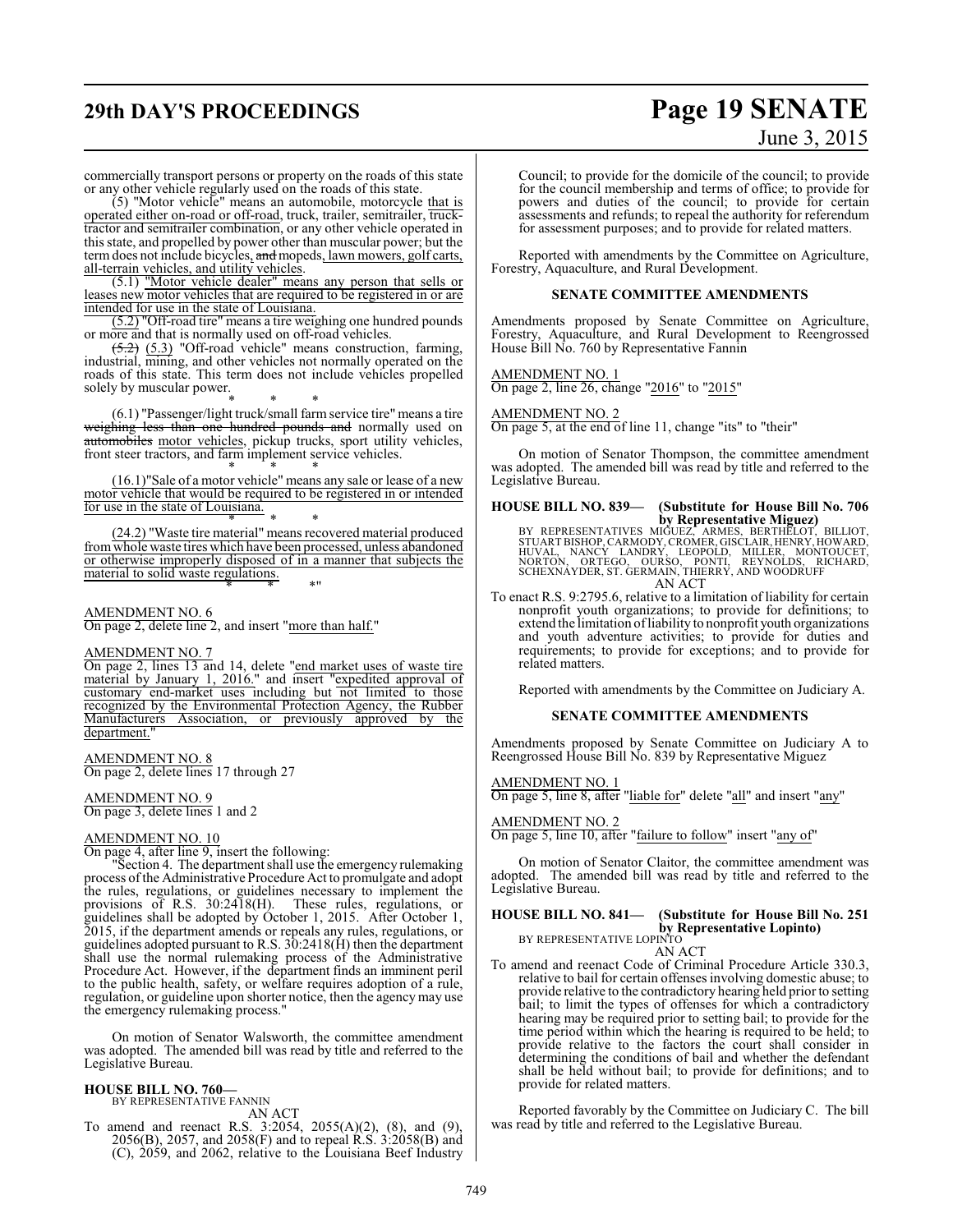# **Page 20 SENATE 29th DAY'S PROCEEDINGS**

June 3, 2015

# **HOUSE BILL NO. 842— (Substitute for House Bill No. 488 by**

**Representative Moreno)** BY REPRESENTATIVES MORENO, BURRELL, GUILLORY, HONORE, TERRY LANDRY, NORTON, AND WOODRUFF AN ACT

To amend and reenact R.S. 14:35.3(A), (B)(3)(introductory paragraph), (4), (5), and (6), and (G),  $37.7(A)$  and (B), 40.2(A), and  $79(B)(2)$  and  $(3)$ ,  $(C)(1)$  and  $(2)$ , and  $(H)$ , R.S. 15:590(introductory paragraph), and R.S. 46:2136.3(A)(introductory paragraph) and to enact R.S. 14:35.3(B)(7), R.S. 15:590(8), and Code of Criminal Procedure Article 387, relative to domestic abuse; to provide relative to criminal offenses and procedures involving domestic abuse; to amend the crimes of domestic abuse battery and domestic abuse aggravated assault to include family members as possible victims; to define "family member"; to amend the definition of "household member" and "court-monitored domestic abuse intervention program"; to expand the crime of stalking to specifically include written threats; to provide relative to the crime of violation of protective orders; to amend and provide relative to the penalties for certain offenses of violation of protective orders; to prohibit certain persons subject to a permanent injunction or protective order, issued pursuant to a court-approved consent agreement or certain provisions of law, from possessing a firearm for the duration of the injunction or order; to provide relative to the obtaining and filing of fingerprint and other identification information of persons arrested, or issued a summons and subsequently convicted, for certain domestic abuse-related offenses; to provide relative to the type of information that a prosecutor is required to provide for certain domestic abuse-related offenses; and to provide for related matters.

Reported with amendments by the Committee on Judiciary B.

### **SENATE COMMITTEE AMENDMENTS**

Amendments proposed by Senate Committee on Judiciary B to Engrossed House Bill No. 842 by Representative Moreno

### AMENDMENT NO. 1

On page 5, line 10, change "one year" to "two years"

### AMENDMENT NO. 2

On page 5, at the beginning of line 24, delete "with or without hard labor"

AMENDMENT NO. 3 On page 6, at the end of line 11, change "one" to "two"

AMENDMENT NO. 4 On page 6, at the beginning of line 12, change "year" to "years"

AMENDMENT NO. 5 On page 8, line 3, change "arrest" to "offense"

AMENDMENT NO. 6 On page 8, line 4, after "(2)" delete the remainder of the line

AMENDMENT NO. 7 On page 8, line 5, delete "(3)"

On motion of Senator Morrell, the committee amendment was adopted. The amended bill was read by title and recommitted to the Committee on Finance.

### **Rules Suspended**

Senator Peterson asked for and obtained a suspension of the rules to recommit a bill.

### **HOUSE BILL NO. 235—**

BY REPRESENTATIVE ARNOLD A JOINT RESOLUTION

Proposing to amend Article VI, Section 2 of the Constitution of Louisiana, to authorize the legislature to provide, by local law, for the incorporation of any area located within the boundaries of a single parish and to exclude the area from the boundaries of any municipality; to provide for the effectiveness of such boundary change; to provide for applicability of the homestead exemption in certain municipalities incorporated in the parish of Orleans; to provide limitations; to provide for submission ofthe proposed amendment to the electors; to provide for an election of the voters of the newly incorporated area; and to provide for related matters.

Senator Peterson moved to recommit the bill from the Committee on Senate and Governmental Affairs to the Committee on Local and Municipal Affairs.

Without objection, so ordered.

### **Rules Suspended**

Senator Donahue asked for and obtained a suspension of the rules to recommit a bill.

# **HOUSE BILL NO. 668—** BY REPRESENTATIVE HILL

AN ACT

To repeal R.S. 56:57.2 as enacted by Act 283 of the 1987 Regular Session of the Louisiana Legislature and R.S. 56:57.2 as enacted by Act 891 of the 1987 Regular Session of the Louisiana Legislature, as amended, relative to enforcement of the federal requirement for the use of turtle excluder devices in shrimp trawls; to repeal the prohibition on such enforcement; to require the Louisiana Shrimp Task Force to report to the legislature recommendations for legislation applicable to enforcement of the federal requirements for the use of turtle excluder devices in shrimp trawls used in state waters; to require wildlife agents to wear body cameras; and to provide for related matters.

On motion of Senator Donahue the bill, which was just advanced to Third Reading and Final Passage, was read by title and recommitted to the Committee on Finance.

### **Senate Bills and Joint Resolutions Returned from the House of Representatives with Amendments**

**SENATE BILL NO. 27—**<br>BY SENATOR BROOME

AN ACT To amend and reenact Code of Criminal Procedure Article  $894(B)(1)$ , relative to setting aside of a conviction; to prohibit setting aside a conviction for domestic abuse battery; and to provide for related matters.

The bill was read by title. Returned from the House of Representatives with amendments:

### **HOUSE COMMITTEE AMENDMENTS**

Amendments proposed by House Committee on Administration of Criminal Justice to Reengrossed Senate Bill No. 27 by Senator Broome

### AMENDMENT NO. 1

On page 1, line 2, after "Article" delete the remainder of the line, delete line 3 in its entirety, and insert the following: "977 $(C)(2)$  and to enact Code of Criminal Procedure Article 978(B)(4), relative to the expungement of domestic abuse battery convictions; to prohibit the expungement of convictions of domestic abuse"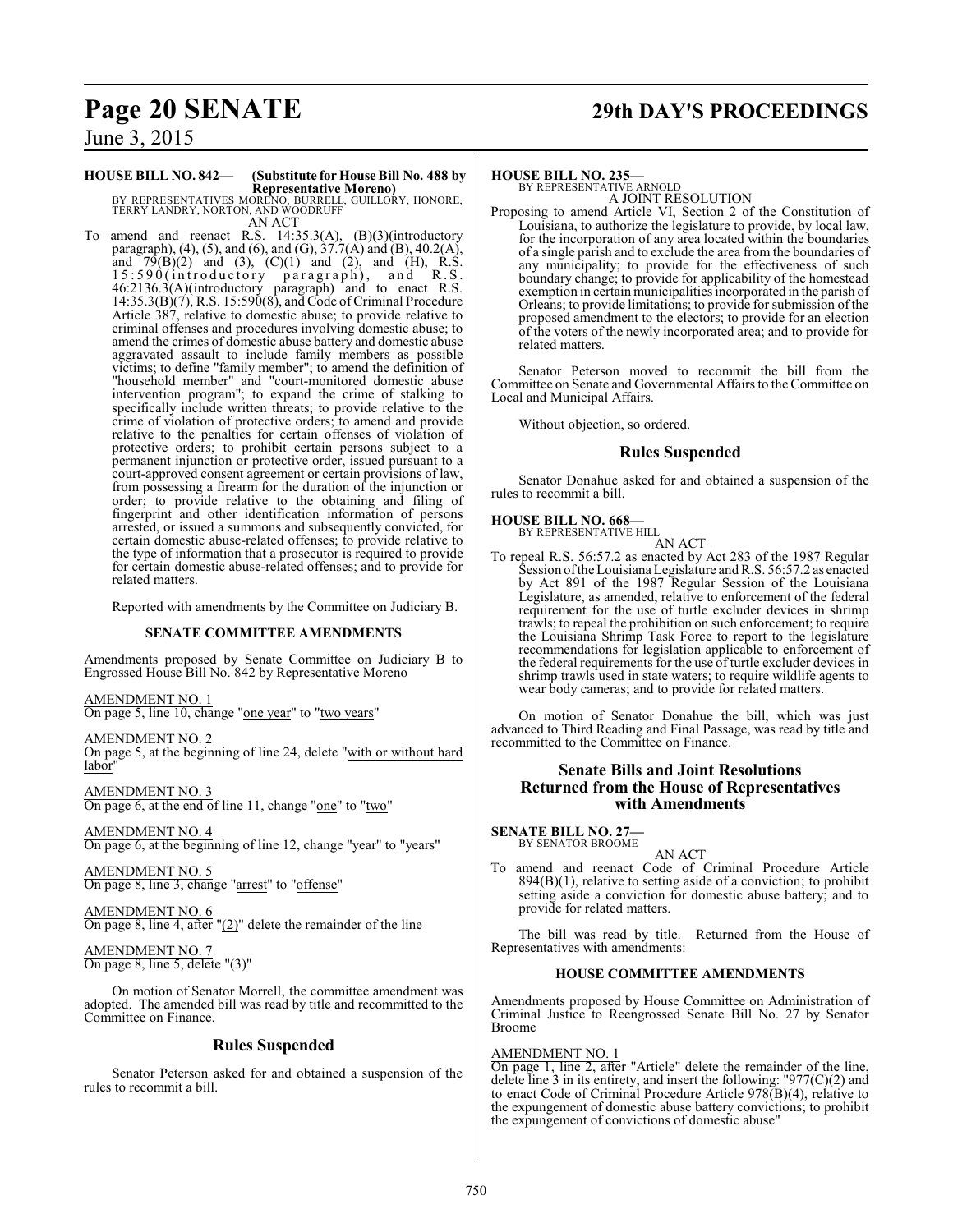# **29th DAY'S PROCEEDINGS Page 21 SENATE**

# June 3, 2015

### AMENDMENT NO. 2

On page 1, line 6, after "Article" delete the remainder of the line and insert  $\frac{1077}{(C)(2)}$  is hereby amended and"

AMENDMENT NO. 3

On page 1, line 7, after "reenacted" and before "to" insert "and Code of Criminal Procedure Article 978(B)(4) is hereby enacted"

### AMENDMENT NO. 4

On page 1, delete lines 8 through 17 in their entirety and insert the following:

"Art. 977. Motion to expunge a record of arrest and conviction of a misdemeanor offense

\* \* \* C. No person shall be entitled to expungement of a record under either of the following circumstances:

\* \* \* (2) Themisdemeanor conviction was for domestic abuse battery which was not dismissed pursuant to Article 894(B) of this Code.

\* \* \* Art. 978. Motion to expunge record of arrest and conviction of a felony offense

\* \* \* B. No expungement shall be granted nor shall a person be permitted to file a motion to expunge the record of arrest and conviction of a felony offense if the person was convicted of the commission or attempted commission of any of the following offenses:

\* \* \* (4) The conviction was for domestic abuse battery. \* \* \*"

### AMENDMENT NO. 5

On page 2, delete lines 1 through 4 in their entirety

Senator Broome moved to concur in the amendments proposed by the House.

### **ROLL CALL**

The roll was called with the following result:

### YEAS

| Mr. President<br>Adley<br>Allain<br>Amedee<br>Appel<br><b>Broome</b><br>Brown<br><b>Buffington</b><br>Chabert<br>Claitor<br>Cortez<br>Crowe<br>Donahue<br>Total - 37 | Dorsey-Colomb<br>Erdey<br>Gallot<br>Guillory<br>Heitmeier<br>Johns<br>Kostelka<br>LaFleur<br>Long<br>Martiny<br>Mills<br>Morrell<br>Morrish<br><b>NAYS</b> | Murray<br>Peacock<br>Perry<br>Peterson<br>Riser<br>Smith, G.<br>Smith, J.<br>Tarver<br>Thompson<br>Walsworth<br>White |
|----------------------------------------------------------------------------------------------------------------------------------------------------------------------|------------------------------------------------------------------------------------------------------------------------------------------------------------|-----------------------------------------------------------------------------------------------------------------------|
| Total - 0                                                                                                                                                            | <b>ABSENT</b>                                                                                                                                              |                                                                                                                       |
| <b>T</b>                                                                                                                                                             | $\mathbf{v}$                                                                                                                                               |                                                                                                                       |

### Nevers Ward Total - 2

The Chair declared the Senate concurred in the amendments proposed by the House.

### **SENATE BILL NO. 48—**

BY SENATORS DONAHUE AND APPEL AND REPRESENTATIVES BURRELL, CARMODY, CARTER, KLECKLEY AND SEABAUGH AN ACT

To amend and reenact R.S. 17:3048.1(A)(1)(b)(i) and to enact R.S. 17:3048.1(Z), relative to the Taylor Opportunity Program for Students; to provide relative to the minimum American College Test score required for eligibility for the Opportunity award; to provide with respect to the monetary amounts for awards granted pursuant to the program; to provide relative to future increases in award amounts; to provide for effectiveness; and to provide for related matters.

The bill was read by title. Returned from the House of Representatives with amendments:

### **HOUSE FLOOR AMENDMENTS**

Amendments proposed by Representative Broadwater to Engrossed Senate Bill No. 48 by Senator Donahue

### AMENDMENT NO. 1

On page 1, line 2, between "17:3048.1(Z)," and "relative" insert "5002(A), (B), and (D), and 5024(B)(1)(a),"

### AMENDMENT NO. 2

On page 3, between lines 25 and 26, insert the following: "Section 2. R.S. 17:5002(A), (B), and (D) and 5024(B)(1)(a) are hereby enacted to read as follows: §5002. Awards and amounts

A.(1) A student shall be eligible for an Opportunity, Performance, Honors, or TOPS-Tech Award based on his academic achievement.

(2) The award amount as provided for in Subsection B or D of this Section at any given institution shall be equal to the award amount paid for a student at that institution during the 2015-2016 academic year unless the legislature, by law, increases the award amount.

B. Any student who is eligible for an Opportunity, Performance, or Honors Award pursuant to this Chapter and who has enrolled:

(1) In any public college or university in this state, shall be awarded by the state an amount determined by the administering agency to equal the tuition charged by the public college or university during the 2015-2016 academic year.

(2) At any regionally accredited independent college or university in the state which is a member of the Louisiana Association of Independent Colleges and Universities to pursue an academic undergraduate degree, shall be awarded by the state an amount to be determined by the administering agency to equal the weighted average of amounts paid under this Section for students attending public colleges and universities that offer academic undergraduate degrees at the baccalaureate level during the 2015- 2016 academic year.

(3) In a school that has a valid and current certificate of registration issued by the Louisiana State Board of Cosmetology in accordance with law and that is accredited by an accrediting organization recognized by the United States Department of Education or in any proprietary school that has a valid and current license issued by the Board of Regents in accordance with law and that is accredited by an accrediting organization recognized by the United States Department of Education, shall be awarded by the state an amount determined by the administering agency to equal the weighted average of amounts paid under this Section for students attending public colleges and universities during the 2015-2016 academic year and who are enrolled in the permitted skill or occupational training, as may be applicable.

(4) In an out-of-state college or university that is specifically designed to accommodate deaf and hard-of-hearing students under R.S. 17:5027(C), shall be awarded an amount determined by the administering agency to equal the weighted average of amounts paid under this Section for students attending Louisiana public colleges and universities that offer academic undergraduate degrees during the 2015-2016 academic year.

\* \* \*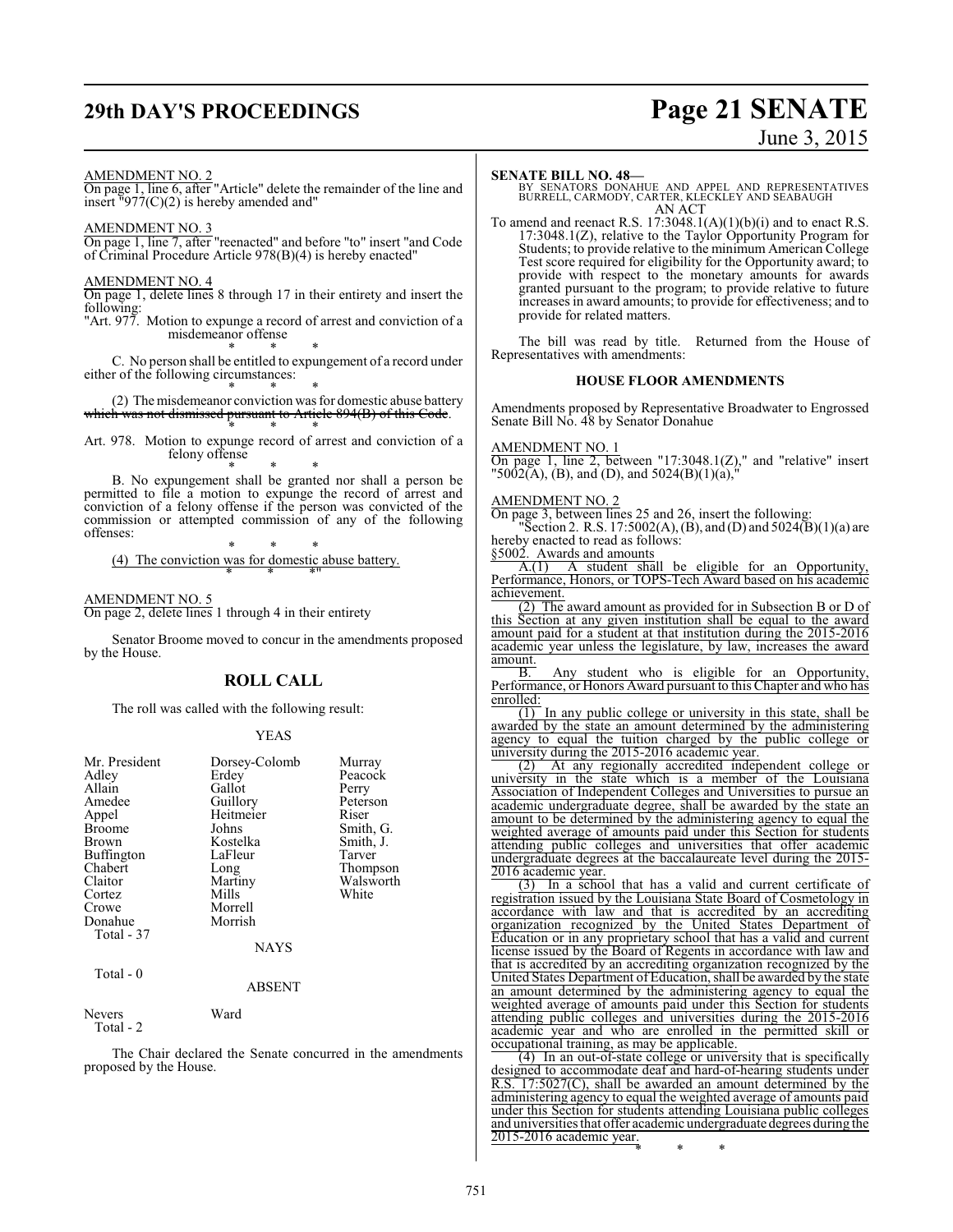D.(1) Any student who is eligible for a TOPS-Tech Award pursuant to this Chapter and who is enrolled in an eligible public college or university that does not offer an academic undergraduate degree at the baccalaureate level shall be awarded by the state an amount determined by the administering agency to equal the tuition charged by the college or university during the 2015-2016 academic year.

Any student who is eligible for a TOPS-Tech Award pursuant to this Chapter and who is enrolled in an eligible college or university other than as provided for in Paragraph (1) of this Subsection shall be awarded by the state an amount determined by the administering agency to equal the weighted average of amounts paid to students attending an eligible public college or university that does not offer an academic undergraduate degree at the baccalaureate level during the 2015-2016 academic year. \* \* \*

### §5024. Academic requirements

\* \* \* B.(1) Except as otherwise provided by this Subsection, a student shall earn the following minimum test scores for the respective awards:

(a) For an Opportunity Award, a composite score on the 1990 version of the ACT which is at least equal to or higher than the state's average composite score, truncated to a whole number, reported for the prior year but never less than twenty or an equivalent concordant value on an enhanced or revised version of such test or on the SAT. \* \* \*

Section 3. References to R.S. 17:5002 and 5024 in this Act refer to those Sections as enacted in the Act that originated as House Bill No. 705 of this 2015 Regular Session of the Legislature.

Section 4.(A) Sections 1 and 2 of this Act are intended to achieve the same purpose but are drafted differently. Section 1 amends provisions of law as they are presently. Section 2 amends provisions of law as they will be if House Bill No. 705 of this 2015 Regular Session ofthe Legislature becomes law. Only one of the two Sections shall be given effect as specifically provided in Section 5 of this Act.

(B) Regarding any conflict between the provisions of this Act and the provisions of the Act that originated as House Bill No. 705 of this 2015 Regular Session of the Legislature, the provisions this Act shall supercede and control regardless of the order of passage.

Section 5.(A) If House Bill No. 705 of this 2015 Regular Session of the Legislature becomes law, the provisions of Section 1 of this Act shall not become effective.

(B) If House Bill No. 705 of this 2015 Regular Session of the Legislature does not become law, the provisions of Section 2 of this Act shall not become effective."

### AMENDMENT NO. 3

On page 3, at the beginning of line 26, change "Section 2." to "Section 6."

Senator Donahue moved to concur in the amendments proposed by the House.

### **ROLL CALL**

The roll was called with the following result:

### YEAS

| Mr. President<br>Allain<br>Appel<br><b>Broome</b><br>Brown<br><b>Buffington</b><br>Chabert | Erdey<br>Guillory<br>Heitmeier<br>Johns<br>Kostelka<br>LaFleur<br>Long | Morrish<br>Murray<br>Peacock<br>Perry<br>Smith, G.<br>Tarver<br>Thompson |
|--------------------------------------------------------------------------------------------|------------------------------------------------------------------------|--------------------------------------------------------------------------|
|                                                                                            |                                                                        |                                                                          |
|                                                                                            |                                                                        |                                                                          |
|                                                                                            |                                                                        |                                                                          |
| Crowe                                                                                      | Martiny                                                                | White                                                                    |
| Donahue                                                                                    | Mills                                                                  |                                                                          |
| Dorsey-Colomb                                                                              | Morrell                                                                |                                                                          |
| Total - 28                                                                                 |                                                                        |                                                                          |

# **Page 22 SENATE 29th DAY'S PROCEEDINGS**

|                                | <b>NAYS</b>             |                        |
|--------------------------------|-------------------------|------------------------|
| Claitor<br>Gallot<br>Total - 6 | Peterson<br>Riser       | Smith, J.<br>Walsworth |
|                                | <b>ABSENT</b>           |                        |
| Adley<br>Amedee<br>Total - 5   | Cortez<br><b>Nevers</b> | Ward                   |

The Chair declared the Senate concurred in the amendments proposed by the House.

### **SENATE BILL NO. 86—** BY SENATOR PERRY

AN ACT

To amend and reenact R.S. 42:1119(C)(2), relative to the Code of Governmental Ethics; to provide relative to the employment of the family of an agency head; to provide for the applicability of the nepotism provision for certain local school board employees; and to provide for related matters.

The bill was read by title. Returned from the House of Representatives with amendments:

### **HOUSE COMMITTEE AMENDMENTS**

Amendments proposed by House Committee on House and Governmental Affairs to Reengrossed Senate Bill No. 86 by Senator Perry

AMENDMENT NO. 1

On page 1, line 2, change "R.S.  $42:1119(C)(2)$ ," to "R.S. 42:1119(B)(2)(a)(v),"

AMENDMENT NO. 2

On page 1, line 7, change "R.S.  $42:1119(C)(2)$ " to "R.S. 42:1119(B)(2)(a)(v)"

### AMENDMENT NO. 3

On page 1, delete lines 10 through 17 and delete page 2, and insert the following: "B.

\* \* \* (2) Notwithstanding the provisions of Paragraph (1) of this Subsection:

(a)

## \* \* \*

(v) In a parish with a population of twenty-six thousand or less, an **An** immediate family member of a member of a local school board or of a superintendent who is employed pursuant to Item  $(\frac{B}{2}(a)(i)(i))$  of this ParagraphSubparagraph may be promoted to an administrative position by such school board provided that such family member has the appropriate qualifications and certifications for such position. A school board member whose immediate family member is to be promoted to an administrative position pursuant to this Item shall recuse himself from any action involving the promotion or assignment of job location of such employee, and a superintendent whose immediate family member is to be promoted to an administrative position shall disqualify himself from any action involving the promotion or assignment of job location of such employee. For purposes of this Item, the term "certifications" shall not include any temporary or provisional certification or certifications.

\* \* \*"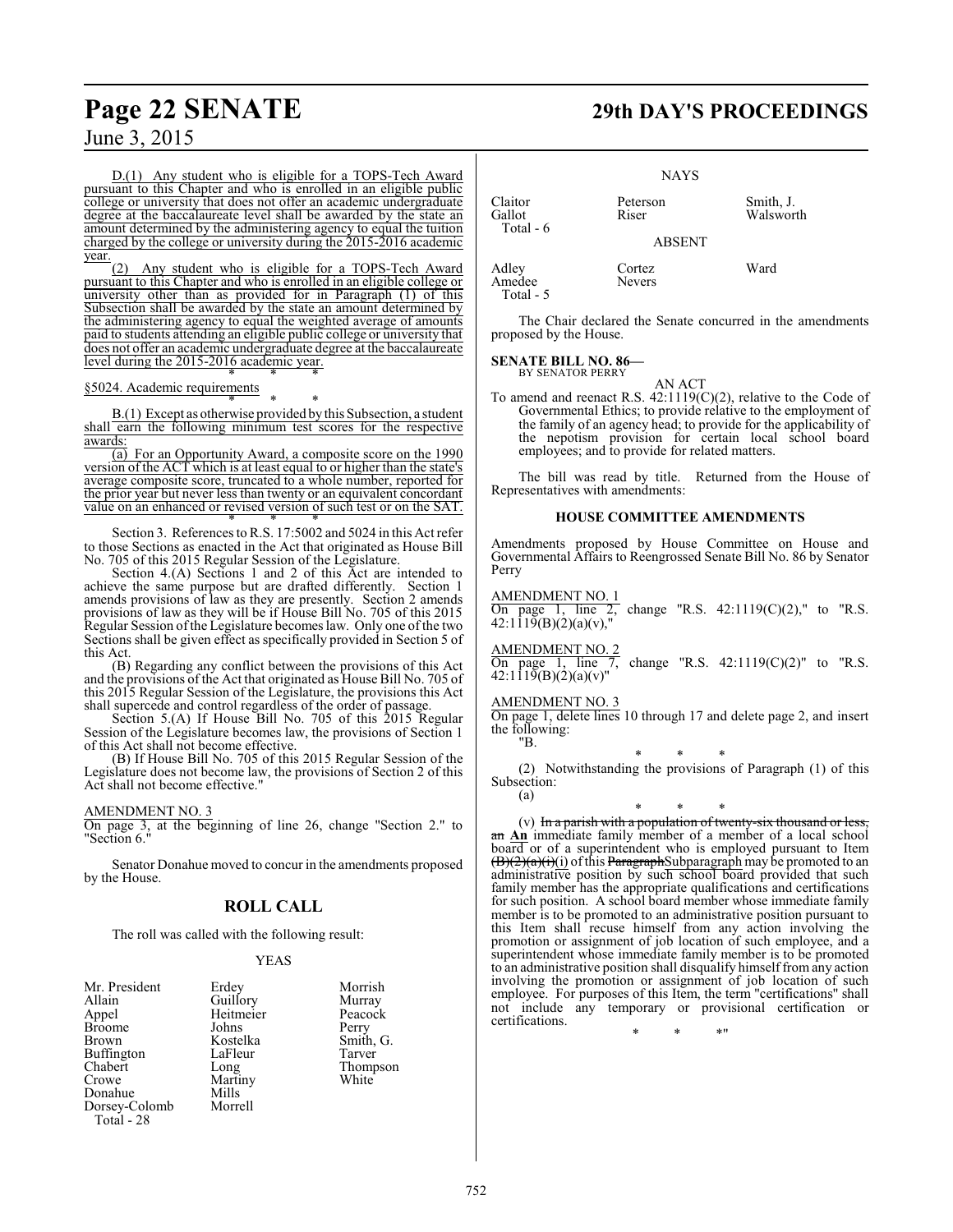# **29th DAY'S PROCEEDINGS Page 23 SENATE**

### **HOUSE FLOOR AMENDMENTS**

Amendments proposed by Representative Montoucet to Reengrossed Senate Bill No. 86 by Senator Perry

### AMENDMENT NO. 1

Delete House Committee Amendments No. 1 and No. 2 proposed by the House Committee on House and Governmental Affairs and adopted by the House of Representatives on May 26, 2015.

### AMENDMENT NO. 2

On page 1, line 2, change "42:1119(C)(2)," to "42:1119(B)(2)(a)(i) and  $(v)$ ,"

### AMENDMENT NO. 3

On page 1, line 7, change "42:1119(C)(2) is" to "42:1119(B)(2)(a)(i) and  $(v)$  are"

### AMENDMENT NO. 4

In House Committee Amendment No. 3 proposed by the House Committee on House and Governmental Affairs and adopted by the House of Representatives on May 26, 2015, delete line 10 and insert the following:

"(a)(i) Any local school board may employ any member of the immediate family of any board member or of the superintendent as a classroom teacher provided that such family member is certified to teach or is temporarily authorized to teach while pursuing certification. Any local school board in a parish having a population of fewer than sixty thousand according to the latest federal decennial census may employ any member of the immediate family of any board member or of the superintendent as a special education related services professional provided that such family member is licensed in an appropriate field for special education related services and such family member is the only applicant who meets the qualifications for the position set by the school board who has applied for the position after it has been advertised for at least thirty days in the official journal of the school board. A special education related services professional shall include the following when employed to provide special education services: a social worker, occupational therapist, physical therapist, speech therapist/pathologist, teacher of hearing impaired students, teacher of visually impaired students, or nurse. Any school board member or superintendent whose immediate family member is employed by the school board shall recuse himself from any decision involving the promotion or assignment of teaching or service location of such employee."

Senator Perry moved to concur in the amendments proposed by the House.

### **ROLL CALL**

The roll was called on the motion with the following result:

### YEAS

| Allain<br>Amedee<br>Appel<br>Cortez<br>Crowe<br>Guillory<br>Heitmeier | Johns<br>Kostelka<br>LaFleur<br>Long<br>Martiny<br>Mills<br>Morrell | Morrish<br>Perry<br>Smith, J.<br>Tarver<br>White |
|-----------------------------------------------------------------------|---------------------------------------------------------------------|--------------------------------------------------|
| Total - 19                                                            | <b>NAYS</b>                                                         |                                                  |

Broome Erdey<br>Chabert Gallot Chabert Gallot Smith, G.<br>
Claitor Murray Thompso Claitor Murray Thompson Total - 15

Mr. President Dorsey-Colomb Peterson<br>Broome Erdey Riser

Walsworth

# June 3, 2015

### ABSENT

Adley Buffington Ward<br>Brown Nevers Brown Total - 5

The Chair declared the Senate refused to concur in the House amendments.

### **Senate Bills and Joint Resolutions on Third Reading and Final Passage**

## **SENATE BILL NO. 65—**<br>BY SENATOR BUFFINGTON

AN ACT

To amend and reenact R.S. 17:3201, 3202, 3215, the introductory paragraph of R.S. 17:3217, and 3218, and to enact R.S. 17:3207.1, relative to postsecondary education; to provide relative to colleges and universities and their management boards; to provide terms, conditions, procedures, requirements and effects relative to certain board actions concerning contracts and agreements; and to provide for related matters.

On motion of Senator Buffington, the bill was read by title and returned to the Calendar, subject to call.

### **SENATE BILL NO. 163—**

BY SENATORS MILLS, LAFLEUR, THOMPSON, ADLEY, ALARIO,<br>BUFFINGTON, CORTEZ, DORSEY-COLOMB, ERDEY, HEITMEIER,<br>JOHNS,LONG,MARTINY,MORRISH,MURRAY,PERRY,GARYSMITH, JOHN SMITH, TARVER AND WARD AN ACT

To enact R.S. 46:460.36, relative to Medicaid managed care; to provide for definitions; to provide for managed care organizations' pharmacy reimbursement; to require a dispute resolution process; to provide for the provision of implementation costs; to provide for an effective date; and to provide for related matters.

### **Floor Amendments**

Senator Martiny sent up floor amendments.

### **SENATE FLOOR AMENDMENTS**

Amendments proposed by Senator Martiny on behalf of the Legislative Bureau to Reengrossed Senate Bill No. 163 by Senator Mills

### AMENDMENT NO. 1

On page 2, line 5, following "**that**" and before "**:**" insert "**meets both of the following criteria**"

### AMENDMENT NO. 2

On page 2, line 19, following "**by**" and before "**the**" delete "**all three of**"

On motion of Senator Martiny, the amendments were adopted.

The bill was read by title. Senator Mills moved the final passage of the amended bill.

### **ROLL CALL**

The roll was called with the following result:

### YEAS

| Mr. President | Dorsey-Colomb | Murray    |
|---------------|---------------|-----------|
| Adley         | Erdey         | Peacock   |
| Allain        | Gallot        | Perry     |
| Amedee        | Guillory      | Peterson  |
| Appel         | Heitmeier     | Riser     |
| <b>Broome</b> | Johns         | Smith, G. |
| <b>Brown</b>  | Kostelka      | Smith, J. |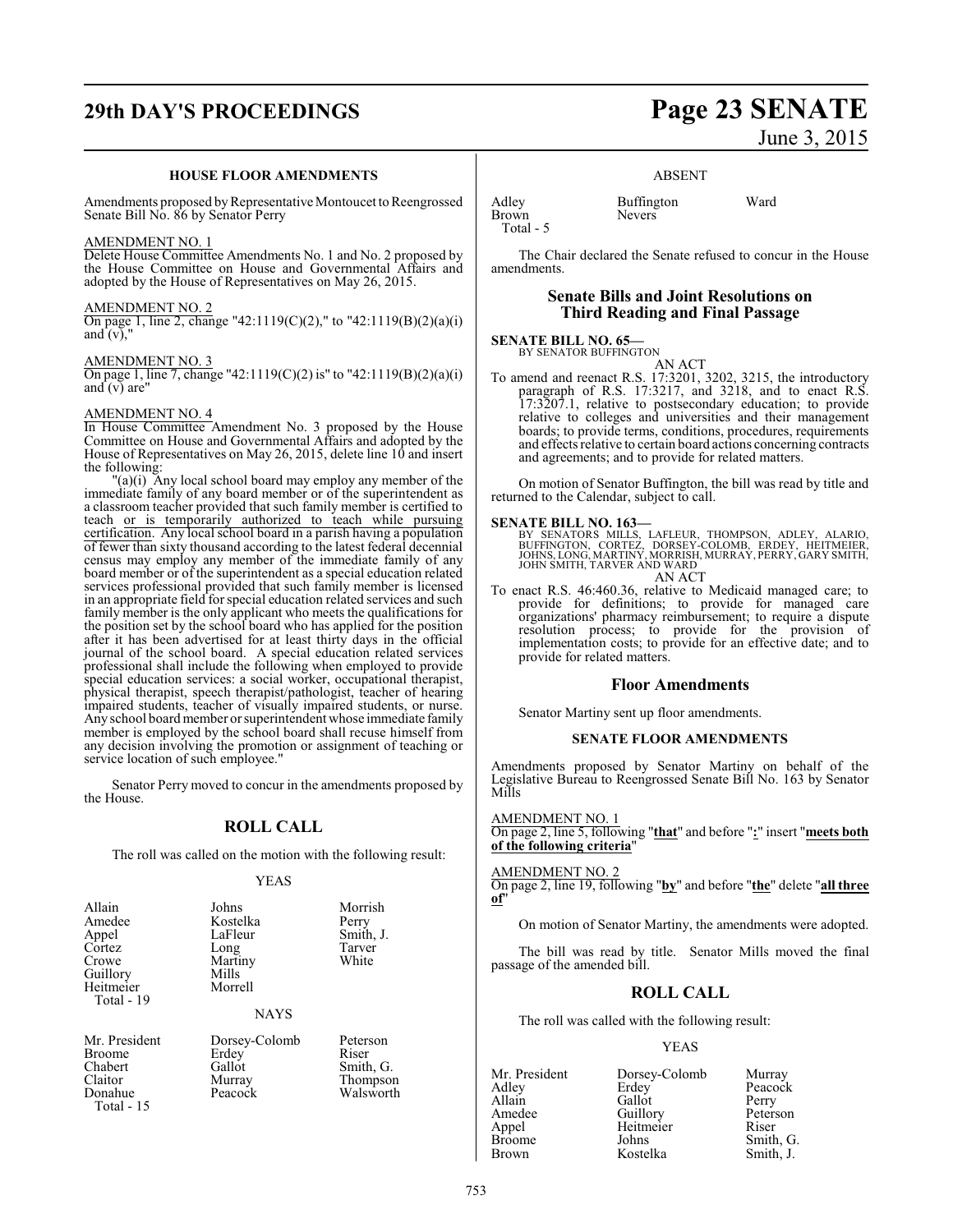Buffington LaFleur Tarver<br>
Chabert Long Thomp Chabert Long Thompson<br>Claitor Martiny Walsworth Claitor Martiny Walsworth<br>
Cortez Mills Ward Cortez Mills Ward Crowe Morrell White<br>
Donahue Morrish Donahue Total - 38

**NAYS** 

Total - 0

ABSENT

Nevers Total - 1

The Chair declared the amended bill was passed, ordered reengrossed and sent to the House. Senator Mills moved to reconsider the vote by which the bill was passed and laid the motion on the table.

# **SENATE BILL NO. 247—**<br>BY SENATOR JOHN SMITH

AN ACT

To enact R.S. 17:2137(F) and to repeal R.S. 17:2137(E), relative to tuition and fees for veterans of the armed forces; to require that veterans and eligible dependents be classified as residents for purposes of tuition and fees imposed by public institutions of postsecondary education; and to provide for related matters.

The bill was read by title. Senator John Smith moved the final passage of the bill.

### **ROLL CALL**

The roll was called with the following result:

### YEAS

| Mr. President<br>Adley<br>Amedee<br>Appel<br><b>Broome</b><br>Brown<br>Buffington<br>Chabert<br>Claitor<br>Cortez<br>Crowe | Erdey<br>Gallot<br>Guillory<br>Heitmeier<br>Johns<br>Kostelka<br>LaFleur<br>Long<br>Martiny<br>Mills<br>Morrell | Peacock<br>Perry<br>Peterson<br>Riser<br>Smith, G.<br>Smith, J.<br>Tarver<br>Thompson<br>Walsworth<br>Ward<br>White |
|----------------------------------------------------------------------------------------------------------------------------|-----------------------------------------------------------------------------------------------------------------|---------------------------------------------------------------------------------------------------------------------|
|                                                                                                                            |                                                                                                                 |                                                                                                                     |
| Donahue                                                                                                                    | Morrish                                                                                                         |                                                                                                                     |
| Dorsey-Colomb<br>Total - 37                                                                                                | Murray                                                                                                          |                                                                                                                     |
|                                                                                                                            | NAYS                                                                                                            |                                                                                                                     |

Total - 0

### ABSENT

Allain Nevers Total - 2

The Chair declared the bill was passed and ordered it sent to the House. Senator John Smith moved to reconsider the vote by which the bill was passed and laid the motion on the table.

### **Rules Suspended**

Senator Donahue asked for and obtained a suspension of the rules to recommit a bill.

# **Page 24 SENATE 29th DAY'S PROCEEDINGS**

### **HOUSE BILL NO. 449—**

BY REPRESENTATIVE ROBIDEAUX AN ACT

To amend and reenact R.S. 47:287.95(F)(3) and 606(A)(1)(a); relative to corporate income and corporate franchise tax; to provide for determination of taxable income from sales of certain aircraft manufactured in this state; to provide for the determination of taxable capital from sales of certain aircraft manufactured in this state; to provide for an effective date; and to provide for related matters.

On motion of Senator Donahue the bill, which was just advanced to Third Reading and Final Passage, was read by title and recommitted to the Committee on Finance.

### **Rules Suspended**

Senator Donahue asked for and obtained a suspension of the rules to recommit a bill.

### **HOUSE BILL NO. 501—**

BY REPRESENTATIVE ROBIDEAUX AN ACT

To amend and reenact R.S. 47:301(10)(m), relative to state and local sales and use tax; to provide with respect to state and local sales and use tax exemptions; to exempt certain aircraft and use tax exemptions; to exempt manufactured in this state from state and local sales and use taxes; to provide for an effective date; and to provide for related matters.

On motion of Senator Donahue the bill, which was just advanced to Third Reading and Final Passage, was read by title and recommitted to the Committee on Finance.

### **Rules Suspended**

Senator Murray asked for and obtained a suspension of the rules to pass over House Concurrent Resolutions Reported by Committee.

### **House Bills and Joint Resolutions on Third Reading and Final Passage**

### **Bagneris Rule**

Senator Nevers moved to invoke the rule to temporarily pass over controversial House Bills on Third Reading and Final Passage with the intention of taking them up later, in their regular order.

Without objection, so ordered.

### **HOUSE BILL NO. 153—**

BY REPRESENTATIVES TIM BURNS, BROWN, CARMODY, CARTER,<br>CHANEY, COX, FOIL, GAROFALO, GISCLAIR, HARRISON, HAZEL,<br>HENRY, HOFFMANN, MIKE JOHNSON, LEOPOLD, LORUSSO, ORTEGO, PEARSON, REYNOLDS, SCHRODER, SEABAUGH, ST. GERMAIN, AND STOKES

AN ACT

To enact R.S. 14:91.14, relative to offenses affecting the health and morals of minors; to create the crime of unlawful distribution of material harmful to minors through the Internet; to provide elements for and exceptions to the offense; to provide for definitions; to provide for criminal penalties; and to provide for related matters.

The bill was read by title. Senator White moved the final passage of the bill.

### **ROLL CALL**

The roll was called with the following result:

### YEAS

Mr. President Dorsey-Colomb Murray<br>Adley Erdey Peacocl

Peacock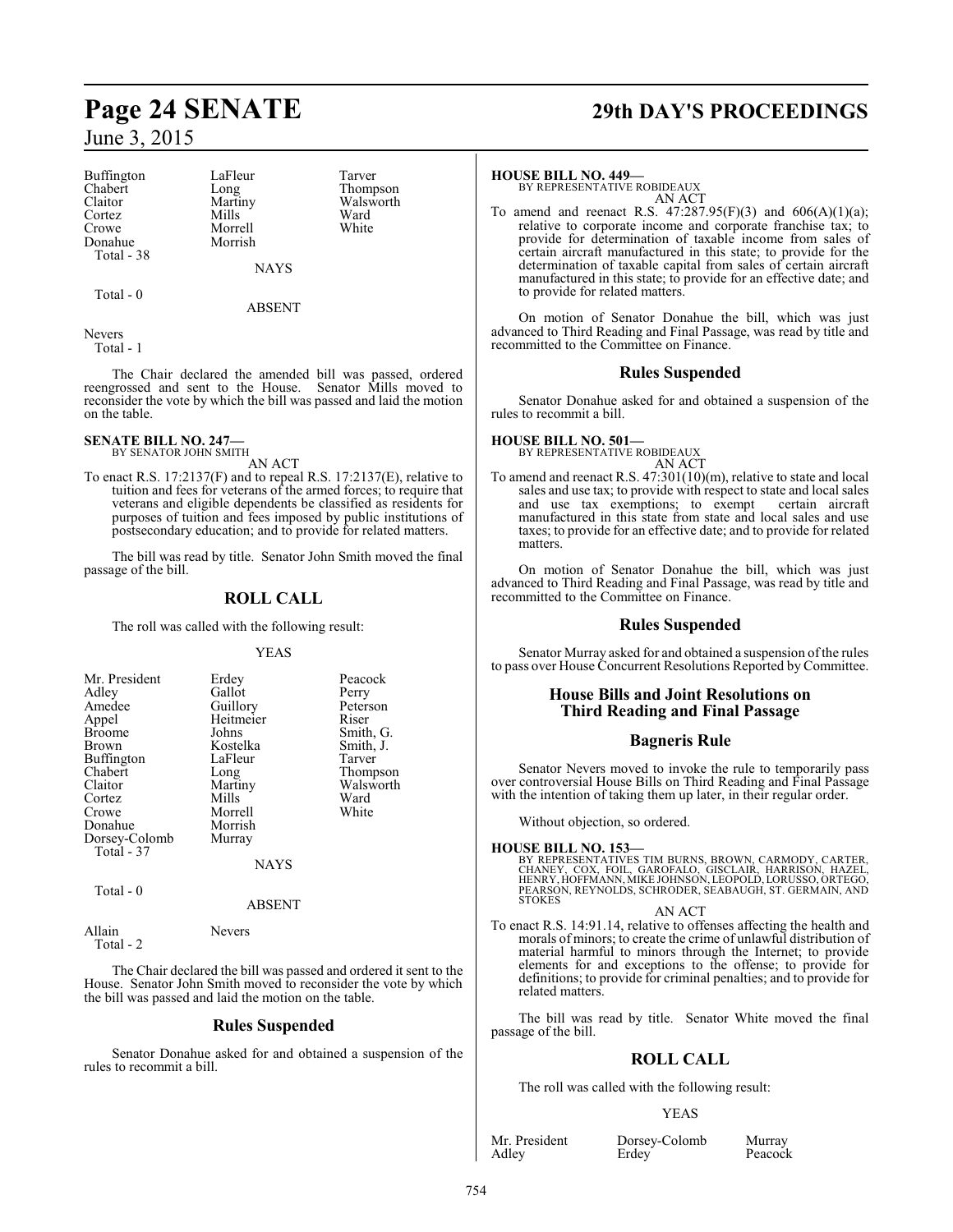# **29th DAY'S PROCEEDINGS Page 25 SENATE**

| Allain<br>Amedee<br>Appel<br><b>Brown</b><br><b>Buffington</b><br>Chabert<br>Claitor<br>Cortez<br>Crowe<br>Donahue<br>Total - 36 | Gallot<br>Guillory<br>Heitmeier<br>Johns<br>Kostelka<br>LaFleur<br>Long<br>Martiny<br>Mills<br>Morrish | Perry<br>Peterson<br>Riser<br>Smith, G.<br>Smith, J.<br>Tarver<br>Thompson<br>Walsworth<br>Ward<br>White |
|----------------------------------------------------------------------------------------------------------------------------------|--------------------------------------------------------------------------------------------------------|----------------------------------------------------------------------------------------------------------|
|                                                                                                                                  | <b>NAYS</b>                                                                                            |                                                                                                          |
| Total $-0$                                                                                                                       | <b>ABSENT</b>                                                                                          |                                                                                                          |
| Broome                                                                                                                           | Morrell                                                                                                | Nevers                                                                                                   |

Total - 3

The Chair declared the bill was passed and ordered it returned to the House. Senator White moved to reconsider the vote by which the bill was passed and laid the motion on the table.

**HOUSE BILL NO. 161—** BY REPRESENTATIVES TERRY LANDRY, ARMES, BARROW, BILLIOT, WESLEY BISHOP, BOUIE, COX, GAINES, HALL, HOFFMANN, HONORE, NORTON, PIERRE, SMITH, ST. GERMAIN, AND PATRICK WILLIAMS AN ACT

To amend and reenact R.S. 15:574.9(G)(1)(a), relative to revocation of parole for a violation of condition; to establish penalties for second and third technical parole violations; and to provide for related matters.

### **Floor Amendments**

Senator Mills proposed the following amendments.

### **SENATE FLOOR AMENDMENTS**

Amendments proposed by Senator Mills to Reengrossed House Bill No. 161 by Representative Terry Landry

AMENDMENT NO. 1 On page 2, line 1, between "third" and "technical" insert "or subsequent"

On motion of Senator Mills, the amendments were adopted.

The bill was read by title. Senator Morrell moved the final passage of the amended bill.

### **ROLL CALL**

The roll was called with the following result:

### YEAS

| Mr. President<br>Adley<br>Allain<br>Amedee<br>Appel<br><b>Broome</b><br><b>Brown</b><br>Buffington<br>Chabert | Dorsey-Colomb<br>Erdey<br>Gallot<br>Guillory<br>Heitmeier<br>Johns<br>Kostelka<br>LaFleur<br>Long | Murray<br>Peacock<br>Perry<br>Peterson<br>Riser<br>Smith, G.<br>Smith, J.<br>Tarver<br>Thompson |
|---------------------------------------------------------------------------------------------------------------|---------------------------------------------------------------------------------------------------|-------------------------------------------------------------------------------------------------|
|                                                                                                               |                                                                                                   |                                                                                                 |
| Claitor                                                                                                       | Martiny                                                                                           | Walsworth                                                                                       |
| Cortez                                                                                                        | Mills                                                                                             | Ward                                                                                            |
| Crowe                                                                                                         | Morrell                                                                                           | White                                                                                           |
| Donahue<br>Total - 38                                                                                         | Morrish                                                                                           |                                                                                                 |
|                                                                                                               | NAYS                                                                                              |                                                                                                 |

Total - 0

# June 3, 2015

### ABSENT

Nevers Total - 1

The Chair declared the amended bill was passed and ordered it returned to the House. Senator Morrell moved to reconsider the vote by which the bill was passed and laid the motion on the table.

### **HOUSE BILL NO. 258—**

BY REPRESENTATIVE THIERRY AN ACT

To enact R.S. 13:1000.12, relative to bench warrant fees; to authorize the collection of bench warrant fees in the Twenty-Seventh Judicial District Court for certain offenses; to provide for the collection and use of such fees; to restrict the number of recall fees imposed against any person; to provide for exceptions for an indigent person; and to provide for related matters.

The bill was read by title. Senator LaFleur moved the final passage of the bill.

### **ROLL CALL**

The roll was called with the following result:

### YEAS

| Mr. President<br>Adley | Dorsey-Colomb<br>Erdey | Murray<br>Peacock |
|------------------------|------------------------|-------------------|
| Allain                 | Gallot                 | Perry<br>Riser    |
| Amedee                 | Guillory               |                   |
| Appel                  | Heitmeier              | Smith, G.         |
| <b>Broome</b>          | Johns                  | Smith, J.         |
| Brown                  | Kostelka               | Tarver            |
| Buffington             | LaFleur                | Thompson          |
| Chabert                | Long                   | Walsworth         |
| Claitor                | Martiny                | Ward              |
| Cortez                 | Mills                  | White             |
| Donahue                | Morrish                |                   |
| Total - 35             |                        |                   |
|                        | <b>NAYS</b>            |                   |
| Total - 0              |                        |                   |
|                        | <b>ABSENT</b>          |                   |
| Crowe                  | Nevers                 |                   |
| Morrell                | Peterson               |                   |

The Chair declared the bill was passed and ordered it returned to the House. Senator LaFleur moved to reconsider the vote by which the bill was passed and laid the motion on the table.

### **HOUSE BILL NO. 275—**

Total - 4

BY REPRESENTATIVE GUINN

AN ACT To amend and reenact R.S. 3:3382(3) and 3386(A) and to enact R.S. 3:3388(H), relative to the use of pesticides in certain school classrooms; to provide for the use of pesticides in prekindergarten; to provide for a definition; to establish a fee to cover the administration cost of the annual integrated pest management plan; and to provide for related matters.

The bill was read by title. Senator Thompson moved the final passage of the bill.

### **ROLL CALL**

The roll was called with the following result:

### YEAS

Mr. President Erdey Peacock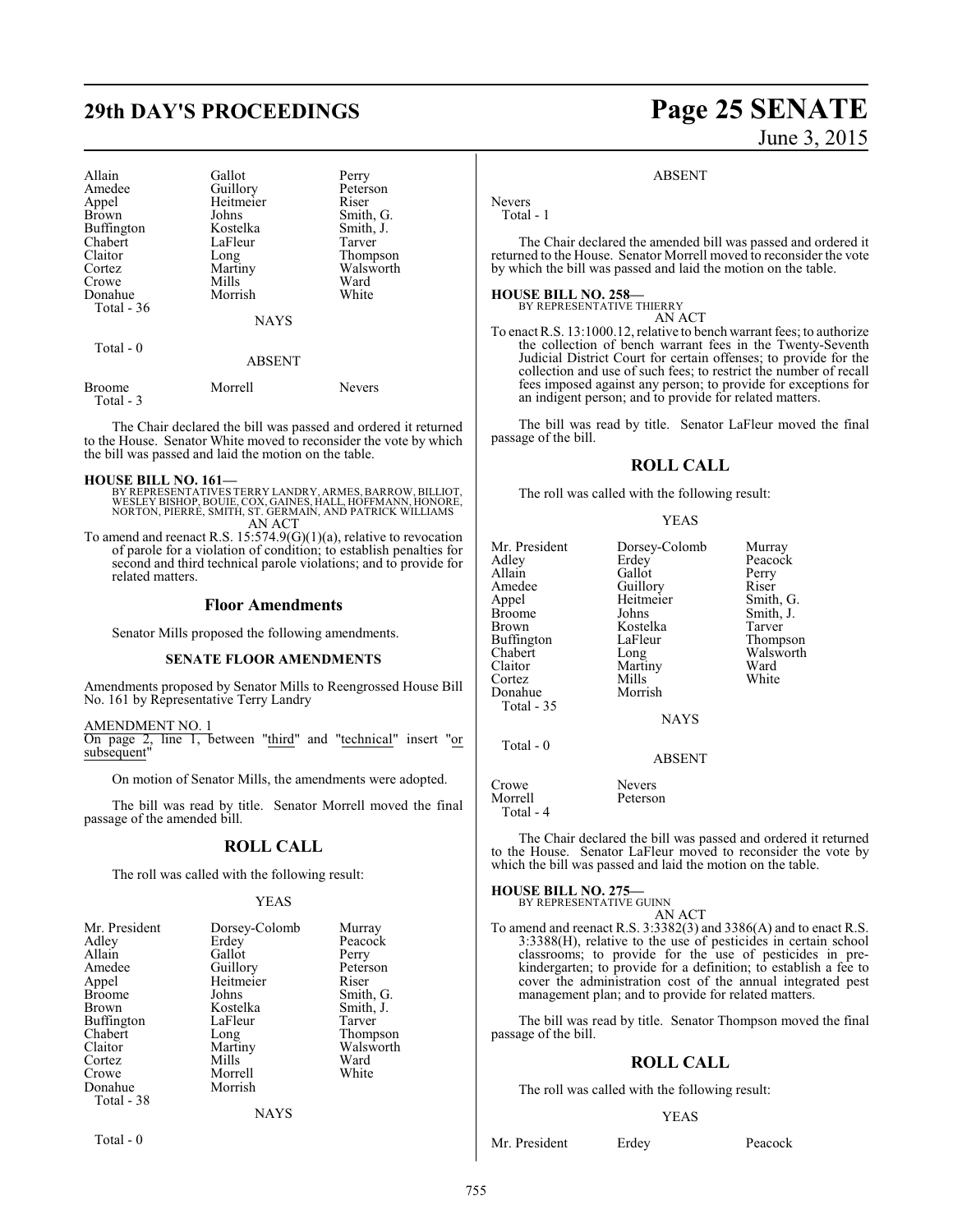| Adley<br>Allain<br>Amedee<br>Appel<br><b>Broome</b><br>Brown<br>Buffington<br>Chabert<br>Claitor<br>Cortez<br>Donahue<br>Dorsey-Colomb<br>Total - 37 | Gallot<br>Guillory<br>Heitmeier<br>Johns<br>Kostelka<br>LaFleur<br>Long<br>Martiny<br>Mills<br>Morrell<br>Morrish<br>Murray | Perry<br>Peterson<br>Riser<br>Smith, G.<br>Smith, J.<br>Tarver<br>Thompson<br>Walsworth<br>Ward<br>White |
|------------------------------------------------------------------------------------------------------------------------------------------------------|-----------------------------------------------------------------------------------------------------------------------------|----------------------------------------------------------------------------------------------------------|
|                                                                                                                                                      | <b>NAYS</b>                                                                                                                 |                                                                                                          |
| Total - 0                                                                                                                                            | <b>ABSENT</b>                                                                                                               |                                                                                                          |
| Crowe<br>Total - 2                                                                                                                                   | Nevers                                                                                                                      |                                                                                                          |

The Chair declared the bill was passed and ordered it returned to the House. Senator Thompson moved to reconsider the vote by which the bill was passed and laid the motion on the table.

**HOUSE BILL NO. 292—** BY REPRESENTATIVE BARRAS AN ACT

To amend and reenact Children's Code Article 793.3(B)(introductory paragraph), relative to early intervention programs; to provide that the Sixteenth Judicial District's early intervention program shall be used as a model in the implementation of programs in certain parishes; and to provide for related matters.

The bill was read by title. Senator Mills moved the final passage of the bill.

### **ROLL CALL**

The roll was called with the following result:

### YEAS

| Mr. President     | Dorsey-Colomb | Murray    |
|-------------------|---------------|-----------|
|                   |               | Peacock   |
| Adley             | Erdey         |           |
| Allain            | Gallot        | Perry     |
| Amedee            | Guillory      | Peterson  |
| Appel             | Heitmeier     | Riser     |
| <b>Broome</b>     | Johns         | Smith, G. |
| Brown             | Kostelka      | Smith, J. |
| <b>Buffington</b> | LaFleur       | Tarver    |
| Chabert           | Long          | Thompson  |
| Claitor           | Martiny       | Walsworth |
| Cortez            | Mills         | Ward      |
| Crowe             | Morrell       | White     |
| Donahue           | Morrish       |           |
| Total - 38        |               |           |
|                   | <b>NAYS</b>   |           |
| Total - 0         |               |           |
|                   | ABSENT        |           |

### Nevers

Total - 1

The Chair declared the bill was passed and ordered it returned to the House. Senator Mills moved to reconsider the vote by which the bill was passed and laid the motion on the table.

### **HOUSE BILL NO. 310—**

BY REPRESENTATIVE MACK AN ACT

To amend and reenact R.S. 3:1437 and 1448, relative to fees for the seed industry; to increase seed dealer license and regulatory

# **Page 26 SENATE 29th DAY'S PROCEEDINGS**

fees; to modify who is subject to register as a seed dealer; and to provide for related matters.

The bill was read by title. Senator Erdey moved the final passage of the bill.

### **ROLL CALL**

The roll was called with the following result:

YEAS

| Mr. President     | Dorsey-Colomb | Morrish       |
|-------------------|---------------|---------------|
| Adley             | Erdey         | Murray        |
| Allain            | Gallot        | Peacock       |
| Amedee            | Guillory      | Perry         |
| Appel             | Heitmeier     | Riser         |
| <b>Broome</b>     | Johns         | Smith, C      |
| Brown             | Kostelka      | Smith, J.     |
| <b>Buffington</b> | LaFleur       | Tarver        |
| Chabert           | Long          | <b>Thomps</b> |
| Claitor           | Martiny       | Walswor       |
| Cortez            | Mills         | Ward          |
| Donahue           | Morrell       | White         |
| Total - 36        |               |               |
|                   | <b>NAYS</b>   |               |
|                   |               |               |

Guillory Perry<br>
Heitmeier Riser Smith, G.<br>Smith, J. Long Thompson<br>Martiny Walsworth Martiny Walsworth<br>
Mills Ward

ABSENT

Crowe Nevers Total - 2

Peterson Total - 1

The Chair declared the bill was passed and ordered it returned to the House. Senator Erdey moved to reconsider the vote by which the bill was passed and laid the motion on the table.

# **HOUSE BILL NO. 343—** BY REPRESENTATIVE HAZEL

AN ACT

To amend and reenact R.S.  $14:93.10(2)(a)(iv)$ , relative to the unlawful possession of alcoholic beverages; to provide relative to the crime prohibiting public possession of alcoholic beverages by a person under twenty-one years of age; to amend the definition of "public possession" relative to possession and consumption in a private residence; to define "private residence"; and to provide for related matters.

The bill was read by title. Senator Johns moved the final passage of the bill.

### **ROLL CALL**

The roll was called with the following result:

### YEAS

Mr. President Erdey Peacock<br>Adley Gallot Perry Adley Gallot<br>Allain Guillorv Amedee Heitmeier Riser<br>
Appel Johns Smith Appel Johns Smith, G.<br>Broome Kostelka Smith, J. Broome Kostelka Smith,<br>Brown LaFleur Tarver Brown LaFleur<br>Buffington Long Buffington Long Thompson<br>Chabert Martiny Walsworth Claitor Mills Ward<br>Cortez Morrell White Cortez Morrell<br>
Donahue Morrish Donahue Morrish Dorsey-Colomb Murray Total - 37

Peterson Martiny Walsworth<br>Mills Ward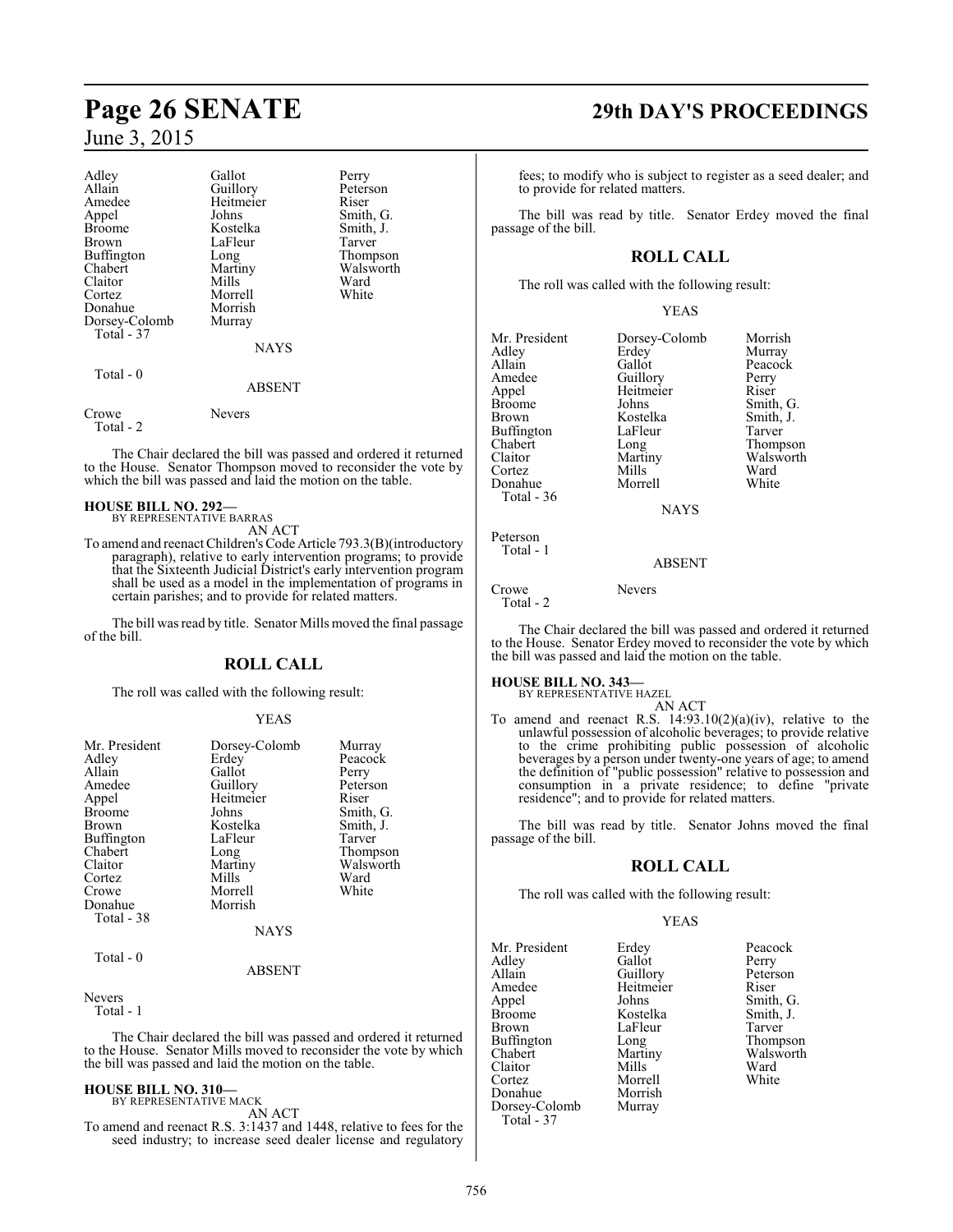# **29th DAY'S PROCEEDINGS Page 27 SENATE**

### NAYS

Total - 0

Crowe Nevers

Total - 2

The Chair declared the bill was passed and ordered it returned to the House. Senator Johns moved to reconsider the vote by which the bill was passed and laid the motion on the table.

# **HOUSE BILL NO. 358—** BY REPRESENTATIVE SCHRODER

AN ACT

To amend and reenact R.S. 3:2094(introductory paragraph) and to enact R.S. 3:2094(B), relative to the state veterinarian's authority to quarantine; to provide authorization for the state veterinarian to quarantine any animal until certain inspections are completed; and to provide for related matters.

The bill was read by title. Senator Thompson moved the final passage of the bill.

### **ROLL CALL**

The roll was called with the following result:

### YEAS

|             | Murray        |
|-------------|---------------|
| Erdey       | <b>Nevers</b> |
| Gallot      | Peacock       |
| Guillory    | Perry         |
| Heitmeier   | Peterson      |
| Johns       | Riser         |
| Kostelka    | Smith, G.     |
| LaFleur     | Smith, J.     |
| Long        | Tarver        |
| Martiny     | Thompson      |
| Mills       | Walsworth     |
| Morrell     | Ward          |
| Morrish     | White         |
|             |               |
| <b>NAYS</b> |               |
|             | Dorsey-Colomb |

Total - 0

ABSENT

### Total - 0

The Chair declared the bill was passed and ordered it returned to the House. Senator Thompson moved to reconsider the vote by which the bill was passed and laid the motion on the table.

### **HOUSE BILL NO. 369—**

BY REPRESENTATIVES BARROW AND CARTER AND SENATOR CLAITOR AN ACT

To enact Part IV of Chapter 28 of Title 46, to be comprised of R.S. 46:2148, relative to the state domestic violence coalition of Louisiana; to require the opportunity for an appeal hearing prior to disciplinary action; to require certain notifications; and to provide for related matters.

The bill was read by title. Senator Claitor moved the final passage of the bill.

# June 3, 2015

### **ROLL CALL**

The roll was called with the following result:

YEAS

| Mr. President | Dorsey-Colomb | Murray        |
|---------------|---------------|---------------|
| Adley         | Erdey         | <b>Nevers</b> |
| Allain        | Gallot        | Peacock       |
| Amedee        | Guillory      | Perry         |
| Appel         | Heitmeier     | Peterson      |
| Broome        | Johns         | Riser         |
| Brown         | Kostelka      | Smith, G.     |
| Buffington    | LaFleur       | Smith, J.     |
| Chabert       | Long          | Tarver        |
| Claitor       | Martiny       | Thompson      |
| Cortez        | Mills         | Walsworth     |
| Crowe         | Morrell       | Ward          |
| Donahue       | Morrish       | White         |
| Total - 39    |               |               |
|               | <b>NAYS</b>   |               |
|               |               |               |

Total - 0

Total - 0

The Chair declared the bill was passed and ordered it returned to the House. Senator Claitor moved to reconsider the vote by which the bill was passed and laid the motion on the table.

ABSENT

### **HOUSE BILL NO. 385—**

BY REPRESENTATIVE NANCY LANDRY AN ACT

To amend and reenact Children's Code Article 603(17)(b), relative to mandatory reporters; to establish an exception for certainmental health/social service practitioners; and to provide for related matters.

The bill was read by title. Senator Murray moved the final passage of the bill.

### **ROLL CALL**

The roll was called with the following result:

### YEAS

| Erdey       | <b>Nevers</b> |
|-------------|---------------|
| Gallot      | Peacock       |
|             | Perry         |
| Heitmeier   | Peterson      |
| Johns       | Riser         |
| Kostelka    | Smith, G.     |
| LaFleur     | Smith, J.     |
| Long        | Tarver        |
| Martiny     | Thompson      |
| Mills       | Walsworth     |
| Morrell     | Ward          |
| Morrish     | White         |
| Murray      |               |
|             |               |
| <b>NAYS</b> |               |
|             |               |
|             |               |
| ABSENT      |               |
|             | Guillory      |

Crowe

Total - 1

The Chair declared the bill was passed and ordered it returned to the House. Senator Murraymoved to reconsider the vote by which the bill was passed and laid the motion on the table.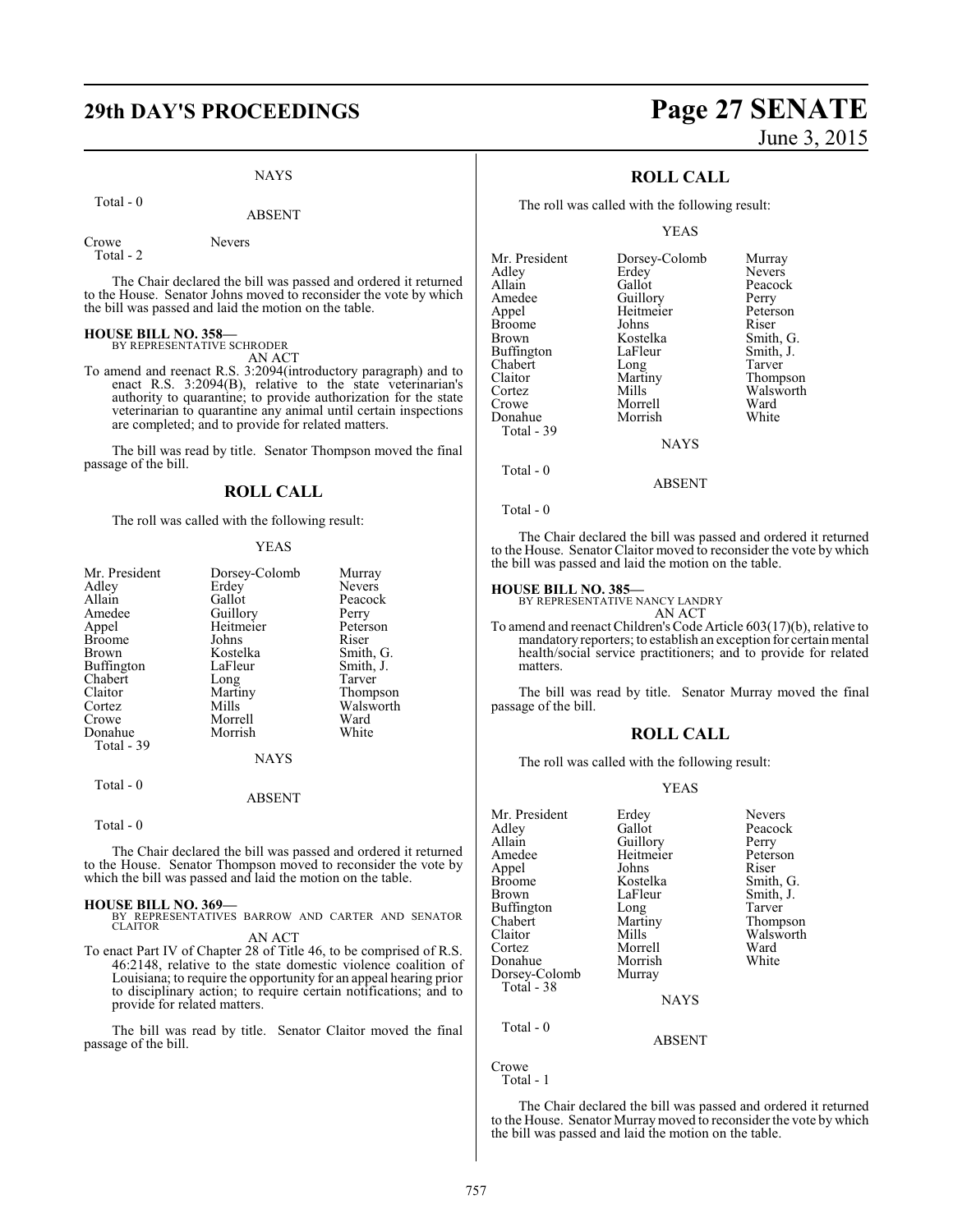### **HOUSE BILL NO. 603—**

BY REPRESENTATIVE WILLMOTT AN ACT

To amend and reenact Children's Code Articles 1149 and 1160 and R.S. 46:2403(D), relative to laws providing for safe and anonymous relinquishment of an infant known as the safe haven law; to provide for duties of the Department of Children and Family Services relative to public awareness of the safe haven law; to provide for communication plans and dissemination of public information by the Department of Children and Family Services; to provide for information and training resources to be utilized by designated emergency care facilities; to authorize funding by the Children's Trust Fund of outreach concerning the safe haven law; to provide for reporting; to provide a short title; and to provide for related matters.

The bill was read by title. Senator Claitor moved the final passage of the bill.

### **ROLL CALL**

The roll was called with the following result:

### YEAS

| Mr. President     | Dorsey-Colomb | Murray        |
|-------------------|---------------|---------------|
| Adley             | Erdey         | <b>Nevers</b> |
| Allain            | Gallot        | Peacock       |
| Amedee            | Guillory      | Perry         |
| Appel             | Heitmeier     | Peterson      |
| <b>Broome</b>     | Johns         | Riser         |
| Brown             | Kostelka      | Smith, G.     |
| <b>Buffington</b> | LaFleur       | Smith, J.     |
| Chabert           | Long          | Tarver        |
| Claitor           | Martiny       | Thompson      |
| Cortez            | Mills         | Walsworth     |
| Crowe             | Morrell       | Ward          |
| Donahue           | Morrish       | White         |
| Total - 39        |               |               |
|                   | <b>NAYS</b>   |               |

Total - 0

Total - 0

The Chair declared the bill was passed and ordered it returned to the House. Senator Claitor moved to reconsider the vote by which the bill was passed and laid the motion on the table.

ABSENT

### **HOUSE BILL NO. 837— (Substitute for House Bill No. 100 by Representative Price)** BY REPRESENTATIVE PRICE

AN ACT

To amend and reenact Code of Criminal Procedure Articles 977(A)(introductory paragraph) and 978(A)(introductory paragraph) and (B)(1) and to enact Code of Criminal Procedure Articles  $977(A)(3)$  and  $978(A)(3)$  and (E), relative to expungement; to provide for eligibility for an expungement in cases of factual innocence; to provide for the expungement of certain crimes of violence after a cleansing period; and to provide for related matters.

The bill was read by title. Senator Guillory moved the final passage of the bill.

### **ROLL CALL**

The roll was called with the following result:

### YEAS

| Mr. Presiden |  |
|--------------|--|
| Adley        |  |

external contract Murray<br>
Murray<br>
Meyers
Reference Colomb<br>
Nevers Erdey<sup>'</sup>

# **Page 28 SENATE 29th DAY'S PROCEEDINGS**

| Allain            | Gallot                | Peacock   |
|-------------------|-----------------------|-----------|
| Amedee            |                       | Perry     |
| Appel             | Guillory<br>Heitmeier | Peterson  |
| <b>Broome</b>     | Johns                 | Riser     |
| Brown             | Kostelka              | Smith, G. |
| <b>Buffington</b> | LaFleur               | Smith, J. |
| Chabert           | Long                  | Tarver    |
| Claitor           | Martiny               | Thompson  |
| Cortez            | Mills                 | Walsworth |
| Crowe             | Morrell               | Ward      |
| Donahue           | Morrish               | White     |
| Total - 39        |                       |           |
|                   | <b>NAYS</b>           |           |
|                   |                       |           |

Total - 0

Total - 0

The Chair declared the bill was passed and ordered it returned to the House. Senator Guillory moved to reconsider the vote by which the bill was passed and laid the motion on the table.

ABSENT

### **HOUSE BILL NO. 199—**

BY REPRESENTATIVE CROMER AN ACT

To amend and reenact R.S. 44:4.1(B)(11) and to enact Subpart G-2 of Part III of Chapter 2 of Title 22 of the Louisiana Revised Statutes of 1950, to be comprised of R.S. 22:691.31 through 691.38, relative to corporate governance of insurers and insurance groups; to provide with respect to the authority of the commissioner to require corporate governance annual disclosures; to provide for confidentiality of information; to provide for sanctions for noncompliance; and to provide for related matters.

The bill was read by title. Senator Johns moved the final passage of the bill.

### **ROLL CALL**

The roll was called with the following result:

|--|--|--|--|

| Mr. President<br>Adley<br>Allain<br>Amedee<br>Appel<br>Broome<br>Brown<br>Buffington<br>Chabert<br>Claitor<br>Cortez<br>Crowe<br>Donahue<br>Total - 38 | Dorsey-Colomb<br>Erdey<br>Gallot<br>Guillory<br>Heitmeier<br>Johns<br>Kostelka<br>LaFleur<br>Long<br>Martiny<br>Mills<br>Morrish<br>Murray<br><b>NAYS</b> | <b>Nevers</b><br>Peacock<br>Perry<br>Peterson<br>Riser<br>Smith, G.<br>Smith, J.<br>Tarver<br>Thompson<br>Walsworth<br>Ward<br>White |
|--------------------------------------------------------------------------------------------------------------------------------------------------------|-----------------------------------------------------------------------------------------------------------------------------------------------------------|--------------------------------------------------------------------------------------------------------------------------------------|
| Total - 0                                                                                                                                              |                                                                                                                                                           |                                                                                                                                      |

Morrell

Total - 1

The Chair declared the bill was passed and ordered it returned to the House. Senator Johns moved to reconsider the vote by which the bill was passed and laid the motion on the table.

ABSENT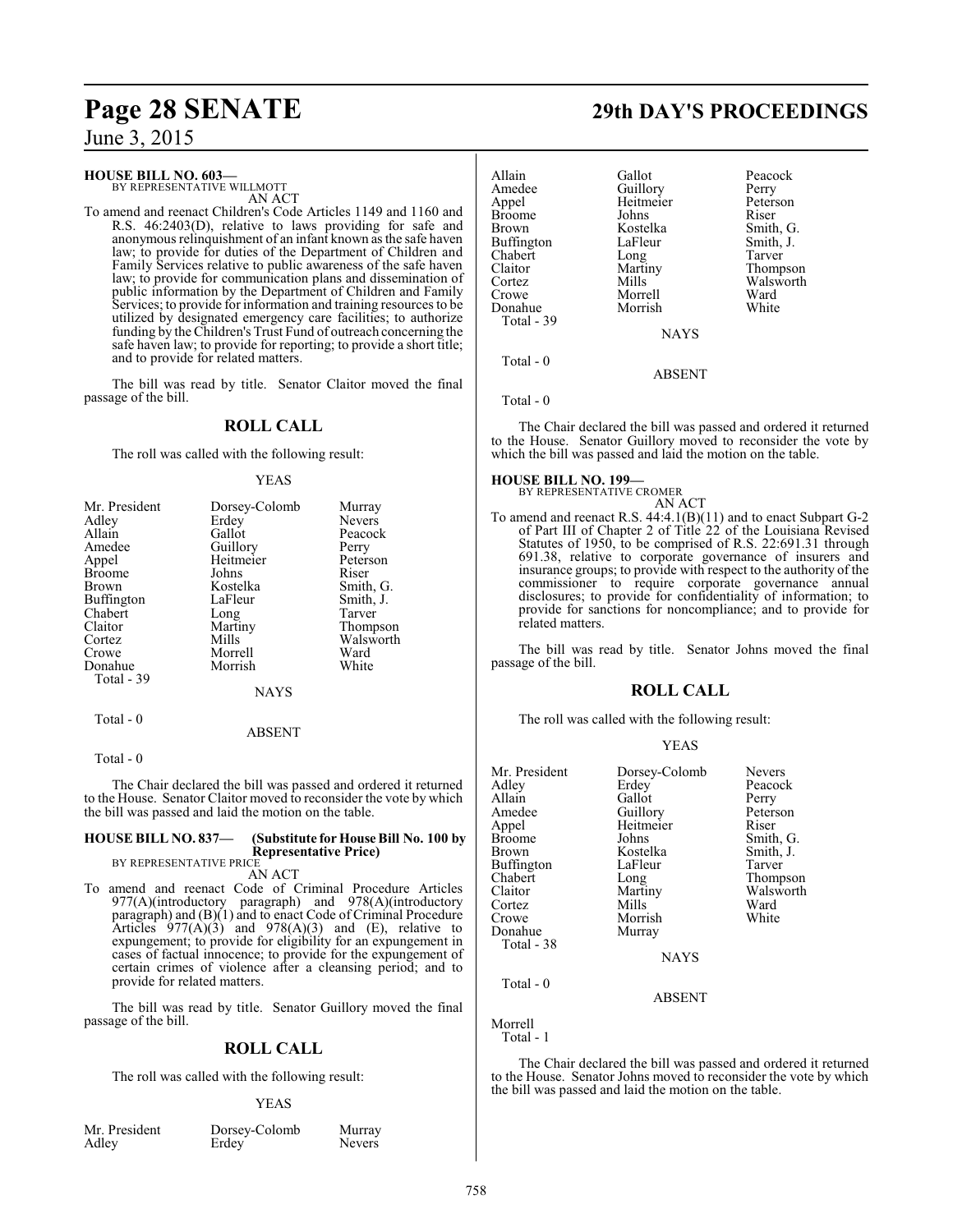### **HOUSE BILL NO. 241—**

BY REPRESENTATIVE BARRAS AN ACT

To amend and reenact R.S. 24:205, R.S. 25:125, and R.S. 43:22, to enact R.S. 24:173.1, and to repeal R.S. 24:173, relative to certain state publications and documents; to remove certain provisions requiring the secretary of state to distribute certain publications and documents to specified persons and public entities; to provide for the distribution of certain publications and documents to specified libraries; to remove certain provisions providing certain publications to certain persons and public entities free of charge; to provide relative to the fees collected for certain publications by the secretary of state; and to provide for related matters.

The bill was read by title. Senator Perry moved the final passage of the bill.

### **ROLL CALL**

The roll was called with the following result:

### YEAS

| Mr. President     | Dorsey-Colomb | Murray        |
|-------------------|---------------|---------------|
| Adley             | Erdey         | <b>Nevers</b> |
| Allain            | Gallot        | Peacock       |
| Amedee            | Guillory      | Perry         |
| Appel             | Heitmeier     | Peterson      |
| <b>Broome</b>     | Johns         | Riser         |
| Brown             | Kostelka      | Smith, G.     |
| <b>Buffington</b> | LaFleur       | Smith, J.     |
| Chabert           | Long          | Tarver        |
| Claitor           | Martiny       | Thompson      |
| Cortez            | Mills         | Walsworth     |
| Crowe             | Morrell       | Ward          |
| Donahue           | Morrish       | White         |
| Total - 39        |               |               |
|                   | <b>NAYS</b>   |               |

Total - 0

ABSENT

Total - 0

The Chair declared the bill was passed and ordered it returned to the House. Senator Perry moved to reconsider the vote by which the bill was passed and laid the motion on the table.

**HOUSE BILL NO. 242—** BY REPRESENTATIVE TIM BURNS AN ACT

To amend and reenact R.S. 18:101(A)(3), 154(A) and (C)(2)(b), 178,  $402(C)(2)$  and  $(E)(2)(c)$ ,  $435(A)(Subsection heading)$  and  $(1)$ and (B),  $463(A)(2)(c)(i)$  and (ii),  $467(3)$ ,  $534(B)$ , 536(A)(introductory paragraph) and (3),  $551(C)(1)$ ,  $1280.22(B)(1)$ , and  $1306(E)(2)$ , to enact R.S.  $18:154(H)$  and (I), 491(C)(3), and 1308(A)(1)(c), and to repeal R.S. 18:173(A),  $402(F)(7)$ , 467(5), and 1306(E)(1)(g), relative to the Louisiana Election Code; to revise the system of laws comprising the Louisiana Election Code; to provide relative to qualifications, requirements, and procedures for voter registration; to provide for the confidentiality of certain information relative to voter registration and voting; to provide for exceptions; to provide for election dates; to repeal certain reporting requirements relative to deaths; to require reports of certain information received through jury questionnaires; to provide relative to watchers; to provide for the content and procedure for submitting lists of watchers; to provide relative to polling places; to provide for a change in the location of a polling place; to authorize certain officials to change the location of a polling place under certain circumstances; to provide for notification of such changes; to provide relative to the appointment of certain persons to direct potential voters to the new location of the polling place; to provide relative to absentee voting by mail; to provide relative

# **29th DAY'S PROCEEDINGS Page 29 SENATE** June 3, 2015

to procedures and requirements for voting absentee by mail; to provide relative to the content of absentee by mail voting materials; to provide relative to voting absentee by mail by certain persons who are hospitalized; to provide relative to standing to bring an action objecting to candidacy; to provide relative to listing candidates on the ballot; to provide relative to the qualifying period in certain elections; to provide relative to the notice of candidacy; and to provide for related matters.

The bill was read by title. Senator Walsworth moved the final passage of the bill.

### **ROLL CALL**

The roll was called with the following result:

### YEAS

| Dorsey-Colomb | Murray        |
|---------------|---------------|
| Erdey         | <b>Nevers</b> |
| Gallot        | Peacock       |
|               | Perry         |
| Heitmeier     | Peterson      |
| Johns         | Riser         |
| Kostelka      | Smith, G.     |
| LaFleur       | Smith, J.     |
| Long          | Tarver        |
| Martiny       | Thompson      |
| Mills         | Walsworth     |
| Morrell       | Ward          |
| Morrish       | White         |
|               |               |
| <b>NAYS</b>   |               |
|               |               |
| <b>ABSENT</b> |               |
|               | Guillory      |

Total - 0

The Chair declared the bill was passed and ordered it returned to the House. Senator Walsworth moved to reconsider the vote by which the bill was passed and laid the motion on the table.

# **HOUSE BILL NO. 247—** BY REPRESENTATIVE HUVAL

AN ACT

To enact R.S. 37:21(B)(10), relative to limitations on disciplinary proceedings of the Louisiana Physical Therapy Board; to exempt from limitations on disciplinary proceedings; and to provide for related matters.

The bill was read by title. Senator Mills moved the final passage of the bill.

### **ROLL CALL**

The roll was called with the following result:

YEAS

| Mr. President | Dorsey-Colomb | Murray        |
|---------------|---------------|---------------|
| Adley         | Erdey         | <b>Nevers</b> |
| Allain        | Gallot        | Peacock       |
| Amedee        | Guillory      | Perry         |
| Appel         | Heitmeier     | Peterson      |
| Broome        | Johns         | Riser         |
| Brown         | Kostelka      | Smith, G.     |
| Buffington    | LaFleur       | Smith, J.     |
| Chabert       | Long          | Tarver        |
| Claitor       | Martiny       | Thompson      |
| Cortez        | Mills         | Walsworth     |
| Crowe         | Morrell       | Ward          |
| Donahue       | Morrish       | White         |
| Total - 39    |               |               |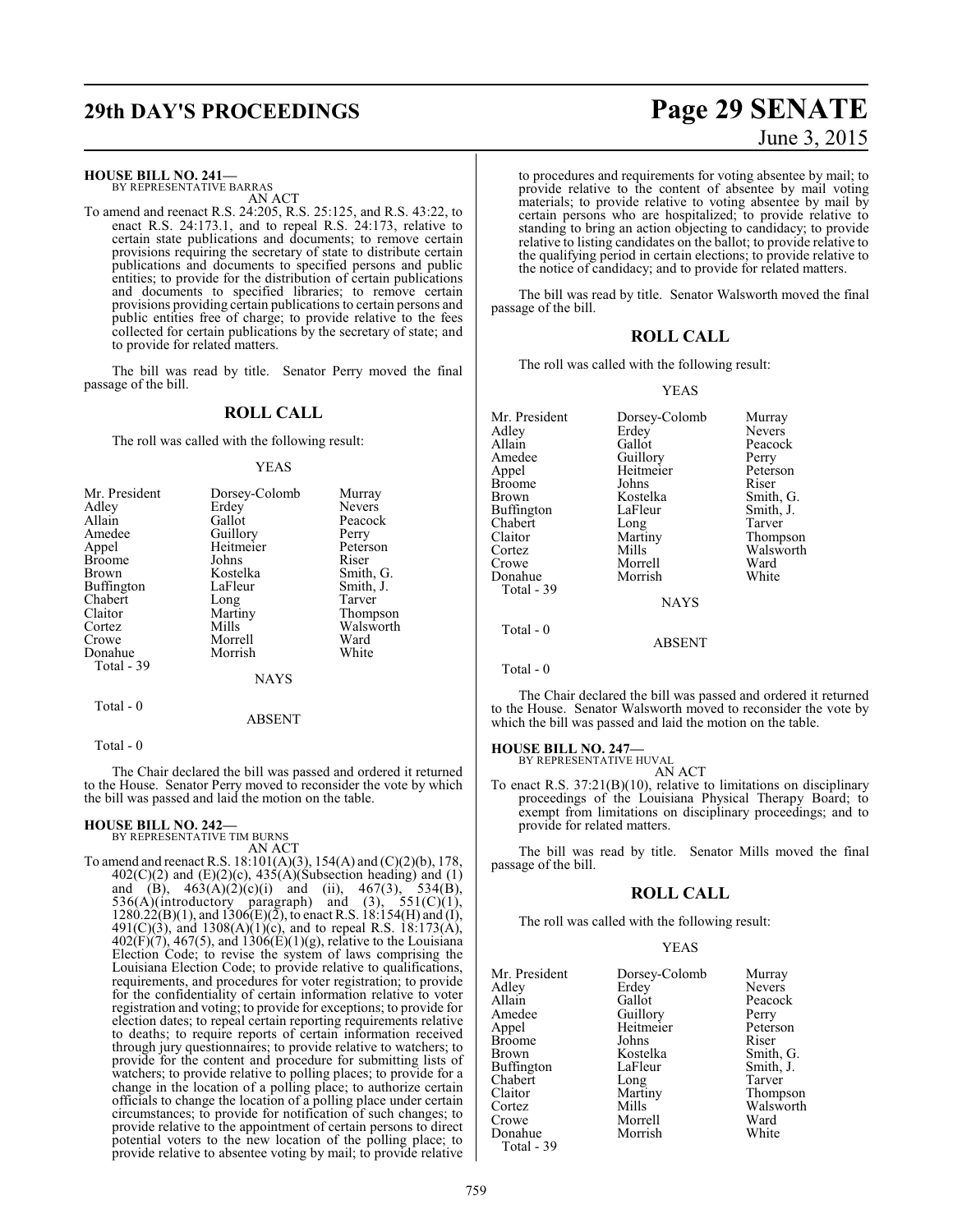### NAYS

ABSENT

### Total - 0

Total - 0

The Chair declared the bill was passed and ordered it returned to the House. Senator Mills moved to reconsider the vote by which the bill was passed and laid the motion on the table.

### **HOUSE BILL NO. 255—** BY REPRESENTATIVE PIERRE

AN ACT

To amend and reenact R.S. 22:691.10(A) and 691.13(A) and R.S. 44:4.1(B)(11) and to enact R.S. 22:691.2(11) and (12), 691.9.1, and Subpart G-2 of Part III of Chapter 2 of Title 22 of the Louisiana Revised Statutes of 1950, to be comprised of R.S. 22:691.31 through 691.39, relative to supervision of insurance holding company systems, including risk management and corporate governance, by the commissioner of insurance; to provide with respect to the authority of the commissioner to determine or acknowledge a group supervisor for internationally active insurance groups; to provide for the authority of the commissioner to require own risk and solvency assessments; to provide for confidentiality of information; to provide for sanctions for noncompliance; and to provide for related matters.

The bill was read by title. Senator Gary Smith moved the final passage of the bill.

### **ROLL CALL**

The roll was called with the following result:

### YEAS

| Mr. President             | Erdey         | Peacock   |
|---------------------------|---------------|-----------|
| Adley                     | Guillory      | Perry     |
| Allain                    | Heitmeier     | Peterson  |
| Amedee                    | Johns         | Riser     |
| Appel                     | Kostelka      | Smith, G. |
| <b>Broome</b>             | LaFleur       | Smith, J. |
| Brown                     | Long          | Tarver    |
| Buffington                | Martiny       | Thompson  |
| Claitor                   | Mills         | Walsworth |
| Cortez                    | Morrell       | Ward      |
| Crowe                     | Morrish       | White     |
| Donahue                   | Murray        |           |
| Dorsey-Colomb             | <b>Nevers</b> |           |
| Total - 37                |               |           |
|                           | <b>NAYS</b>   |           |
| $T_{\alpha}$ tal $\theta$ |               |           |

Total - 0

ABSENT

Total - 2

Chabert Gallot

The Chair declared the bill was passed and ordered it returned to the House. Senator Gary Smith moved to reconsider the vote by which the bill was passed and laid the motion on the table.

### **HOUSE BILL NO. 261—**

BY REPRESENTATIVES HODGES, ANDERS, BADON, BROADWATER,<br>BURFORD, HENRY BURNS, CARMODY, COX, GISCLAIR, HILL,<br>HOFFMANN, HOWARD, JAMES, MIKE JOHNSON, LEBAS, LORUSSO,<br>ORTEGO, POPE, REYNOLDS, RICHARD, SEABAUGH, ST. GERMAIN,<br>WHITN

### AN ACT

To amend and reenact R.S. 46:283(C)(1)(a)(introductory paragraph), and to enact R.S.  $46:283(C)(1)(a)(v)$  and Subpart D-2 of Part II of Chapter 3 of Title 46 of the Louisiana Revised Statutes of 1950, to be comprised of R.S. 46:286.21 through 286.25, relative to the well-being of children in foster care; to establish the reasonable and prudent parent standard for persons and

# **Page 30 SENATE 29th DAY'S PROCEEDINGS**

agencies providing foster care; to provide relative to training for prospective foster care providers; to limit liability of foster caregivers in certain circumstances; to provide legislative findings and intent; to provide for rulemaking; and to provide for related matters.

The bill was read by title. Senator Erdey moved the final passage of the bill.

### **ROLL CALL**

The roll was called with the following result:

|--|--|

| Mr. President | Dorsey-Colomb | Murray        |
|---------------|---------------|---------------|
| Adley         | Erdey         | <b>Nevers</b> |
| Allain        | Gallot        | Peacock       |
| Amedee        | Guillory      | Perry         |
| Appel         | Heitmeier     | Peterson      |
| Broome        | Johns         | Riser         |
| Brown         | Kostelka      | Smith, G.     |
| Buffington    | LaFleur       | Smith, J.     |
| Chabert       | Long          | Tarver        |
| Claitor       | Martiny       | Thompson      |
| Cortez        | Mills         | Walsworth     |
| Crowe         | Morrell       | Ward          |
| Donahue       | Morrish       | White         |
| $Total - 39$  |               |               |

Total - 0

Total - 0

The Chair declared the bill was passed and ordered it returned to the House. Senator Erdey moved to reconsider the vote by which the bill was passed and laid the motion on the table.

**NAYS** 

ABSENT

### **HOUSE BILL NO. 317—**

BY REPRESENTATIVE PONTI AN ACT

To amend and reenact R.S. 9:3561.1(A) and (B), relative to licensing fees applicable to lenders licensed to make consumer loans; to increase the initial application, survey, and license fee applicable to lenders licensed to make consumer loans; to increase the annual renewal fee for lenders licensed to make consumer loans; and to provide for related matters.

The bill was read by title. Senator Martiny moved the final passage of the bill.

### **ROLL CALL**

The roll was called with the following result:

### YEAS

| Mr. President | Erdey     | Murray |
|---------------|-----------|--------|
| Adlev         | Gallot    | Nevers |
| Allain        | Guillory  | Peacoc |
| Amedee        | Heitmeier | Perry  |
| Appel         | Johns     | Riser  |
| Broome        | Kostelka  | Smith, |
| Brown         | LaFleur   | Smith, |
| Buffington    | Long      | Tarver |
| Claitor       | Martiny   | Thomp  |
| Cortez        | Mills     | Walsw  |
| Donahue       | Morrell   | Ward   |
| Dorsey-Colomb | Morrish   | White  |
| Total - 36    |           |        |

Erdey Murray<br>Gallot Nevers Guillory Peacock<br>Heitmeier Perry Heitmeier Perry<br>Johns Riser Kostelka Smith, G.<br>LaFleur Smith, J. LaFleur Smith, J.<br>
Long Tarver Long Tarver<br>Martiny Thomp Martiny Thompson<br>Mills Walsworth Mills Walsworth<br>Morrell Ward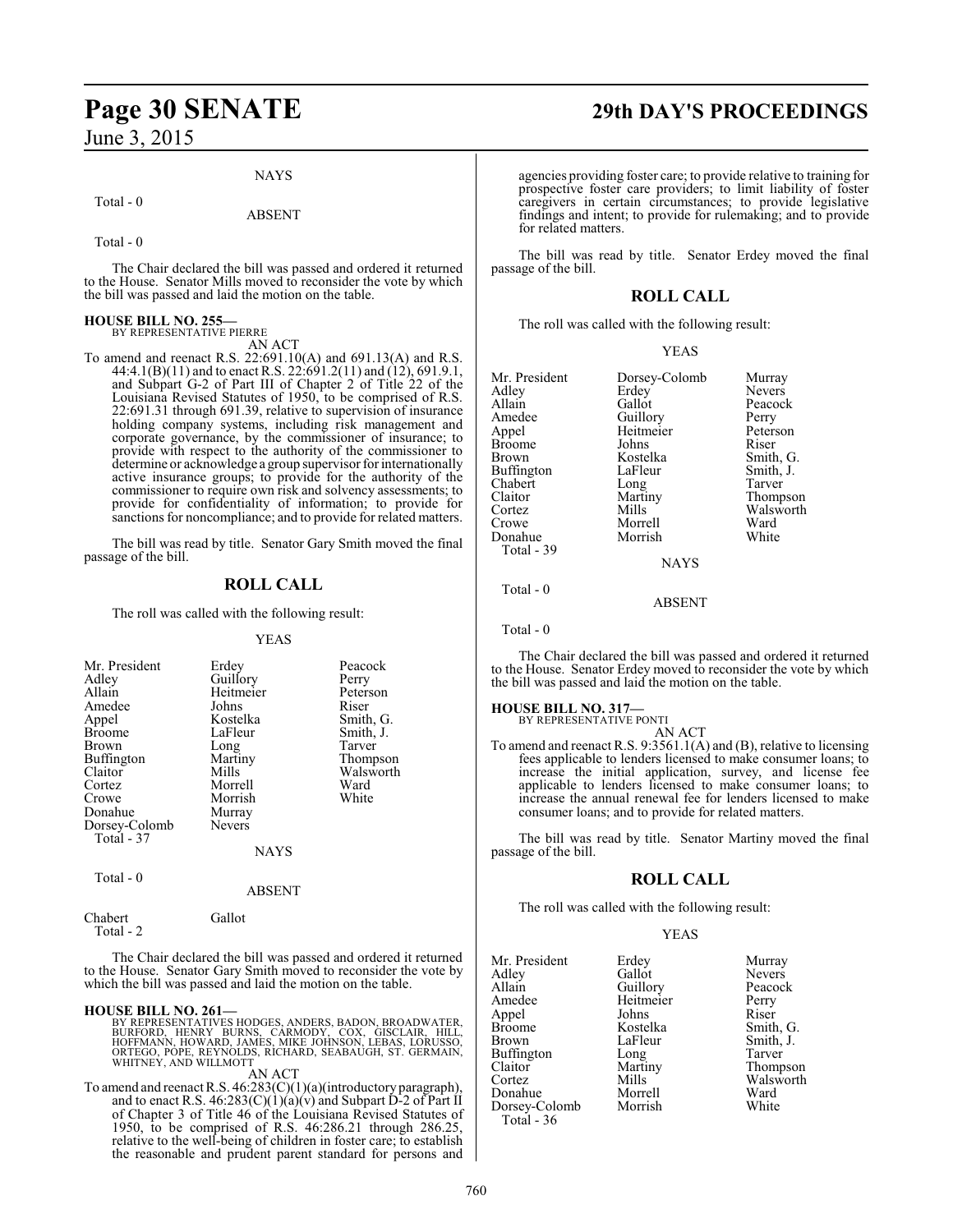NAYS

Peterson Total - 1

### ABSENT

Chabert Crowe Total - 2

The Chair declared the bill was passed and ordered it returned to the House. Senator Martiny moved to reconsider the vote by which the bill was passed and laid the motion on the table.

# **HOUSE BILL NO. 318—** BY REPRESENTATIVE PONTI

AN ACT

To amend and reenact R.S. 37:1786(B) and (C), relative to licensing fees applicable to pawnbrokers; to reclassify and to increase initial licensing fees applicable to pawnbrokers; to eliminate initial application fees applicable to pawnbrokers; to reclassify application fees applicable to pawnbrokers when applying for additional licenses; to eliminate licensing fees applicable to pawnbrokers when applying for additional licenses; to increase annual renewal fees; and to provide for related matters.

The bill was read by title. Senator Martiny moved the final passage of the bill.

### **ROLL CALL**

The roll was called with the following result:

### YEAS

| Mr. President | Erdey     | <b>Nevers</b> |
|---------------|-----------|---------------|
| Adley         | Gallot    | Peacock       |
| Allain        | Guillory  | Perry         |
| Amedee        | Heitmeier | Riser         |
| Appel         | Johns     | Smith, G.     |
| Broome        | Kostelka  | Smith, J.     |
| Brown         | LaFleur   | Tarver        |
| Buffington    | Long      | Thompson      |
| Chabert       | Martiny   | Walsworth     |
| Claitor       | Mills     | Ward          |
| Cortez        | Morrell   | White         |
| Donahue       | Morrish   |               |
| Dorsey-Colomb | Murray    |               |
| Total - 37    |           |               |
|               | NAYS      |               |
|               |           |               |

Peterson Total - 1

ABSENT

Crowe Total - 1

The Chair declared the bill was passed and ordered it returned to the House. Senator Martiny moved to reconsider the vote by which the bill was passed and laid the motion on the table.

### **HOUSE BILL NO. 511—** BY REPRESENTATIVE SEABAUGH

AN ACT

To amend and reenact R.S. 22:2018 and 2034(G), relative to insurance receiverships; to provide for the appointment of counsel in matters related to rehabilitation, liquidation, or conservation of insurers; to provide for the distribution of assets by the commissioner subject to approval of the court; and to provide for related matters.

The bill was read by title. Senator Morrish moved the final passage of the bill.

# **29th DAY'S PROCEEDINGS Page 31 SENATE** June 3, 2015

### **ROLL CALL**

The roll was called with the following result:

YEAS

| Mr. President | Dorsey-Colomb | <b>Nevers</b> |
|---------------|---------------|---------------|
| Adley         | Erdey         | Peacock       |
| Allain        | Gallot        | Perry         |
| Amedee        | Guillory      | Riser         |
| Appel         | Heitmeier     | Smith, G.     |
| <b>Broome</b> | Johns         | Smith, J.     |
| <b>Brown</b>  | Kostelka      | Tarver        |
| Buffington    | LaFleur       | Thompson      |
| Chabert       | Long          | Walsworth     |
| Claitor       | Mills         | Ward          |
| Cortez        | Morrell       | White         |
| Crowe         | Morrish       |               |
| Donahue       | Murray        |               |
| Total - 37    |               |               |

**NAYS** 

Peterson Total - 1

ABSENT

Martiny Total - 1

The Chair declared the bill was passed and ordered it returned to the House. Senator Morrish moved to reconsider the vote by which the bill was passed and laid the motion on the table.

**HOUSE BILL NO. 601—** BY REPRESENTATIVE HOLLIS

AN ACT

To amend and reenact R.S. 45:1161.1, relative to members elected to the Public Service Commission; to require certain age, residence, and domicile requirements for elected members; and to provide for related matters.

The bill was read by title. Senator Amedee moved the final passage of the bill.

### **ROLL CALL**

The roll was called with the following result:

### YEAS

| Mr. President | Dorsey-Colomb | Murray        |
|---------------|---------------|---------------|
| Adlev         | Erdey         | <b>Nevers</b> |
| Allain        | Gallot        | Peacock       |
| Amedee        | Guillory      | Perry         |
| Appel         | Heitmeier     | Peterson      |
| Broome        | Johns         | Riser         |
| Brown         | Kostelka      | Smith, G.     |
| Buffington    | LaFleur       | Smith, J.     |
| Chabert       | Long          | Tarver        |
| Claitor       | Martiny       | Thompson      |
| Cortez        | Mills         | Walsworth     |
| Crowe         | Morrell       | White         |
| Donahue       | Morrish       |               |
| Total - 38    |               |               |
|               | <b>NAYS</b>   |               |
| Total - 0     |               |               |
|               | <b>ABSENT</b> |               |

Ward Total - 1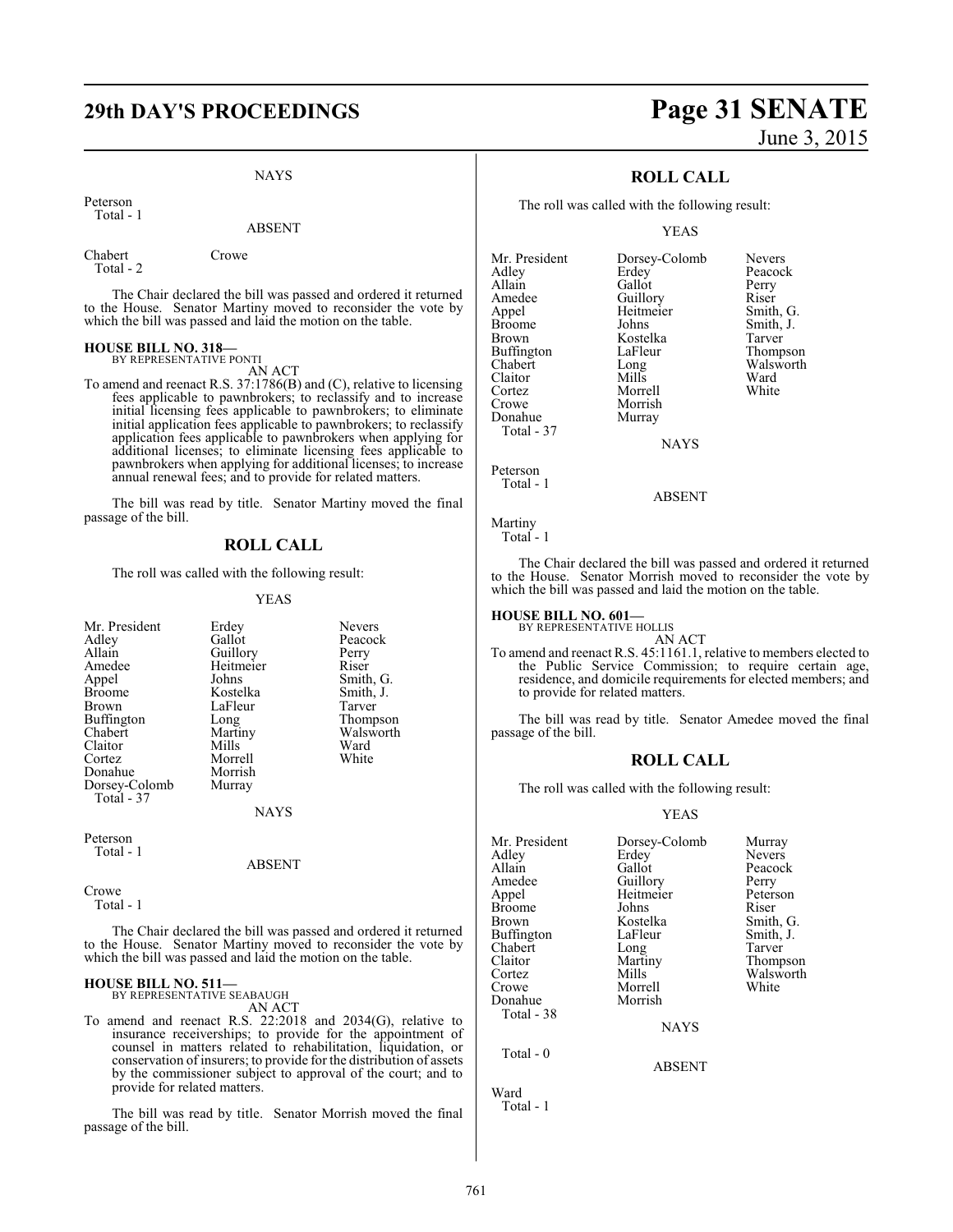# **Page 32 SENATE 29th DAY'S PROCEEDINGS**

### June 3, 2015

The Chair declared the bill was passed and ordered it returned to the House. Senator Amedee moved to reconsider the vote by which the bill was passed and laid the motion on the table.

### **HOUSE BILL NO. 685—** BY REPRESENTATIVE SIMON

AN ACT

To enact R.S. 22:331(C), relative to foreign insurers; to provide the commissioner of insurance the authority to admit foreign insurers to transact health and accident insurance business; and to provide for related matters.

The bill was read by title. Senator Morrish moved the final passage of the bill.

### **ROLL CALL**

The roll was called with the following result:

### YEAS

| Mr. President<br>Adley<br>Allain<br>Amedee<br>Appel<br><b>Broome</b><br><b>Brown</b><br>Buffington<br>Chabert<br>Cortez<br>Crowe<br>Donahue | Erdey<br>Gallot<br>Guillory<br>Heitmeier<br>Johns<br>Kostelka<br>LaFleur<br>Long<br>Martiny<br>Mills<br>Morrell<br>Morrish | <b>Nevers</b><br>Peacock<br>Perry<br>Peterson<br>Riser<br>Smith, G.<br>Smith, J.<br>Thompson<br>Walsworth<br>Ward<br>White |
|---------------------------------------------------------------------------------------------------------------------------------------------|----------------------------------------------------------------------------------------------------------------------------|----------------------------------------------------------------------------------------------------------------------------|
|                                                                                                                                             |                                                                                                                            |                                                                                                                            |
|                                                                                                                                             |                                                                                                                            |                                                                                                                            |
|                                                                                                                                             |                                                                                                                            |                                                                                                                            |
| Dorsey-Colomb                                                                                                                               | Murray                                                                                                                     |                                                                                                                            |
| Total - 37                                                                                                                                  |                                                                                                                            |                                                                                                                            |
|                                                                                                                                             | <b>NAYS</b>                                                                                                                |                                                                                                                            |

### ABSENT

Total - 0

Claitor Tarver Total - 2

The Chair declared the bill was passed and ordered it returned to the House. Senator Morrish moved to reconsider the vote by which the bill was passed and laid the motion on the table.

# **HOUSE BILL NO. 462—** BY REPRESENTATIVE COX AN ACT

To amend and reenact R.S.  $17:183.3(B)(2)(d)$ , 3048.1(B)(2)(introductory paragraph), (c)(introductory paragraph), (d), (e), and (f), and R.S. 17:3048.5(D)(4) and to enact R.S. 17:3048.1(B)(2)(g), relative to student eligibility for certain programs; to align the high school curriculum requirements for eligibility for a TOPS-Tech award and a career diploma; to provide relative to certain testing requirements for eligibility for a TOPS-Tech Early Start Award; to provide for effectiveness; and to provide for related matters.

### **Floor Amendments**

Senator Nevers proposed the following amendments.

### **SENATE FLOOR AMENDMENTS**

Amendments proposed by Senator Nevers to Engrossed House Bill No. 462 by Representative Cox

### AMENDMENT NO. 1

In Senate Floor Amendment No. 1 proposed by Senator Nevers and adopted by the Senate on May 27, 2015, on page 1, line 2, between "insert"" and "5026(A)" insert "5022,"

### AMENDMENT NO. 2

On page 1, line 4, between "programs;" and "to" insert "to provide relative to citizenship requirements for receipt of awards from the Louisiana Taylor Opportunity Program for Students;"

### AMENDMENT NO. 3

In Senate Floor Amendment No. 4 proposed by Senator Nevers and adopted by the Senate on May 27, 2015, on page 3, line 24, delete the quotation marks """ and on line 25, add the following:

Section 7. R.S. 17:5022 is hereby enacted to read as follows: §5022. Citizenship requirements

A. Except as otherwise provided by this Section, to be eligible for an award pursuant to this Chapter, a student shall be a citizen of the United States.

B. The following students shall be deemed to satisfy the citizenship requirement of this Section:

(1) A student who is not a citizen of the United States but who is eligible to apply for such citizenship, if within sixty days after the date the student attains the age of majority, the student applies to become a citizen of the United States and obtains such citizenship within one year after the date of application.

(2)(a) A student graduating from high school who is not a citizen of the United States but who is the child of a non-United States citizen who is either serving in a branch of the United States armed forces or has been honorably discharged from a branch of the United States armed forces.

(b) The provisions of Subparagraph (a) of this Paragraph shall not apply to a student who graduates from high school prior to the 2018-2019 school year.

(3) A student who graduates from high school during the 2002-2003 school year or thereafter, who is not a citizen of the United States but who is a permanent resident as defined by the United States Citizenship and Immigration Service, and who is eligible to apply for United States citizenship.

C. An award under this Chapter shall be reinstated for any student who was determined eligible prior to the 2002-2003 school year, and such award was subsequently canceled due solely to that student's failure to become a United States citizen within one year after the date of the application, provided the student is a permanent resident, as defined by the United States Immigration and Naturalization Service, and is eligible to apply for United States citizenship or is now a United States citizen.

D. This Section is not applicable to a student who graduated from high school prior to the 1999-2000 school year.`

Section 8. References to R.S. 17:5022 in this Act refer to this Section as enacted in the Act that originated as House Bill No. 705 of this 2015 Regular Session of the Legislature.

Section 9.(A) Section 1 of that Act that originated as House Bill No. 181 of this 2015 Regular Session of the Legislature and Section 7 of this Act are intended to achieve the same purpose but are drafted differently. Section 1 of that Act that originated as House Bill No. 181 of this 2015 Regular Session of the Legislature amends provisions of law as they are presently. Section 7 of this Act amends provisions of law as they will be if House Bill No. 705 of this 2015 Regular Session ofthe Legislature becomes law. Only one ofthe two Sections shall be given effect as specifically provided in Section 10 of this Act.

(B) Regarding any conflict between the provisions of R.S. 17:5022 as enacted by this Act and the provisions of the Act that originated as House Bill No. 705 of this 2015 Regular Session of the Legislature, the provisions this Act shall supercede and control regardless of the order of passage.

Section 10.(A) If House Bill No. 705 of this 2015 Regular Session of the Legislature becomes law, the provisions of Section 1 of the Act that originated as House Bill No. 181 of this 2015 Regular Session of the Legislature shall not become effective.

(B) If House Bill No. 705 of this 2015 Regular Session of the Legislature does not become law, the provisions of Section 7 of this Act shall not become effective.

On motion of Senator Nevers, the amendments were adopted.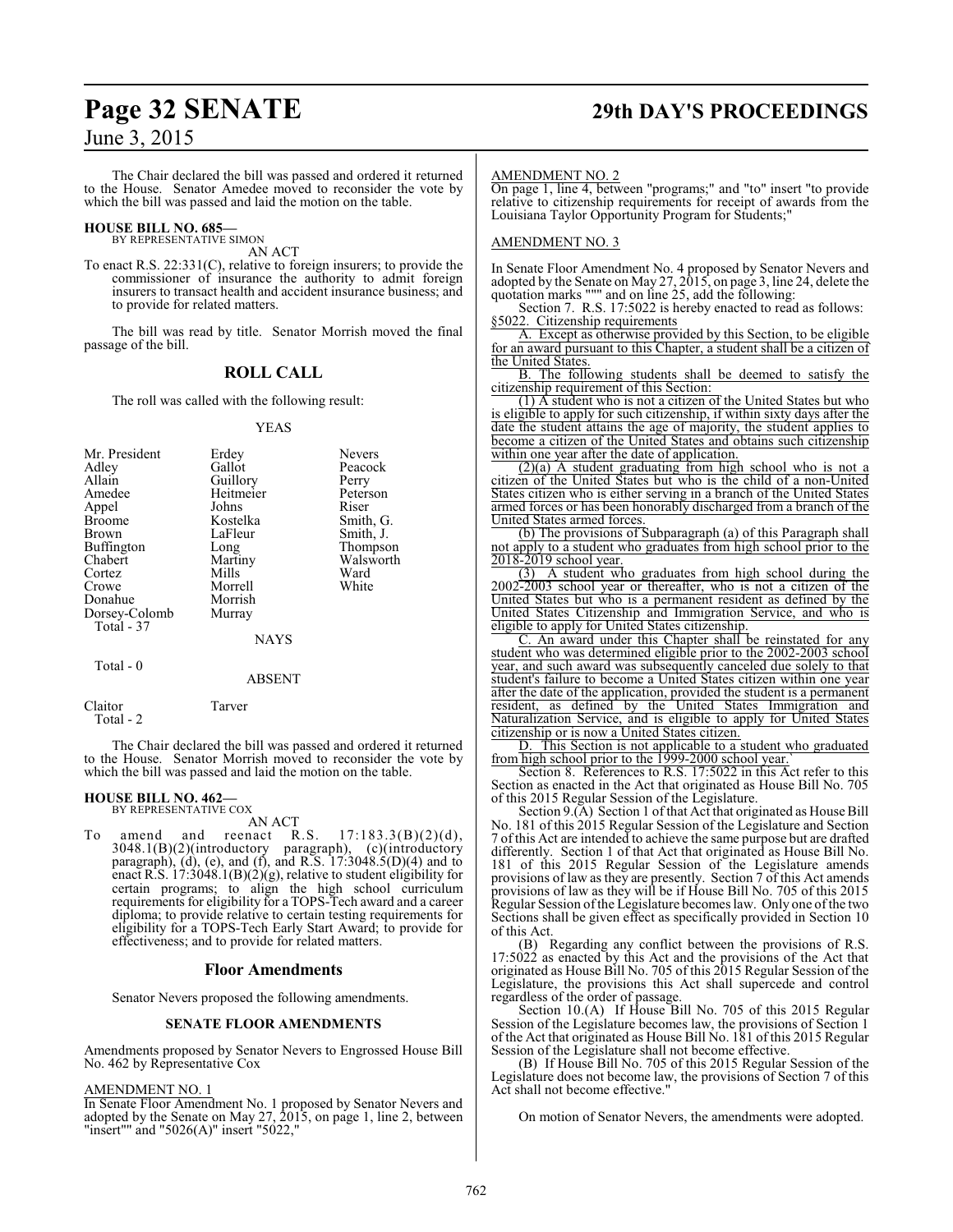# **29th DAY'S PROCEEDINGS Page 33 SENATE**

The bill was read by title. Senator Nevers moved the final passage of the amended bill.

### **ROLL CALL**

The roll was called with the following result:

### YEAS

Peacock<br>Perry

Smith, G.<br>Smith, J.

Walsworth<br>Ward

| Mr. President | Dorsey-Colomb | Murray        |
|---------------|---------------|---------------|
| Adley         | Erdey         | <b>Nevers</b> |
| Allain        | Gallot        | Peacocl       |
| Amedee        | Guillory      | Perry         |
| Appel         | Heitmeier     | Riser         |
| <b>Broome</b> | Johns         | Smith,        |
| Brown         | Kostelka      | Smith, .      |
| Buffington    | LaFleur       | Tarver        |
| Chabert       | Long          | <b>Thomps</b> |
| Claitor       | Martiny       | Walswo        |
| Cortez        | Mills         | Ward          |
| Crowe         | Morrell       | White         |
| Donahue       | Morrish       |               |
| Total - 38    |               |               |
|               | <b>BTATTO</b> |               |

Erdey Nevers<br>Gallot Peacoc Guillory Perry<br>Heitmeier Riser Heitmeier<br>Johns Kostelka Smith,<br>LaFleur Tarver LaFleur Long Thompson<br>Martiny Walsworth Mills Ward<br>Morrell White Morrell Morrish NAYS

Total - 0

ABSENT

Peterson

Total - 1

The Chair declared the amended bill was passed and ordered it returned to the House. Senator Nevers moved to reconsider the vote by which the bill was passed and laid the motion on the table.

# **HOUSE BILL NO. 694—** BY REPRESENTATIVE ABRAMSON

AN ACT

To amend and reenact R.S. 17:3982(B)(2), relative to property for educational purposes in Orleans Parish; to provide relative to the sale or lease of immovable property that is vacant or slated to be vacant to charter school groups; to provide relative to the buy back option of the Orleans Parish School Board; and to provide for related matters.

### **Floor Amendments**

Senator Murray proposed the following amendments.

### **SENATE FLOOR AMENDMENTS**

Amendments proposed by Senator Murray to Engrossed House Bill No. 694 by Representative Abramson

AMENDMENT NO. 1 On page 1, line 3, after "lease of" insert "surplus"

AMENDMENT NO. 2 On page 1, line 17, after "any" insert "surplus" and after "other" insert "surplus"

AMENDMENT NO. 3 On page 1, line 22, after "school" insert ", if it is surplus,"

Senator Murray moved the adoption of the amendments.

Senator Morrell objected.

### **ROLL CALL**

The roll was called with the following result:

### YEAS

**NAYS** 

ABSENT

Johns Peterson<br>Kostelka Riser

Long Walsworth<br>Mills Ward

Mr. President Dorsey-Colomb Murray<br>Broome Gallot Nevers Broome Gallot<br>Brown Johns Buffington Kostelka Riser Chabert Total - 15

Allain Donahue Peacock<br>Amedee Erdey Perry Amedee Erdey Perry Appel LaFle<br>Claitor Long Cortez Mills Ward<br>Crowe Morrell White Total - 18

Adley Heitmeier Smith, G.<br>
Guillory Martiny Thompson Total - 6

Thompson

Morrell

The Chair declared the amendments were rejected.

### **Floor Amendments**

Senator Morrell submitted the following amendments on behalf of Senator Claitor.

### **SENATE FLOOR AMENDMENTS**

Amendments proposed by Senator Claitor to Engrossed House Bill No. 694 by Representative Abramson

### AMENDMENT NO. 1

On page 2, line 10, after "Board" and before "prior" insert "for an amount up to the previously paid purchase price, plus an amount up to the fair market value of improvements paid by the chartering group from non-public funds"

On motion of Senator Morrell, the amendments were adopted.

The bill was read by title. Senator Morrell moved the final passage of the amended bill.

### **ROLL CALL**

The roll was called with the following result:

### YEAS

Mr. President Dorsey-Colomb Peacock<br>Adley Erdey Perry Adley Erdey<br>Allain Gallot Allain Gallot Peterson<br>Amedee Guillory Riser Amedee Guillory Riser<br>
Appel Heitmeier Smith, G. Appel Heitmeier<br>Broome Johns Broome Johns Smith, J.<br>Brown Kostelka Tarver Buffington LaFle<br>Chabert Long Claitor Mills Ward<br>Cortez Morrell White Cortez Morrell<br>Crowe Morrish Morrish<br>Nevers Donahue Total - 37

Kostelka Tarver<br>LaFleur Thompson Long Walsworth<br>
Mills Ward

**NAYS** 

Murray Total - 1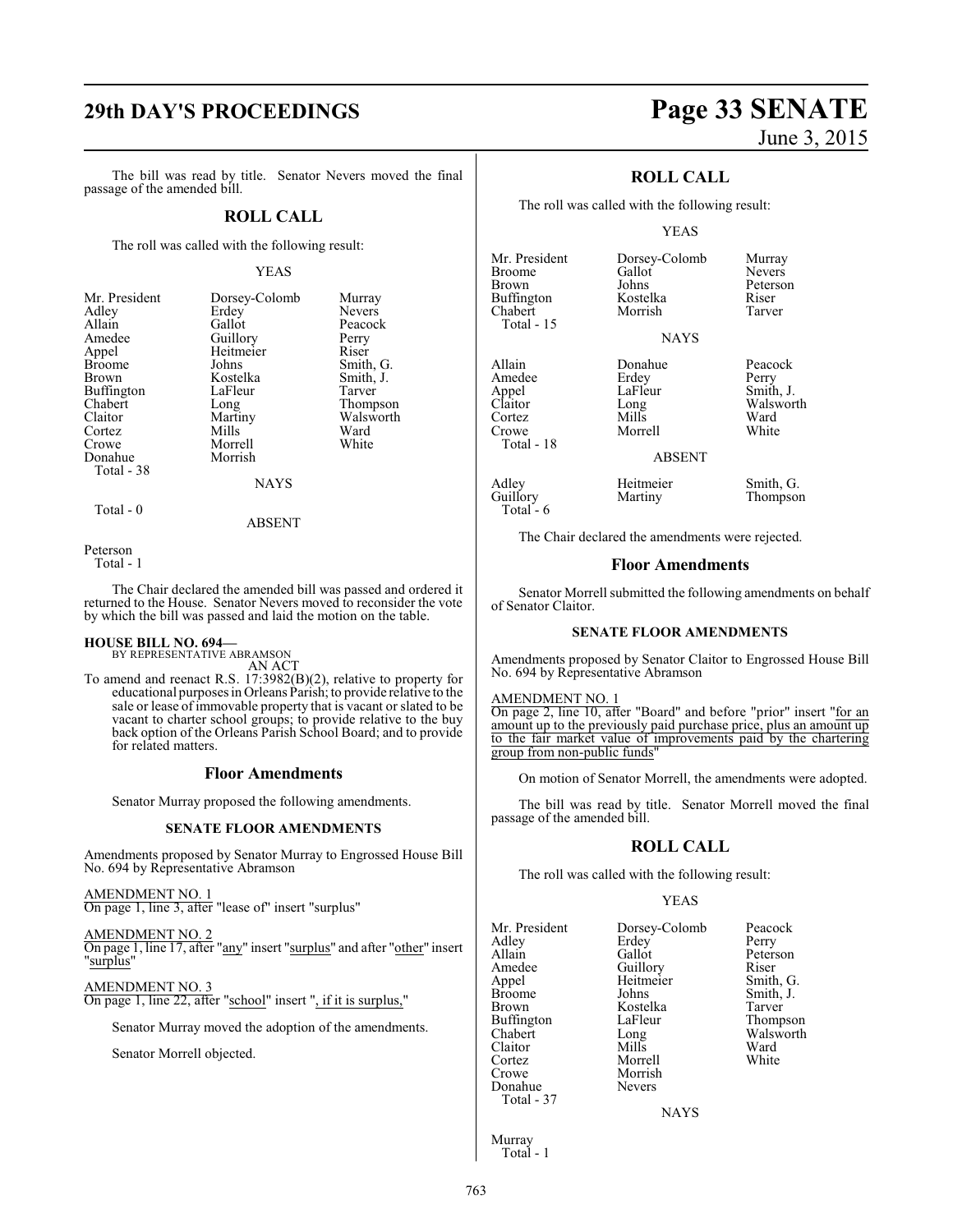### ABSENT

Martiny

Total - 1

The Chair declared the amended bill was passed and ordered it returned to the House. Senator Morrell moved to reconsider the vote by which the bill was passed and laid the motion on the table.

### **HOUSE BILL NO. 695—**

BY REPRESENTATIVE ABRAMSON AN ACT

To amend and reenact R.S. 17:158(J)(2) and (3) and R.S. 32:80(C), relative to loading and unloading of school buses; to provide relative to restrictions on the location of loading and unloading students; to provide relative to the requirement that other vehicles stop for a school bus that is loading or unloading students; and to provide for related matters.

### **Floor Amendments**

Senator Appel proposed the following amendments.

### **SENATE FLOOR AMENDMENTS**

Amendments proposed by Senator Appel to Reengrossed House Bill No. 695 by Representative Abramson

AMENDMENT NO. 1 On page 2, line 12, between "highway" and "such" delete "as provided in R.S. 32:80"

On motion of Senator Appel, the amendments were adopted.

The bill was read by title. Senator Appel moved the final passage of the amended bill.

### **ROLL CALL**

The roll was called with the following result:

### YEAS

| Mr. President<br>Adley<br>Allain<br>Amedee<br>Appel<br><b>Broome</b><br><b>Brown</b><br><b>Buffington</b><br>Chabert<br>Claitor<br>Cortez<br>Crowe<br>Total $-36$ | Donahue<br>Dorsey-Colomb<br>Gallot<br>Guillory<br>Heitmeier<br>Johns<br>Kostelka<br>LaFleur<br>Long<br>Martiny<br>Mills<br>Morrell<br><b>NAYS</b> | Morrish<br>Murray<br><b>Nevers</b><br>Peacock<br>Peterson<br>Riser<br>Smith, G.<br>Smith, J.<br>Tarver<br>Thompson<br>Walsworth<br>White |
|-------------------------------------------------------------------------------------------------------------------------------------------------------------------|---------------------------------------------------------------------------------------------------------------------------------------------------|------------------------------------------------------------------------------------------------------------------------------------------|
| Total $-0$                                                                                                                                                        | <b>ABSENT</b>                                                                                                                                     |                                                                                                                                          |

| Erdey     | Perry | Ward |
|-----------|-------|------|
| Total - 3 |       |      |

The Chair declared the amended bill was passed and ordered it returned to the House. Senator Appel moved to reconsider the vote by which the bill was passed and laid the motion on the table.

### **HOUSE BILL NO. 67—** BY REPRESENTATIVE COX

AN ACT

To amend and reenact R.S. 14:95(K), relative to the crime of illegal carrying of weapons; to provide for an exception for retired district attorneys and assistant district attorneys under certain

# **Page 34 SENATE 29th DAY'S PROCEEDINGS**

circumstances; to provide for definitions; to provide for exceptions; and to provide for related matters.

### **Floor Amendments**

Senator Allain proposed the following amendments.

### **SENATE FLOOR AMENDMENTS**

Amendments proposed by Senator Allain to Reengrossed House Bill No. 67 by Representative Cox

AMENDMENT NO. 1 On page 1, line 4, after "attorneys" insert ", and certain legislators,"

AMENDMENT NO. 2 On page 1, line 10, after "prohibit" insert "a former legislator who served more than one full term or,

AMENDMENT NO. 3 On page 1, line 14, after "such" insert "former legislator or"

AMENDMENT NO. 4 On page 1, line 17, after "as" insert "such former legislator or"

AMENDMENT NO. 5 On page 2, line 1, after "The" insert "former legislator who served more than one term or"

AMENDMENT NO. 6 On page 2, line 4, delete "a" and insert "former legislator or"

AMENDMENT NO. 7 On page 2, line 7, after "offense" insert ", or been impeached or removed from office, or is under any current protective or restraining order"

AMENDMENT NO. 8 On page 2, after line 10, insert the following: "(3) Nothing in this Subsection shall permit or authorize the carrying of a weapon in the state capitol building.

Senator Allain moved the adoption of the amendments.

Senator Ward objected.

### **ROLL CALL**

The roll was called with the following result:

YEAS

Donahue Peacock Peacock Peacock Peacock White Peacock White Peacock White Peacock White Peacock White Peacock W<br>Pears and Peacock White Peacock Peacock Peacock Peacock White Peacock Peacock Peacock Peacock Peacock Peacock<br> Guillory Total - 11

Allain Morrell Smith, G.<br>
Buffington Morrish Smith, J. Buffington Morrish Smith,<br>Donahue Peacock White

**NAYS** 

Mr. President Crowe Martiny<br>Adley Dorsey-Colomb Mills Dorsey-Colomb Mills<br>
Frdev Murray Amedee Erdey Murray<br>Appel Gallot Nevers Appel Gallot Nevers<br>Broome Heitmeier Peterson Heitmeier Peters<br>Johns Riser Brown Johns<br>Chabert Kostelka Chabert **Kostelka** Thompson<br>Claitor LaFleur Walsworth LaFleur Walsworth<br>
Long Ward

ABSENT

Tarver Total - 1

Cortez Total - 27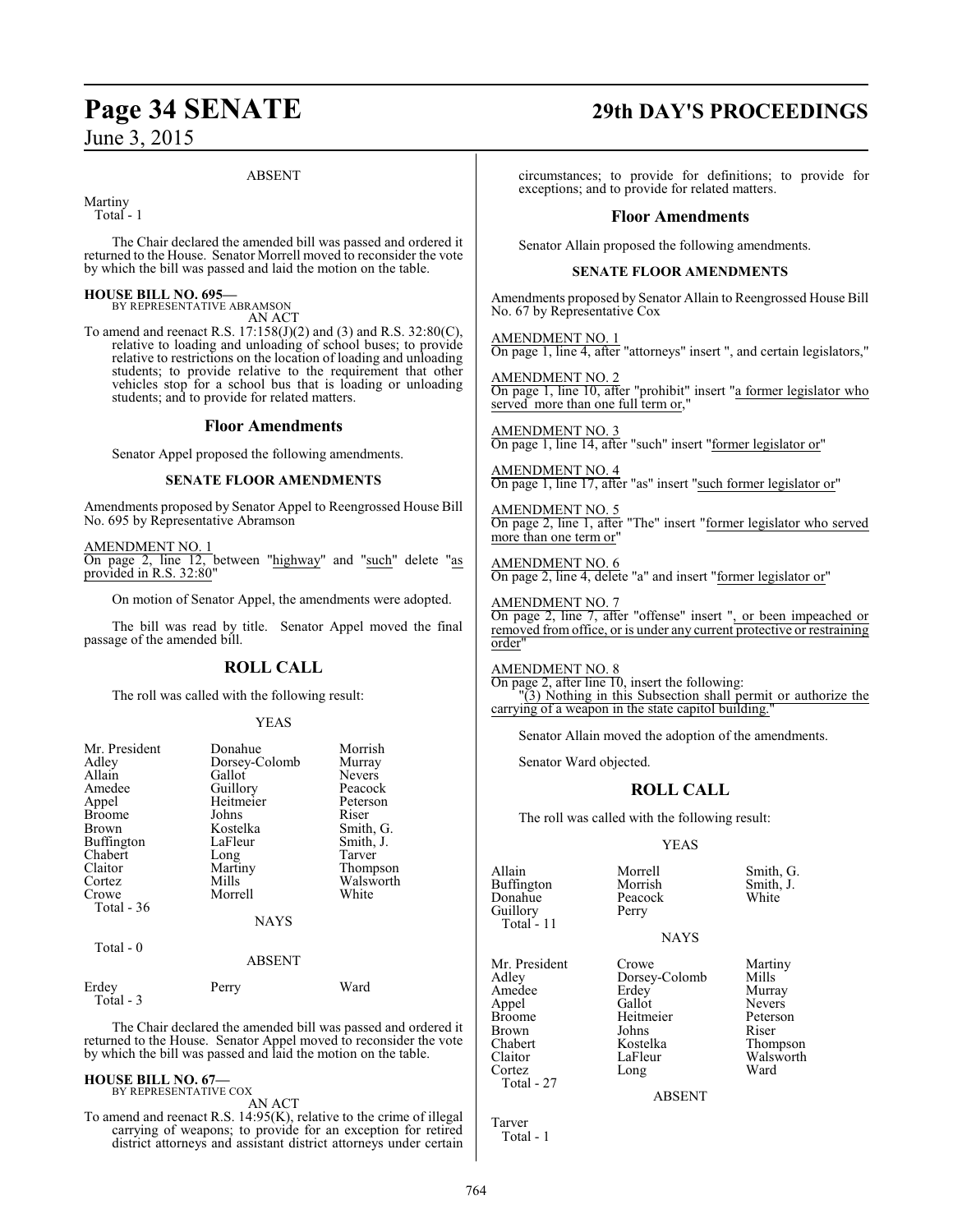# **29th DAY'S PROCEEDINGS Page 35 SENATE**

The Chair declared the amendments were rejected.

The bill was read by title. Senator Ward moved the final passage of the bill.

### **ROLL CALL**

The roll was called with the following result:

### YEAS

| Mr. President<br>Adley<br>Amedee<br>Appel<br>Broome<br>Brown<br>Buffington<br>Chabert<br>Claitor<br>Cortez<br>Crowe | Donahue<br>Erdey<br>Gallot<br>Guillory<br>Heitmeier<br>Johns<br>Kostelka<br>LaFleur<br>Long<br>Martiny<br>Mills | Morrell<br>Morrish<br><b>Nevers</b><br>Peacock<br>Perry<br>Riser<br>Thompson<br>Walsworth<br>Ward<br>White |
|---------------------------------------------------------------------------------------------------------------------|-----------------------------------------------------------------------------------------------------------------|------------------------------------------------------------------------------------------------------------|
| Total - 32                                                                                                          | <b>NAYS</b>                                                                                                     |                                                                                                            |
| Allain<br>Dorsey-Colomb                                                                                             | Murray<br>Peterson                                                                                              | Smith, G.<br>Smith, J.                                                                                     |

ABSENT

Tarver

Total - 1

Total - 6

The Chair declared the bill was passed and ordered it returned to the House. Senator Ward moved to reconsider the vote by which the bill was passed and laid the motion on the table.

### **HOUSE BILL NO. 149—** BY REPRESENTATIVE BADON

AN ACT

To amend and reenact R.S. 40:966(E), relative to possession of marijuana; to amend the criminal penalties for certain offenses; and to provide for related matters.

### **Floor Amendments**

Senator Morrell proposed the following amendments.

### **SENATE FLOOR AMENDMENTS**

Amendments proposed by Senator Morrell to Engrossed House Bill No. 149 by Representative Badon

### AMENDMENT NO. 1

In Senate Committee Amendment No. 3 proposed by the Senate Committee on Judiciary C and adopted by the Senate on May 27, 2015, on page 2, line 25, change " $(\tilde{C})$ " to " $\tilde{C}$ "

### AMENDMENT NO. 2

In Senate Committee Amendment No. 3 proposed by the Senate Committee on Judiciary C and adopted by the Senate on May 27, 2015, on page 2, line 32, delete "marijuana, of"

On motion of Senator Morrell, the amendments were adopted.

The bill was read by title. Senator Morrell moved the final passage of the amended bill.

### **ROLL CALL**

The roll was called with the following result:

### YEAS

| Adley<br>Allain<br>Amedee<br>Broome<br>Brown<br>Buffington<br>Chabert<br>Cortez<br>Total - 24 | Dorsey-Colomb<br>Gallot<br>Guillory<br>Heitmeier<br>Johns<br>LaFleur<br>Martiny<br>Mills<br><b>NAYS</b> | Morrell<br>Murray<br><b>Nevers</b><br>Peacock<br>Peterson<br>Smith, G.<br>Tarver<br>White |
|-----------------------------------------------------------------------------------------------|---------------------------------------------------------------------------------------------------------|-------------------------------------------------------------------------------------------|
| Mr. President<br>Appel<br>Claitor<br>Crowe<br>Donahue<br>Total - 13                           | Erdey<br>Kostelka<br>Long<br>Morrish<br>Perry<br><b>ABSENT</b>                                          | Riser<br>Smith, J.<br>Walsworth                                                           |

The Chair declared the amended bill was passed and ordered it returned to the House. Senator Morrell moved to reconsider the vote by which the bill was passed and laid the motion on the table.

### **HOUSE BILL NO. 295—**

Thompson Ward

Total - 2

BY REPRESENTATIVE BROWN

AN ACT To amend and reenact Part II-A of Chapter 28 of Title 3 of the Louisiana Revised Statutes of 1950, to be comprised of R.S. 3:4321, relative to the forest protection tax; to provide for a forest protection assessment; to provide for unencumbered and unexpended monies in the Forest Protection Fund; and to provide for related matters.

### **Floor Amendments**

Senator Thompson proposed the following amendments.

### **SENATE FLOOR AMENDMENTS**

Amendments proposed by Senator Thompson to Engrossed House Bill No. 295 by Representative Brown

### AMENDMENT NO. 1

On page 1, line 3, between "1950," and "comprised" delete "to be"

On motion of Senator Thompson, the amendments were adopted.

The bill was read by title. Senator Riser moved the final passage of the amended bill.

### **ROLL CALL**

The roll was called with the following result:

### YEAS

Mr. President Dorsey-Colomb Murray<br>Adley Erdey Nevers Adley Erdey<br>Allain Gallot Allain Gallot Peacock<br>Amedee Guillory Perry Amedee Guillory<br>Appel Heitmeier Heitmeier Peterson<br>Johns Riser Broome Johns Riser<br>Brown Kostelka Smith, G. Kostelka Smith, G.<br>LaFleur Smith, J. **Buffington**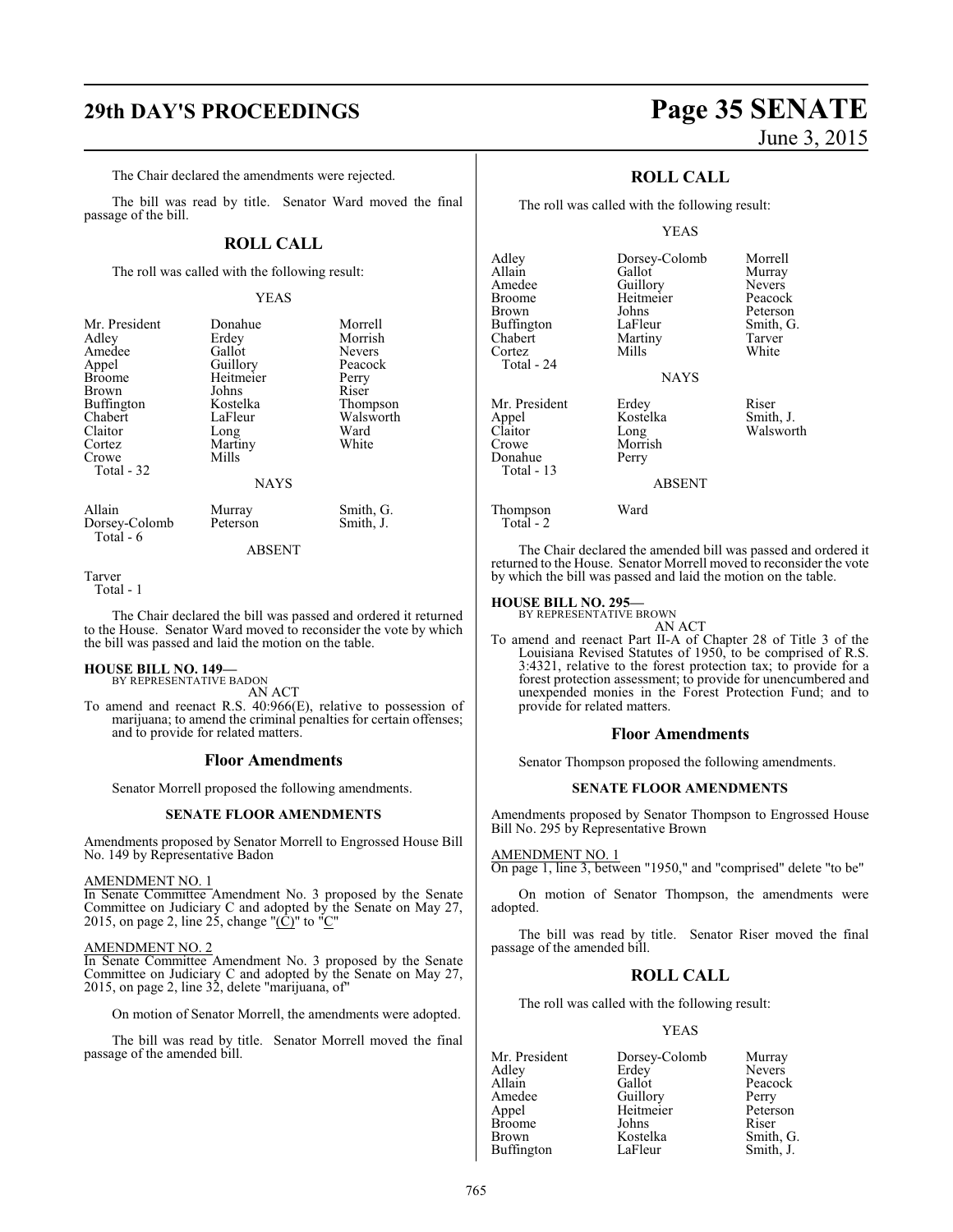Chabert Long Tarver<br>
Claitor Martiny Thomp Claitor Martiny Thompson<br>Cortez Mills Walsworth Cortez Mills Walsworth<br>Crowe Morrell White Donahue Total - 38

Morrell<br>Morrish

Total - 0

ABSENT

NAYS

Ward

Total - 1

The Chair declared the amended bill was passed and ordered it returned to the House. Senator Riser moved to reconsider the vote by which the bill was passed and laid the motion on the table.

### **HOUSE BILL NO. 331—**

BY REPRESENTATIVE BERTHELOT

AN ACT To amend and reenact R.S. 40:627(A) and to enact R.S. 26:793(D) and R.S. 40:627(E), relative to alcoholic beverage labels; to transfer the authority for the registration and label review of alcoholic beverages; to provide for administrative rules; and to provide for related matters.

### **Floor Amendments**

Senator Amedee proposed the following amendments.

### **SENATE FLOOR AMENDMENTS**

Amendments proposed by Senator Amedee to Engrossed House Bill No. 331 by Representative Berthelot

### AMENDMENT NO. 1

On page 1, line 2, after "reenact" and before "R.S. 40:627(A)" insert "R.S. 26:793(C)(1) and"

### AMENDMENT NO. 2

On page 1, line 3, delete "alcoholic beverage labels;" and insert "the office of alcohol and beverage control; to provide relative to employees of the office of alcohol and tobacco control;

### AMENDMENT NO. 3

On page 1, line 7, after "Section 1." and before "R.S. 26:793(D)" insert "R.S. 26:793(C)(1) is hereby amended and reenacted and"

### AMENDMENT NO. 4

On page 1, between lines 9 and 10, insert the following:

"C.(1) In order to ensure compliance with "Prevention of Youth Access to Tobacco Law", the commissioner shall annually conduct random, unannounced inspections at locations where tobacco products are sold or distributed. Persons under the age of eighteen or twenty-one may be enlisted by employees of the office of alcohol and tobacco control to test compliance, but such persons may be used only if the testing is conducted under the direct supervision of such employees and written parental consent has been provided. Any person under the age of eighteen shall either carry the person's own identification showing the person's correct date of birth or shall carry no identification. A person under the age of eighteen who carries identification shall, on request, present it to any seller of tobacco products. In addition, any person under the age of eighteen enlisted under this Subsection shall truthfully answer any questions about the person's age. Any other use of persons under the age of eighteen to test compliance with the provisions of this Section or any other prohibition of like or similar import shall be unlawful and the person or persons responsible for such use shall be subject to the penalties prescribed in R.S. 14:91.8(H).

\* \* \*"

# **Page 36 SENATE 29th DAY'S PROCEEDINGS**

### AMENDMENT NO. 5

On page 2, after line 16, insert the following:

"Section 4. The provisions of this Act, specifically, R.S.  $26:793(C)(1)$ , shall not be deemed to be in conflict with the Act that originated as House Bill No. 233 of the 2015 Regular Session of the Louisiana Legislature and the Louisiana Law Institute is instructed to amend the provision of law in accordance with both Acts."

On motion of Senator Amedee, the amendments were adopted.

The bill was read by title. Senator Amedee moved the final passage of the amended bill.

### **ROLL CALL**

The roll was called with the following result:

YEAS

| Mr. President<br>Adley<br>Allain<br>Amedee<br>Appel<br>Broome<br>Brown<br>Buffington<br>Chabert<br>Claitor<br>Cortez<br>Crowe | Donahue<br>Dorsey-Colomb<br>Erdey<br>Guillory<br>Heitmeier<br>Johns<br>Kostelka<br>LaFleur<br>Long<br>Martiny<br>Mills<br>Morrell | Morrish<br>Murray<br>Peacock<br>Perry<br>Peterson<br>Riser<br>Smith, G.<br>Smith, J.<br>Tarver<br>Thompson<br>Walsworth<br>White |
|-------------------------------------------------------------------------------------------------------------------------------|-----------------------------------------------------------------------------------------------------------------------------------|----------------------------------------------------------------------------------------------------------------------------------|
| Total - 36                                                                                                                    | <b>NAYS</b>                                                                                                                       |                                                                                                                                  |
| Total $-0$                                                                                                                    | <b>ABSENT</b>                                                                                                                     |                                                                                                                                  |
| Gallot<br>Total - 3                                                                                                           | Nevers                                                                                                                            | Ward                                                                                                                             |

The Chair declared the amended bill was passed and ordered it returned to the House. Senator Amedee moved to reconsider the vote by which the bill was passed and laid the motion on the table.

# **HOUSE BILL NO. 335—** BY REPRESENTATIVE HENRY BURNS

AN ACT

To amend and reenact R.S. 40:1299.39(A)(1)(a)(ii)(introductory paragraph) and  $1299.41(A)(10)$ , relative to medical malpractice; to include licensed dieticians/licensed nutritionists within the definitions ofstate health care provider and health care provider; and to provide for related matters.

The bill was read by title. Senator Martiny moved the final passage of the bill.

### **ROLL CALL**

The roll was called with the following result:

### YEAS

| Mr. President     | Dorsey-Colomb | <b>Nevers</b> |
|-------------------|---------------|---------------|
|                   |               |               |
| Adley             | Erdey         | Peacock       |
| Allain            | Guillory      | Perry         |
| Amedee            | Heitmeier     | Peterson      |
| Appel             | Johns         | Riser         |
| <b>Broome</b>     | Kostelka      | Smith, G.     |
| <b>Brown</b>      | LaFleur       | Smith, J.     |
| <b>Buffington</b> | Long          | Tarver        |
| Chabert           | Martiny       | Thompson      |
| Claitor           | Mills         | Walsworth     |
| Cortez            | Morrell       | Ward          |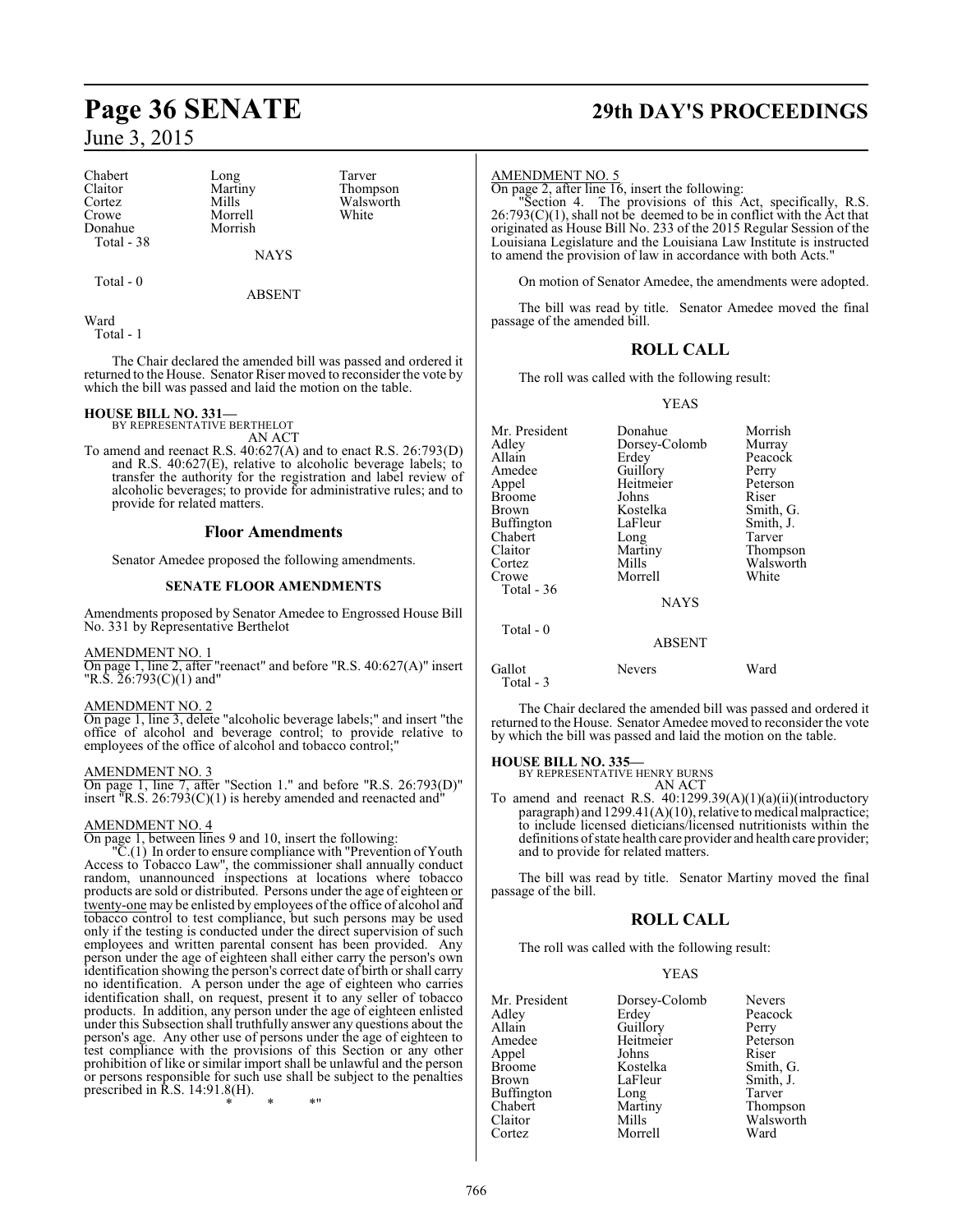# **29th DAY'S PROCEEDINGS Page 37 SENATE**

Crowe Morrish White<br>
Donahue Murray Donahue Total - 38

**NAYS** 

Gallot Total - 1

ABSENT

Total - 0

The Chair declared the bill was passed and ordered it returned to the House. Senator Martiny moved to reconsider the vote by which the bill was passed and laid the motion on the table.

# **HOUSE BILL NO. 368—** BY REPRESENTATIVE BADON

AN ACT

To amend and reenact R.S. 44:4.1(B)(31) and to enact Chapter 21-D of Title 46 of the Louisiana Revised Statutes of 1950, to be comprised of R.S. 46:1860 through 1863, relative to family justice centers; to provide for the establishment of family justice centers; to provide a list of the victims who are eligible to receive services at the family justice center; to provide relative to the entities that may assign persons to provide services at the family justice center; to provide certain requirements for any established family justice center; to provide relative to the sharing and confidentiality of information relative to a victim served by the family justice center; to provide relative to immunity from liability for persons providing services to a victim at a family justice center; and to provide for related matters.

### **Floor Amendments**

Senator Martiny sent up floor amendments.

### **SENATE FLOOR AMENDMENTS**

Amendments proposed by Senator Murray to Re-Reengrossed House Bill No. 368 by Representative Badon

AMENDMENT NO. 1 On page 6, line 15, delete "1845," and ", 2685"

On motion of Senator Martiny, the amendments were adopted.

The bill was read by title. Senator Morrell moved the final passage of the amended bill.

### **ROLL CALL**

The roll was called with the following result:

### YEAS

| Mr. President<br>Adley<br>Allain<br>Amedee<br>Appel<br><b>Broome</b><br>Brown<br><b>Buffington</b><br>Chabert<br>Claitor<br>Cortez | Dorsey-Colomb<br>Erdey<br>Gallot<br>Guillory<br>Heitmeier<br>Johns<br>Kostelka<br>LaFleur<br>Long<br>Martiny<br>Mills | Murray<br><b>Nevers</b><br>Perry<br>Peterson<br>Riser<br>Smith, G.<br>Smith, J.<br>Tarver<br>Walsworth<br>Ward<br>White |
|------------------------------------------------------------------------------------------------------------------------------------|-----------------------------------------------------------------------------------------------------------------------|-------------------------------------------------------------------------------------------------------------------------|
| Crowe<br>Donahue<br>Total - 37                                                                                                     | Morrell<br>Morrish<br><b>NAYS</b>                                                                                     |                                                                                                                         |
| Peacock<br>Total - 2                                                                                                               | Thompson                                                                                                              |                                                                                                                         |

# June 3, 2015

### ABSENT

Total - 0

The Chair declared the amended bill was passed and ordered it returned to the House. Senator Morrell moved to reconsider the vote by which the bill was passed and laid the motion on the table.

**HOUSE BILL NO. 497—** BY REPRESENTATIVE HENRY AN ACT

To enact Civil Code Article 2315.9, relative to damages; to provide relative to actions for injury caused by acts of terror; to provide for definitions; to provide for frivolous or fraudulent claims; to provide for court costs and attorney fees; and to provide for related matters.

### **Floor Amendments**

Senator Martiny proposed the following amendments.

### **SENATE FLOOR AMENDMENTS**

Amendments proposed by Senator Martiny to Engrossed House Bill No. 497 by Representative Henry

### AMENDMENT NO. 1

On page 1, line 2, delete "Article" and insert "Articles 2315(C) and"

### AMENDMENT NO. 2

On page 1, delete line 3 and insert "liability for acts causing damages and actions for injury caused by acts of terror; to provide relative to the establishment, granting, or authorization of certain causes of actions; to provide for definitions; to provide for frivolous or"

### AMENDMENT NO. 3

On page 1, line 7, delete "Article 2315.9 is" and insert "Articles 2315(C) and 2315.9 are"

### AMENDMENT NO. 4

On page 1, between lines 7 and 8, insert "Art. 2315. Liability for acts causing damages \* \* \*

C. A cause of action for the recovery of damages may be established, granted, or otherwise authorized only by an express provision of law. \* \* \*"

### AMENDMENT NO. 5

On page 2, after line 18, insert

"Section 2. The provisions of this Act enacting Civil Code Article 2315(C) shall be given prospective effect only and shall not apply to any cause of action arising prior to the effective date of this Act."

Senator Martiny moved the adoption of the amendments.

Senator Claitor objected.

### **ROLL CALL**

The roll was called with the following result:

### YEAS

Adley Guillory Morrish **Buffington** Kostelka<br>Chabert Martiny Erdey Mills White Total - 15

Heitmeier Nevers<br>
Kostelka Smith, J. Martiny Walsworth<br>
White<br>
White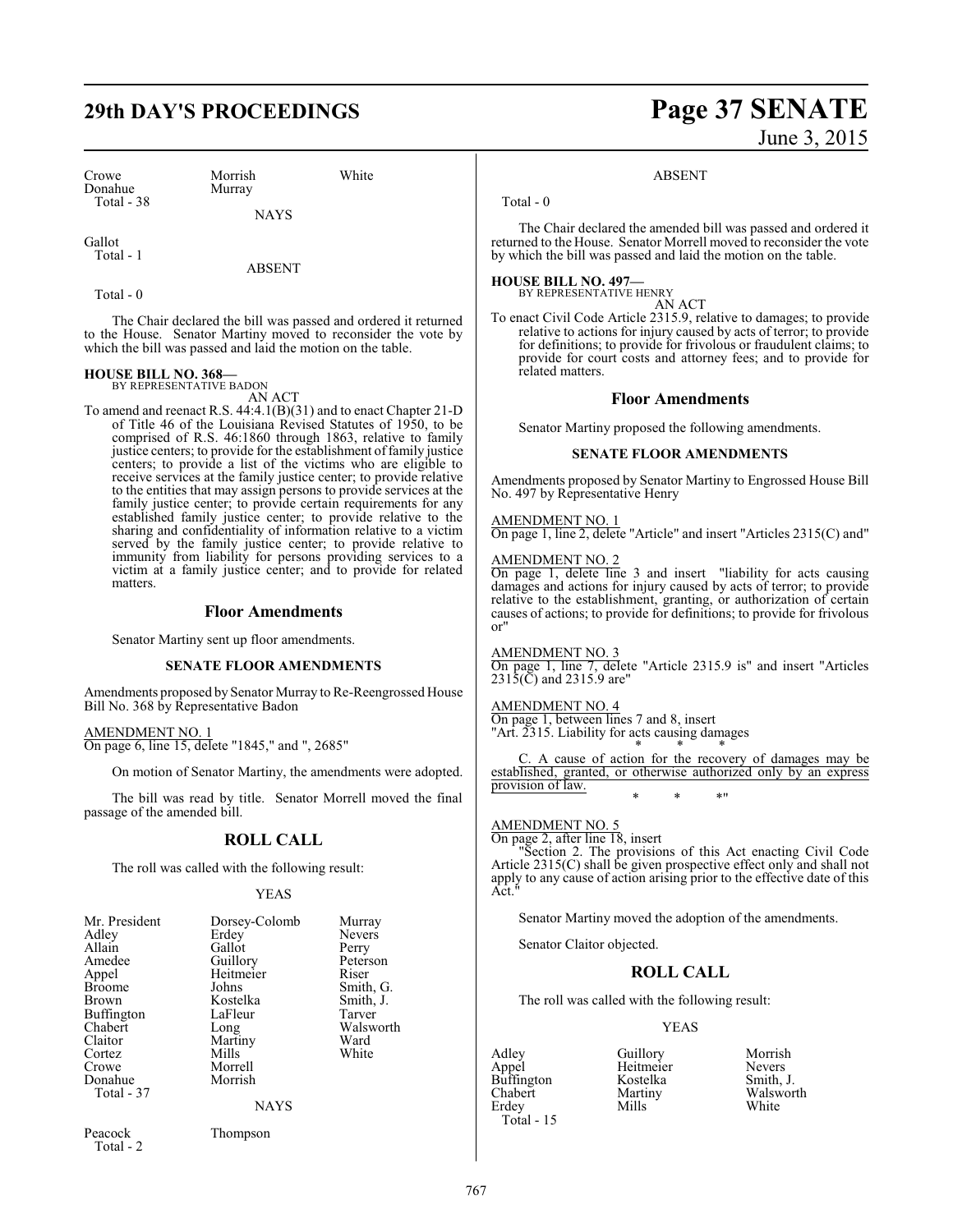### NAYS

Mr. President Donahue Peacock<br>Allain Dorsey-Colomb Perry Allain Dorsey-Colomb<br>Amedee Gallot Broome Johns<br>Brown LaFleur Brown LaFleur Smith, G.<br>Claitor Long Thompson Claitor Long Thompson Cortez Morrell<br>Crowe Murray Total - 23

Murray

Gallot Peterson<br>Johns Riser

### ABSENT

Tarver Total - 1

The Chair declared the amendments were rejected.

The bill was read by title. Senator Martiny moved the final passage of the bill.

### **ROLL CALL**

The roll was called with the following result:

### YEAS

| Mr. President | Dorsey-Colomb | Murray        |
|---------------|---------------|---------------|
| Adley         | Erdey         | <b>Nevers</b> |
| Allain        | Gallot        | Peacock       |
| Amedee        | Guillory      | Perry         |
| Appel         | Heitmeier     | Peterson      |
| <b>Broome</b> | Johns         | Riser         |
| Brown         | Kostelka      | Smith, G.     |
| Buffington    | LaFleur       | Smith, J.     |
| Chabert       | Long          | Tarver        |
| Claitor       | Martiny       | Thompson      |
| Cortez        | Mills         | Walsworth     |
| Crowe         | Morrell       | Ward          |
| Donahue       | Morrish       | White         |
| Total - 39    |               |               |
|               | <b>NAYS</b>   |               |
|               |               |               |

### ABSENT

Total - 0

Total - 0

The Chair declared the bill was passed and ordered it returned to the House. Senator Martiny moved to reconsider the vote by which the bill was passed and laid the motion on the table.

# **HOUSE BILL NO. 539—** BY REPRESENTATIVE JAMES

AN ACT

To amend and reenact Civil Code Articles 103(4) and (5) and 2362.1, Code of Civil Procedure Article 1702(E), and R.S. 9:368, relative to domestic abuse; to provide with respect to grounds for divorce in cases of domestic abuse; to provide for the confirmation of a default judgment; to provide forthe obligation to pay court costs and attorney fees; to provide for default judgment procedures; to provide for legislative intent; and to provide for related matters.

The bill was read by title. Senator Claitor moved the final passage of the bill.

### **ROLL CALL**

The roll was called with the following result:

### YEAS

| Mr. President | Dorsey-Colomb | Murray |
|---------------|---------------|--------|
|               |               |        |

# **Page 38 SENATE 29th DAY'S PROCEEDINGS**

Thompson Walsworth<br>Ward

| Adley         | Erdey       | <b>Nevers</b>   |
|---------------|-------------|-----------------|
| Allain        | Gallot      | Peacock         |
| Amedee        | Guillory    | Perry           |
| Appel         | Heitmeier   | Peterson        |
| <b>Broome</b> | Johns       | Riser           |
| <b>Brown</b>  | Kostelka    | Smith, G.       |
| Buffington    | LaFleur     | Smith, J.       |
| Chabert       | Long        | Tarver          |
| Claitor       | Martiny     | <b>Thompson</b> |
| Cortez        | Mills       | Walswort        |
| Crowe         | Morrell     | Ward            |
| Donahue       | Morrish     | White           |
| Total - 39    |             |                 |
|               | <b>NAYS</b> |                 |
| Total $-0$    |             |                 |
|               | ABSENT      |                 |
|               |             |                 |

Total - 0

The Chair declared the bill was passed and ordered it returned to the House. Senator Claitor moved to reconsider the vote by which the bill was passed and laid the motion on the table.

### **HOUSE BILL NO. 728—**

BY REPRESENTATIVE GAROFALO

AN ACT To amend and reenact Code of Civil Procedure Articles 4919(A)(introductory paragraph) and (5), 4922, and 4925(A) and to enact Code of Civil Procedure Articles 4921.1(C) and 4921.2, relative to justice ofthe peace courts; to provide relative to the service of citations; to provide relative to trial procedures; to provide relative to notice of judgment; and to provide for related matters.

### **Floor Amendments**

Senator Martiny proposed the following amendments.

### **SENATE FLOOR AMENDMENTS**

Amendments proposed by Senator Martiny to Engrossed House Bill No. 728 by Representative Garofalo

### AMENDMENT NO. 1

On page 2, line 2, change "of" to "in the pleading filed by"

### AMENDMENT NO. 2

On page 2, line 12, between "A" and the comma "," insert "of this Article"

### AMENDMENT NO. 3

In Senate Committee Amendment No. 3 proposed by the Senate Committee on Judiciary A and adopted by the Senate on May 27, 2015, on line 7, between " $(1)$ " and the comma "," insert " $of this$ Article"

On motion of Senator Martiny, the amendments were adopted.

The bill was read by title. Senator Martiny moved the final passage of the amended bill.

### **ROLL CALL**

The roll was called with the following result:

### YEAS

Mr. President Dorsey-Colomb Nevers<br>Adley Erdey Peacock Adley Erdey<br>Allain Gallot Allain Gallot Perry Amedee Guillory Peterson<br>
Appel Heitmeier Riser Heitmeier Riser<br>
Johns Smith, G. Broome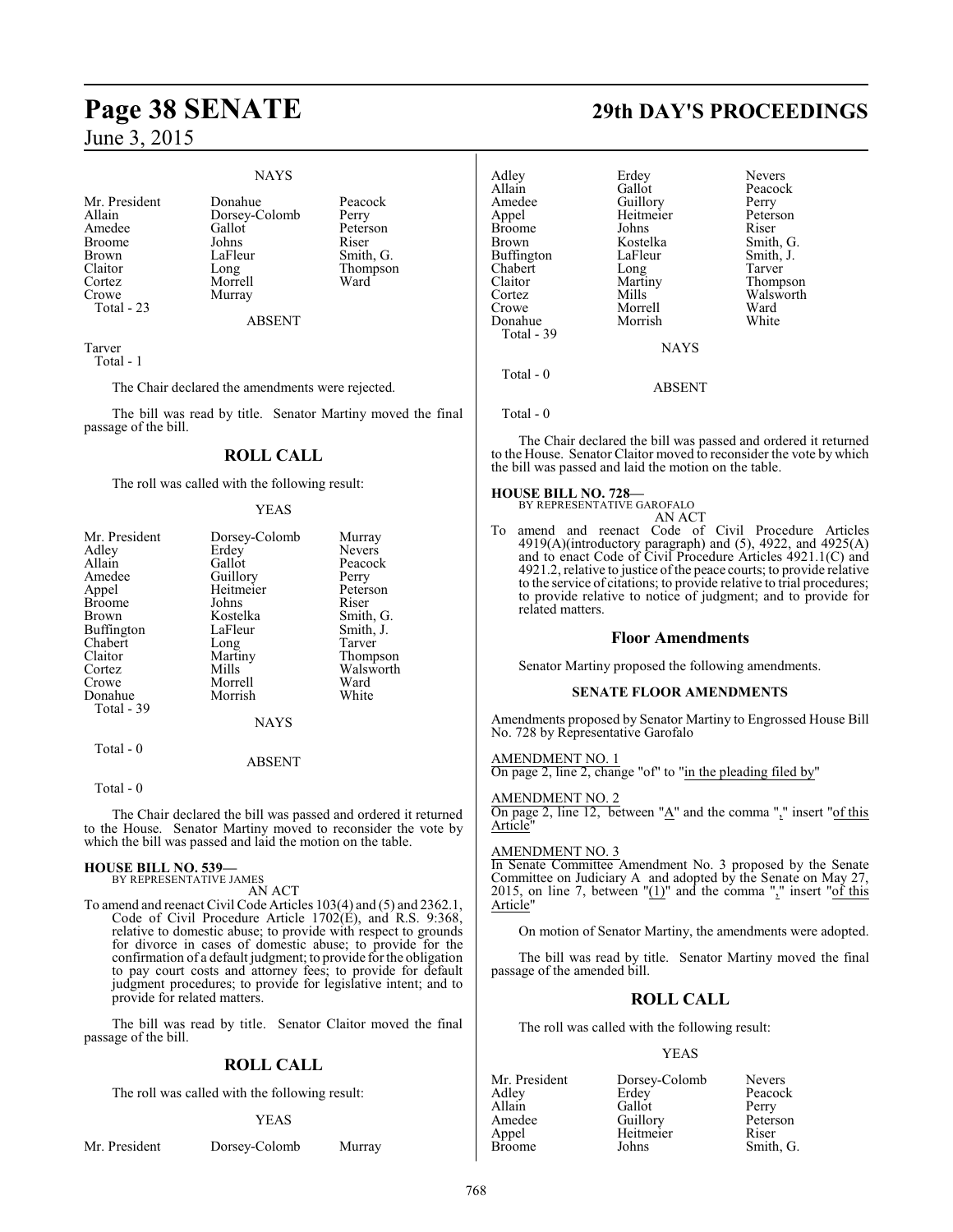# **29th DAY'S PROCEEDINGS Page 39 SENATE**

Brown Kostelka Smith, J.<br>Buffington LaFleur Tarver Buffington LaFle<br>Chabert Long Chabert Long Thompson<br>Claitor Martiny Walsworth Cortez Mills Ward<br>Crowe Morrish White Crowe Morrish<br>
Donahue Murray Total - 38

Martiny Walsworth<br>Mills Ward Murray

**NAYS** 

Total - 0

ABSENT

Morrell

Total - 1

The Chair declared the amended bill was passed and ordered it returned to the House. Senator Martinymoved to reconsider the vote by which the bill was passed and laid the motion on the table.

### **HOUSE BILL NO. 836— (Substitute for House Bill No. 716 by Representative Hodges)**

BY REPRESENTATIVE HODGES AN ACT

To amend and reenact R.S. 9:223, 224(A)(introductory paragraph), (4), and (6) and (B), and 225(A)(1) and (B), 226, 227, and 228 and to enact R.S.  $9:224(A)(7)$  and  $225(A)(4)$ , relative to marriage licenses; to provide for the application for a marriage license; to provide for the application form; to provide for required information; to provide for required documentation; to provide with respect to the use of birth certificates in the process of applying for a marriage license; to provide for documentation in lieu of a birth certificate; to provide for court orders; and to provide for related matters.

### **Floor Amendments**

Senator Murray proposed the following amendments.

### **SENATE FLOOR AMENDMENTS**

Amendments proposed by Senator Murray to Reengrossed House Bill No. 836 by Representative Hodges

AMENDMENT NO. 1

On page 2, line 9, delete "How and when did the most recent marriage end\_\_\_\_\_\_?"

AMENDMENT NO. 2 On page 2, line 10, delete "How and when did the most recent marriage end\_\_\_\_\_\_?"

On motion of Senator Murray, the amendments were adopted.

### **Floor Amendments**

Senator Appel proposed the following amendments.

### **SENATE FLOOR AMENDMENTS**

Amendments proposed by Senator Appel to Reengrossed House Bill No. 836 by Representative Hodges

### AMENDMENT NO. 1

On page 4, after line 2, insert the following: "If a party cannot present a valid unexpired passport from the country of his birth or an unexpired visa issued from the country of the applicant's birth accompanied by a Form I-94 issued by the United States, then the party shall fulfil the requirements of R.S. 9:228(C) in order to obtain a marriage license.

### AMENDMENT NO. 2

On page 7, between lines 18 and 19, insert the following:

# June 3, 2015

"C. (1) In the event of extenuating circumstances, and for good cause shown after a hearing, a judge of a district court, city court, family court or juvenile court may order an issuing official within the parish where the court is situated to issue a marriage license authorized to be issued in that parish, if the court finds all of the following:

(a) The parties seeking the license have complied with all other requirements for issuance of a marriage license, except that one or both parties does not have a social security number or one or both parties has not produced the documents required under R.S.  $9:224(A)(6)$ ; and

(b) The parties have executed an affidavit before a notary public attesting under oath that they have provided all other information required under R.S. 9:224 and that they are not married to any other person at that time.

(2) The court may hold the hearing in camera and the order need not state the reasons. The written order shall be attached to the marriage application.

On motion of Senator Appel, the amendments were adopted.

The bill was read by title. Senator Ward moved the final passage of the amended bill.

### **ROLL CALL**

The roll was called with the following result:

|--|--|

| Mr. President | Dorsey-Colomb | Murray        |
|---------------|---------------|---------------|
| Adley         | Erdey         | <b>Nevers</b> |
| Allain        | Gallot        | Peacock       |
| Amedee        | Guillory      | Perry         |
| Appel         | Heitmeier     | Peterson      |
| Broome        | Johns         | Riser         |
| Brown         | Kostelka      | Smith, G.     |
| Buffington    | LaFleur       | Smith, J.     |
| Chabert       | Long          | Tarver        |
| Claitor       | Martiny       | Thompson      |
| Cortez        | Mills         | Walsworth     |
| Crowe         | Morrell       | Ward          |
| Donahue       | Morrish       | White         |
| Total - 39    |               |               |
|               | <b>NAYS</b>   |               |
|               |               |               |

ABSENT

Total - 0

Total - 0

The Chair declared the amended bill was passed and ordered it returned to the House. Senator Ward moved to reconsider the vote by which the bill was passed and laid the motion on the table.

### **Senator Martiny in the Chair**

**HOUSE BILL NO. 76—** BY REPRESENTATIVE ALFRED WILLIAMS

AN ACT

To amend and reenact R.S. 13:1952(4), relative to the City Court of Baton Rouge; to provide for the composition of the election sections; to provide for the number of judges elected from each election section; to provide for the assignment of divisions to each election section; to provide relative to the assignment of certain annexations to election sections; and to provide for related matters.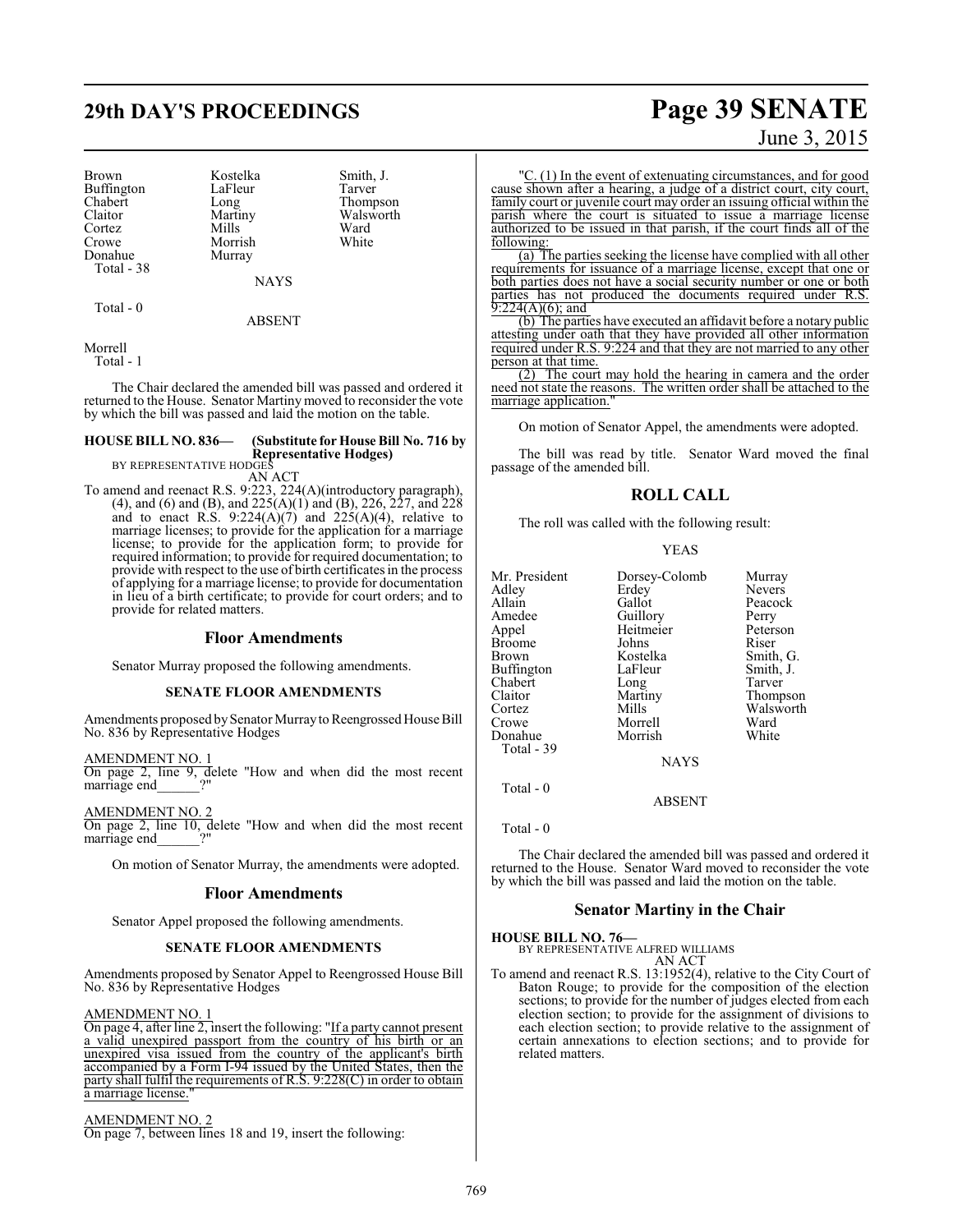# **Page 40 SENATE 29th DAY'S PROCEEDINGS**

## June 3, 2015

### **Floor Amendments**

Senator Claitor proposed the following amendments.

### **SENATE FLOOR AMENDMENTS**

Amendments proposed by Senator Claitor to Engrossed House Bill No. 76 by Representative Alfred Williams

### AMENDMENT NO. 1

On page 1, line 4, after "section;" insert "to provide for the election of a judge at large;"

### AMENDMENT NO. 2

On page 2, delete lines 3 through 29 and on page 3, delete lines 1 through 3 and insert the following:

(I) Election section one shall consist of precincts: 1-1A, 1-3A, 1-3B, 1-4, 1-5, 1-6, 1-8, 1-11, 1-13A, 1-13B, 1-16, 1-17, 1-18, 1-19, 1-20, 1-21, 1-22, 1-23, 1-24, 1-25, 1-26, 1-27, 1-28, 1-29, 1- 31A, 1-31B, 1-38A, 1-38B, 1-45, 1-46A, 1-46B, 1-46C, 1-46D, 1- 50A, 1-50B, 1-51A, 1-51B, 1-58A, 1-58B, 1-61, 1-67, 1-68, 1-84A, 1-84B, 1-85A, 1-85B, 1-86A, 1-86B, 1-91, 1-92A, 1-92B, 1-93, 1- 94A, 1-94B, 1-95A, 1-95B, 1-96A and 1-96B, the following precincts and parts of precincts contained within the corporate limits of the city of Baton Rouge: 1-1, 1-2, 1-3, 1-4, 1-5, 1-6, 1-8, 1-10, 1-13, 1-14, 1- 15, 1-16, 1-17 (part), 1-18, 1-19, 1-21, 1-22, 1-23 (part), 1-24, 1-25, 1-26, 1-27, 1-28, 1-29, 1-30, 1-31, 1-32, 1-36, 1-38, 1-45, 1-46, 1-50, 1-51, 1-58, 1-61, 1-62, 1-63, 1-67, 1-68, 1-77 (part), 1-78, 1-82, 1-84 (part), 1-85 (part), 1-86, 1-91, 1-92, 1-93, 1-94, 1-95 (part), 1-100 (part), 1-101 (part), 1-102 (part), 1-104, 2-1 (part), 2-9 (part), 2-11 (part), 2-22 (part), 2-24 (part), 2-25 (part), and 3-50 (part).

(ii) Election section two shall consist of precincts Election section two shall consist of precincts: 1-7, 1-10, 1-14A, 1-14B, 1- 15A, 1-15B, 1-30, 1-32, 1-33, 1-34A, 1-34B, 1-35, 1-36A, 1-36B, 1- 36C, 1-36D, 1-37, 1-39, 1-40, 1-41, 1-42, 1-43, 1-44, 1-48A, 1-48B, 1-49A, 1-49B, 1-52A, 1-52B, 1-53A, 1-53B, 1-53C, 1-53D, 1-54A, 1-54B, 1-55A, 1-55B, 1-56A, 1-56B, 1-57, 1-59, 1-60A, 1-60B, 1-62, 1-63, 1-64, 1-65, 1-69A, 1-69B, 1-71A, 1-71B, 1-71C, 1-71D, 1-72A, 1-72B, 1-72C, 1-73A, 1-73B, 1-74A, 1-74B, 1-74C, 1-75A, 1-75B, 1-75C, 1-75D, 1-76A, 1-76B, 1-76C, 1-76D, 1-78A, 1-78B, 1-79, 1- 80, 1-81, 1-82A, 1-82B, 1-82C, 1-82D, 1-83A, 1-83B, 1-87, 1-88A, 1-88B, 1-89, 1-90, 1-97, 1-98A, 1-98B, 1-99A, 1-99B, and 1-99C. the following precincts and parts of precincts contained within the corporate limits of the city of Baton Rouge: 1-7, 1-9, 1-12, 1-33, 1- 34, 1-35, 1-37, 1-39, 1-40, 1-41, 1-42, 1-43, 1-44, 1-47, 1-48, 1-49,  $\frac{1}{1-52}$ ,  $\frac{1}{1-52}$ ,  $\frac{1}{1-52}$ ,  $\frac{1}{1-55}$ ,  $\frac{1}{1-56}$ ,  $\frac{1}{1-57}$ ,  $\frac{1}{1-59}$ ,  $\frac{1}{1-60}$ ,  $\frac{1}{1-64}$ ,  $\frac{1}{1-65}$  (part),  $\frac{1}{1-66}$ , 1-69, 1-70, 1-71, 1-72, 1-73, 1-74, 1-75, 1-80 (part), 1-81, 1-83, 1-87, 1-88 (part), 1-89 (part), 1-90, 1-97 (part), 1-98, 1-99 (part), 1-103, 1- 105 (part), 1-107 (part), 3-7 (part), 3-8 (part), 3-10 (part), 3-11 (part), 3-12 (part), 3-17 (part), 3-21 (part), 3-23 (part), 3-24 (part), 3-27 (part), 3-28 (part), 3-29 (part), 3-31 (part), 3-32 (part), 3-51 (part), 3- 52(part), and 3-55 (part)."

### AMENDMENT NO. 3

On page 3, delete lines 4 and 5 and insert the following:

"(c) Two judges shall be elected by election section one, and three two judges shall be elected by election two, and one judge shall be elected from the entire territorial area of the city of Baton Rouge at large.

### AMENDMENT NO. 4 On page 3, line 23 "delete ", "C","

### AMENDMENT NO. 5

On page 3, at the end of line 26 insert "The judgeship designated on the effective date of this Act as division "C" of the City Court of Baton Rouge is hereby assigned to the entire territorial area of the city of Baton Rouge at large for election purposes."

Senator Claitor moved the adoption of the amendments.

Senator Broome objected.

### **ROLL CALL**

The roll was called with the following result:

Morrish Perry

### YEAS

| Mr. President |  |
|---------------|--|
| Adley         |  |
| Allain        |  |
| Appel         |  |
| Chabert       |  |
| Claitor       |  |
| Cortez        |  |
| Total - 20    |  |
|               |  |
|               |  |

Donahue Riser<br>Erdey Smith Erdey Smith, G.<br>Johns Smith, J. Johns Smith, J.<br>Kostelka Walswor Walsworth<br>Ward Martiny Ward<br>
Morrish White

NAYS

Amedee Guillory Nevers<br>
Broome Heitmeier Peacock Broome Heitmeier<br>Brown LaFleur Buffington Long<br>Crowe Mills Dorsey-Colomb<br>Gallot Murray Total - 19

LaFleur Peterson<br>Long Tarver Mills Thompson<br>Morrell

### Total - 0

The Chair declared the amendments were adopted.

On motion of Senator Broome, the amended bill was read by title and returned to the Calendar, subject to call.

ABSENT

HOUSE BILL NO. 186—<br>BY REPRESENTATIVES MONTOUCET, ADAMS, BARROW, BILLIOT, WESLEY BISHOP, BOUIE, BROADWATER, BROWN, BURFORD, HENRY<br>BURNS, BURRELL, CARMODY, CHANEY, CONNICK, COX, CROMER,<br>DOVE, EDWARDS, FOIL, GAINES, GISCLAIR

### AN ACT

To amend and reenact R.S. 40:1300.182 and 1300.183, and to enact R.S. 40:1300.182.1 and 1300.182.2, relative to breast cancer screening services; to provide relative to screening mammograms and breast ultrasound examinations; to require healthcare facilities to offer patients the option of receiving mammography and ultrasound reports; to provide for notification concerning supplemental screening; to prescribe language to be included in such notifications; to provide for limitation of liability; to specify an effective date; and to provide for related matters.

On motion of Senator Buffington, the bill was read by title and returned to the Calendar, subject to call.

## **HOUSE BILL NO. 223—** BY REPRESENTATIVE HODGES

AN ACT

To enact R.S. 49:191(8)(m) and (9) and to repeal R.S. 49:191(5)(k) and (10), relative to the Governor's Office of Homeland Security and Emergency Preparedness, including provisions to provide for the re-creation of the Governor's Office of Homeland Security and Emergency Preparedness and the statutory entities made a part of the department by law; to provide for the effective termination date for all statutory authority for the existence of such statutory entities; to provide for prospective and retroactive application; and to provide for related matters.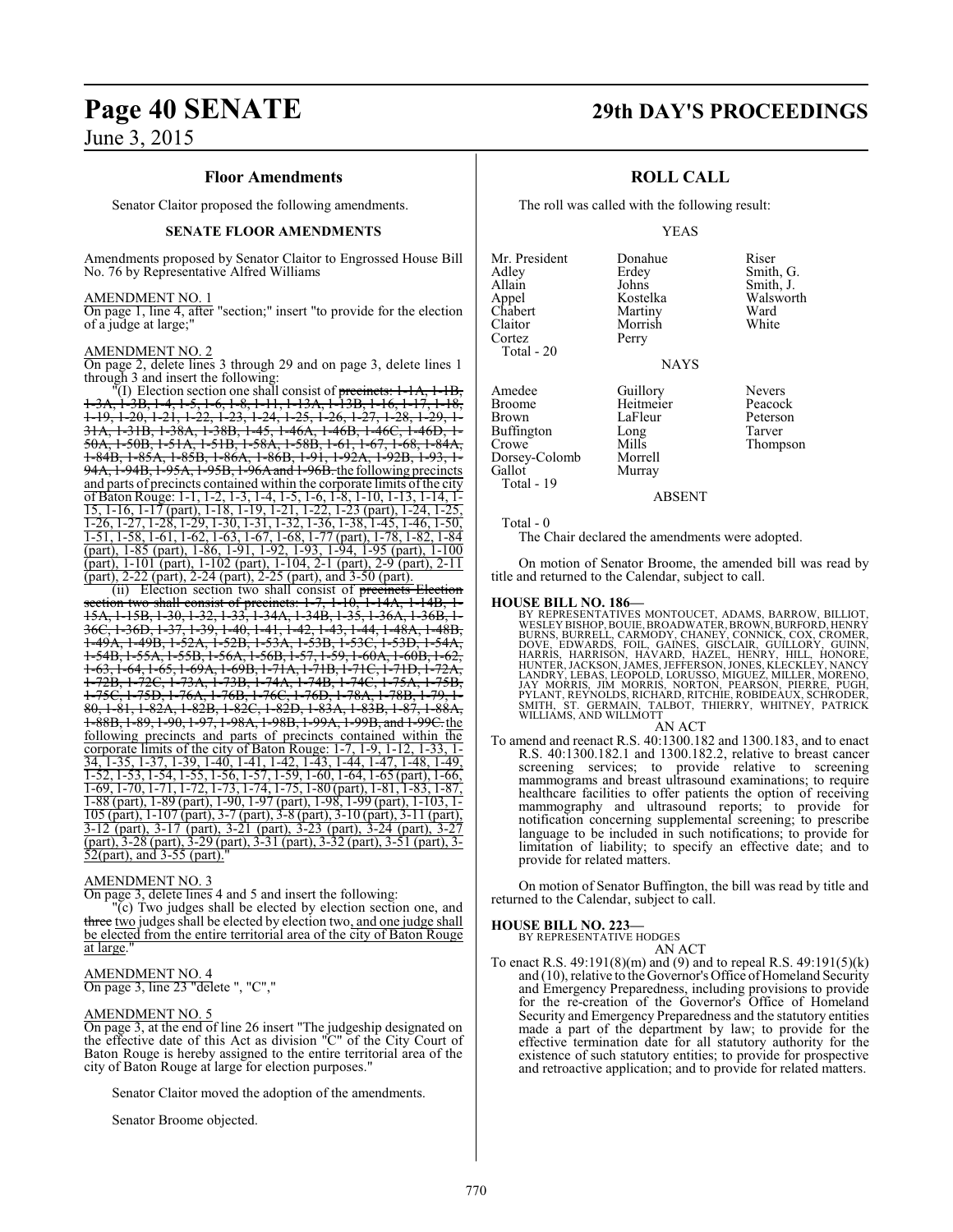### **Floor Amendments**

Senator Erdey proposed the following amendments.

### **SENATE FLOOR AMENDMENTS**

Amendments proposed by Senator Erdey to Engrossed House Bill No. 223 by Representative Hodges

### AMENDMENT NO. 1

On page 2, between lines 24 and 25, insert the following: "(a) The Department of Public Safety and Corrections and all statutory entities made a part of the department by law."

On motion of Senator Erdey, the amendments were adopted.

The bill was read by title. Senator Walsworth moved the final passage of the amended bill.

### **ROLL CALL**

The roll was called with the following result:

### YEAS

| Mr. President | Erdey         | <b>Nevers</b> |
|---------------|---------------|---------------|
| Adley         | Gallot        | Peacock       |
| Allain        | Guillory      | Perry         |
| Amedee        | Heitmeier     | Peterson      |
| Appel         | Johns         | Riser         |
| <b>Broome</b> | Kostelka      | Smith, G.     |
| Brown         | LaFleur       | Smith, J.     |
| Buffington    | Long          | Tarver        |
| Chabert       | Martiny       | Thompson      |
| Cortez        | Mills         | Walsworth     |
| Crowe         | Morrell       | Ward          |
| Donahue       | Morrish       | White         |
| Dorsey-Colomb | Murray        |               |
| Total - 38    |               |               |
|               | <b>NAYS</b>   |               |
| Total $-0$    |               |               |
|               | <b>ABSENT</b> |               |

Claitor

Total - 1

The Chair declared the amended bill was passed and ordered it returned to the House. Senator Walsworth moved to reconsider the vote by which the bill was passed and laid the motion on the table.

### **HOUSE BILL NO. 296—** BY REPRESENTATIVE TIM BURNS

AN ACT

To amend and reenact R.S. 44:4.1(B)(28) and to enact Part V of Chapter 15 of Title 42 of the Louisiana Revised Statutes of 1950, to be comprised of R.S. 42:1191 through 1194, and R.S. 44:3.4, relative to records related to the enforcement of provisions of law under the jurisdiction of the Board of Ethics; to provide an exception to the Public Records Law for certain records of the Board of Ethics; to authorize the expungement of records relative to ethics code enforcement under certain circumstances; to provide for eligibility for obtaining expungement; to provide for the confidentiality of expunged records; to provide procedures for obtaining expungement; to provide for consideration of requests for expungement; to provide relative to the powers and duties of the ethics administrator and the Board of Ethics relative to expungement; to provide for orders of expungement; to provide for the confidentiality of deliberations and records relative to requests for expungement; to provide for the effects of expungement; and to provide for related matters.

The bill was read by title. Senator Walsworth moved the final passage of the bill.

### **ROLL CALL**

The roll was called with the following result:

### YEAS

| Mr. President | Dorsey-Colomb  | Murray        |
|---------------|----------------|---------------|
| Adley         | Erdey          | <b>Nevers</b> |
| Allain        | Gallot         | Peacock       |
| Amedee        | Guillory       | Perry         |
| Appel         | Heitmeier      | Peterson      |
| <b>Broome</b> | Johns          | Riser         |
| <b>Brown</b>  | Kostelka       | Smith, G.     |
| Buffington    | LaFleur        | Smith, J.     |
| Chabert       | Long           | Tarver        |
| Claitor       | Martiny        | Thompson      |
| Cortez        | Mills          | Walsworth     |
| Crowe         | Morrell        | Ward          |
| Donahue       | Morrish        |               |
| Total - 38    |                |               |
|               | <b>ATA STO</b> |               |

NAYS

### ABSENT

White Total - 1

Total - 0

The Chair declared the bill was passed and ordered it returned to the House. Senator Walsworth moved to reconsider the vote by which the bill was passed and laid the motion on the table.

**HOUSE BILL NO. 456—**<br>BY REPRESENTATIVES THIERRY, BARROW, CARMODY, COX,<br>EDWARDS, HALL, HARRISON, HAVARD, HAZEL, HOLLIS, JACKSON,<br>JAMES, JEFFERSON, JONES, LEBAS, MIGUEZ, ORTEGO, OURSO,<br>PERRE, PONTI, PRICE, REYNOLDS, SMITH,

To enact Chapter 8-L of Title 45 of the Louisiana Revised Statutes of 1950, to be comprised of R.S. 45:844.61 through 844.67, relative to commercial mobile service providers and telecommunications carriers; to provide for a short title; to provide for definitions; to require disclosure of call location information in emergency situations; to provide for limited liability; to allow for protocols relative to voluntary disclosure of call location information; to provide for an emergency contact listing; to provide for enforcement; to provide for rules and regulations; to provide for special effectiveness dates; and to provide for related matters.

On motion of Senator Murray, the bill was read by title and returned to the Calendar, subject to call.

### **HOUSE BILL NO. 498—**

BY REPRESENTATIVE TALBOT

AN ACT<br>reenact R.S. To amend and reenact R.S. 40:1300.111 and 1300.113(A)(introductory paragraph), (1), and (9), and to repeal R.S. 40:1300.113(B), relative to public information concerning prices and quality of health services; to provide for legislative intent; to provide for duties of the Department of Health and Hospitals relative to collecting and reporting of healthcare data; to require promulgation of rules; and to provide for related matters.

The bill was read by title. Senator Heitmeier moved the final passage of the bill.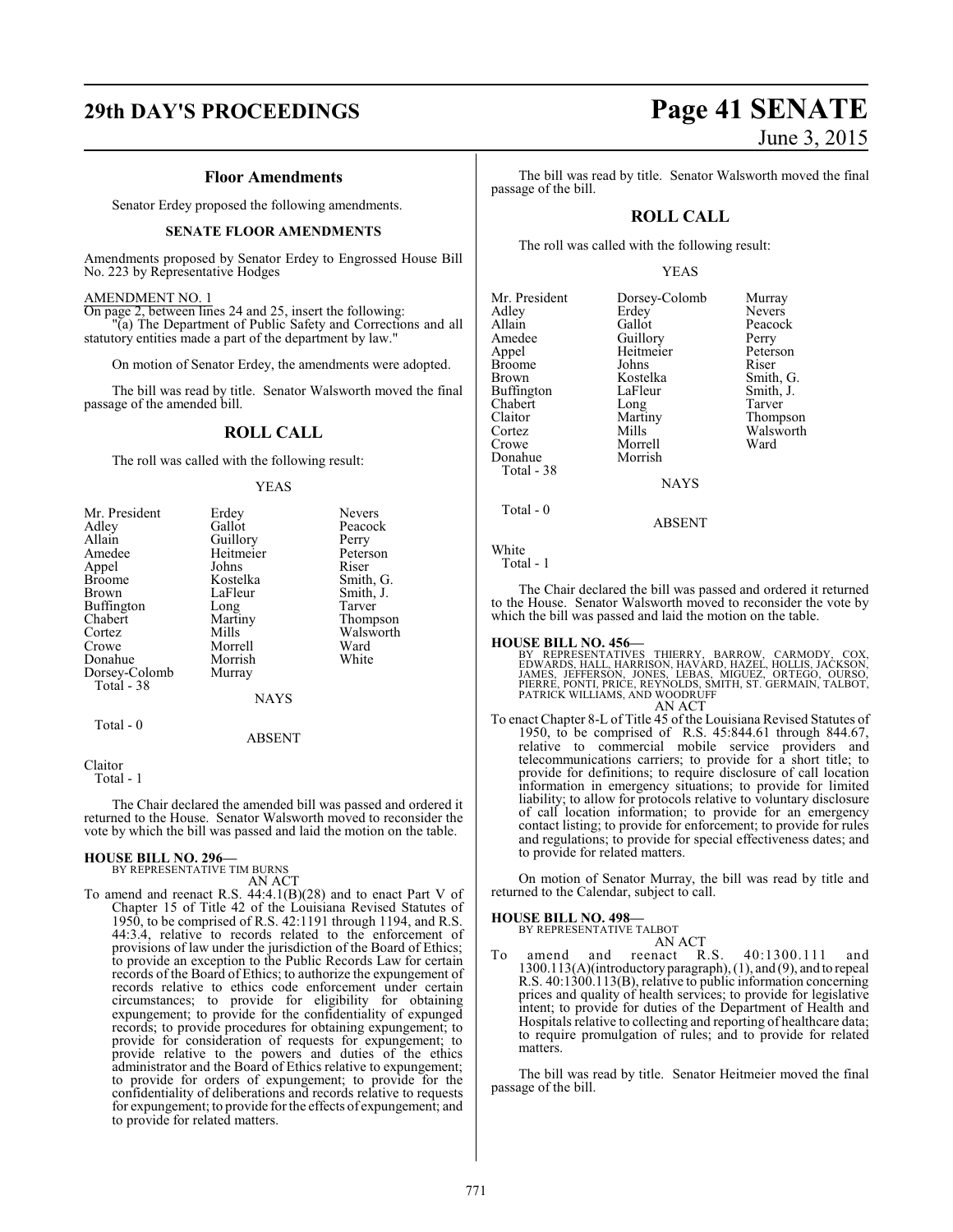### **ROLL CALL**

The roll was called with the following result:

### YEAS

| Mr. President<br>Adley<br>Allain<br>Amedee<br>Appel<br><b>Broome</b><br><b>Brown</b><br>Buffington<br>Chabert<br>Claitor<br>Cortez<br>Crowe<br>Donahue | Dorsey-Colomb<br>Erdey<br>Gallot<br>Guillory<br>Heitmeier<br>Johns<br>Kostelka<br>LaFleur<br>Long<br>Martiny<br>Mills<br>Morrell<br>Morrish | Murray<br><b>Nevers</b><br>Peacock<br>Perry<br>Riser<br>Smith, G.<br>Smith, J.<br>Tarver<br>Thompson<br>Walsworth<br>Ward |
|--------------------------------------------------------------------------------------------------------------------------------------------------------|---------------------------------------------------------------------------------------------------------------------------------------------|---------------------------------------------------------------------------------------------------------------------------|
| Total - 37                                                                                                                                             |                                                                                                                                             |                                                                                                                           |
|                                                                                                                                                        | <b>NAYS</b>                                                                                                                                 |                                                                                                                           |
| Total $-0$                                                                                                                                             | <b>ABSENT</b>                                                                                                                               |                                                                                                                           |

The Chair declared the bill was passed and ordered it returned to the House. Senator Heitmeier moved to reconsider the vote by which the bill was passed and laid the motion on the table.

### **HOUSE BILL NO. 591—**

Peterson White

Total - 2

BY REPRESENTATIVE BROADWATER

AN ACT To amend and reenact R.S. 18:402(A), (C), (D), (E)(1)(a), (c), (d), and (e) and (2)(a), (c), (d), and (e), and (F)(1), (3), (4), and (6), 467(1) through (4) and (6), 501, 502, 503(A)(1), 1256, and 1280.22(C), relative to elections; to provide for election dates for certain elections; to provide for qualifying for certain elections; to provide for the opening of the qualifying period for certain elections; to provide for the close of the qualifying period for certain elections; to provide relative to withdrawal by a candidate; to provide procedures and requirements for withdrawal; to provide for the effect of a withdrawal; to provide relative to the powers, duties, and responsibilities of the secretary of state relative to a withdrawal; and to provide for related matters.

On motion of Senator Walsworth, the bill was read by title and returned to the Calendar, subject to call.

### **House Bills and Joint Resolutions on Third Reading and Final Passage, Subject to Call**

### **Mr. President in the Chair**

### **Called from the Calendar**

Senator Appel asked that House Bill No. 154 be called from the Calendar.

### **HOUSE BILL NO. 154—** BY REPRESENTATIVE CARTER

AN ACT To amend and reenact R.S.  $17:81(X)(2)(c)$ ,  $176(F)(1)$ ,  $407.2$ , 407.26(F)(3)(c), 407.27(B)(1), 407.33(A)(4), 407.38(B), 407.49, 407.51(F), (H), (J), and (K), 407.52, 407.64(A), 407.66(B), 407.70, 407.71(C) and (E), 407.72(A), 407.82(2), 3095(A)(1)(b) and (c),  $3914(K)(3)(a)$  and (c)(introductory paragraph), 3921.2(B)(6), 4002.4(D)(2), 4002.6(B), 4017(B), 4019, 4022(3), and 4035.1(D), relative to various provisions in Title 17; to

# **Page 42 SENATE 29th DAY'S PROCEEDINGS**

provide for technical corrections in various education laws including corrections in legal citations and corrections in names of programs and agencies; and to provide for related matters.

The bill was read by title. Senator Appel moved the final passage of the bill.

### **ROLL CALL**

The roll was called with the following result:

| v |  |  |  |
|---|--|--|--|
|---|--|--|--|

Mr. President Dorsey-Colomb Murray<br>Adley Erdey Peacocl Adley Erdey Peacock<br>Allain Gallot Perry Allain Callot Perry<br>Amedee Guillory Peterson Appel Heitmeier<br>Broome Johns Broome Johns Smith, G.<br>Brown Kostelka Smith, J. Buffington LaFle<br>Chabert Long Chabert Long Thompson<br>Claitor Martiny Walsworth Cortez Mills Ward<br>Crowe Morrell White Donahue Total - 38

Morrell<br>Morrish

Guillory Peters<br>
Heitmeier Riser Kostelka Smith,<br>LaFleur Tarver Martiny Walsworth<br>Mills Ward

**NAYS** 

ABSENT

Nevers Total - 1

Total - 0

The Chair declared the bill was passed and ordered it returned to the House. Senator Appel moved to reconsider the vote by which the bill was passed and laid the motion on the table.

### **Called from the Calendar**

Senator Guillory asked that House Bill No. 48 be called fromthe Calendar.

# **HOUSE BILL NO. 48—** BY REPRESENTATIVE THIBAUT

AN ACT

To enact R.S. 11:107.1(D)(4), relative to funding deposit accounts established within certain statewide retirement systems; to provide relative to authorized uses of account funds; and to provide for related matters.

### **Floor Amendments**

Senator Guillory proposed the following amendments.

### **SENATE FLOOR AMENDMENTS**

Amendments proposed by Senator Guillory to Engrossed House Bill No. 48 by Representative Thibaut

AMENDMENT NO. 1 On page 1, line 16, change "(4)" to "(4) (a)"

AMENDMENT NO. 2

On page 1, between lines 17 and 18, insert the following:

(b) Notwithstanding the provisions of R.S.  $11:243(G)(1)$ , in order to exercise the authority to grant an increase pursuant to the provisions of Subparagraph (a) of this Paragraph, an increase shall satisfy the requirements of R.S.  $11:243(G)(3)$ ."

On motion of Senator Guillory, the amendments were adopted.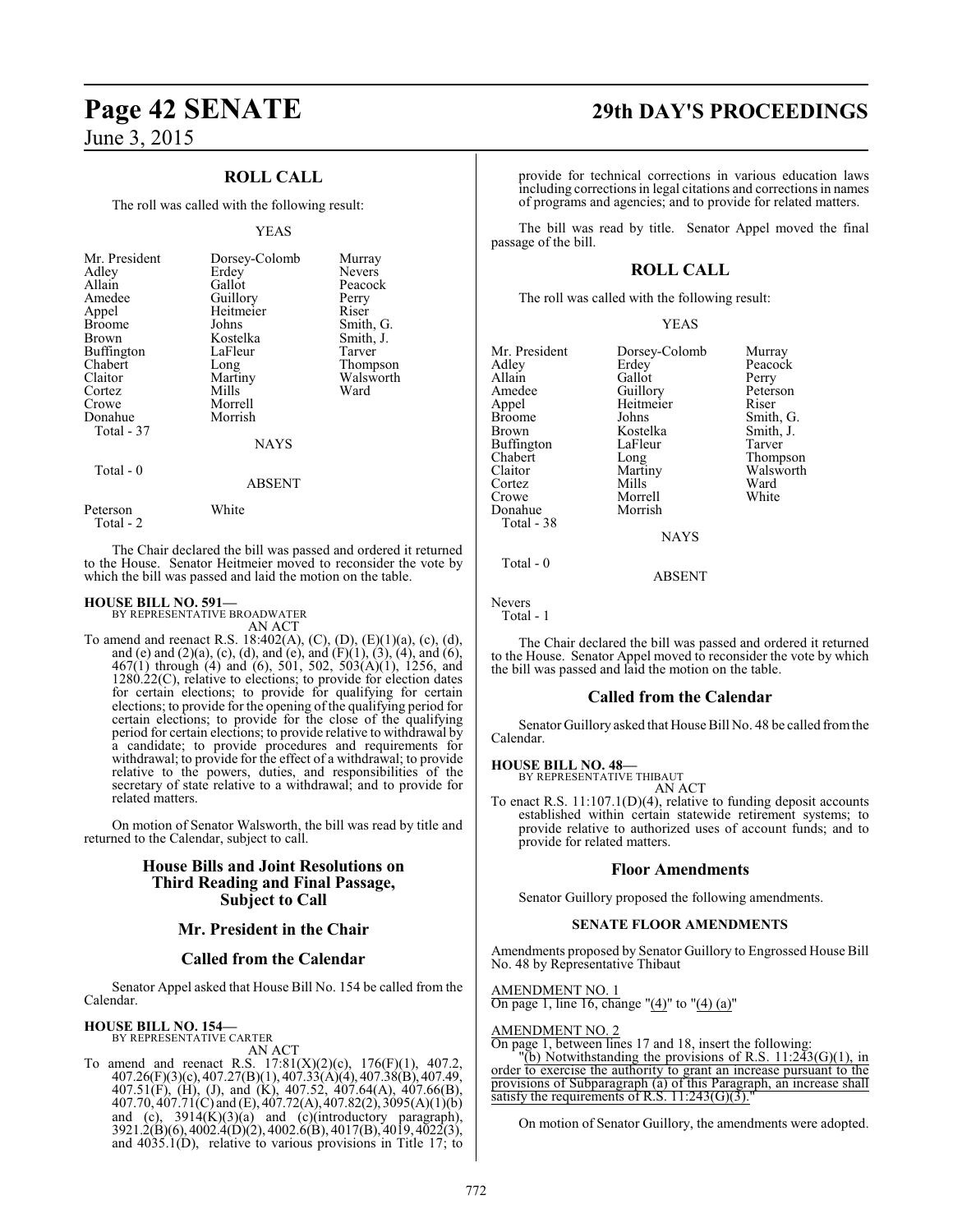The bill was read by title. Senator Guillory moved the final passage of the amended bill.

### **ROLL CALL**

The roll was called with the following result:

### YEAS

| Mr. President | Dorsey-Colomb | Murray        |
|---------------|---------------|---------------|
| Adlev         | Erdey         | <b>Nevers</b> |
| Allain        | Gallot        | Peacock       |
| Amedee        | Guillory      | Perry         |
| Appel         | Heitmeier     | Riser         |
| Broome        | Johns         | Smith, G.     |
| Brown         | Kostelka      | Smith, J.     |
| Buffington    | LaFleur       | Tarver        |
| Chabert       | Long          | Thompson      |
| Claitor       | Martiny       | Walsworth     |
| Cortez        | Mills         | Ward          |
| Crowe         | Morrell       | White         |
| Donahue       | Morrish       |               |
| Total - 38    |               |               |
|               | <b>NAYS</b>   |               |
| Peterson      |               |               |

Total - 1

ABSENT

Total - 0

The Chair declared the amended bill was passed and ordered it returned to the House. Senator Guillorymoved to reconsider the vote by which the bill was passed and laid the motion on the table.

### **Called from the Calendar**

Senator Buffington asked that House Bill No. 186 be called from the Calendar.

### **HOUSE BILL NO. 186—**

BY REPRESENTATIVES MONTOUCET, ADAMS, BARROW, BILLIOT, WESLEY BISHOP, BOUIE, BROADWATER, BROWN, BURNEO, BURNEO, BURNEO, BURNEO, CONNER, GISCLAIR, GUICLORY, GUINNE, HARRIS, AND HARRIS, HARRISON, HAVARD, HAZEL, HENRY, CHOMORE

### AN ACT

To amend and reenact R.S. 40:1300.182 and 1300.183, and to enact R.S. 40:1300.182.1 and 1300.182.2, relative to breast cancer screening services; to provide relative to screening mammograms and breast ultrasound examinations; to require healthcare facilities to offer patients the option of receiving mammography and ultrasound reports; to provide for notification concerning supplemental screening; to prescribe language to be included in such notifications; to provide for limitation ofliability; to specify an effective date; and to provide for related matters.

### **Floor Amendments**

Senator Claitor proposed the following amendments.

### **SENATE FLOOR AMENDMENTS**

Amendments proposed by SenatorClaitor to Reengrossed House Bill No. 186 by Representative Montoucet

### AMENDMENT NO. 1

On page 3, between lines 6 and 7, insert the following:

# **29th DAY'S PROCEEDINGS Page 43 SENATE** June 3, 2015

"D. The information required by this Section or evidence that a person violated this Section shall not be admissible in a civil, judicial, or administrative proceeding.

On motion of Senator Claitor, the amendments were adopted.

The bill was read by title. Senator Buffington moved the final passage of the amended bill.

### **ROLL CALL**

The roll was called with the following result:

| v |
|---|
|   |
|   |

| Mr. President     | Dorsey-Colomb | Murray        |
|-------------------|---------------|---------------|
| Adley             | Erdey         | <b>Nevers</b> |
| Allain            | Gallot        | Peacock       |
| Amedee            | Guillory      | Perry         |
| Appel             | Heitmeier     | Peterson      |
| <b>Broome</b>     | Johns         | Riser         |
| Brown             | Kostelka      | Smith, G.     |
| <b>Buffington</b> | LaFleur       | Smith, J.     |
| Chabert           | Long          | Tarver        |
| Claitor           | Martiny       | Thompson      |
| Cortez            | Mills         | Walsworth     |
| Crowe             | Morrell       | Ward          |
| Donahue           | Morrish       | White         |
| Total - 39        |               |               |

ABSENT

**NAYS** 

Total - 0

Total - 0

The Chair declared the amended bill was passed and ordered it returned to the House. Senator Buffington moved to reconsider the vote by which the bill was passed and laid the motion on the table.

### **Rules Suspended**

Senator Kostelka asked for and obtained a suspension of the rules to revert to:

### **House Concurrent Resolutions on Second Reading Reported by Committees**

**HOUSE CONCURRENT RESOLUTION NO. 15—** BY REPRESENTATIVE MONTOUCET A CONCURRENT RESOLUTION

To suspend until sixty days after final adjournment of the 2016 Regular Session of the Legislature of Louisiana the provisions of R.S. 47:305.54, 305.58, and 305.62 authorizing annual state sales tax holidays.

On motion of Senator Murray the resolution was read by title and returned to the Calendar, subject to call.

### **HOUSE CONCURRENT RESOLUTION NO. 19—**

BY REPRESENTATIVE STOKES A CONCURRENT RESOLUTION

To urge and request the Department of Revenue to accept an individual taxpayer's copy of his extension of time to file his federal income tax return with the United States Internal Revenue Service as the taxpayer's application to file for an extension of time to file his state income tax return.

Reported favorably by the Committee on Revenue and Fiscal Affairs.

The resolution was read by title. Senator Riser moved to concur in the House Concurrent Resolution.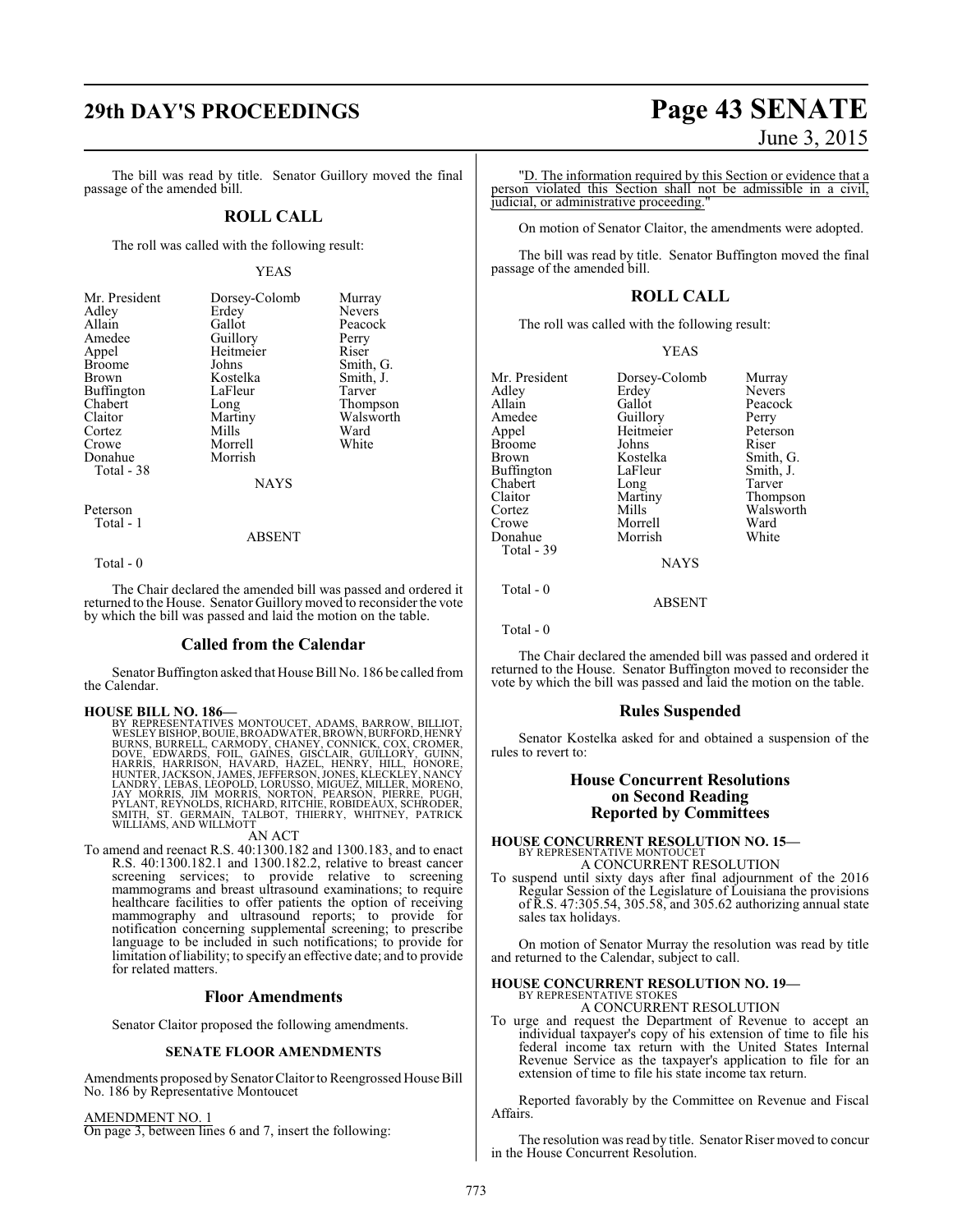### **ROLL CALL**

The roll was called with the following result:

### YEAS

| Mr. President | Dorsey-Colomb | Murray        |
|---------------|---------------|---------------|
| Adley         | Erdey         | <b>Nevers</b> |
| Allain        | Gallot        | Peacock       |
| Amedee        | Guillory      | Perry         |
| Appel         | Heitmeier     | Peterson      |
| <b>Broome</b> | Johns         | Riser         |
| <b>Brown</b>  | Kostelka      | Smith, G.     |
| Buffington    | LaFleur       | Smith, J.     |
| Chabert       | Long          | Tarver        |
| Claitor       | Martiny       | Thompson      |
| Cortez        | Mills         | Walsworth     |
| Crowe         | Morrell       | Ward          |
| Donahue       | Morrish       | White         |
| Total - 39    |               |               |
|               | NAYS          |               |

 $Total - 0$ 

Total - 0

The Chair declared the Senate concurred in the House Concurrent Resolution and ordered it returned to the House.

ABSENT

### **HOUSE CONCURRENT RESOLUTION NO. 104—** BY REPRESENTATIVE DOVE

A CONCURRENT RESOLUTION

To establish a committee to consider the issues surrounding the possible lifting of the oyster leasing moratorium instituted by the Wildlife and Fisheries Commission on March 7, 2002.

On motion of Senator Chabert the resolution was read by title and returned to the Calendar, subject to call.

### **HOUSE CONCURRENT RESOLUTION NO. 161—** BY REPRESENTATIVE BADON

A CONCURRENT RESOLUTION

To urge and request Louisiana's public universities to continue to develop and offer online courses such that all bachelor's degrees can be completed entirely online.

Reported with amendments by the Committee on Education.

### **SENATE COMMITTEE AMENDMENTS**

Amendments proposed by Senate Committee on Education to Original House Concurrent Resolution No. 161 by Representative Badon

### AMENDMENT NO. 1

On page 1, line 2, between "public" and "universities" insert "colleges and"

AMENDMENT NO. 2

On page 1, line 6, between "numerous" and "for" change the comma "," to a semicolon ";"

AMENDMENT NO. 3 On page 1, line 15, between "enter" and "reciprocity" insert "into"

AMENDMENT NO. 4 On page 1, line 18, between "WHEREAS," and "the number" change "though" to "although"

### AMENDMENT NO. 5

On page 1, at the end of line 18, insert "colleges and"

# **Page 44 SENATE 29th DAY'S PROCEEDINGS**

### AMENDMENT NO. 6

On page 2, line 2, between "courses" and "because" insert a comma ","

AMENDMENT NO. 7 On page 2, line 9, between "that a" and "copy" delete "suitable"

On motion of Senator Appel, the committee amendment was adopted.

The resolution was read by title. Senator Morrell moved to concur in the amended House Concurrent Resolution.

### **ROLL CALL**

The roll was called with the following result:

YEAS

| Mr. President<br>Adley<br>Allain<br>Amedee<br>Appel<br><b>Broome</b><br><b>Brown</b><br><b>Buffington</b><br>Chabert<br>Claitor<br>Crowe<br>Donahue<br>Dorsey-Colomb<br>Total - 37 | Erdey<br>Gallot<br>Guillory<br>Heitmeier<br>Johns<br>Kostelka<br>LaFleur<br>Long<br>Martiny<br>Mills<br>Morrell<br>Morrish<br>Murray<br><b>NAYS</b> | <b>Nevers</b><br>Peacock<br>Perry<br>Riser<br>Smith, G.<br>Smith, J.<br>Tarver<br>Thompson<br>Walsworth<br>Ward<br>White |
|------------------------------------------------------------------------------------------------------------------------------------------------------------------------------------|-----------------------------------------------------------------------------------------------------------------------------------------------------|--------------------------------------------------------------------------------------------------------------------------|
|                                                                                                                                                                                    |                                                                                                                                                     |                                                                                                                          |
| Total - 0                                                                                                                                                                          | <b>ABSENT</b>                                                                                                                                       |                                                                                                                          |

Cortez Peterson

 Total - 2 The Chair declared the Senate had concurred in the amended House Concurrent Resolution and ordered it returned to the House.

# **HOUSE CONCURRENT RESOLUTION NO. 167—** BY REPRESENTATIVE GAROFALO

A CONCURRENT RESOLUTION

To memorialize the United States Congress and the Louisiana Congressional Delegation to take such actions as are necessary to rectify the revenue sharing inequities between coastal and interior energy producing states.

Reported favorably by the Committee on Revenue and Fiscal Affairs.

The resolution was read by title. Senator Riser moved to concur in the House Concurrent Resolution.

### **ROLL CALL**

The roll was called with the following result:

### YEAS

| Mr. President | Erdey     | Murray        |
|---------------|-----------|---------------|
| Adley         | Gallot    | <b>Nevers</b> |
| Allain        | Guillory  | Peacock       |
| Amedee        | Heitmeier | Perry         |
| Appel         | Johns     | Riser         |
| <b>Broome</b> | Kostelka  | Smith, G.     |
| <b>Brown</b>  | LaFleur   | Smith, J.     |
| Buffington    | Long      | Tarver        |
| Chabert       | Martiny   | Thompson      |
| Crowe         | Mills     | Walsworth     |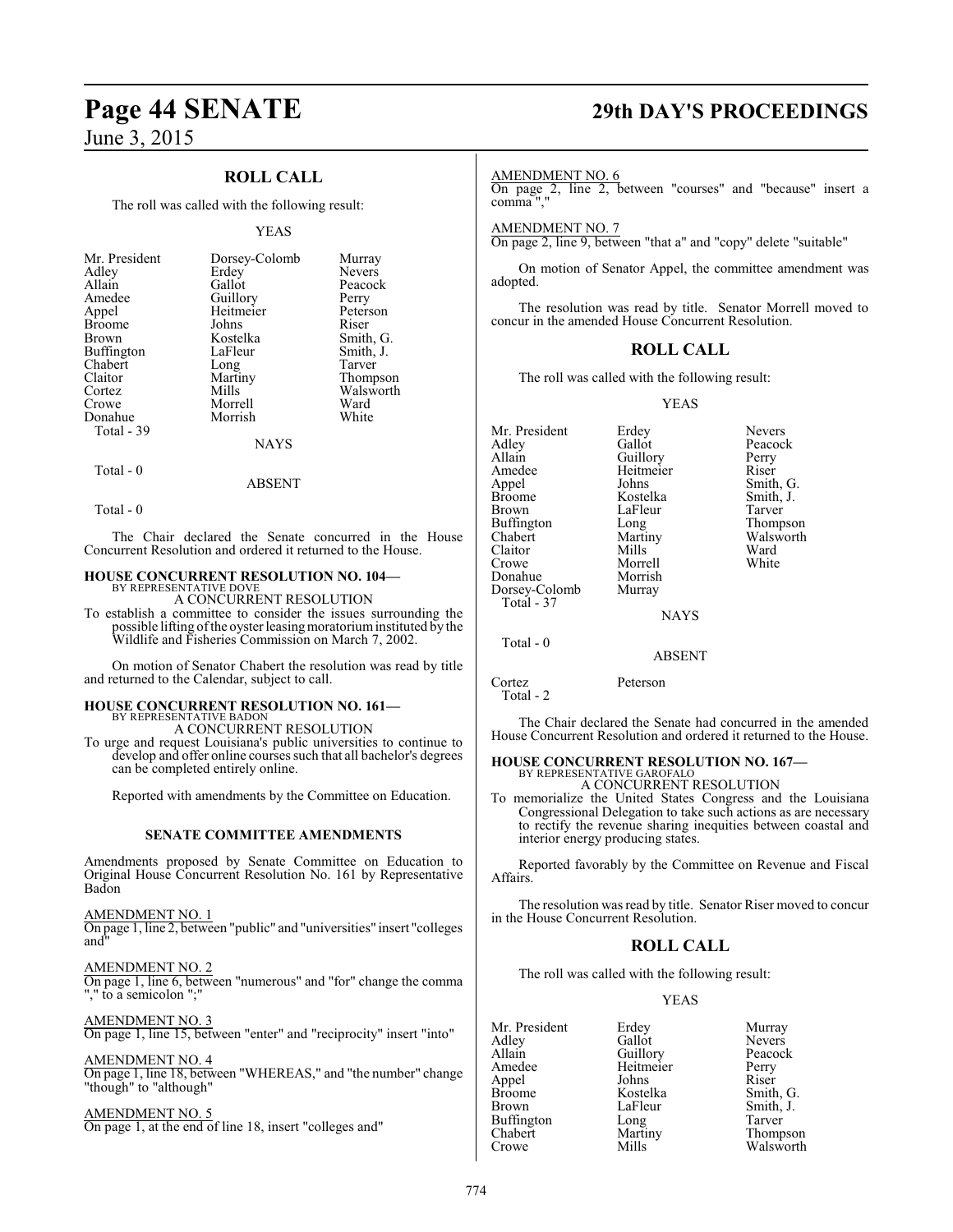# **29th DAY'S PROCEEDINGS Page 45 SENATE**

| Donahue<br>Dorsey-Colomb<br>Total - 36 | Morrell<br>Morrish | Ward<br>White |
|----------------------------------------|--------------------|---------------|
|                                        | <b>NAYS</b>        |               |
| Total $-0$                             | <b>ABSENT</b>      |               |
| Claitor                                | Cortez             | Peterson      |

The Chair declared the Senate concurred in the House Concurrent Resolution and ordered it returned to the House.

### **HOUSE CONCURRENT RESOLUTION NO. 169—**

BY REPRESENTATIVES COX AND BROADWATER A CONCURRENT RESOLUTION

To urge and request theLouisiana Workforce Commission to provide information regarding gender discrimination by pay disparity and to make the information available to employers for the purpose of educating employees regarding intentional discrimination laws and on the procedures in place for violations of those laws.

Reported with amendments by the Committee on Labor and Industrial Relations.

### **SENATE COMMITTEE AMENDMENTS**

Amendments proposed by Senate Committee on Labor and Industrial Relations to Original House Concurrent Resolution No. 169 by Representative Cox

### AMENDMENT NO. 1

Total - 3

On page 1, line 16, after "discrimination,", delete the rest of the line and delete lines 17 through 18 and insert the following: "complaints for an investigation may be filed with the federal Equal Employment Opportunity Commission, pursuant to 42 U.S.C. 2000e, et seq., or with the Louisiana Commission of Human Rights, pursuant to Chapter 38 of Title 51 of the Louisiana Revised Statues of 1950, or a civil cause of action may be filed pursuant to R.S. 23:303 with"

On motion of Senator Crowe, the committee amendment was adopted.

The resolution was read by title. Senator Morrell moved to concur in the amended House Concurrent Resolution.

### **ROLL CALL**

The roll was called with the following result:

### YEAS

| Mr. President     | Erdey         | Peacock   |
|-------------------|---------------|-----------|
| Adlev             | Gallot        | Perry     |
| Amedee            | Guillory      | Peterson  |
| Appel             | Heitmeier     | Riser     |
| Broome            | Johns         | Smith, G. |
| Brown             | Kostelka      | Smith, J. |
| Buffington        | LaFleur       | Tarver    |
| Chabert           | Martiny       | Thompson  |
| Claitor           | Mills         | Walsworth |
| Crowe             | Morrell       | Ward      |
| Donahue           | Murray        | White     |
| Dorsey-Colomb     | <b>Nevers</b> |           |
| <b>Total - 35</b> |               |           |

NAYS

Total - 0

# June 3, 2015

### ABSENT

Allain Long<br>Cortez Morri Total - 4

The Chair declared the Senate had concurred in the amended House Concurrent Resolution and ordered it returned to the House.

### **HOUSE CONCURRENT RESOLUTION NO. 29—**

Morrish

BY REPRESENTATIVE HARRISON A CONCURRENT RESOLUTION

To urge and request the United States Environmental Protection Agency to withdraw the proposed guidelines for reducing carbon dioxide emissions from fossil fuel-fired power plants pursuant to Section 111(d) of the federal Clean Air Act and that in the event the United States Environmental Protection Agency adopts the proposed guidelines, urge and request the governor and the attorney general to use every means at their disposal, including taking legal action, to prevent the guidelines from being implemented.

On motion of Senator Morrell the resolution was read by title and returned to the Calendar, subject to call.

# **HOUSE CONCURRENT RESOLUTION NO. 54—**<br>BY REPRESENTATIVE HOFFMANN<br>A CONCURRENT RESOLUTION

To express the intent of the legislature regarding an exemption from water system regulations provided in R.S. 40:4.15(C), as enacted by Act No. 573 of the 2014 Regular Session, and to direct the Department of Health and Hospitals to promulgate rules through the notice of intent process to replace a series of redeclared emergency rules in order to implement the provisions of that Act.

Reported favorably by the Committee on Health and Welfare.

The resolution was read by title. Senator Claitor moved to concur in the House Concurrent Resolution.

### **ROLL CALL**

The roll was called with the following result:

### YEAS

| Mr. President<br>Adlev<br>Allain | Dorsey-Colomb<br>Erdey<br>Gallot | Nevers<br>Peacock<br>Perry |
|----------------------------------|----------------------------------|----------------------------|
| Amedee                           | Guillory                         | Peterson                   |
| Appel                            | Heitmeier                        | Riser                      |
| Broome                           | Johns                            | Smith, G.                  |
| Brown                            | Kostelka                         | Smith, J.                  |
| Buffington                       | LaFleur                          | Tarver                     |
| Chabert                          | Long                             | Thompson                   |
| Claitor                          | Martiny                          | Walsworth                  |
| Cortez                           | Mills                            | Ward                       |
| Crowe                            | Morrish                          | White                      |
| Donahue                          | Murray                           |                            |
| Total - 38                       |                                  |                            |
|                                  | <b>NAYS</b>                      |                            |
| Total $-0$                       |                                  |                            |
|                                  | <b>ABSENT</b>                    |                            |
| Morrell                          |                                  |                            |

Total - 1

The Chair declared the Senate concurred in the House Concurrent Resolution and ordered it returned to the House.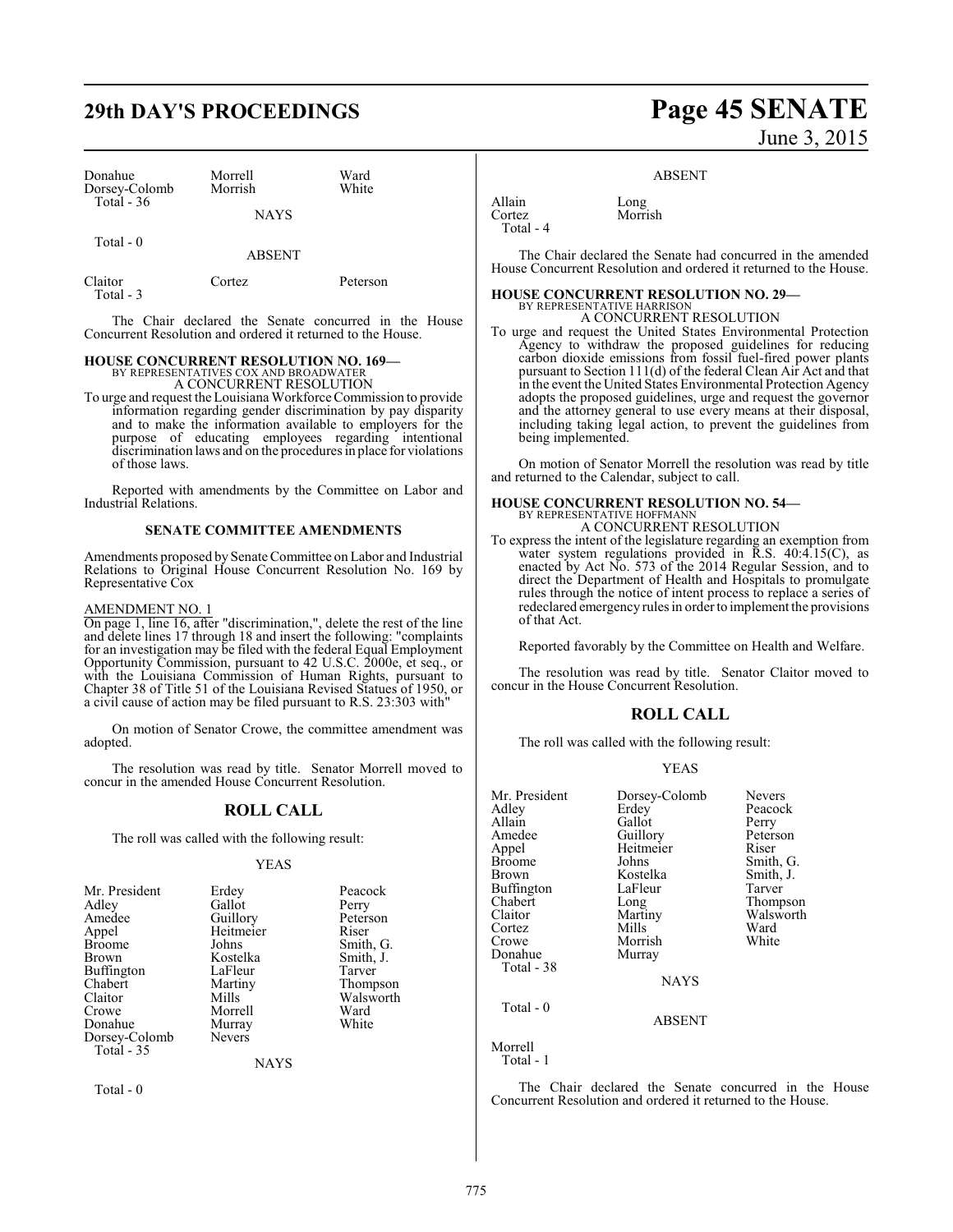### **HOUSE CONCURRENT RESOLUTION NO. 74—**

BY REPRESENTATIVE ARMES A CONCURRENT RESOLUTION

To urge and request that professional and occupational licensing boards comply with R.S. 37:3651 requiring the licensure, certification, or registration of military members and military spouses to lawfully practice their occupation in this state when certain conditions are satisfied, to give due consideration to the lawfully recognized interests of military members and military spouses, and to clarify the intent of the legislature.

Reported favorably by the Committee on Judiciary A.

The resolution was read by title. Senator John Smith moved to concur in the House Concurrent Resolution.

### **ROLL CALL**

The roll was called with the following result:

### YEAS

| Mr. President | Dorsey-Colomb | Murray        |
|---------------|---------------|---------------|
| Adley         | Erdey         | <b>Nevers</b> |
| Allain        | Gallot        | Peacock       |
| Amedee        | Guillory      | Perry         |
| Appel         | Heitmeier     | Peterson      |
| <b>Broome</b> | Johns         | Riser         |
| <b>Brown</b>  | Kostelka      | Smith, G.     |
| Buffington    | LaFleur       | Smith, J.     |
| Chabert       | Long          | Tarver        |
| Claitor       | Martiny       | Thompson      |
| Cortez        | Mills         | Walsworth     |
| Crowe         | Morrell       | Ward          |
| Donahue       | Morrish       | White         |
| Total - 39    |               |               |
|               | NAYS          |               |

Total - 0

ABSENT

Total - 0

The Chair declared the Senate concurred in the House Concurrent Resolution and ordered it returned to the House.

### **HOUSE CONCURRENT RESOLUTION NO. 81—** BY REPRESENTATIVE THIERRY

A CONCURRENT RESOLUTION

To create the Task Force on Summer Hunger to study the strategies and best procedures by which the state and individual school districts can increase awareness of and participation in the United States Department of Agriculture's Summer Food Service Program in areas with high rates of food insecurity and to provide for a written report of findings and recommendations to the House Committee on Education and the Senate Committee on Education not later than sixty days prior to the beginning of the 2016 Regular Session of the Legislature of Louisiana.

Reported favorably by the Committee on Health and Welfare.

The resolution was read by title. Senator Morrell moved to concur in the House Concurrent Resolution.

### **ROLL CALL**

The roll was called with the following result:

### YEAS

| Mr. President | Dorsey-Colomb | Murray        |
|---------------|---------------|---------------|
| Adley         | Erdey         | <b>Nevers</b> |
| Allain        | Gallot        | Peacock       |

# **Page 46 SENATE 29th DAY'S PROCEEDINGS**

| Amedee        | Guillory    | Perry     |
|---------------|-------------|-----------|
| Appel         | Heitmeier   | Peterson  |
| <b>Broome</b> | Johns       | Riser     |
| Brown         | Kostelka    | Smith, G. |
| Buffington    | LaFleur     | Smith, J. |
| Chabert       | Long        | Tarver    |
| Claitor       | Martiny     | Thompson  |
| Cortez        | Mills       | Walsworth |
| Crowe         | Morrell     | Ward      |
| Donahue       | Morrish     | White     |
| Total - 39    |             |           |
|               | <b>NAYS</b> |           |
|               |             |           |

Total - 0

Total - 0

The Chair declared the Senate concurred in the House Concurrent Resolution and ordered it returned to the House.

ABSENT

### **HOUSE CONCURRENT RESOLUTION NO. 82—** BY REPRESENTATIVE LEGER

A CONCURRENT RESOLUTION

To authorize and direct the creation of the Louisiana Justice Reinvestment Task Force, under the jurisdiction of the Louisiana Sentencing Commission and the Department of Public Safety and Corrections, to provide for the membership, powers, and duties of the task force, and to require the task force to report its findings.

Reported favorably by the Committee on Judiciary B.

The resolution was read by title. Senator Morrell moved to concur in the House Concurrent Resolution.

### **ROLL CALL**

The roll was called with the following result:

### YEAS

| Mr. President<br>Adlev<br>Allain<br>Amedee<br>Appel<br>Broome<br>Brown<br>Buffington<br>Chabert<br>Cortez<br>Donahue<br>Dorsey-Colomb<br>Total - 35 | Erdey<br>Gallot<br>Guillory<br>Heitmeier<br>Johns<br>LaFleur<br>Long<br>Martiny<br>Mills<br>Morrell<br>Morrish<br>Murray<br><b>NAYS</b> | <b>Nevers</b><br>Peacock<br>Perry<br>Peterson<br>Smith, G.<br>Smith, J.<br>Tarver<br>Thompson<br>Walsworth<br>Ward<br>White |
|-----------------------------------------------------------------------------------------------------------------------------------------------------|-----------------------------------------------------------------------------------------------------------------------------------------|-----------------------------------------------------------------------------------------------------------------------------|
| Kostelka                                                                                                                                            | Riser                                                                                                                                   |                                                                                                                             |
| Total - 2                                                                                                                                           |                                                                                                                                         |                                                                                                                             |

ABSENT

Claitor Crowe Total - 2

The Chair declared the Senate concurred in the House Concurrent Resolution and ordered it returned to the House.

### **HOUSE CONCURRENT RESOLUTION NO. 117—** BY REPRESENTATIVE CHANEY

A CONCURRENT RESOLUTION

To authorize and direct the Children's Code Committee of the Louisiana State Law Institute to study the issue of restitution in delinquency cases and to report its findings, including any recommendations for legislative changes, to the Legislature of Louisiana prior to the convening of the 2016 Regular Session.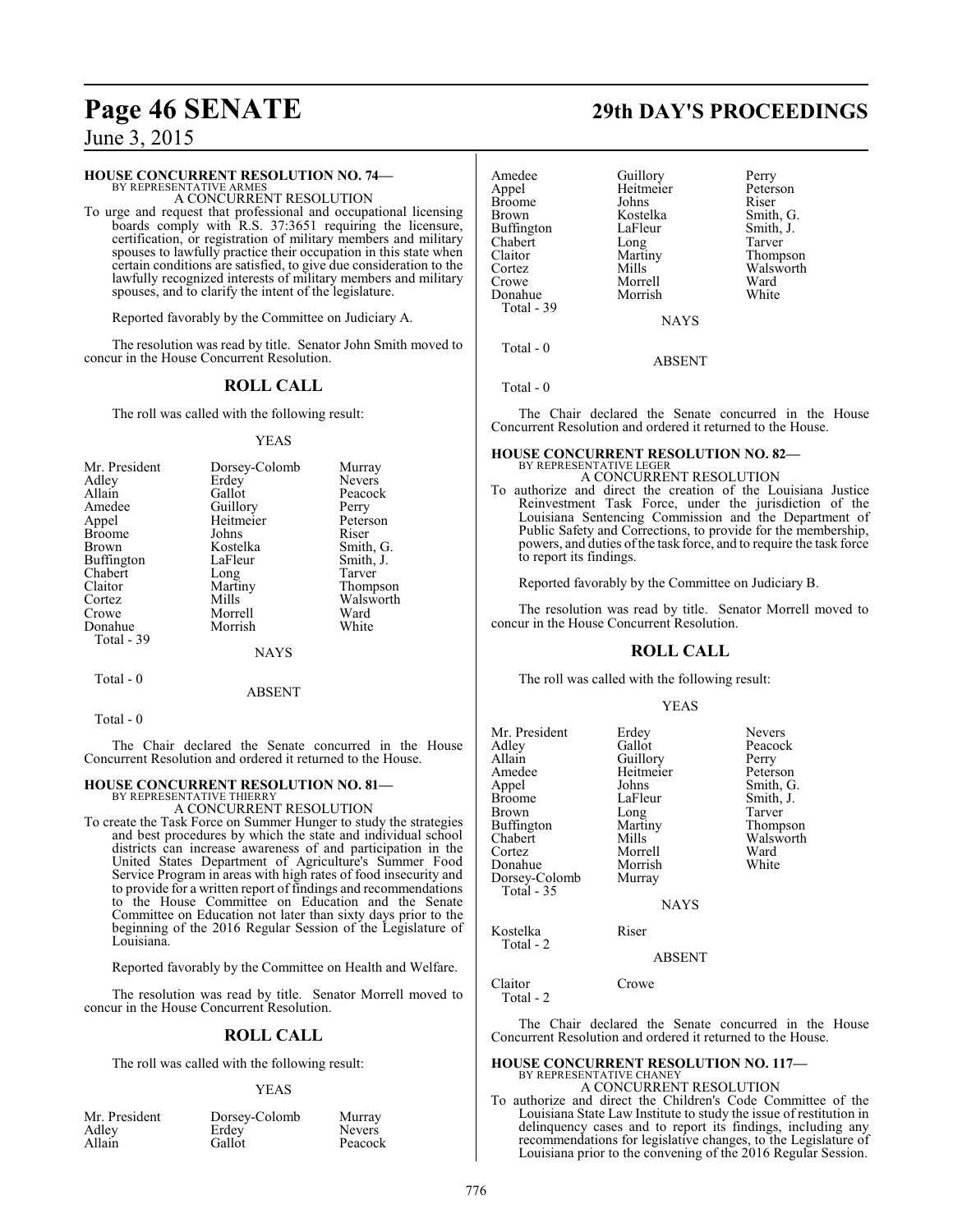# **29th DAY'S PROCEEDINGS Page 47 SENATE**

Reported favorably by the Committee on Judiciary B.

The resolution was read by title. Senator Thompson moved to concur in the House Concurrent Resolution.

### **ROLL CALL**

The roll was called with the following result:

### YEAS

| Mr. President | Erdey     | <b>Nevers</b> |
|---------------|-----------|---------------|
| Adley         | Gallot    | Peacock       |
| Allain        | Guillory  | Perry         |
| Amedee        | Heitmeier | Peterson      |
| Appel         | Johns     | Riser         |
| <b>Broome</b> | Kostelka  | Smith, G.     |
| <b>Brown</b>  | LaFleur   | Smith, J.     |
| Buffington    | Long      | Tarver        |
| Chabert       | Martiny   | Thompson      |
| Cortez        | Mills     | Walsworth     |
| Crowe         | Morrell   | Ward          |
| Donahue       | Morrish   | White         |
| Dorsey-Colomb | Murray    |               |
| Total - 38    |           |               |
|               | NAYS      |               |

Total - 0

ABSENT

### Claitor

Total - 1

The Chair declared the Senate concurred in the House Concurrent Resolution and ordered it returned to the House.

### **HOUSE CONCURRENT RESOLUTION NO. 125—**

BY REPRESENTATIVE HOFFMANN A CONCURRENT RESOLUTION

To urge and request the Children's Code Committee of the Louisiana State Law Institute to study laws and policies relative to continuing contact by parents and other relatives with children who are subjects of child in need of care proceedings, and to report to the legislature findings and recommendations for protecting and promoting the well-being and best interests of such children.

Reported favorably by the Committee on Health and Welfare.

The resolution was read by title. Senator Thompson moved to concur in the House Concurrent Resolution.

### **ROLL CALL**

The roll was called with the following result:

### YEAS

| Mr. President     | Dorsey-Colomb | Murray        |
|-------------------|---------------|---------------|
| Adley             | Erdey         | <b>Nevers</b> |
| Allain            | Gallot        | Peacock       |
| Amedee            | Guillory      | Perry         |
| Appel             | Heitmeier     | Peterson      |
| <b>Broome</b>     | Johns         | Riser         |
| Brown             | Kostelka      | Smith, G.     |
| <b>Buffington</b> | LaFleur       | Smith, J.     |
| Chabert           | Long          | Tarver        |
| Claitor           | Martiny       | Thompson      |
| Cortez            | Mills         | Walsworth     |
| Crowe             | Morrell       | Ward          |
| Donahue           | Morrish       | White         |
| Total - 39        |               |               |

# June 3, 2015

**NAYS** 

ABSENT

Total - 0

Total - 0

The Chair declared the Senate concurred in the House Concurrent Resolution and ordered it returned to the House.

### **HOUSE CONCURRENT RESOLUTION NO. 162—**

BY REPRESENTATIVES BARROW, JACKSON, POPE, SIMON, STOKES, WHITNEY, AND WILLMOTT AND SENATOR ALLAIN A CONCURRENT RESOLUTION

To urge and request the Commission on Perinatal Care and Prevention of Infant Mortality to study and make recommendations related to the prevention, screening, and treatment of neonatal abstinence syndrome and to submit a written report of its findings and recommendations to the House and Senate committees on health and welfare no later than March 1, 2016.

Reported favorably by the Committee on Health and Welfare.

The resolution was read by title. Senator Broome moved to concur in the House Concurrent Resolution.

### **ROLL CALL**

The roll was called with the following result:

### YEAS

| Mr. President     | Dorsey-Colomb | Murray        |
|-------------------|---------------|---------------|
| Adley             | Erdey         | <b>Nevers</b> |
| Allain            | Gallot        | Peacock       |
| Amedee            | Guillory      | Perry         |
| Appel             | Heitmeier     | Peterson      |
| <b>Broome</b>     | Johns         | Riser         |
| <b>Brown</b>      | Kostelka      | Smith, G.     |
| <b>Buffington</b> | LaFleur       | Smith, J.     |
| Chabert           | Long          | Tarver        |
| Claitor           | Martiny       | Thompson      |
| Cortez            | Mills         | Walsworth     |
| Crowe             | Morrell       | Ward          |
| Donahue           | Morrish       | White         |
| Total - 39        |               |               |
|                   | NAVC          |               |

NAYS

ABSENT

Total - 0

Total - 0

The Chair declared the Senate concurred in the House Concurrent Resolution and ordered it returned to the House.

### **HOUSE CONCURRENT RESOLUTION NO. 166—**

BY REPRESENTATIVE BURFORD A CONCURRENT RESOLUTION

To urge and request the Department of Health and Hospitals to study means by which to allow for the burial of a fetus or fetal remains resulting from a loss of pregnancy at less than twenty weeks' gestation, and to report recommendations to the legislative committees on health and welfare.

Reported with amendments by the Committee on Health and Welfare.

### **SENATE COMMITTEE AMENDMENTS**

Amendments proposed by Senate Committee on Health and Welfare to Original House Concurrent Resolution No. 166 by Representative Burford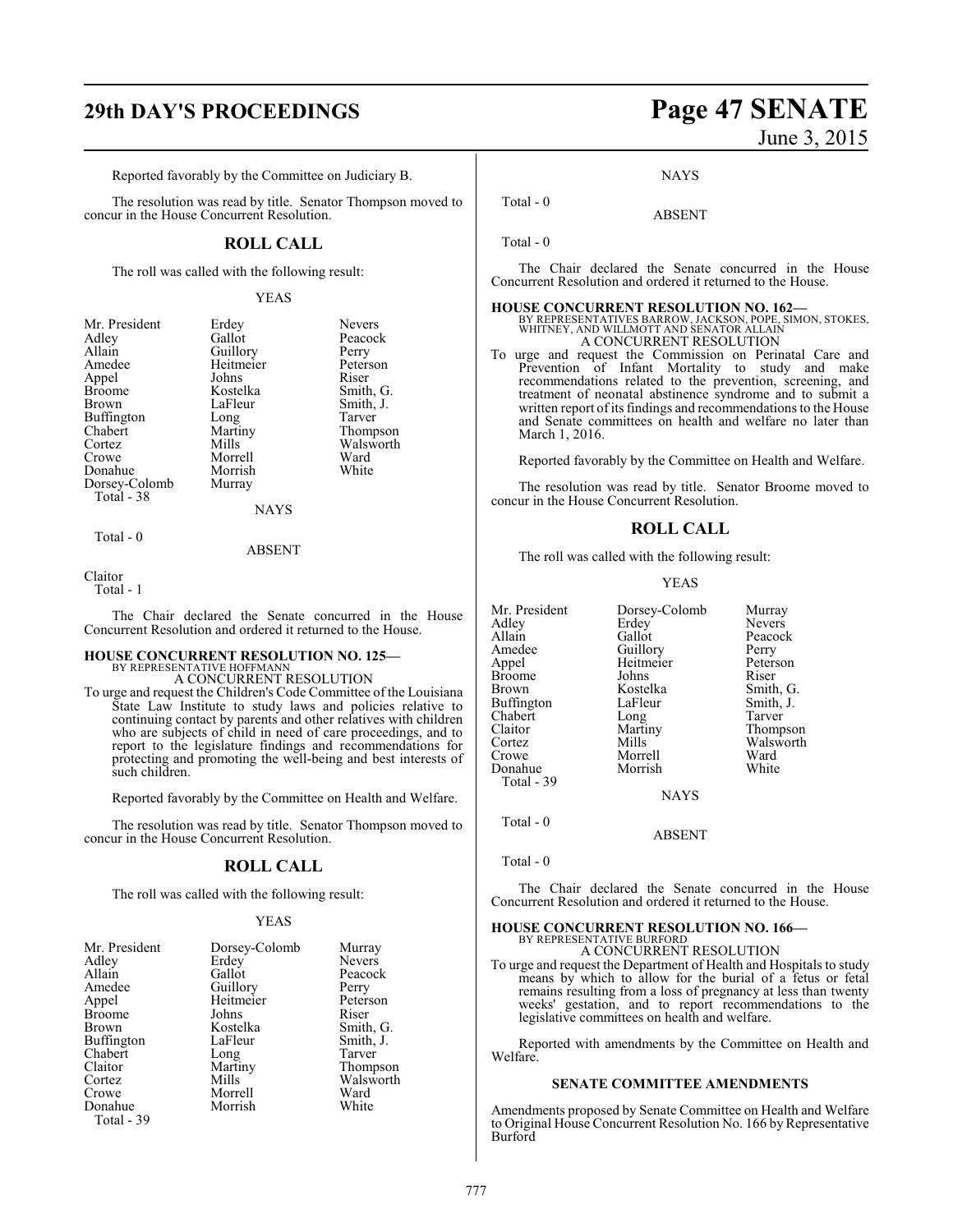AMENDMENT NO. 1

On page 2, between lines 18 and 19, insert:

"(7) The Franciscan Missionaries of Our Lady Health System. (8) The National Association of Social Workers, the Louisiana Chapter."

On motion of Senator Heitmeier, the committee amendment was adopted.

The resolution was read by title. Senator Peacock moved to concur in the amended House Concurrent Resolution.

### **ROLL CALL**

The roll was called with the following result:

### YEAS

| Mr. President<br>Adley | Dorsey-Colomb<br>Erdey | Murray<br><b>Nevers</b> |
|------------------------|------------------------|-------------------------|
| Allain                 | Gallot                 | Peacock                 |
| Amedee                 | Guillory               | Perry                   |
| Appel                  | Heitmeier              | Riser                   |
| <b>Broome</b>          | Johns                  | Smith, G.               |
| <b>Brown</b>           | Kostelka               | Smith, J.               |
| <b>Buffington</b>      | LaFleur                | Tarver                  |
| Chabert                | Long                   | Thompson                |
| Claitor                | Martiny                | Walsworth               |
| Cortez                 | Mills                  | Ward                    |
| Crowe                  | Morrell                | White                   |
| Donahue<br>Total - 38  | Morrish                |                         |
|                        | <b>NAYS</b>            |                         |
| Total - 0              |                        |                         |
|                        | ABSENT                 |                         |

Peterson Total - 1

The Chair declared the Senate had concurred in the amended House Concurrent Resolution and ordered it returned to the House.

# **HOUSE CONCURRENT RESOLUTION NO. 175—** BY REPRESENTATIVE JEFFERSON

A CONCURRENT RESOLUTION

To urge and request that the Department of Public Safety and Corrections make recommendations for the development of a work release program which would be suited for individuals convicted of offenses involving the failure to pay child support in order to facilitate employment and the fulfillment of child support obligations, and make recommendations to the Louisiana Legislature prior to the convening of the 2016 Regular Session.

On motion of Senator Murray the resolution was read by title and returned to the Calendar, subject to call.

### **HOUSE CONCURRENT RESOLUTION NO. 188—** BY REPRESENTATIVE THIBAUT

A CONCURRENT RESOLUTION

To urge and request each nonpublic school approved by the State Board of Elementary and Secondary Education to consider storing auto-injectable epinephrine in the school office for use in cases of emergency and to adopt policies and procedures for such use.

Reported with amendments by the Committee on Health and Welfare.

### **SENATE COMMITTEE AMENDMENTS**

Amendments proposed by Senate Committee on Health and Welfare to Original House Concurrent Resolution No. 188 by Representative Thibaut

# **Page 48 SENATE 29th DAY'S PROCEEDINGS**

AMENDMENT NO. 1

On page 1, line 5, after "use" insert "and to educate its students about obesity"

AMENDMENT NO. 2 On page 2, line 14, delete "." and insert "; and"

AMENDMENT NO. 3 On page 2, between lines 14 and 15, insert: "WHEREAS, obesity is a public health issue in Louisiana."

AMENDMENT NO. 4 On page 2, line 19, after "device" insert "and to educate its students about obesity"

On motion of Senator Heitmeier, the committee amendment was adopted.

The resolution was read by title. Senator Heitmeier moved to concur in the amended House Concurrent Resolution.

### **ROLL CALL**

The roll was called with the following result:

YEAS

Mr. President Dorsey-Colomb Murray<br>Adley Erdey Nevers Adley Erdey Nevers<br>
Allain Gallot Peacoc Allain Callot Gallot Peacock<br>Amedee Guillory Perry Amedee Guillory Perry<br>Appel Heitmeier Peterson Broome Johns<br>Brown Kostelka Buffington LaFleur Smith,<br>
Chabert Long Tarver Chabert Long<br>Claitor Martiny Claitor Martiny Thompson Cortez Mills Walsworth<br>Crowe Morrell White Donahue Total - 38

Heitmeier Peters<br>Johns Riser Kostelka Smith, G.<br>LaFleur Smith, J.

**NAYS** 

ABSENT

Morrell<br>Morrish

### Ward

Total - 1

Total - 0

The Chair declared the Senate had concurred in the amended House Concurrent Resolution and ordered it returned to the House.

> **House Concurrent Resolutions on Second Reading Reported by Committees, Subject to Call**

### **Called from the Calendar**

Senator Mills asked that House Concurrent Resolution No. 143 be called from the Calendar.

### **HOUSE CONCURRENT RESOLUTION NO. 143—**

BY REPRESENTATIVE HARRISON A CONCURRENT RESOLUTION

To urge and request that all financial institutions conducting business in the state of Louisiana strictly comply with Subpart D of Chapter 5 of Title 22 of the Louisiana Revised Statutes of 1950, comprised of R.S. 22:1591 through 1605, and known as the Financial Institution Insurance Sales Law, requiring financial institutions to adhere to the provisions of the Financial Institution Insurance Sales Law, to give due consideration to the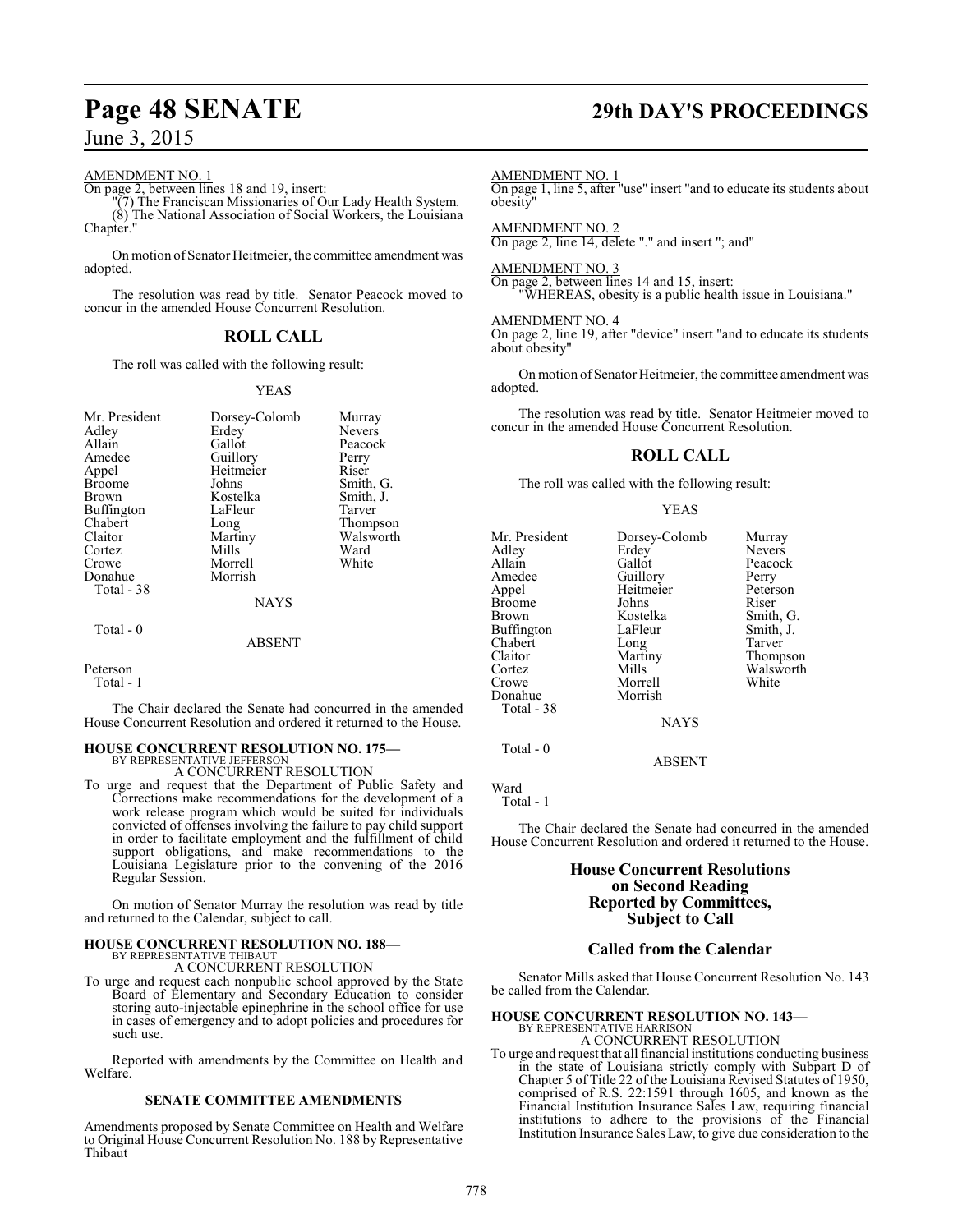# **29th DAY'S PROCEEDINGS Page 49 SENATE**

public interest in the regulation of state banking and insurance industries, and to clarify the intent of the legislature.

### **Floor Amendments**

Senator Mills proposed the following amendments.

### **SENATE FLOOR AMENDMENTS**

Amendments proposed by Senator Mills to Original House Concurrent Resolution No. 143 by Representative Harrison

AMENDMENT NO. 1

On page 2, line 2, after "insurance" insert ", securities, and investments"

AMENDMENT NO. 2

On page 2, line 22, after "insurance" insert ", securities, and investments"

On motion of Senator Mills, the amendments were adopted.

The resolution was read by title. Senator Mills moved to concur in the amended House Concurrent Resolution.

### **ROLL CALL**

The roll was called with the following result:

### YEAS

| Mr. President | Dorsey-Colomb | Murray        |
|---------------|---------------|---------------|
| Adley         | Erdey         | <b>Nevers</b> |
| Allain        | Gallot        | Peacock       |
| Amedee        | Guillory      | Perry         |
| Appel         | Heitmeier     | Peterson      |
| <b>Broome</b> | Johns         | Riser         |
| <b>Brown</b>  | Kostelka      | Smith, G.     |
| Buffington    | LaFleur       | Smith, J.     |
| Chabert       | Long          | Tarver        |
| Claitor       | Martiny       | Thompson      |
| Cortez        | Mills         | Walsworth     |
| Crowe         | Morrell       | White         |
| Donahue       | Morrish       |               |
| Total - 38    |               |               |
|               | <b>NAYS</b>   |               |
| Total - 0     |               |               |

ABSENT

Ward

Total - 1

The Chair declared the Senate concurred in the House Concurrent Resolution and ordered it returned to the House.

### **Called from the Calendar**

Senator Gary Smith asked that House Concurrent Resolution No. 87 be called from the Calendar.

### **HOUSE CONCURRENT RESOLUTION NO. 87—**

BY REPRESENTATIVE HARRISON A CONCURRENT RESOLUTION

To memorialize the United States Congress to take such actions as are necessary to amend the employer shared responsibility provisions of the Patient Protection and Affordable Care Act to eliminate penalties on school districts.

The resolution was read by title. Senator Gary Smith moved to concur in the House Concurrent Resolution.

# June 3, 2015

### **ROLL CALL**

The roll was called with the following result:

### YEAS

| Mr. President     | Dorsey-Colomb | <b>Nevers</b> |
|-------------------|---------------|---------------|
| Adley             | Erdey         | Peacock       |
| Allain            | Gallot        | Perry         |
| Amedee            | Guillory      | Peterson      |
| Appel             | Heitmeier     | Riser         |
| <b>Broome</b>     | Johns         | Smith, G.     |
| <b>Brown</b>      | Kostelka      | Smith, J.     |
| <b>Buffington</b> | LaFleur       | Tarver        |
| Chabert           | Long          | Thompson      |
| Claitor           | Martiny       | Walsworth     |
| Cortez            | Mills         | White         |
| Crowe             | Morrish       |               |
| Donahue           | Murray        |               |
| Total - 37        |               |               |
|                   | $\cdots$      |               |

**NAYS** 

ABSENT

Morrell Ward Total - 2

Total - 0

The Chair declared the Senate concurred in the House Concurrent Resolution and ordered it returned to the House.

### **Rules Suspended**

Senator Adley asked for and obtained a suspension of the rules to recall House Bill No. 668 from the Committee on Finance.

## **HOUSE BILL NO. 668—** BY REPRESENTATIVE HILL

AN ACT To repeal R.S. 56:57.2 as enacted by Act 283 of the 1987 Regular Session oftheLouisiana Legislature andR.S. 56:57.2 as enacted by Act 891 of the 1987 Regular Session of the Louisiana Legislature, as amended, relative to enforcement of the federal requirement for the use of turtle excluder devices in shrimp trawls; to repeal the prohibition on such enforcement; to require the Louisiana Shrimp Task Force to report to the legislature recommendations for legislation applicable to enforcement of the federal requirements for the use of turtle excluder devices in shrimp trawls used in state waters; to require wildlife agents to wear body cameras; and to provide for related matters.

On motion of Senator Adley, the bill was read by title and passed to a third reading.

### **Rules Suspended**

Senator Adley asked for and obtained a suspension of the rules to revert to the Morning Hour.

### **Message from the House**

### **PASSED SENATE BILLS AND JOINT RESOLUTIONS**

June 3, 2015

To the Honorable President and Members of the Senate:

I am directed to inform your honorable body that the House of Representatives has finally passed the following Senate Bills and Joint Resolutions: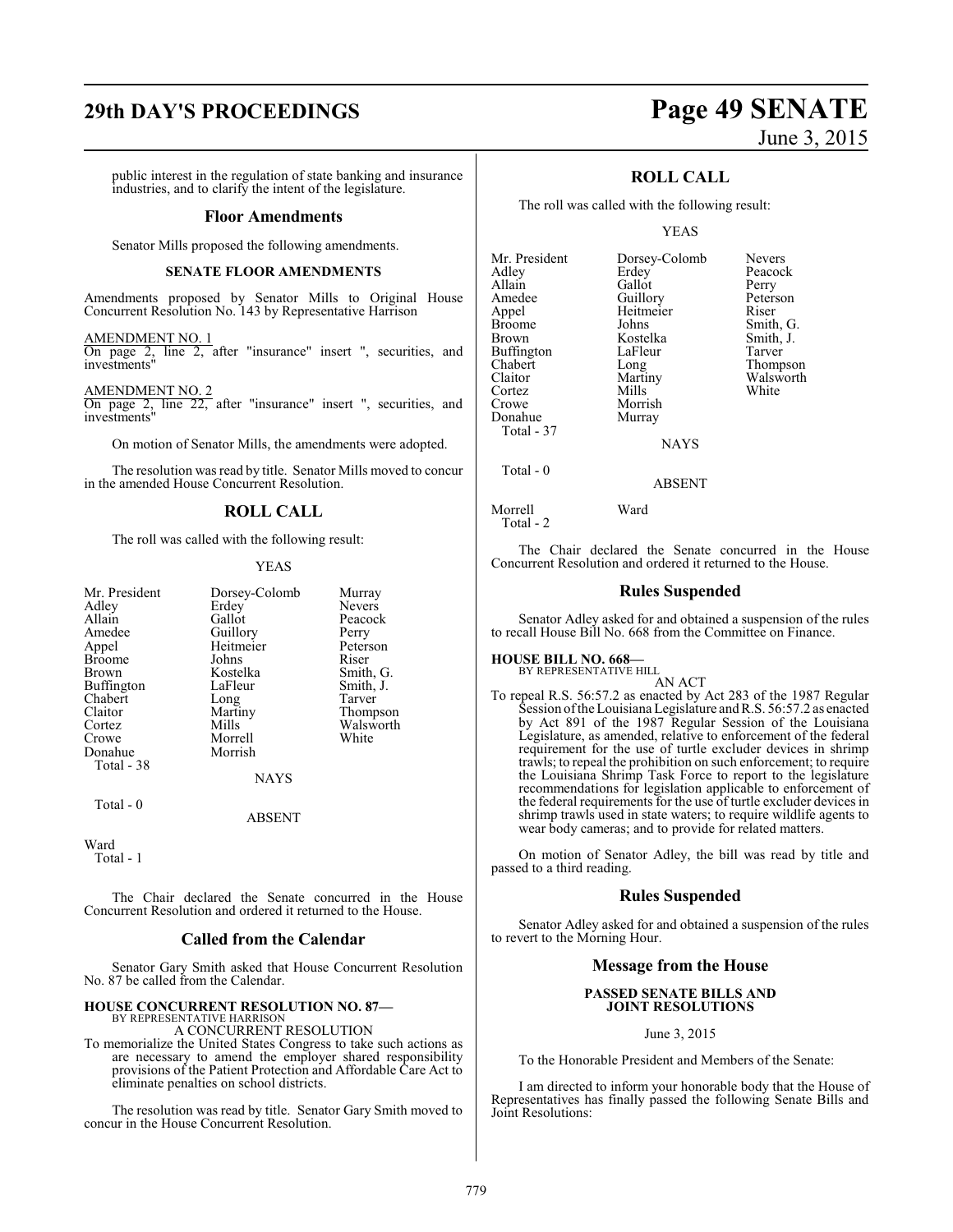### **SENATE BILL NO. 172—** BY SENATOR MORRISH

AN ACT

To enact Part C of Chapter 4 of Title 45 of the Louisiana Revised Statutes of 1950, to be comprised of R.S. 45:201.1 through 201.14, relative to transportation network companies; to provide for definitions; to provide insurance requirements; to require proof of insurance; to provide for enforcement and penalties for violations; to designate the provisions of R.S. 45:161 through 200 contained in Chapter 4 of Title 45 of the Louisiana Revised Statutes of 1950 as "Part A. Motor Carriers" and to designate the provisionsofR.S. 45:200.1 through 200.17 contained inChapter 4 of Title 45 of the Louisiana Revised Statutes of 1950 as "Part B. Public Passenger Motor Vehicle Responsibility"; and to provide for related matters.

Reported with amendments.

### **SENATE BILL NO. 158—** BY SENATOR HEITMEIER

AN ACT

To enact R.S. 40:1299.48(D), relative to reporting of paid malpractice claims; to provide for annual reporting to legislative committees; to provide for an effective date; and to provide for related matters.

Reported with amendments.

# **SENATE BILL NO. 190—** BY SENATORS CLAITOR AND ADLEY

AN ACT

To amend and reenact R.S. 44:5, relative to public records; to provide for the application of public records law to records of the office of the governor; to provide for exceptions; and to provide for related matters.

Reported with amendments.

### **SENATE BILL NO. 210—** BY SENATOR RISER

AN ACT

To amend and reenact R.S. 56:644(C), relative to Hunters for the Hungry; to provide for the administration and use of monies in the Hunters for the Hungry Account; to provide terms, conditions, and requirements; and to provide forrelated matters.

Reported with amendments.

### **SENATE BILL NO. 212—**

BY SENATORS WARD AND THOMPSON AN ACT

To amend and reenact R.S. 56:116.1(E), relative to the times and methods of taking of wild birds and wild quadrupeds; to allow the carrying of certain firearms while hunting with a bow; and to provide for related matters.

Reported with amendments.

### **SENATE BILL NO. 216—** BY SENATOR MORRISH

AN ACT

To amend and reenact R.S. 22:3, 32(C), the introductory paragraph of R.S. 22:33(A), R.S. 36:681(C)(1), 687, 691.1, 692, 694, and 696(A), (B)(1)(a) and (b), (C), and (D), to enact R.S. 22:31(C) and  $(D)$  and  $R.S. 36.696(E)$ , and to repeal R.S. 22:31(6), 32 $(D)$ and  $(E)$ , and R.S. 36:696 $(B)(1)(e)$ , relative to the Louisiana Department of Insurance; to provide for the composition of the department; to provide relative to the division of minority affairs and the Advisory Committee on Equal Opportunity; to provide with respect to the deputy commissioner for consumer services; to provide relative to the office of health, life and annuity; to provide with respect to the deputy commissioner for consumer advocacy; and to provide for related matters.

Reported with amendments.

# **Page 50 SENATE 29th DAY'S PROCEEDINGS**

### **SENATE BILL NO. 245—**

BY SENATOR ERDEY AN ACT

To amend and reenact Children's Code Article 675(B) and R.S.  $46:283(C)(1)$ , and to enact R.S.  $46:283(D),(E),(F)$  and  $(G)$ , relative to foster parenting; to provide relative to foster care case plans; to provide relative to the reasonable and prudent parent standard; to provide relative to the greatest opportunity for normalcy in a foster child's life; to provide relative to the authority of caregivers making day-to-day decisions affecting a foster child; to provide for certain factors to be considered when making decisions regarding a foster child; to provide relative to extracurricular, enrichment, cultural, social or sporting activities for foster children; to provide relative to residual parental rights; to provide relative to out-of-state travel for a foster child; to provide regarding certain immunities; to provide for certain definitions, terms, requirements and procedures; and to provide for related matters.

Reported with amendments.

**SENATE BILL NO. 184—** BY SENATORS THOMPSON AND WALSWORTH AN ACT

To enact R.S. 17:194(D), relative to the administration of nutrition programs; to provide for simplified acquisition procedures; and to provide for related matters.

Reported without amendments.

**SENATE BILL NO. 198—**

BY SENATOR HEITMEIER AN ACT

To amend and reenact R.S.  $4:715(A)(2)(b)$  and  $(B)(2)$  and  $739(C)(3)$ , relative to charitable bingo; to provide relative to the amount of compensation authorized to be paid to personnel who assist in the holding, operating, or conducting of such games; to provide relative to requirements for distributors of electronic dabber devices; to provide for related matters.

Reported without amendments.

### **SENATE BILL NO. 246—**

BY SENATOR JOHN SMITH AN ACT

To authorize and provide for the transfer of certain state property; to authorize the transfer of certain state property in Vernon Parish; to provide for the property description; to provide for reservation of mineral rights; to provide terms and conditions; to provide an effective date; and to provide for related matters.

Reported without amendments.

Respectfully submitted, ALFRED W. SPEER Clerk of the House of Representatives

### **Message from the House**

### **CONCURRING IN SENATE CONCURRENT RESOLUTIONS**

June 3, 2015

To the Honorable President and Members of the Senate:

I am directed to inform your honorable body that the House of Representatives has finally concurred in the following Senate Concurrent Resolutions: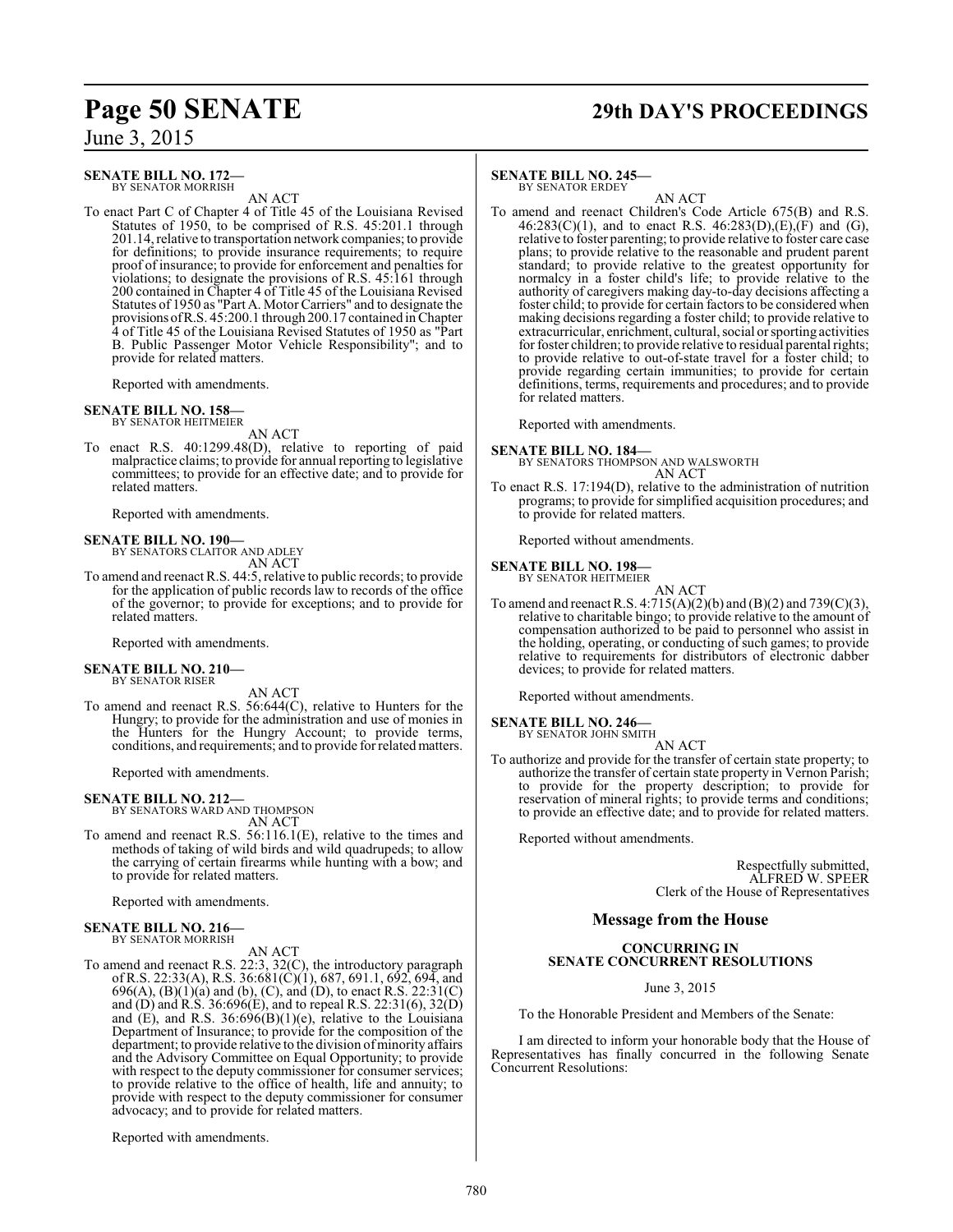# **29th DAY'S PROCEEDINGS Page 51 SENATE**

June 3, 2015

### **SENATE CONCURRENT RESOLUTION NO. 17—**

BY SENATOR MILLS A CONCURRENT RESOLUTION

To direct the Department of Health and Hospitals to evaluate and report to the Senate and House committees on health and welfare the health benefits and costs of adding Krabbe disease to the list of mandatory screenings performed on newborns when it is recommended by the United States Department of Health and Human Services Discretionary Advisory Committee on Heritable Disorders in Newborns and Children, the American College of Medical Genetics, and the Louisiana Newborn Screening Advisory Committee.

Reported without amendments.

- **SENATE CONCURRENT RESOLUTION NO. 69**<br>BY SENATORS LONG, ALARIO, AMEDEE, BROWN, BUFFINGTON,<br>CHABERT, DONAHUE, ERDEY, JOHNS, LAFLEUR, MARTINY,<br>MORRISH, NEVERS, PEACOCK, PERRY, GARY SMITH, JOHN SMITH,<br>TARVER, THOMPSON AND WAR
- To express support of Louisiana students to assemble for religious expression and the freedom to express their religious beliefs in public elementary and secondary schools and public postsecondary education institutions.

Reported without amendments.

# **SENATE CONCURRENT RESOLUTION NO. 89—** BY SENATORS ALLAIN AND WALSWORTH

A CONCURRENT RESOLUTION

To establish a task force to study the performance audit on the regulation of oil and gas wells and management of orphaned wells.

Reported without amendments.

## **SENATE CONCURRENT RESOLUTION NO. 92—**<br>BY SENATOR ERDEY AND REPRESENTATIVES JEFFERSON,<br>REYNOLDS AND SHADOIN A CONCURRENT RESOLUTION

To direct the State Board of Elementary and Secondary Education and the state Department of Education to establish policies and procedures to evaluate school bus driver training curricula utilized by private providers and to certify qualified private providers to deliver required training to Louisiana school bus drivers, provided their curriculum includes the training and topics prescribed by the department.

Reported without amendments.

### **SENATE CONCURRENT RESOLUTION NO. 115—** BY SENATOR THOMPSON AND REPRESENTATIVE ANDERS A CONCURRENT RESOLUTION

To establish the Lake Providence Watershed Council and to provide for its membership and responsibilities.

Reported without amendments.

# **SENATE CONCURRENT RESOLUTION NO. 94—**<br>BY SENATORS CHABERT AND PEACOCK<br>A CONCURRENT RESOLUTION

To memorialize the Congress of the United States to eliminate the current ban on crude oil exports.

Reported without amendments.

### **SENATE CONCURRENT RESOLUTION NO. 118—**

BY SENATOR CLAITOR A CONCURRENT RESOLUTION

commend Nathanael P. Kazmierczak on his academic achievements.

Reported without amendments.

Respectfully submitted, ALFRED W. SPEER Clerk of the House of Representatives

### **Message from the House**

### **DISAGREEMENT TO HOUSE BILL**

June 3, 2015

To the Honorable President and Members of the Senate:

I am directed to inform your honorable body that the House of Representatives has refused to concur in the proposed Senate Amendment(s) to **House Bill No. 33** by Representative Berthelot, and ask the President to appoint on the part of the Senate a committee to confer with a like committee from the House on the disagreement.

> Respectfully submitted, ALFRED W. SPEER Clerk of the House of Representatives

### **Message from the House**

### **DISAGREEMENT TO HOUSE BILL**

June 3, 2015

To the Honorable President and Members of the Senate:

I am directed to inform your honorable body that the House of Representatives has refused to concur in the proposed Senate Amendment(s) to **House Concurrent Resolution No. 86** by Representative Simon, and ask the President to appoint on the part of the Senate a committee to confer with a like committee from the House on the disagreement.

> Respectfully submitted, ALFRED W. SPEER Clerk of the House of Representatives

### **Message from the House**

### **HOUSE CONFEREES APPOINTED**

June 3, 2015

To the Honorable President and Members of the Senate:

I am directed to inform your honorable body that the Speaker of the House of Representatives has appointed the following members, on the part of the House of Representatives, to confer, with a like committee from the Senate, on the disagreement to **House Bill No. 7** by Representative Thibaut:

Representatives Thibaut, Lopinto and Lambert.

Respectfully submitted, ALFRED W. SPEER Clerk of the House of Representatives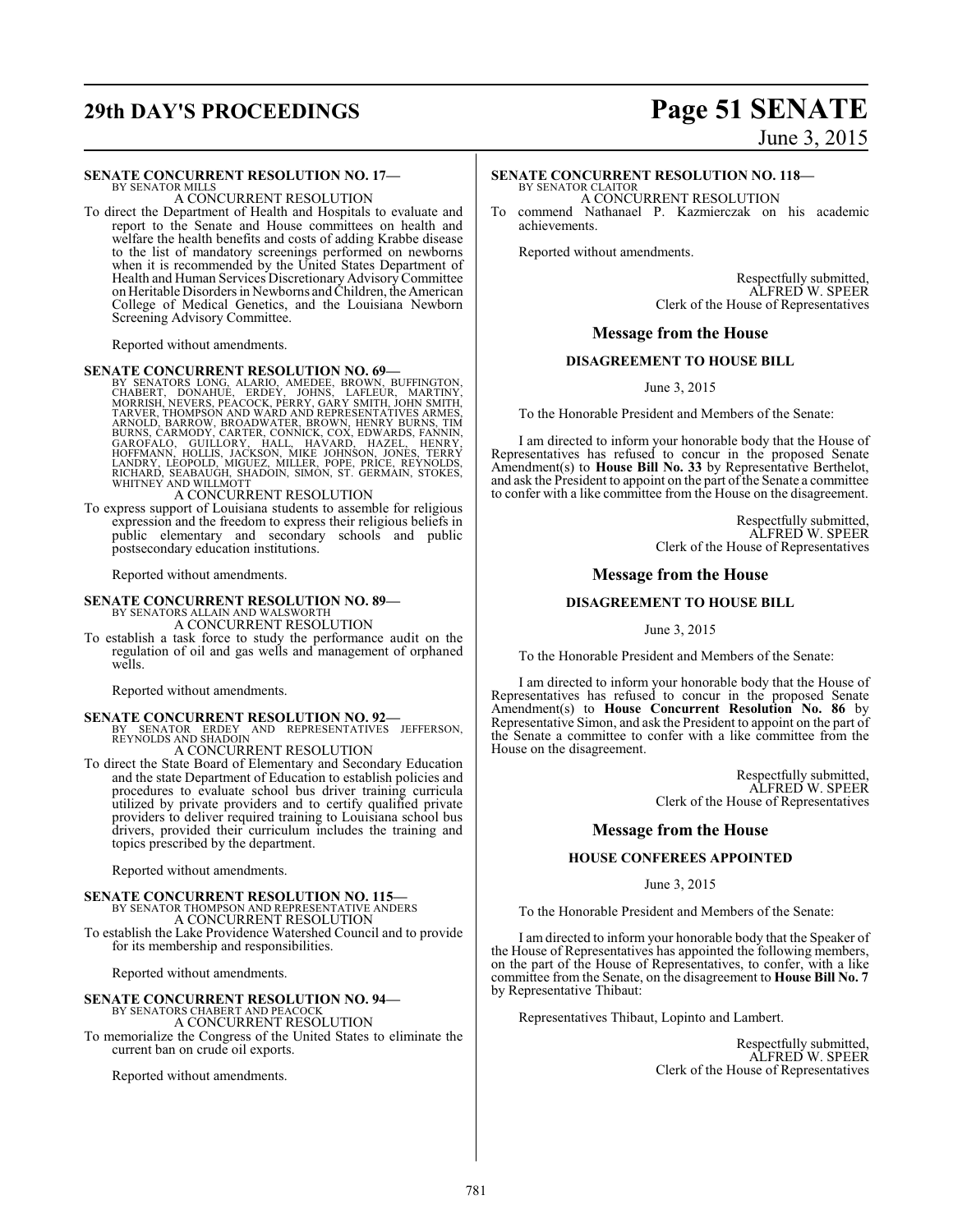# **Page 52 SENATE 29th DAY'S PROCEEDINGS** June 3, 2015

## **Message from the House**

### **HOUSE CONFEREES APPOINTED**

### June 3, 2015

To the Honorable President and Members of the Senate:

I am directed to inform your honorable body that the Speaker of the House of Representatives has appointed the following members, on the part of the House of Representatives, to confer, with a like committee from the Senate, on the disagreement to **House Bill No. 204** by Representative Foil:

Representatives Foil, Abramson and Hazel.

Respectfully submitted, ALFRED W. SPEER Clerk of the House of Representatives

### **Message from the House**

### **HOUSE CONFEREES APPOINTED**

### June 3, 2015

To the Honorable President and Members of the Senate:

I am directed to inform your honorable body that the Speaker of the House of Representatives has appointed the following members, on the part of the House of Representatives, to confer, with a like committee from the Senate, on the disagreement to **House Bill No. 394** by Representative Miller:

Representatives Miller, Ponti and Miguez.

Respectfully submitted, ALFRED W. SPEER Clerk of the House of Representatives

### **Message from the House**

### **HOUSE CONFEREES APPOINTED**

June 3, 2015

To the Honorable President and Members of the Senate:

I am directed to inform your honorable body that the Speaker of the House of Representatives has appointed the following members, on the part of the House of Representatives, to confer, with a like committee from the Senate, on the disagreement to **House Bill No. 451** by Representative Schexnayder:

Representatives Schexnayder, T. Burns and Berthelot.

Respectfully submitted, ALFRED W. SPEER Clerk of the House of Representatives

### **Message from the House**

### **HOUSE CONFEREES APPOINTED**

### June 3, 2015

To the Honorable President and Members of the Senate:

I am directed to inform your honorable body that the Speaker of the House of Representatives has appointed the following members, on the part of the House of Representatives, to confer, with a like committee from the Senate, on the disagreement to **House Bill No. 518** by Representative Stokes:

Representatives Stokes, T. Burns and Ivey.

Respectfully submitted, ALFRED W. SPEER Clerk of the House of Representatives

### **Message from the House**

### **HOUSE CONFEREES APPOINTED**

June 3, 2015

To the Honorable President and Members of the Senate:

I am directed to inform your honorable body that the Speaker of the House of Representatives has appointed the following members, on the part of the House of Representatives, to confer, with a like committee from the Senate, on the disagreement to **House Bill No. 33** by Representative Berthelot:

Representatives Berthelot, Dove and Schexnayder.

Respectfully submitted, ALFRED W. SPEER Clerk of the House of Representatives

### **Message from the House**

### **HOUSE CONFEREES APPOINTED**

June 3, 2015

To the Honorable President and Members of the Senate:

I am directed to inform your honorable body that the Speaker of the House of Representatives has appointed the following members, on the part of the House of Representatives, to confer, with a like committee from the Senate, on the disagreement to **House Concurrent Resolution No. 86** by Representative Simon:

Representatives Simon, Hoffmann and Pope.

Respectfully submitted, ALFRED W. SPEER Clerk of the House of Representatives

### **Introduction of Senate Resolutions**

**SENATE RESOLUTION NO. 178—** BY SENATOR LONG

A RESOLUTION To commend the city of Natchitoches on being named the 2015 Best Southern Small Town by USA Today.

The resolution was read by title and placed on the Calendar for a second reading.

### **Introduction of Senate Concurrent Resolutions**

## **SENATE CONCURRENT RESOLUTION NO. 129—** BY SENATORS JOHNS AND MORRISH

A CONCURRENT RESOLUTION

To express the sincere condolences of the Legislature of Louisiana upon the death of William Boyce Baggett Sr., former Louisiana State University football player and outstanding attorney in Lake Charles, Louisiana.

The resolution was read by title and placed on the Calendar for a second reading.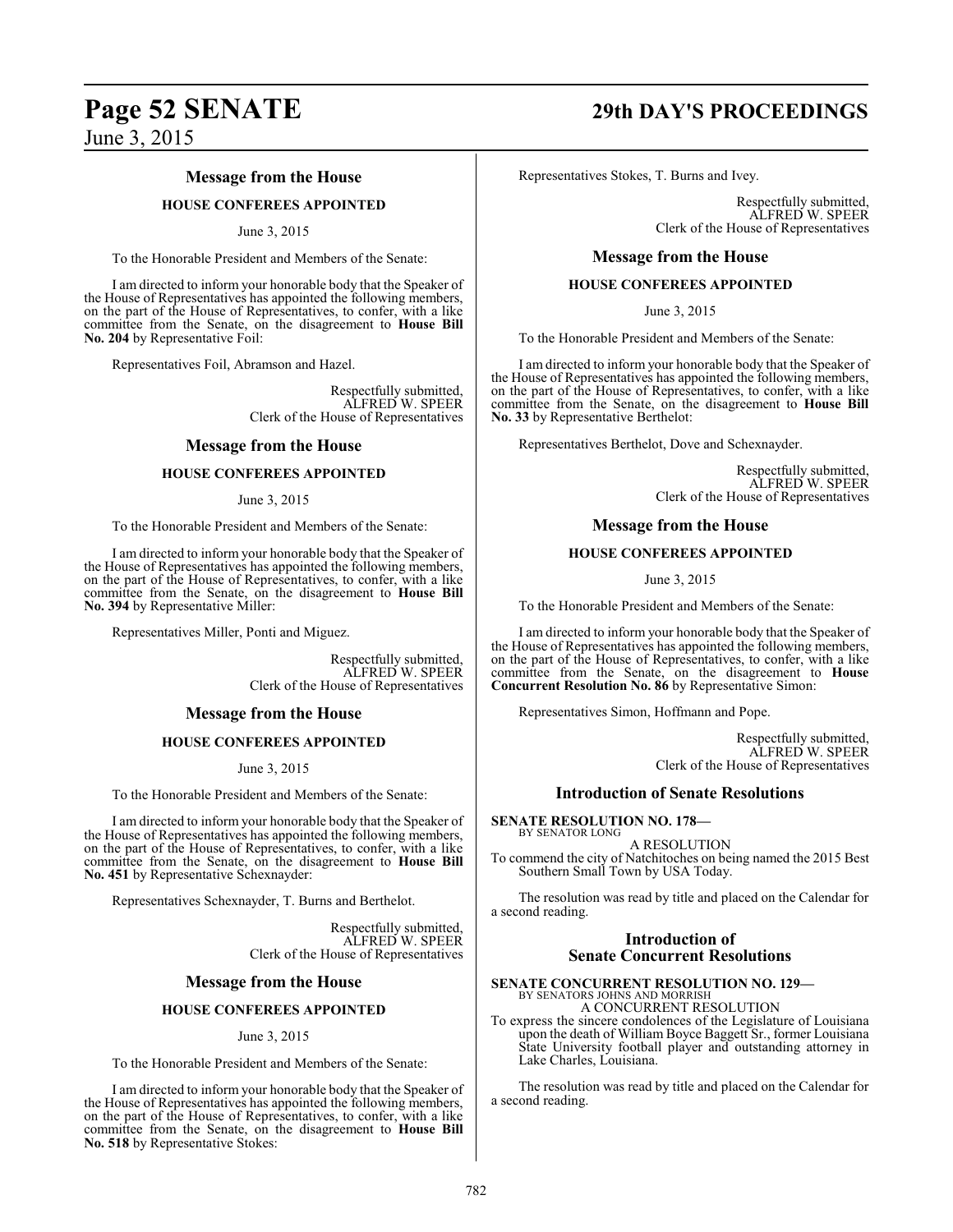# **29th DAY'S PROCEEDINGS Page 53 SENATE**

June 3, 2015

### **SENATE CONCURRENT RESOLUTION NO. 130—**

BY SENATOR JOHNS A CONCURRENT RESOLUTION To commend Colonel Paul Rainwater upon his retirement from the United States Army and for his accomplishments.

The resolution was read by title and placed on the Calendar for a second reading.

### **Message from the House**

### **ASKING CONCURRENCE IN HOUSE BILLS AND JOINT RESOLUTIONS**

June 3, 2015

To the Honorable President and Members of the Senate:

I am directed to inform your honorable body that the House of Representatives has finally passed and asks your concurrence in the following House Bills and Joint Resolutions:

HB No. 847

Respectfully submitted, ALFRED W. SPEER Clerk of the House of Representatives

### **House Bills and Joint Resolutions**

Senator Thompson asked for and obtained a suspension of the rules to read House Bills and Joint Resolutions a first and second time by title and refer them to committee.

### **HOUSE BILL NO. 847— (Substitute for House Bill No. 710 by Representative Carmody)**

BY REPRESENTATIVE CARMODY AN ACT

To amend and reenact R.S. 3:2772(I) and to enact R.S. 3:2772(J), relative to dog breeders; to require an applicant for initial or renewal kennel license to provide certain information to obtain such license; and to provide for related matters.

The bill was read by title and referred by the President to the Committee on Agriculture, Forestry, Aquaculture, and Rural Development.

### **Message from the House**

### **ASKING CONCURRENCE IN HOUSE CONCURRENT RESOLUTIONS**

### June 3, 2015

To the Honorable President and Members of the Senate:

I am directed to inform your honorable body that the House of Representatives has finally passed and asks your concurrence in the following House Concurrent Resolutions:

| <b>HCR No. 208</b> | <b>HCR No. 168</b> | <b>HCR No. 183</b> |
|--------------------|--------------------|--------------------|
| <b>HCR No. 205</b> | <b>HCR No. 113</b> | <b>HCR No. 172</b> |
| <b>HCR No. 184</b> | <b>HCR No. 196</b> | <b>HCR No. 214</b> |
| <b>HCR No. 159</b> |                    |                    |

Respectfully submitted, ALFRED W. SPEER Clerk of the House of Representatives

### **House Concurrent Resolutions on First Reading**

### **HOUSE CONCURRENT RESOLUTION NO. 113—** BY REPRESENTATIVE HARRISON

A CONCURRENT RESOLUTION To urge and request the Office of Group Benefits to study the cost for each member school board to terminate its participation in the programs offered through the Office of Group Benefits and to submit a written report of findings to the House Committee on Appropriations and the Senate Committee on Finance not later than sixty days prior to the beginning of the 2016 Regular

The resolution was read by title and placed on the Calendar for a second reading.

### **HOUSE CONCURRENT RESOLUTION NO. 159—** BY REPRESENTATIVES PEARSON AND GAROFALO A CONCURRENT RESOLUTION

Session of the Legislature of Louisiana.

To establish the Task Force on State Retirement System Sustainability to study the funding and benefits of Louisiana's state public retirement systems and to make recommendations to the legislature regarding the sustainability of such systems for current and future employees.

The resolution was read by title and placed on the Calendar for a second reading.

# **HOUSE CONCURRENT RESOLUTION NO. 168—** BY REPRESENTATIVE BILLIOT

A CONCURRENT RESOLUTION

To create the Task Force on Youth Aging Out of Foster Care to study and explore the public policy and financing options for programs that could assist youth aging out of foster care to achieve successful independence once they reach the age of majority, and to require the task force to report its findings and recommendations to the House Committee on Health and Welfare and the Senate Committee on Health and Welfare no later than February 1, 2016.

The resolution was read by title and placed on the Calendar for a second reading.

### **HOUSE CONCURRENT RESOLUTION NO. 172—**

BY REPRESENTATIVES REYNOLDS, ADAMS, ARNOLD, CONNICK, EDWARDS, FOIL, GAROFALO, HARRISON, JAMES, JEFFERSON, MIKE JOHNSON, LEOPOLD, JAY MORRIS, SHADOIN, AND THIERRY A CONCURRENT RESOLUTION

To direct the Louisiana National Guard not to accept waste explosives at Camp Minden after August 1, 2015.

The resolution was read by title and placed on the Calendar for a second reading.

### **HOUSE CONCURRENT RESOLUTION NO. 183—** BY REPRESENTATIVE HOFFMANN A CONCURRENT RESOLUTION

To urge and request the office of state fire marshal to study and make recommendations with respect to the classifications, commercial implications, and inspection requirements of potable water boilers and other boilers as defined in Title 55, Part 5 of the Louisiana Administrative Code.

The resolution was read by title and placed on the Calendar for a second reading.

### **HOUSE CONCURRENT RESOLUTION NO. 184—** BY REPRESENTATIVE EDWARDS A CONCURRENT RESOLUTION

To authorize and direct the Louisiana State Law Institute to study and make recommendations to the Louisiana Legislature regarding the Louisiana Lease of Movables Act and related laws, including but not limited to changes in the law governing such transactions and the need to update the lawto reflect present-day commercial and consumer practices.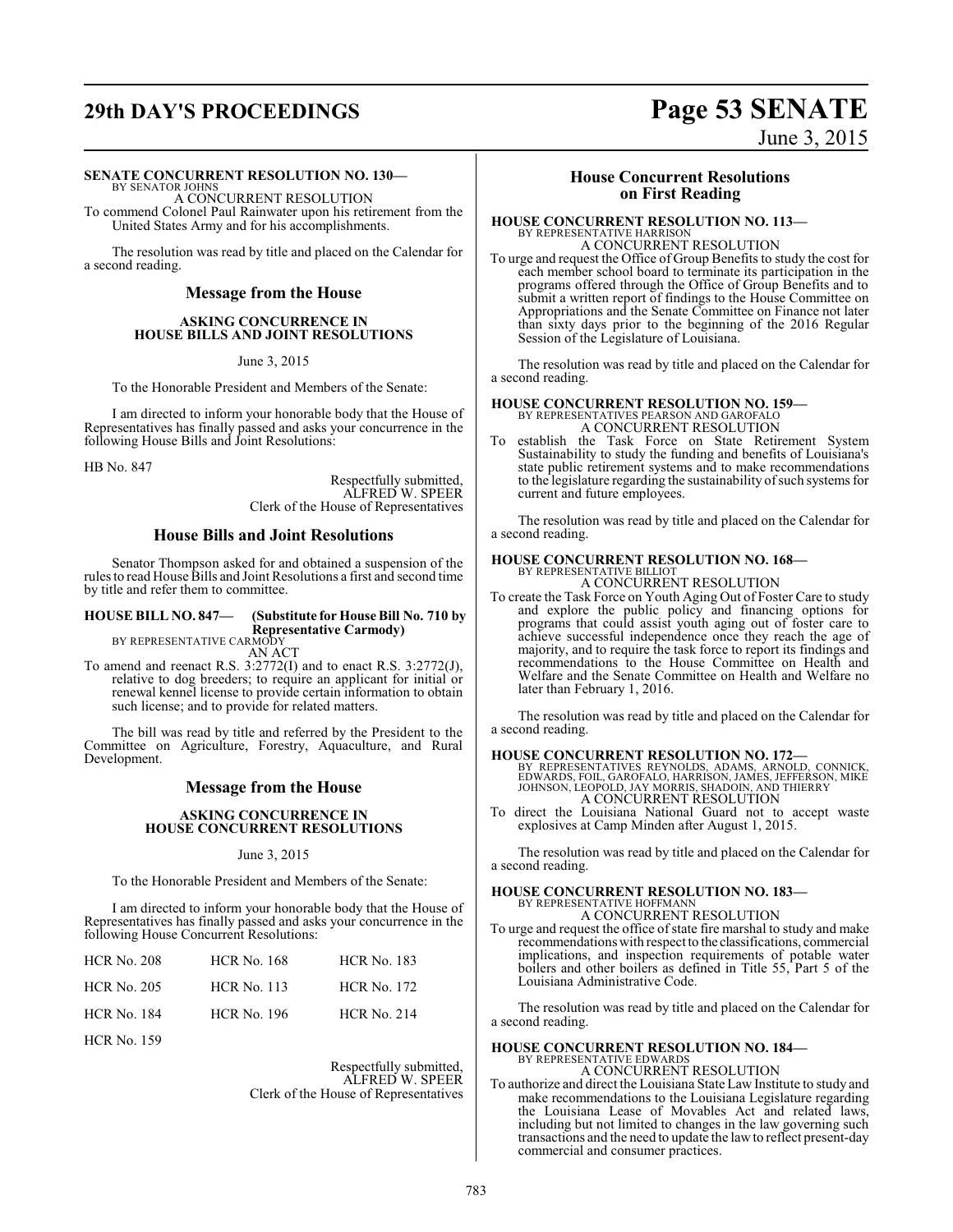# **Page 54 SENATE 29th DAY'S PROCEEDINGS**

## June 3, 2015

The resolution was read by title and placed on the Calendar for a second reading.

### **HOUSE CONCURRENT RESOLUTION NO. 196—**

BY REPRESENTATIVE SEABAUGH A CONCURRENT RESOLUTION

To authorize and direct the creation of an Indigent Defense Review Committee, within the Louisiana Commission on Law Enforcement and Criminal Justice, to study the caseload standards and guidelines adopted by the Louisiana Public Defender Board in relation to the constitutionally required standards of indigent criminal defense matters in light of the limited fiscal resources and Louisiana Rules of Professional Conduct, the fiscal priorities and the composition and structure of the Louisiana Public Defender Board.

The resolution was read by title and placed on the Calendar for a second reading.

# **HOUSE CONCURRENT RESOLUTION NO. 205—** BY REPRESENTATIVE WOODRUFF

A CONCURRENT RESOLUTION

To create a task force to study and identify food deserts in communities where people travel an unreasonable distance to buy fresh produce and proteins as a result of grocery stores and affordable fresh food disappearing from their communities.

The resolution was read by title and placed on the Calendar for a second reading.

### **HOUSE CONCURRENT RESOLUTION NO. 208—**

BY REPRESENTATIVE STOKES A CONCURRENT RESOLUTION

To urge and request the commissioner of insurance to issue regulations requiring insurers to disclose to insureds that homeowner's claims not exceeding the policy deductible may be used by the insurer in determining rates or whether to renew a homeowner's policy.

The resolution was read by title and placed on the Calendar for a second reading.

### **HOUSE CONCURRENT RESOLUTION NO. 214—**

BY REPRESENTATIVES BURRELL, BADON, BARROW, WESLEY<br>BISHOP, BOUIE,COX,FRANKLIN,GAINES,HALL,HONORE,HUNTER,<br>JACKSON,JAMES,JEFFERSON,TERRY LANDRY,NORTON,PIERRE,<br>PRICE,SMITH,THIERRY,PATRICK WILLIAMS,AND WOODRUFF A CONCURRENT RESOLUTION

To urge and request the Department of Economic Development to notify companies with which it has cooperative endeavor agreements of the specific goals of the Louisiana Hudson Initiative and the Veteran Inititiative, to provide these companies with a list of the businesses certified under the Hudson Initiative and Veteran Initiative, and to request that the companies provide information on their use of businesses certified under the Hudson Initiative and Veteran Initiative.

The resolution was read by title and placed on the Calendar for a second reading.

### **Reports of Committees**

The following reports of committees were received and read:

### **REPORT OF COMMITTEE ON**

### **COMMERCE, CONSUMER PROTECTION AND INTERNATIONAL AFFAIRS**

Senator Daniel R. Martiny, Chairman on behalf of the Committee on Commerce, Consumer Protection and International Affairs, submitted the following report:

### June 3, 2015

To the President and Members of the Senate:

I am directed by your Committee on Commerce, Consumer Protection and International Affairs to submit the following report:

### **HOUSE CONCURRENT RESOLUTION NO. 141—** BY REPRESENTATIVE FOIL A CONCURRENT RESOLUTION

To urge and request the Louisiana State Law Institute to study and make recommendations regarding revision of the laws of limited liability companies, nonprofit corporations, and other business entities in the state of Louisiana.

Reported favorably.

# **HOUSE BILL NO. 316—** BY REPRESENTATIVE PONTI

AN ACT

To amend and reenact R.S. 6:1037(A)(introductory paragraph) and  $(1)$  and  $1040(A)$  and  $(B)(1)$ , relative to licensing fees applicable to money transmission agents; to increase investigation fees; to increase annual license renewal fees; and to provide for related matters.

Reported favorably.

# **HOUSE BILL NO. 843— (Substitute for House Bill No. 573 by**

**Representative Hazel)** BY REPRESENTATIVES HAZEL, CARTER, CONNICK, IVEY, JACKSON, SIMON, AND STOKES

AN ACT

To amend and reenact R.S. 37:1267 and 1285(A)(12) through (14) and to enact R.S. 37:1285.2, relative to the powers and duties of the Louisiana State Board of Medical Examiners; to provide for a quorum; to define professional and medical incompetency and unprofessional conduct; to require promulgation of the procedures to be used for complaints, investigations, and adjudications; to require rulemaking progress reports; to provide for an effective date; and to provide for related matters.

Reported with amendments.

Respectfully submitted, DANIEL R. MARTINY Chairman

### **Rules Suspended**

Senator Donahue asked for and obtained a suspension of the rules to allow the Senate Committee on Finance to meet without the required notice.

### **Rules Suspended**

Senator Thompson asked for and obtained a suspension of the rules to allow the Senate Committee on Agriculture, Forestry, Aquaculture, and Rural Development to meet without the required notice and to add House Bill No. 847 to the agenda notice.

### **Privilege Report of the Committee on Senate and Governmental Affairs**

### **ENROLLMENTS**

Senator Amedee, Chairman on behalf of the Committee on Senate and Governmental Affairs, submitted the following report:

### June 3, 2015

To the President and Members of the Senate:

I am directed by your Committee on Senate and Governmental Affairs to submit the following report: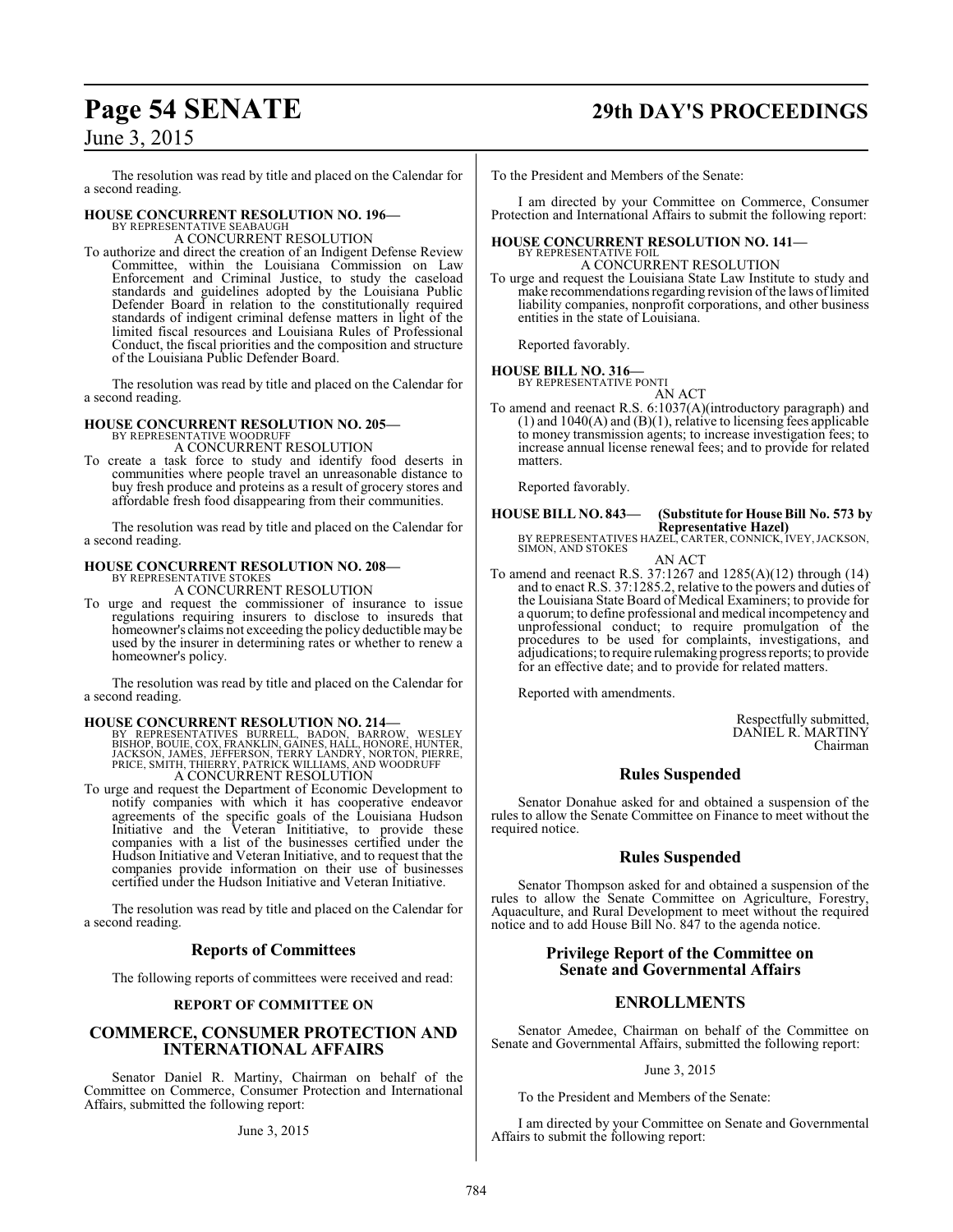# **29th DAY'S PROCEEDINGS Page 55 SENATE**

# June 3, 2015

The following Senate Bills have been properly enrolled:

### **SENATE BILL NO. 3—**

BY SENATORS ALARIO, ADLEY, ALLAIN, AMEDEE, APPEL, BROOME,<br>BROWN, BUFFINGTON, CHABERT, CLAITOR, CORTEZ, CROWE,<br>DONAHUE, DORSEY-COLOMB, ERDEY, GALLOT, GUILLORY,<br>HEITMEIER, JOHNS, KOSTELKA, LAFLEUR, LONG, MARTINY, MILLS,<br>MORR WALSWORTH, WARD AND WHITE AND REPRESENTATIVES ADAMS,<br>ARNOLD, BADON, BARRAS, BILLIOT, STUART BISHOP, WESLEY<br>BISHOP, BOUIE, BURRELL, CONNICK, COX, DOVE, EDWARDS,<br>GAROFALO, GISCLAIR, GUILLORY, HENRY, HOLLIS, HOWARD,<br>JONES, KL ALFRED WILLIAMS AND WILLMOTT

AN ACT

To enact R.S. 49:149.31, relative to the names of state buildings; to name the SenatorChris Ullo Building; and to provide for related matters.

- **SENATE BILL NO. 20—**<br>BY SENATORS LONG, ALARIO, AMEDEE, BROOME, BROWN, CROWE, DORSEY-COLOMB, GUILLORY, MURRAY, GARY SMITH, THOMPSON<br>AND WARD AND REPRESENTATIVES BROWN, ARMÉS, BILLIOT,<br>WESLEY BISHOP, BOUIE, BURFORD, HENRY B
	- AN ACT
- To amend and reenact R.S. 11:710, relative to employment ofretirees of the Teachers' Retirement System of Louisiana; to allow certain retirees reemployed in certain positions to receive benefits during reemployment; to provide limitations; to provide for an effective date; and to provide for related matters.

# **SENATE BILL NO. 26—**<br>BY SENATOR JOHN SMITH

AN ACT

To amend and reenact R.S. 34:2102(B), relative to the compensation of members of the board of commissioners of the West Calcasieu Port; to provide for a maximum per diem for attending meetings by members; and to provide for related matters.

### **SENATE BILL NO. 37—**

BY SENATORS MORRELL, JOHNS, PETERSON AND GARY SMITH AND<br>REPRESENTATIVES ADAMS, WESLEY BISHOP, GISCLAIR AND<br>PATRICK WILLIAMS

### AN ACT

To enact R.S. 17:1805(H) and R.S. 40:2405.8, relative to the Council on Peace Officer Standards and Training; to provide relative to peace officer training and course requirements; to provide relative to sexual assault awareness training for persons employed as full-time college or university police officers; to provide relative to homicide investigator training; to provide relative to sexual assault awareness training for all peace officers; to provide for the promulgation ofrules and regulations and the oversight thereof; and to provide for related matters.

### **SENATE BILL NO. 52—**

### BY SENATOR APPEL AND REPRESENTATIVE CARTER AN ACT

To enact R.S. 49:191(8)(m) and to repeal R.S. 49:191(6)(f), relative to the Department of Education, including provisions to provide for the re-creation of the Department of Education and the statutory entities made a part of the department by law; to provide for the effective termination date for all statutory authority for the existence of such statutory entities; and to provide for related matters.

**SENATE BILL NO. 57—**<br>BY SENATORS DORSEY-COLOMB, ADLEY, ALARIO, ALLAIN, BY SENATORS DORSEY-COLOMB, BROWN, BUFFINGTON, CHABERT,<br>CLAITOR, CORTEZ, CROWE, DONAHUE, ERDEY, GALLOT, GUILLORY,<br>HEITMEIER, JOHNS, KOSTELKA, LAFLEUR,

HUNTER, JACKSON, JAMES, MORENO, NORTON, PIERRE, PRICE, SMITH AND ALFRED WILLIAMS AN ACT

To enact R.S. 49:149.64, relative to public grounds located in Baton Rouge; to provide for the erection of a statue memorializing the Reverend Dr. T.J. Jemison; to provide for private funding for the establishment and maintenance of the statue; to create a commission; to provide for expiration of the commission; and to provide for related matters.

### **SENATE BILL NO. 152—**

BY SENATOR LONG

AN ACT To enact Chapter 57 of Title 51 of the Louisiana Revised Statutes of 1950, to be comprised of R.S. 51:3141 through 3146, and to repeal R.S. 22:821(B)(30) and Part X of Chapter 5 of Title 22 of the Louisiana Revised Statutes of 1950, comprised of R.S. 22:1806.1 through 1806.9, relative to home service contract providers; to provide for definitions; to provide for requirements of home service contract providers; to provide for fees; to provide for home service contract disclosures; to provide for certain prohibited acts; to provide certain terms, conditions, and procedures; to provide for effectiveness; and to provide for related matters.

### **SENATE BILL NO. 154—** BY SENATOR GARY SMITH

$$
\rm_{\rm AN\,ACT}^{\rm{min}}
$$

To amend and reenact R.S. 22:1921 and 1922, relative to the division of fraud within the Department of Insurance; to provide with respect to licenses and certificates of authority; to provide for the requirement of fingerprinting of applicants; and to provide for related matters.

**SENATE BILL NO. 182—** BY SENATOR THOMPSON AND REPRESENTATIVES THIERRY, COX, HALL, HARRISON, JACKSON, MIGUEZ, ORTEGO, OURSO, PIERRE, REYNOLDS AND WOODRUFF AN ACT

To enact Chapter 8-G-1 of Title 45 of the Louisiana Revised Statutes of 1950, to be comprised of R.S. 45:844.9 and 844.10, relative to wireless telecommunications devices; to provide relative to certain commercial mobile services; to provide for disclosure of device location information under certain circumstances to law enforcement agencies; to provide for immunity; to provide for definitions, terms, conditions, and procedures; and to provide for related matters.

**SENATE BILL NO. 183—**<br>BY SENATORS THOMPSON, ALLAIN AND LONG AND<br>REPRESENTATIVES ANDERS, CARMODY, CHANEY, GISCLAIR,<br>GUINN AND JACKSON

AN ACT To enact Chapter 1-A of Title 3 of the Louisiana Revised Statutes of 1950, to be comprised of R.S. 3:41 through 47, relative to the regulation of unmanned aerial systems in agricultural commercial operations; to provide for definitions; to authorize the commissioner to adopt rules; to provide for license and registration requirements; to provide relative to the operation of unmanned aerial systems; to provide for violations; to authorize the commissioner to issue stop orders; to provide for penalties; and to provide for related matters.

# **SENATE BILL NO. 222—** BY SENATOR DONAHUE

AN ACT To enact R.S. 39:2(15.1) and (15.2) and 24.1, relative to budgetary procedures; to define incentive expenditures; to provide for an incentive expenditure forecast; to provide for an effective date; and to provide for related matters.

- **SENATE BILL NO. 243—** BY SENATOR JOHN SMITH AND REPRESENTATIVES STUART BISHOP AND MIGUEZ AN ACT
- To amend and reenact R.S.  $32:1261(A)(1)(t)$ , relative to warranty repairs; to provide for the operation of satellite warranty and repair centers; to provide for unauthorized acts; to provide for